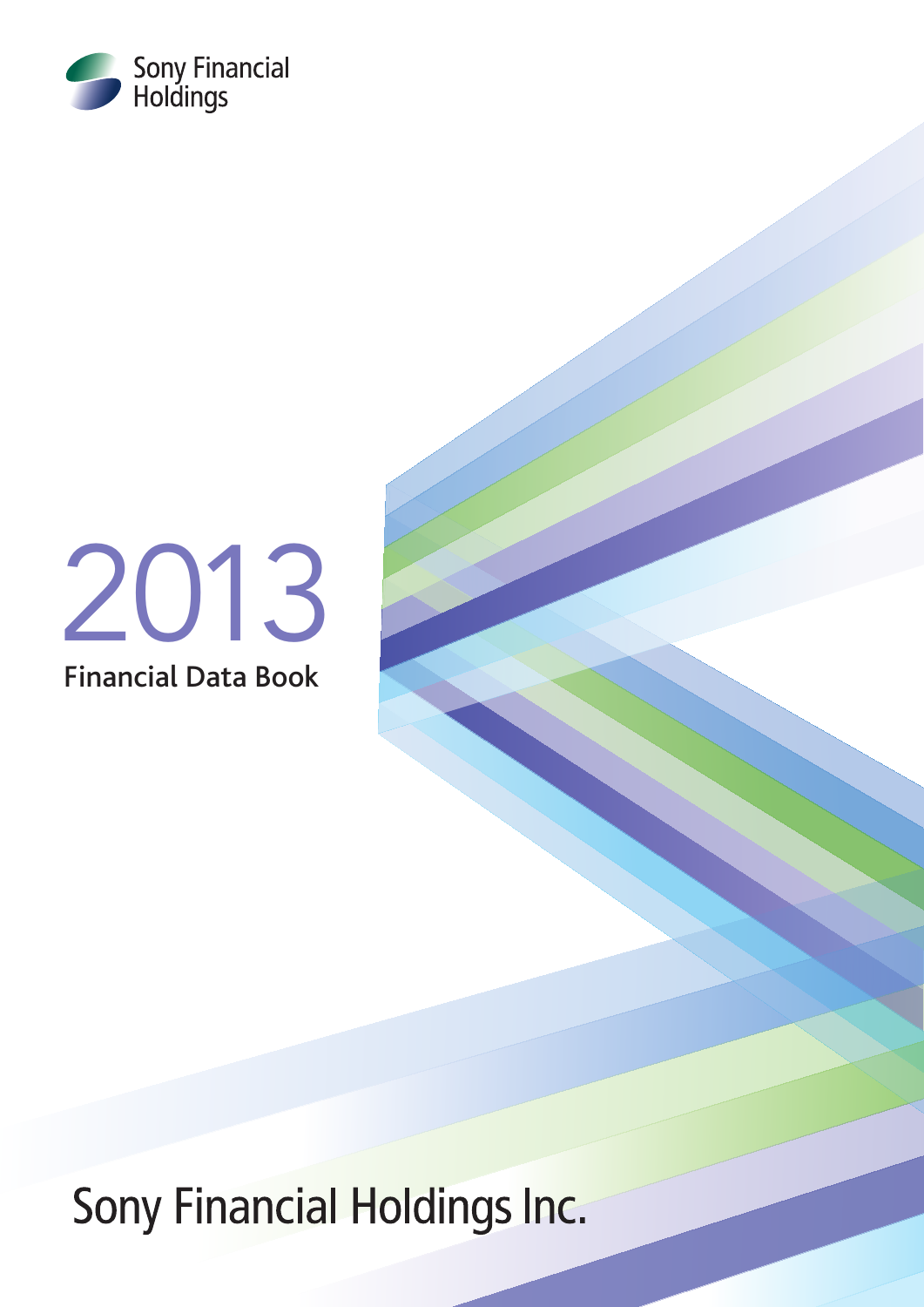# **Contents of the Financial Data Book**

### SFH Financial Data (Consolidated)

- 001 Principal Indicators of Operating Performance
- 002 Consolidated Balance Sheets
- 004 Consolidated Statements of Income and
- Consolidated Statements of Comprehensive Income
- 007 Consolidated Statements of Changes in Net Assets
- 009 Consolidated Statements of Cash Flows

### Sony Life Financial Data (Consolidated)

- 010 Consolidated Balance Sheets
- 012 Consolidated Statements of Income and Consolidated Statements of Comprehensive Income
- 014 Consolidated Statements of Changes in Net Assets
- 016 Consolidated Statements of Cash Flows

# Sony Life Financial Data (Non-consolidated)<br>018 Mon-consolidated Balance Sheets

- 018 Non-consolidated Balance Sheets
- 020 Non-consolidated Statements of Income
- 023 Non-consolidated Statements of Changes in Net Assets
- 025 1. Loans by Borrower Category
- 025 2. Risk-monitored Loans
- 025 3. Accounting Indicators
- 030 4. Reconciliation to Core Profit and Non-consolidated Ordinary Profit
- 032 5. Fair Value Information on Securities (General Account)
- 036 6. Fair Value Information on Securities (Company Total)

### Performance Indicators of Sony Life (Non-consolidated)

- 041 1. Key Performance Indicators for Past Five Years
- 042 2. Key Performance Indicators
- 049 3. Indicators for Insurance Policies
- 050 4. Indicators Related to Asset Management (General Account)
- 058 5. Status of Insurance Claims Paying Ability
- 059 6. Balance of Separate Account Assets
- 059 7. Status of Individual Variable Life Insurance and Individual Variable Annuities
- 060 8. Number of Agencies
- 060 9. Number of Employees and Recruits
- 061 10. Average Salary

Beginning with the publication of the 2013 Annual Report, the financial data is disclosed separately as a Financial Data Book, available only on the website of SFH.

The Annual Report is also available on the website of SFH.



### http://www.sonyfh.co.jp/web/en/financial\_info\_e/annualreport.html

### Sony Assurance Financial Data

- 062 Balance Sheets
- 064 Statements of Income
- 065 Statements of Changes in Net Assets
- 066 Statements of Cash Flows
- 067 1. Loans by Borrower Category
- 067 2. Risk-monitored Loans
- 067 3. Assets and Liabilities
- 070 4. Profit and Loss
- 071 5. Fair Value Information, etc.

### Performance Indicators of Sony Assurance

- 072 1. Principal Indicators of Operating Performance
- 072 2. Underwriting Performance
- 074 3. Asset Management
- 076 4. Non-consolidated Solvency Margin Ratio

### Sony Bank Financial Data (Consolidated)

- 078 Consolidated Balance Sheets
- 080 Consolidated Statements of Income
- 080 Consolidated Statements of Comprehensive Income
- 081 Consolidated Statements of Changes in Net Assets
- 083 Consolidated Statements of Cash Flows

### Sony Bank Financial Data (Non-consolidated)

- 084 Non-consolidated Balance Sheets
- 086 Non-consolidated Statements of Income
- 087 Non-consolidated Statements of Changes in Net Assets
- 089 1. Loans by Borrower Category
- 089 2. Risk-monitored Loans
- 089 3. Profit and Loss
- 092 4. Fair Value Information

### Performance Indicators of Sony Bank (Non-consolidated)

- 097 1. Key Performance Indicators
- 097 2. Status of Operation (Deposits)
- 098 3. Status of Operation (Loans)
- 100 4. Status of Operation (Securities)

MCEV Results for Sony Life

- 102 1. MCEV Results
- 107 2. Assumptions
- 111 3. Calculation Method of MCEV
- 114 4. Overview of MCEV
- 115 5. Glossary of MCEV-related Terminology

 $rac{45}{4}$ 

[Sony Assurance](#page-63-0)

Sony Assurance

Sony Bank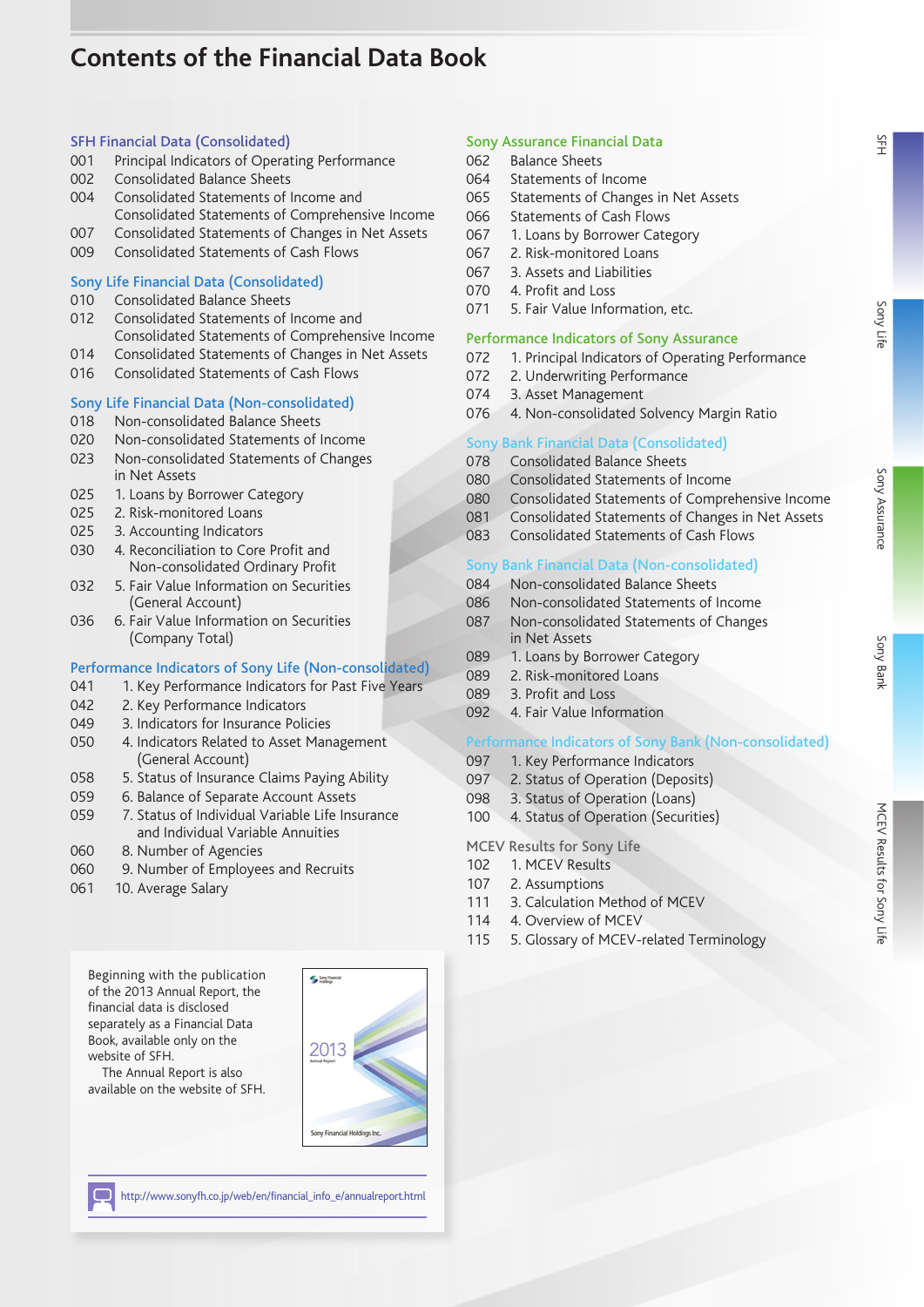# <span id="page-2-0"></span>**SFH Financial Data (Consolidated)**

# **Principal Indicators of Operating Performance**

|                                                 |                                 |            |            |            | (Millions of yen) |
|-------------------------------------------------|---------------------------------|------------|------------|------------|-------------------|
| For the years ended March 31                    | 2009                            | 2010       | 2011       | 2012       | 2013              |
|                                                 | ¥ 860,323                       | ¥ 978,991  | ¥1,002,201 | ¥1,078,070 | ¥1,259,041        |
|                                                 | 34,253                          | 84,373     | 76,860     | 74,625     | 79,252            |
|                                                 | 30,722                          | 48,126     | 41,716     | 32,812     | 45,064            |
| Comprehensive income                            |                                 | 71,066     | 31,963     | 60,376     | 96,225            |
|                                                 | 204,897                         | 269,439    | 294,877    | 347,800    | 435,444           |
|                                                 | 5,313,677                       | 6,001,088  | 6,597,140  | 7,241,414  | 8,096,164         |
| Net assets per share (yen)                      | 471.03                          | 619.40     | 677.88     | 796.64     | 997.94            |
| Net income per share (yen)                      | 70.63                           | 110.64     | 95.90      | 75.43      | 103.60            |
| Diluted net income per share (yen)              | $\hspace{0.1mm}-\hspace{0.1mm}$ |            |            |            |                   |
| Cash flows from operating activities            | 730,038                         | 494,225    | 527,582    | 524,264    | 580,882           |
| Cash flows from investing activities            | (769, 813)                      | (378, 706) | (559, 771) | (512, 198) | (550,159)         |
| Cash flows from financing activities            | (4,591)                         | (6,580)    | (6, 560)   | 1,782      | (5,017)           |
| Cash and cash equivalents at end of fiscal year | 91,634                          | 200,593    | 161,803    | 175,651    | 201,404           |
| Number of employees                             | 6,627                           | 6,982      | 7,181      | 7,485      | 7,841             |

Notes: 1. Diluted net income per share is not shown because there are no latent shares.

2. SFH has applied the ASBJ Statement No. 25, "Accounting Standard for Presentation of Comprehensive Income" (June 30, 2010) to the calculation of comprehensive income for the fiscal year ended March 31, 2010 and has retrospectively adjusted the relevant figures.

3. SFH conducted a 200-for-1 stock split of its common shares, with an effective date of April 1, 2011. Net assets per share and net income per share were calculated assuming that this stock split was conducted on April 1, 2008.

|                              |            |       |           |       | %     |
|------------------------------|------------|-------|-----------|-------|-------|
| For the years ended March 31 | 2009       | 2010  | 2011      | 2012  | 2013  |
| Consolidated adjusted ROE    | $(61.4\%)$ | 70.2% | $(3.1\%)$ | 13.1% | 3.3%  |
|                              | (67.5)     | 77.7  | (3.8)     | 14.1  | 3.3   |
| Sony Assurance adjusted ROE  | (1.6)      | 11.6  | 5.5       | (1.2) | (0.1) |
|                              | (1.7)      | 2.2   |           | 2.9   | 4.3   |

Each ROE is calculated as follows:

(1) Consolidated adiusted ROE

• Numerator = Sony Life: (Net increase in MCEV + Dividends)

+ Sony Assurance: (Net income (loss) + Increase in provision for catastrophe reserve (after tax) + Increase in reserve for price fluctuations (after tax)) + Sony Bank: Net income (loss)

· Denominator = Sony Life: The average of (MCEV at previous fiscal year-end - Dividends + MCEV at current fiscal year-end)

+ Sony Assurance: The average of (Net assets + Catastrophe reserve (after tax) + Reserve for price fluctuations (after tax)) as of the previous fiscal year-end and the current fiscal year-end

+ Sony Bank: The average of net assets as of the previous fiscal year-end and the current fiscal year-end

(2) Sony Life adjusted ROE

 $\cdot$  Numerator = Net increase in MCEV + Dividends

• Denominator = The average of (MCEV at previous fiscal year-end - Dividends + MCEV at current fiscal year-end)

(3) Sony Assurance adjusted ROE

· Numerator = Net income (loss) + Increase in provision for catastrophe reserve (after tax) + Increase in provision for reserve for price fluctuations (after tax)

· Denominator = The average of (Net assets + Catastrophe reserve (after tax) + Reserve for price fluctuations (after tax)) as of the previous fiscal year-end and the current fiscal year-end

(4) Sony Bank ROE

 $\cdot$  Numerator = Net income (loss)

• Denominator = The average of net assets as of the previous fiscal year-end and the current fiscal year-end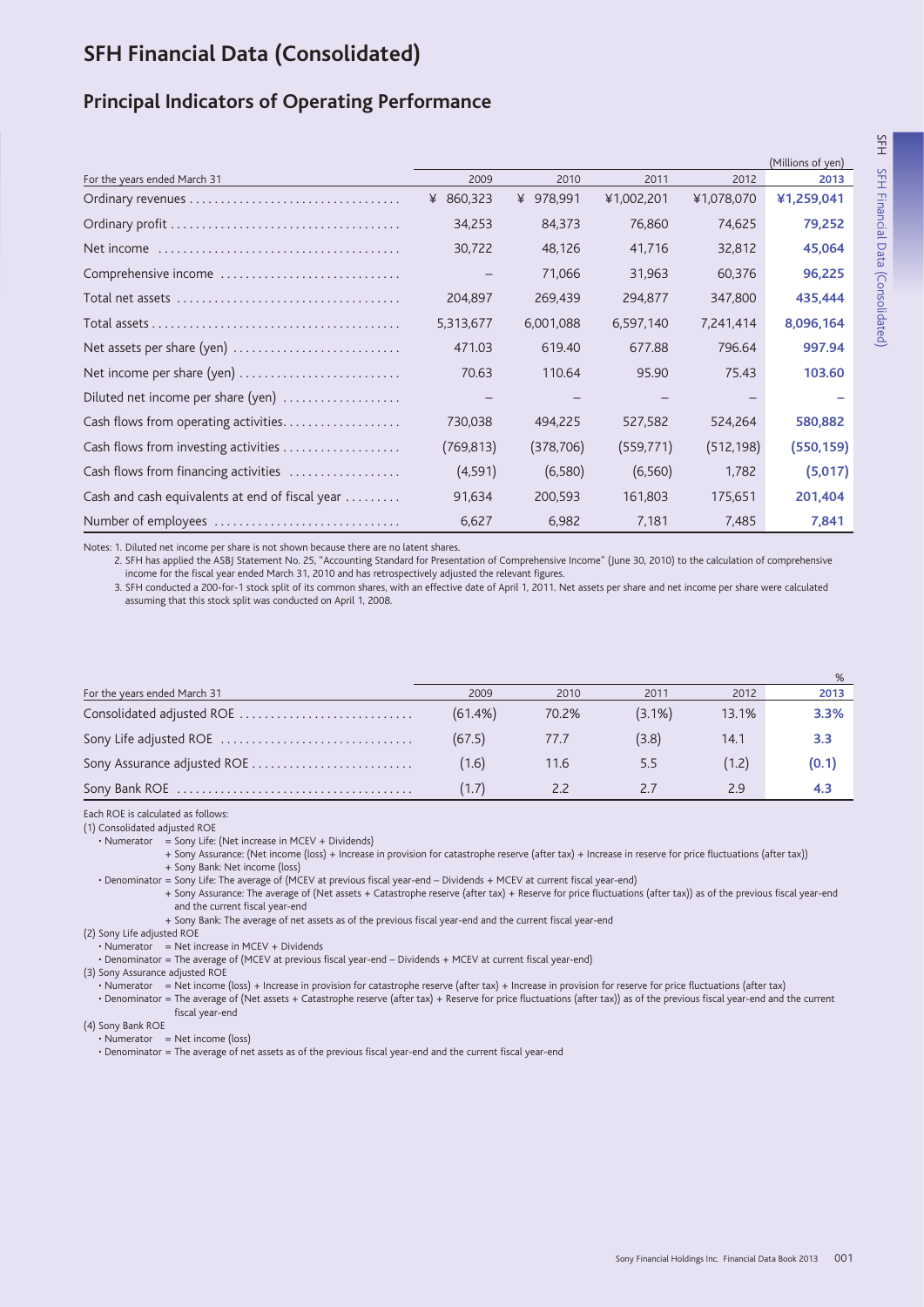# **SFH Consolidated Financial Statements**

# **Consolidated Balance Sheets**

Sony Financial Holdings Inc.<br>As of March 31, 2012 and 2013

|        |            | (Millions of yen) |
|--------|------------|-------------------|
|        | 2012       | 2013              |
| Assets |            |                   |
|        | ¥ 118,877  | ¥ 104,142         |
|        | 66,300     | 107,088           |
|        | 303,058    | 324,305           |
|        | 5,531,585  | 6,202,333         |
|        | 975,032    | 1,115,330         |
|        | 75,169     | 73,217            |
|        | 31,469     | 31,089            |
|        | 41,906     | 39,696            |
|        | 208        | 302               |
|        |            | 672               |
|        | 1,585      | 1,456             |
|        | 36,636     | 38.232            |
|        | 35,661     | 37,944            |
|        | 839        | 258               |
|        | 135        | 29                |
|        | 79         | 110               |
|        | 8,936      | 7,954             |
|        | 92,416     | 107,345           |
|        | 34,171     | 17,980            |
|        | 1,000      |                   |
|        | (1,848)    | (1, 877)          |
|        | ¥7,241,414 | ¥8,096,164        |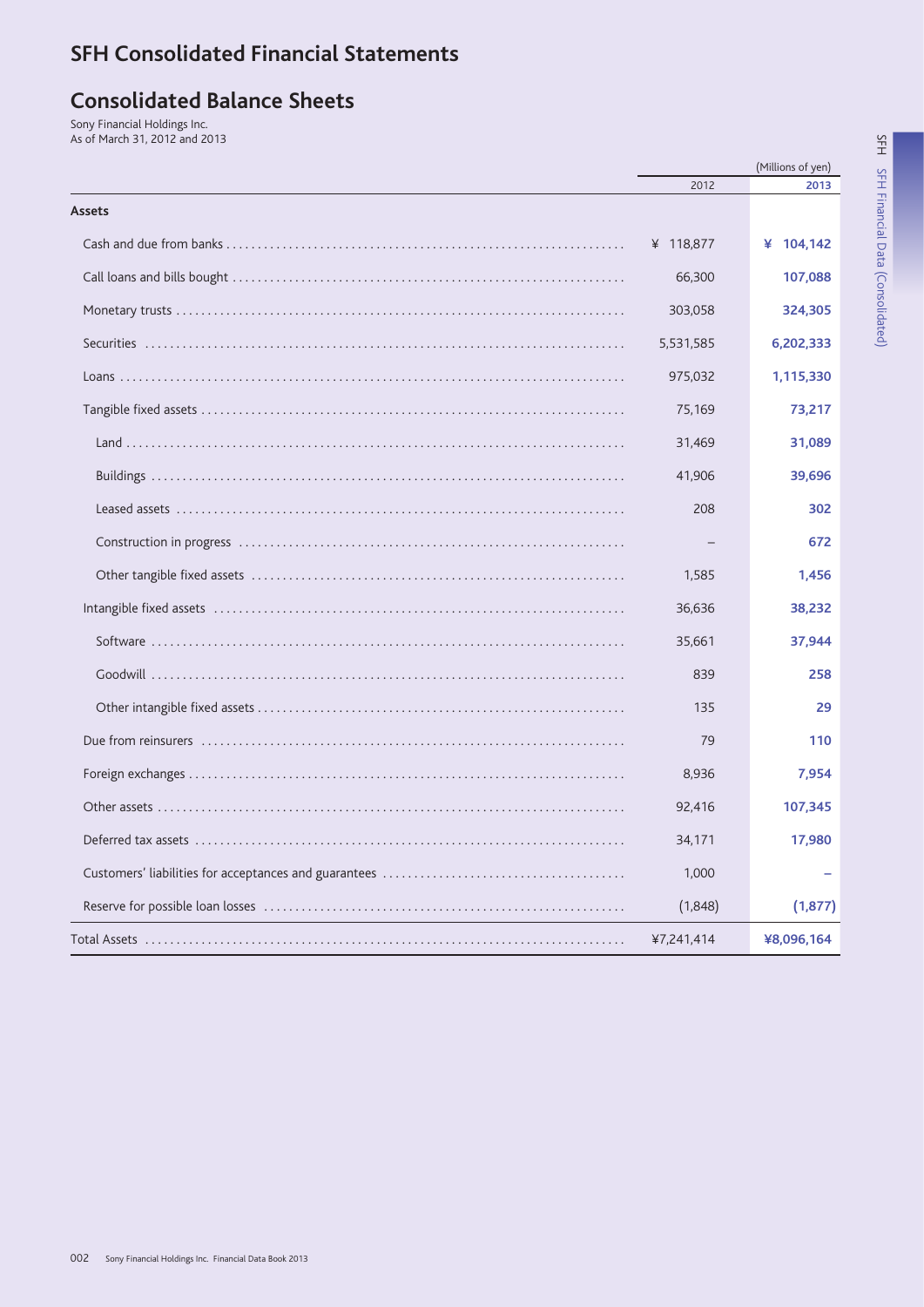|                                        |            | (Millions of yen) |
|----------------------------------------|------------|-------------------|
|                                        | 2012       | 2013              |
| <b>Liabilities</b>                     |            |                   |
|                                        | ¥4,963,025 | ¥5,601,060        |
|                                        | 48,233     | 53,246            |
|                                        | 4,910,669  | 5,543,540         |
|                                        | 4,122      | 4,273             |
|                                        | 1,664      | 2,431             |
|                                        | 647        | 600               |
|                                        | 1,760,853  | 1,857,302         |
|                                        | 10,000     | 10,000            |
|                                        | 2,000      | 2,000             |
|                                        | 35         | 87                |
|                                        | 10,000     | 20,000            |
|                                        | 93,563     | 106,365           |
|                                        | 2,944      | 3,085             |
|                                        | 21,547     | 24,216            |
|                                        | 354        | 411               |
|                                        | 25,386     | 32,344            |
|                                        | 25,380     | 32,344            |
|                                        | 6          |                   |
|                                        |            | 275               |
|                                        | 589        | 536               |
|                                        | 1,000      |                   |
|                                        | 6,893,613  | 7,660,719         |
| <b>Net Assets</b>                      |            |                   |
| Shareholders' equity                   |            |                   |
|                                        | 19,900     | 19,900            |
|                                        | 195,277    | 195,277           |
|                                        | 98,677     | 135,160           |
|                                        | 313,854    | 350,337           |
| Accumulated other comprehensive income |            |                   |
|                                        | 36,949     | 88,329            |
|                                        | (2, 414)   | (3,047)           |
|                                        | (1, 395)   | (1, 513)          |
|                                        | (453)      |                   |
|                                        | 32,685     | 83,767            |
|                                        | 1,260      | 1,339             |
|                                        | 347,800    | 435,444           |
|                                        | ¥7.241.414 | ¥8.096.164        |

See accompanying "Notes to the Consolidated Financial Statements."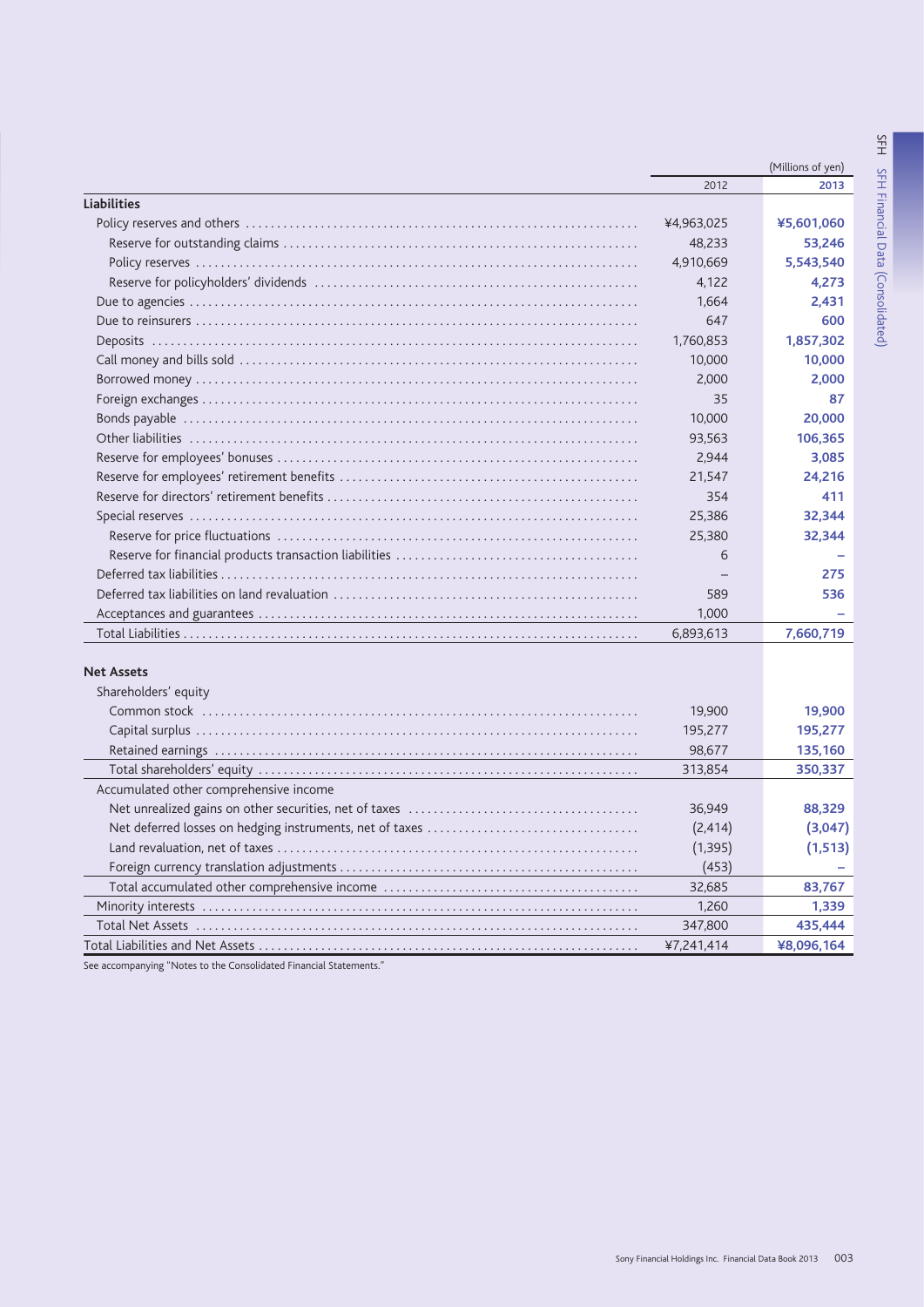# Consolidated Statements of Income and Consolidated Statements of Comprehensive Income

Sony Financial Holdings Inc.<br>For the years ended March 31, 2012 and 2013

| 2012<br>2013<br>¥1,078,070<br>¥1,259,041<br>965,555<br>1,140,184<br>925,075<br>815,382<br>813,930<br>923,672<br>1,452<br>1,402<br>133,670<br>199,549<br>97,649<br>108,153<br>5,278<br>5,259<br>7,592<br>2,522<br>12<br>13<br>23,137<br>83,601<br>16,501<br>15,559<br>80,094<br>84,711<br>79,172<br>83,615<br>79,141<br>83,582<br>31<br>33<br>873<br>1,021<br>874<br>1,027<br>23<br>26<br>6<br>Transfer to interest and dividends on deposits of premiums<br>(31)<br>(33)<br>48<br>74<br>32,420<br>34,145<br>24,871<br>25,954<br>13,270<br>13,877<br>11,540<br>12,007<br>13<br>13<br>45<br>55<br>$\mathbf{1}$<br>$\Omega$<br>4,752<br>5,260<br>2,740<br>2,815<br>1,764<br>1,874<br>976<br>940 | (1) Consolidated Statements of Income | (Millions of yen) |
|----------------------------------------------------------------------------------------------------------------------------------------------------------------------------------------------------------------------------------------------------------------------------------------------------------------------------------------------------------------------------------------------------------------------------------------------------------------------------------------------------------------------------------------------------------------------------------------------------------------------------------------------------------------------------------------------|---------------------------------------|-------------------|
|                                                                                                                                                                                                                                                                                                                                                                                                                                                                                                                                                                                                                                                                                              |                                       |                   |
|                                                                                                                                                                                                                                                                                                                                                                                                                                                                                                                                                                                                                                                                                              |                                       |                   |
|                                                                                                                                                                                                                                                                                                                                                                                                                                                                                                                                                                                                                                                                                              |                                       |                   |
|                                                                                                                                                                                                                                                                                                                                                                                                                                                                                                                                                                                                                                                                                              |                                       |                   |
|                                                                                                                                                                                                                                                                                                                                                                                                                                                                                                                                                                                                                                                                                              |                                       |                   |
|                                                                                                                                                                                                                                                                                                                                                                                                                                                                                                                                                                                                                                                                                              |                                       |                   |
|                                                                                                                                                                                                                                                                                                                                                                                                                                                                                                                                                                                                                                                                                              |                                       |                   |
|                                                                                                                                                                                                                                                                                                                                                                                                                                                                                                                                                                                                                                                                                              |                                       |                   |
|                                                                                                                                                                                                                                                                                                                                                                                                                                                                                                                                                                                                                                                                                              |                                       |                   |
|                                                                                                                                                                                                                                                                                                                                                                                                                                                                                                                                                                                                                                                                                              |                                       |                   |
|                                                                                                                                                                                                                                                                                                                                                                                                                                                                                                                                                                                                                                                                                              |                                       |                   |
|                                                                                                                                                                                                                                                                                                                                                                                                                                                                                                                                                                                                                                                                                              |                                       |                   |
|                                                                                                                                                                                                                                                                                                                                                                                                                                                                                                                                                                                                                                                                                              |                                       |                   |
|                                                                                                                                                                                                                                                                                                                                                                                                                                                                                                                                                                                                                                                                                              |                                       |                   |
|                                                                                                                                                                                                                                                                                                                                                                                                                                                                                                                                                                                                                                                                                              |                                       |                   |
|                                                                                                                                                                                                                                                                                                                                                                                                                                                                                                                                                                                                                                                                                              |                                       |                   |
|                                                                                                                                                                                                                                                                                                                                                                                                                                                                                                                                                                                                                                                                                              |                                       |                   |
|                                                                                                                                                                                                                                                                                                                                                                                                                                                                                                                                                                                                                                                                                              |                                       |                   |
|                                                                                                                                                                                                                                                                                                                                                                                                                                                                                                                                                                                                                                                                                              |                                       |                   |
|                                                                                                                                                                                                                                                                                                                                                                                                                                                                                                                                                                                                                                                                                              |                                       |                   |
|                                                                                                                                                                                                                                                                                                                                                                                                                                                                                                                                                                                                                                                                                              |                                       |                   |
|                                                                                                                                                                                                                                                                                                                                                                                                                                                                                                                                                                                                                                                                                              |                                       |                   |
|                                                                                                                                                                                                                                                                                                                                                                                                                                                                                                                                                                                                                                                                                              |                                       |                   |
|                                                                                                                                                                                                                                                                                                                                                                                                                                                                                                                                                                                                                                                                                              |                                       |                   |
|                                                                                                                                                                                                                                                                                                                                                                                                                                                                                                                                                                                                                                                                                              |                                       |                   |
|                                                                                                                                                                                                                                                                                                                                                                                                                                                                                                                                                                                                                                                                                              |                                       |                   |
|                                                                                                                                                                                                                                                                                                                                                                                                                                                                                                                                                                                                                                                                                              |                                       |                   |
|                                                                                                                                                                                                                                                                                                                                                                                                                                                                                                                                                                                                                                                                                              |                                       |                   |
|                                                                                                                                                                                                                                                                                                                                                                                                                                                                                                                                                                                                                                                                                              |                                       |                   |
|                                                                                                                                                                                                                                                                                                                                                                                                                                                                                                                                                                                                                                                                                              |                                       |                   |
|                                                                                                                                                                                                                                                                                                                                                                                                                                                                                                                                                                                                                                                                                              |                                       |                   |
|                                                                                                                                                                                                                                                                                                                                                                                                                                                                                                                                                                                                                                                                                              |                                       |                   |
|                                                                                                                                                                                                                                                                                                                                                                                                                                                                                                                                                                                                                                                                                              |                                       |                   |
|                                                                                                                                                                                                                                                                                                                                                                                                                                                                                                                                                                                                                                                                                              |                                       |                   |
| 56<br>114                                                                                                                                                                                                                                                                                                                                                                                                                                                                                                                                                                                                                                                                                    |                                       |                   |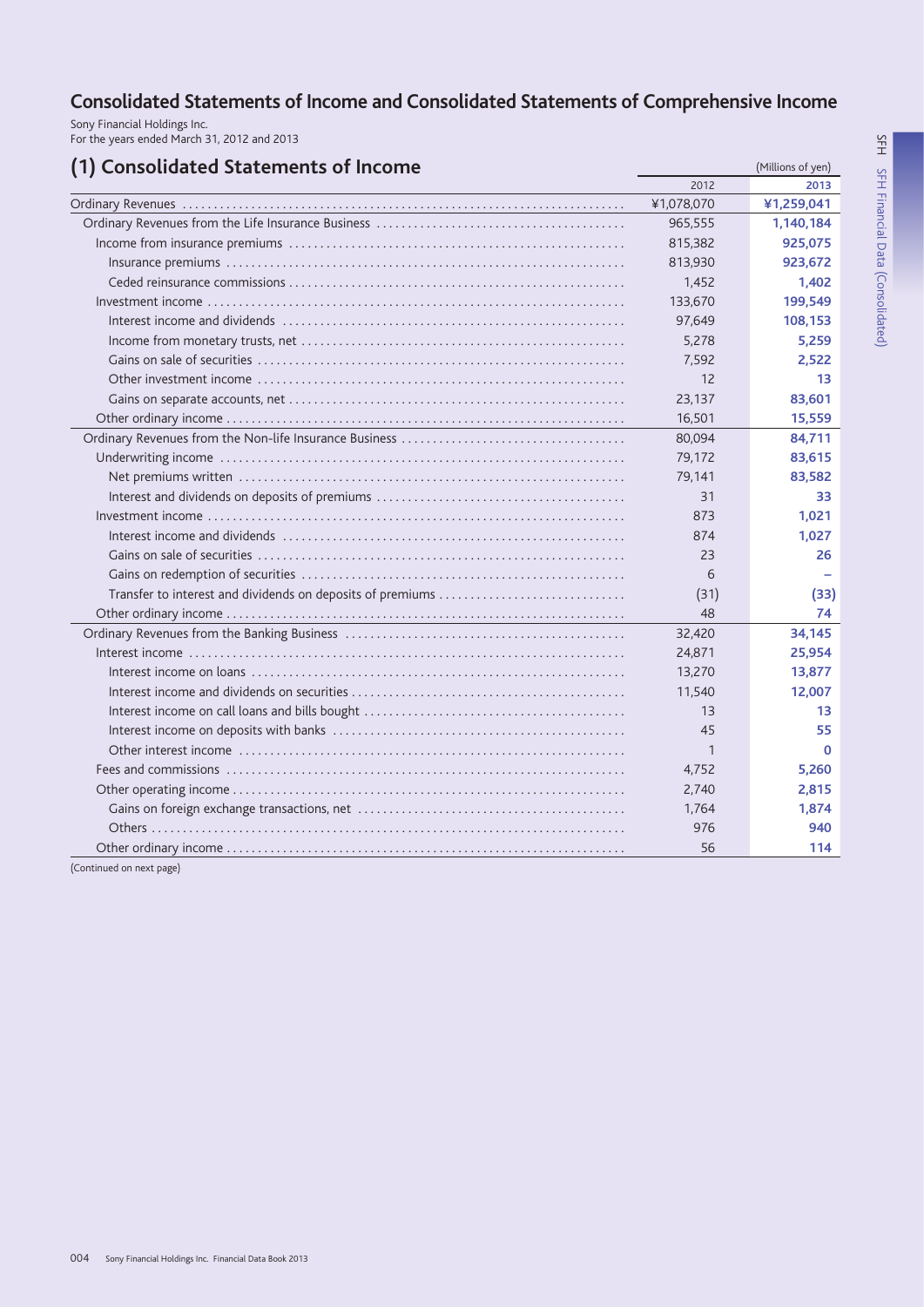|                | (Millions of yen) |
|----------------|-------------------|
| 2012           | 2013              |
| ¥1,003,444     | ¥1,179,789        |
| 898,925        | 1,069,007         |
| 287,451        | 293,938           |
| 69,002         | 71,065            |
| 8,577          | 9,571             |
| 42,209         | 46,809            |
| 163,274        | 161,873           |
| 2,302          | 2,649             |
| 2,085          | 1,968             |
| 471,593        | 630,575           |
|                | 607               |
| 471,576        | 629,955           |
| 17             | 12                |
| 14,167         | 11,450            |
| 55             | 43                |
| 2,607          | 1,587             |
| 1,692          | 327               |
|                | 226               |
| 1,373          | 1,253             |
| 2              | 21                |
| 2,257          | 2,000             |
| 6,178          | 5,990             |
| 105,324        | 108,849           |
| 20,388         | 24,192            |
| 76,674         | 81,704            |
| 57,673         | 61,401            |
| 45,032         | 47,153            |
| 5,081          | 5,656             |
| 972            | 945               |
| 3,287          | 4,407             |
| 3,298          | 3,238             |
| $\Omega$       | $\mathbf 0$       |
| 4              | 7                 |
| $\Omega$       | 3                 |
| $\overline{4}$ | 3                 |
| 18,918         | 20,279            |
| 77             | 16                |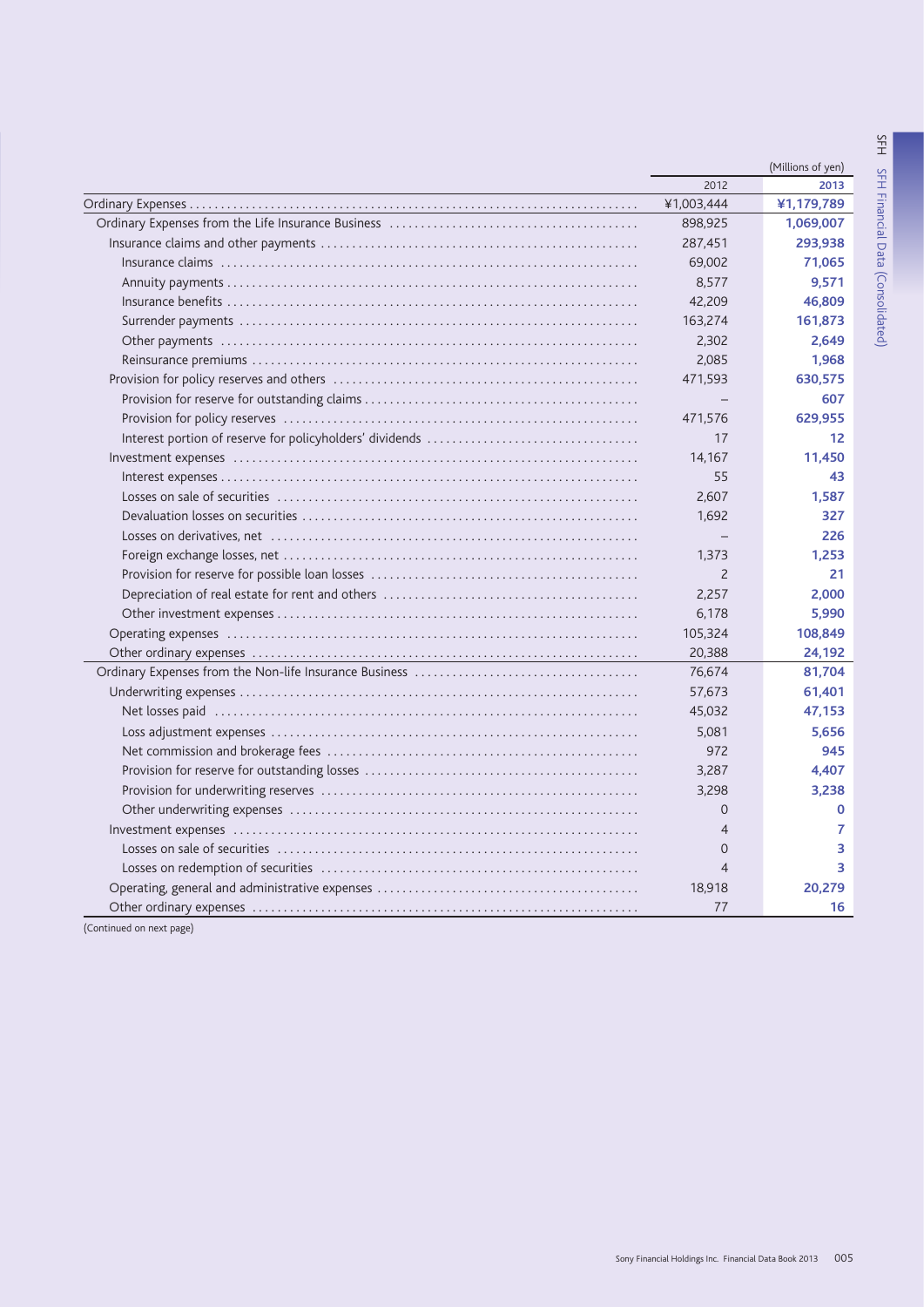# **Consolidated Statements of Income (Continued)**

|                                                                                                                                                                              |                | (Millions of yen) |
|------------------------------------------------------------------------------------------------------------------------------------------------------------------------------|----------------|-------------------|
|                                                                                                                                                                              | 2012           | 2013              |
|                                                                                                                                                                              | 27,844<br>¥    | ¥<br>29,077       |
|                                                                                                                                                                              | 8,798          | 7,811             |
|                                                                                                                                                                              | 6,879          | 6,296             |
|                                                                                                                                                                              | 10             | 10                |
|                                                                                                                                                                              | 95             | 86                |
|                                                                                                                                                                              | 23             | 61                |
|                                                                                                                                                                              | 1,784          | 1,355             |
|                                                                                                                                                                              | $\overline{4}$ | $\Omega$          |
|                                                                                                                                                                              | 1,416          | 1.546             |
|                                                                                                                                                                              | 735            | 2,568             |
|                                                                                                                                                                              | 16,322         | 16,760            |
|                                                                                                                                                                              | 571            | 389               |
|                                                                                                                                                                              | 74,625         | 79,252            |
|                                                                                                                                                                              | 99             |                   |
|                                                                                                                                                                              | $\mathbf{O}$   |                   |
|                                                                                                                                                                              | 99             |                   |
|                                                                                                                                                                              | 9,073          | 9.257             |
|                                                                                                                                                                              | 77             | 113               |
|                                                                                                                                                                              | 274            | 962               |
|                                                                                                                                                                              | 8,568          | 6,964             |
|                                                                                                                                                                              | 8,568          | 6,964             |
|                                                                                                                                                                              |                | 1,216             |
|                                                                                                                                                                              | 153            | $\Omega$          |
|                                                                                                                                                                              | 958            | 2,104             |
|                                                                                                                                                                              | 64,693         | 67,890            |
|                                                                                                                                                                              | 28,361         | 29,366            |
|                                                                                                                                                                              | 3,505          | (6,620)           |
|                                                                                                                                                                              | 31,867         | 22,746            |
|                                                                                                                                                                              | 32,825         | 45,143            |
|                                                                                                                                                                              | 13             | 78                |
|                                                                                                                                                                              | ¥<br>32,812    | ¥<br>45,064       |
| $\mathcal{L}_{\text{max}}$ (Network and the $\mathcal{L}_{\text{max}}$ ) $\mathcal{L}_{\text{max}}$ of Figure 21.1 $\mathcal{L}_{\text{max}}$ and $\mathcal{L}_{\text{max}}$ |                |                   |

See accompanying "Notes to the Consolidated Financial Statements.

# (2) Consolidated Statements of Comprehensive Income

|                                                                                         |         | (Millions of yen) |
|-----------------------------------------------------------------------------------------|---------|-------------------|
|                                                                                         | 2012    | 2013              |
|                                                                                         | ¥32,825 | ¥45,143           |
| Other Comprehensive Income                                                              |         |                   |
|                                                                                         | 28.422  | 51,381            |
|                                                                                         | (855)   | (633)             |
|                                                                                         | 103     | (118)             |
|                                                                                         | (122)   | 453               |
| Share of other comprehensive income of affiliates accounted for using equity method     |         | (1)               |
|                                                                                         | 27.550  | 51,082            |
|                                                                                         | ¥60.376 | ¥96,225           |
| (Details)                                                                               |         |                   |
|                                                                                         | ¥60,362 | ¥96.146           |
| Comprehensive income attributable to minority interests encourage exercises assessed to | 13      | 78                |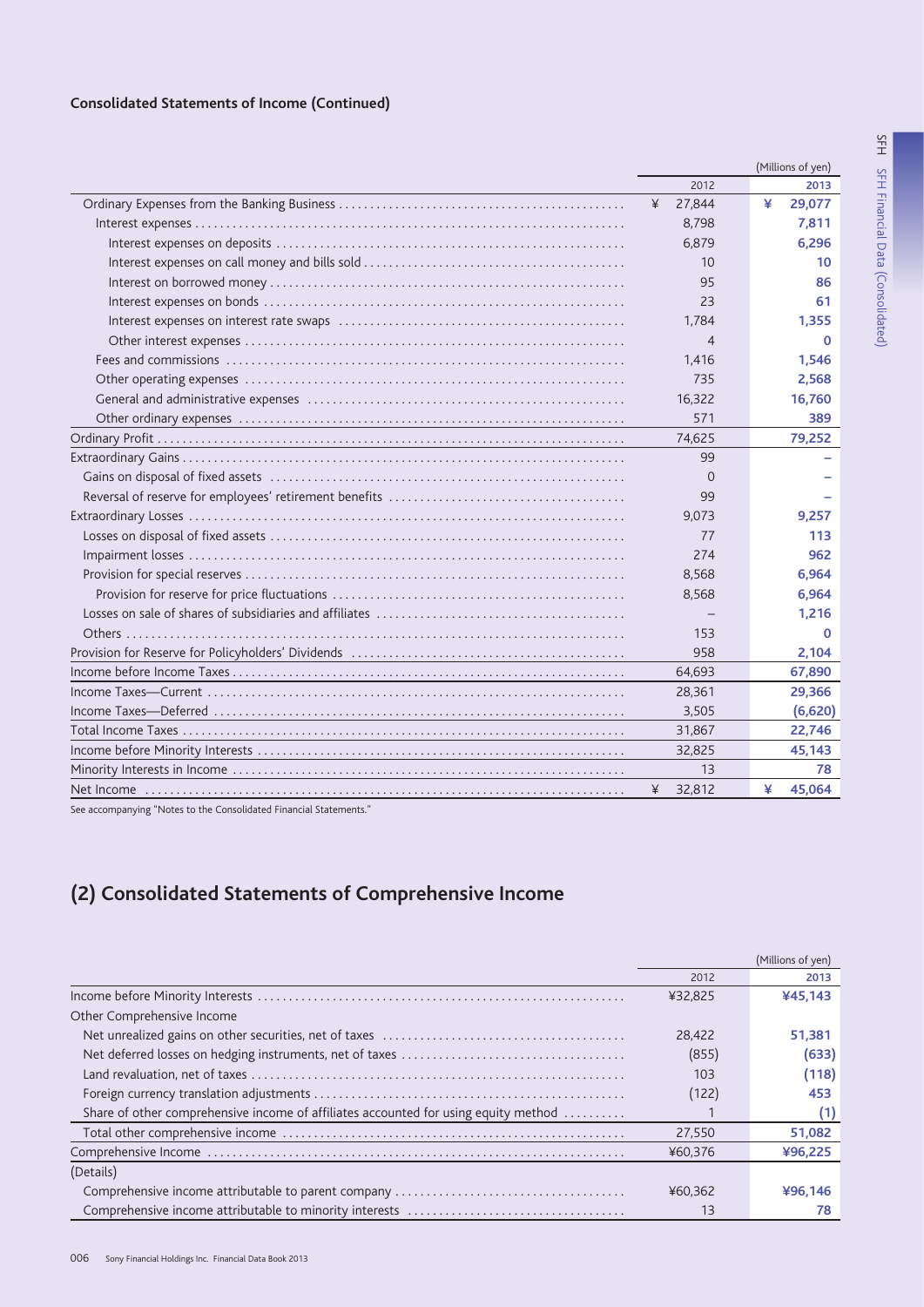# **Consolidated Statements of Changes in Net Assets**

Sony Financial Holdings Inc. For the years ended March 31, 2012 and 2013

(Millions of yen) 2012 2013 Shareholders' Equity Common stock ¥ 19,900 ¥ 19,900 Changes during the period 19,900 Balance at the end of the current period 19,900 Capital surplus 195,277 195,277 Changes during the period 195,277 195,277 Retained earnings 74,565 98,677 Changes during the period  $(8,700)$  $(8,700)$ 32,812 45,064 118 24.112 36.482 135,160 98,677 Total shareholders' equity 289,742 313,854 Changes during the period  $(8,700)$  $(8,700)$ 45,064 Net income 32,812 118 24.112 36.482 313,854 350.337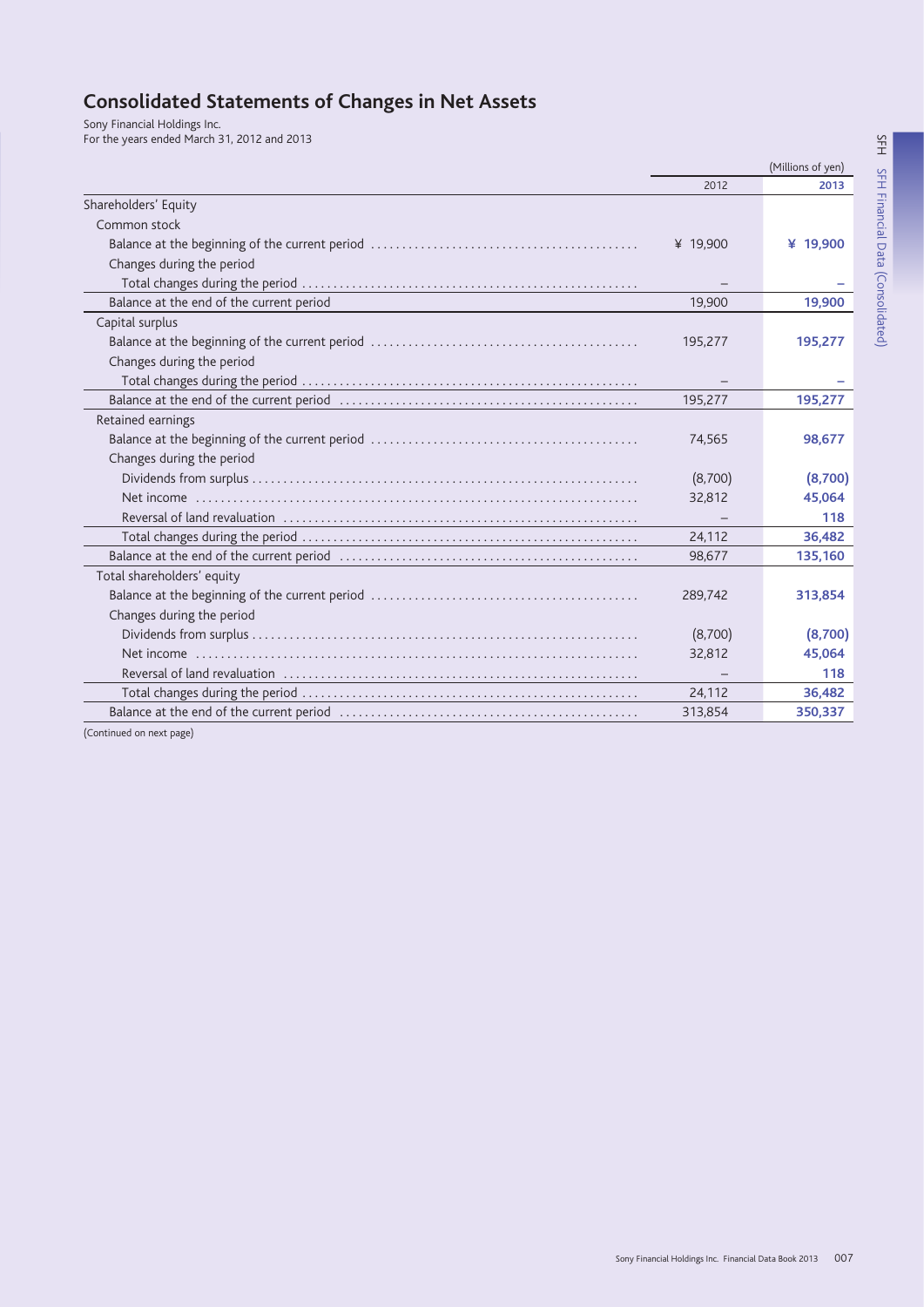# **Consolidated Statements of Changes in Net Assets (Continued)**

|                                                          |            | (Millions of yen) |
|----------------------------------------------------------|------------|-------------------|
|                                                          | 2012       | 2013              |
| Accumulated Other Comprehensive Income                   |            |                   |
| Net unrealized gains on other securities, net of taxes   |            |                   |
|                                                          | 8,525<br>¥ | ¥ 36,949          |
| Changes during the period                                |            |                   |
|                                                          | 28,424     | 51,380            |
|                                                          | 28,424     | 51,380            |
|                                                          | 36,949     | 88,329            |
| Net deferred losses on hedging instruments, net of taxes |            |                   |
|                                                          | (1,558)    | (2, 414)          |
| Changes during the period                                |            |                   |
|                                                          | (855)      | (633)             |
|                                                          | (855)      | (633)             |
|                                                          | (2, 414)   | (3,047)           |
| Land revaluation, net of taxes                           |            |                   |
|                                                          | (1,499)    | (1, 395)          |
| Changes during the period                                |            |                   |
|                                                          | 103        | (118)             |
|                                                          | 103        | (118)             |
|                                                          | (1, 395)   | (1, 513)          |
| Foreign currency translation adjustments                 |            |                   |
|                                                          | (331)      | (453)             |
| Changes during the period                                |            |                   |
|                                                          | (122)      | 453               |
|                                                          | (122)      | 453               |
|                                                          | (453)      |                   |
| Total accumulated other comprehensive income             |            |                   |
|                                                          | 5,135      | 32,685            |
| Changes during the period                                |            |                   |
|                                                          | 27,550     | 51,082            |
|                                                          | 27,550     | 51,082            |
|                                                          | 32,685     | 83,767            |
| Minority Interests                                       |            |                   |
|                                                          |            | 1,260             |
| Changes during the period                                |            |                   |
|                                                          | 1,260      | 78                |
|                                                          | 1,260      | 78                |
|                                                          | 1,260      | 1,339             |
| <b>Total Net Assets</b>                                  |            |                   |
|                                                          | 294,877    | 347,800           |
| Changes during the period                                |            |                   |
|                                                          | (8,700)    | (8,700)           |
|                                                          | 32,812     | 45,064            |
|                                                          |            | 118               |
|                                                          | 28,811     | 51,161            |
|                                                          | 52,923     | 87,643            |
|                                                          | ¥347,800   | ¥435,444          |

See accompanying "Notes to the Consolidated Financial Statements."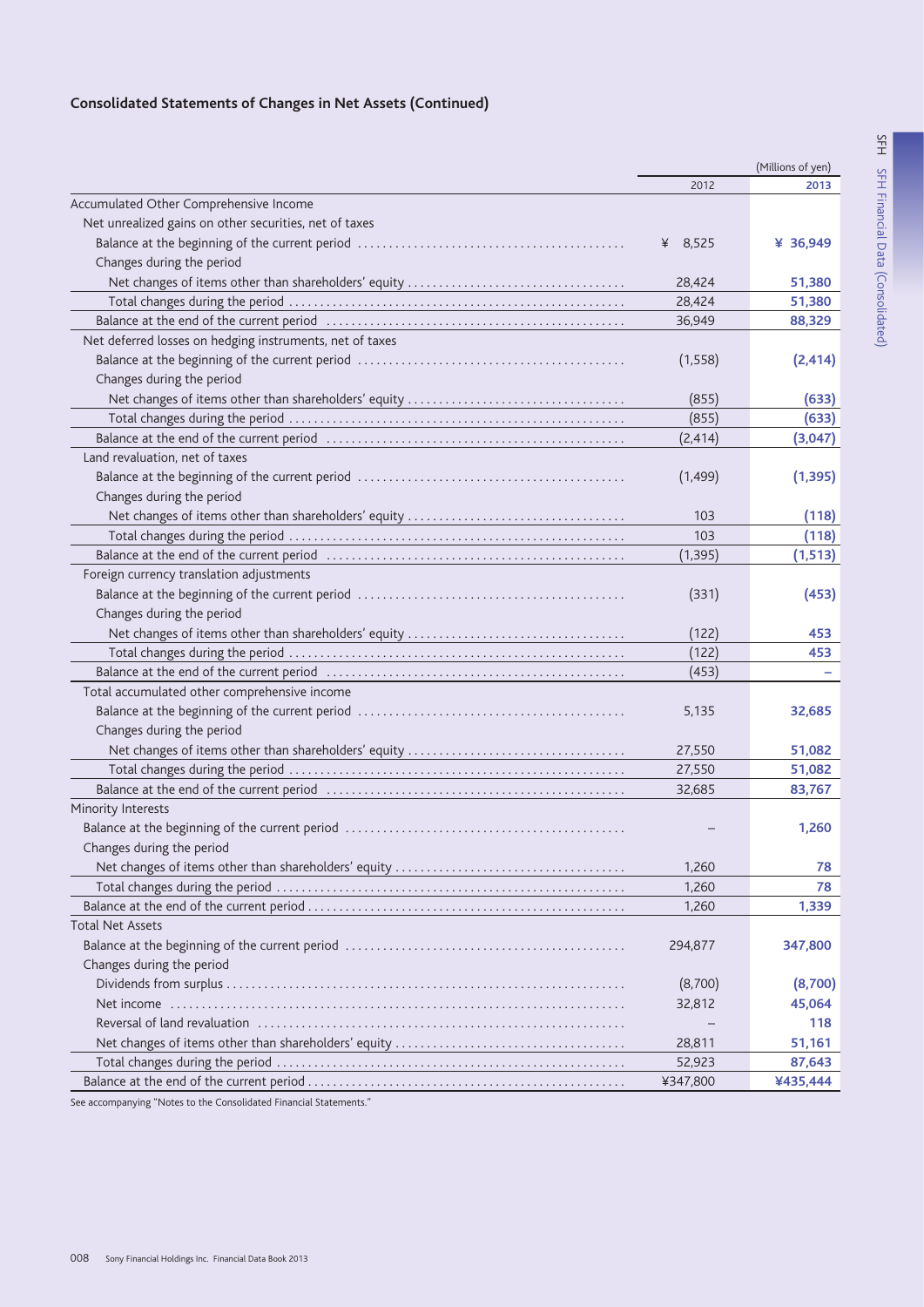# **Consolidated Statements of Cash Flows**

Sony Financial Holdings Inc. For the years ended March 31, 2012 and 2013

(Millions of yen) 2012 2013 Cash flows from operating activities Income before income taxes ............... 64.693 ¥ 67.890  $\vee$ 2.000 2257 6.032 7.784 274 962 580 560  $(930)$ 5,015 633,193 474,875 Increase in interest portion of reserve for policyholders' dividends ..........................  $17$  $12$ 958 2.104 274  $28$ 3.088 2,913 Increase (decrease) in reserve for directors' retirement benefits .............................  $(87)$ 57 8,568 6,964 Increase in reserve for financial products transaction liabilities ...............................  $\mathbf 0$  $\overline{1}$  $(123, 395)$  $(135, 136)$  $(36, 774)$  $(87, 294)$ 8.853 7.855 5.355  $(35,508)$ 78 69 1,179 1,718  $(113, 103)$  $(134, 664)$ 111022 96.408  $(503)$ 981  $18$ 51 28.269 27.437 441.584 471.428 Subtotal .. 132,119 146.015  $(9, 192)$  $(8.330)$  $(1,692)$  $(1,966)$  $(38, 554)$  $(26, 264)$ 580,882 524.264 Cash flows from investing activities  $(500)$  $(4,942)$ 6,000 5,300  $(973, 738)$  $(1,037,882)$ 563.557 462.518  $(48.888)$  $(47.927)$ Collections of loans 23,333 21,144  $(53)$  $(494.379)$  $(537, 698)$ Total of net cash provided by operating activities and investment transactions .............. 29,884 43,184  $(1, 599)$  $(955)$  $\Omega$  $(14,880)$  $(11,869)$ Proceeds from purchase of investments in subsidiaries resulting in change in scope of consolidation .. 346 Proceeds from sales of investments in subsidiaries resulting in change in scope of consolidation .. 1.035  $(30)$  $(2.328)$  $\overline{2}$ Others  $(1)$  $\overline{(512.198)}$  $(550.159)$ Cash flows from financing activities 9.962 9.965 Proceeds from issuance of bonds ..  $(8,696)$ Cash dividends paid (a) and (a) and (b) and (b) and (b) and (b) and (b) and (b) and (b) and (b) and (b) and (b) and (b) and (b) and (b) and (b) and (b) and (b) and (b) and (b) and (b) and (b) and (b) and (b) and (b) and (b  $(8,697)$ 550  $(6,500)$ Others ...  $(33)$ 214 1,782  $(5,017)$  $(0)$ 47 13,848 25,752 161,803 175,651  $\angle$ 175,651 ¥201.404

See accompanying "Notes to the Consolidated Financial Statements."

Note: The above Consolidated Statements of Cash Flows have been prepared based on Article 210-10 of Ordinance for Enforcement of the Insurance Business Act of Japan.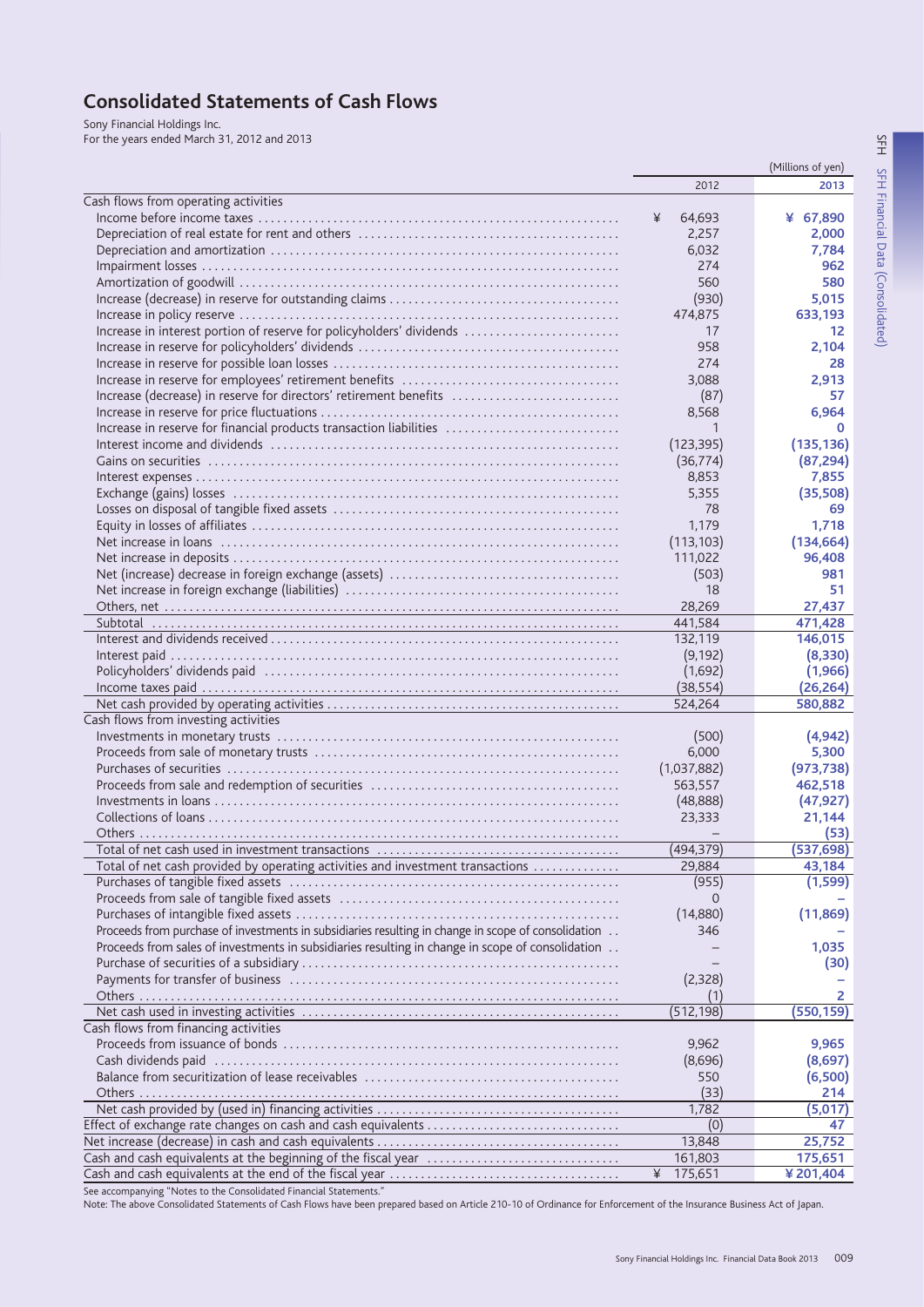# <span id="page-11-0"></span>Sony Life Financial Data (Consolidated)

# **Consolidated Balance Sheets**

Sony Life Insurance Co., Ltd. and consolidated subsidiary As of March 31, 2012 and 2013

|                     |             | (Millions of yen) |
|---------------------|-------------|-------------------|
|                     | 2012        | 2013              |
| Assets:             |             |                   |
|                     | 20,593<br>¥ | ¥<br>27,373       |
|                     | 56,300      | 97,088            |
|                     | 288,297     | 306.122           |
|                     | 4,541,228   | 5,206,866         |
|                     | 138.931     | 145,104           |
|                     | 73,690      | 70,969            |
|                     | 31.469      | 31.089            |
|                     | 41,492      | 39,212            |
|                     | 207         | 185               |
|                     | 522         | 482               |
|                     | 24,257      | 26,102            |
|                     | 24.236      | 26,092            |
|                     | 21          | 9                 |
|                     | 65          | 100               |
|                     | 49,799      | 54,865            |
|                     | 27,039      | 13,833            |
|                     | (214)       | (235)             |
| <b>Total Assets</b> | ¥5,219,990  | ¥5,948,190        |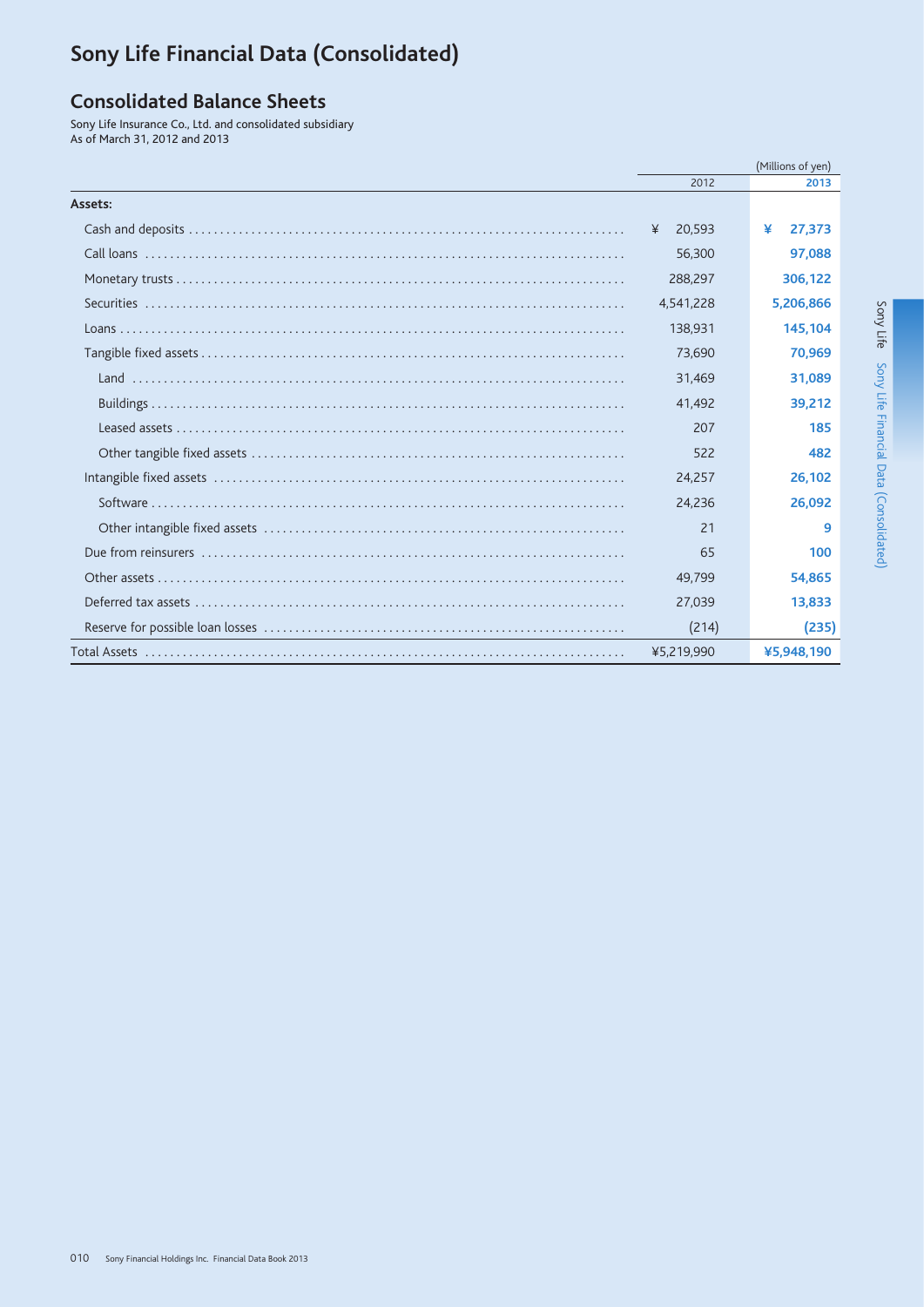|                    |            | (Millions of yen) |
|--------------------|------------|-------------------|
|                    | 2012       | 2013              |
| Liabilities:       |            |                   |
|                    | ¥4,871,461 | ¥5,501,850        |
|                    | 24.041     | 24,646            |
|                    | 4,843,297  | 5,472,930         |
|                    | 4,122      | 4,273             |
|                    | 1.664      | 2.431             |
|                    | 582        | 547               |
|                    | 38,251     | 49.844            |
|                    | 20,315     | 22,770            |
|                    | 168        | 171               |
|                    | 25,319     | 32,264            |
|                    | 25,319     | 32,264            |
|                    | 589        | 536               |
|                    | 4,958,352  | 5,610,417         |
|                    |            |                   |
| <b>Net Assets:</b> |            |                   |
|                    | 70,000     | 70,000            |
|                    | 5.865      | 5.865             |
|                    | 153,479    | 183,138           |
|                    | 229,344    | 259,003           |
|                    | 34,142     | 80,283            |
|                    | (1, 395)   | (1, 513)          |
|                    | (453)      |                   |
|                    | 32.293     | 78,769            |
|                    | 261,637    | 337,772           |
|                    | ¥5,219,990 | ¥5,948,190        |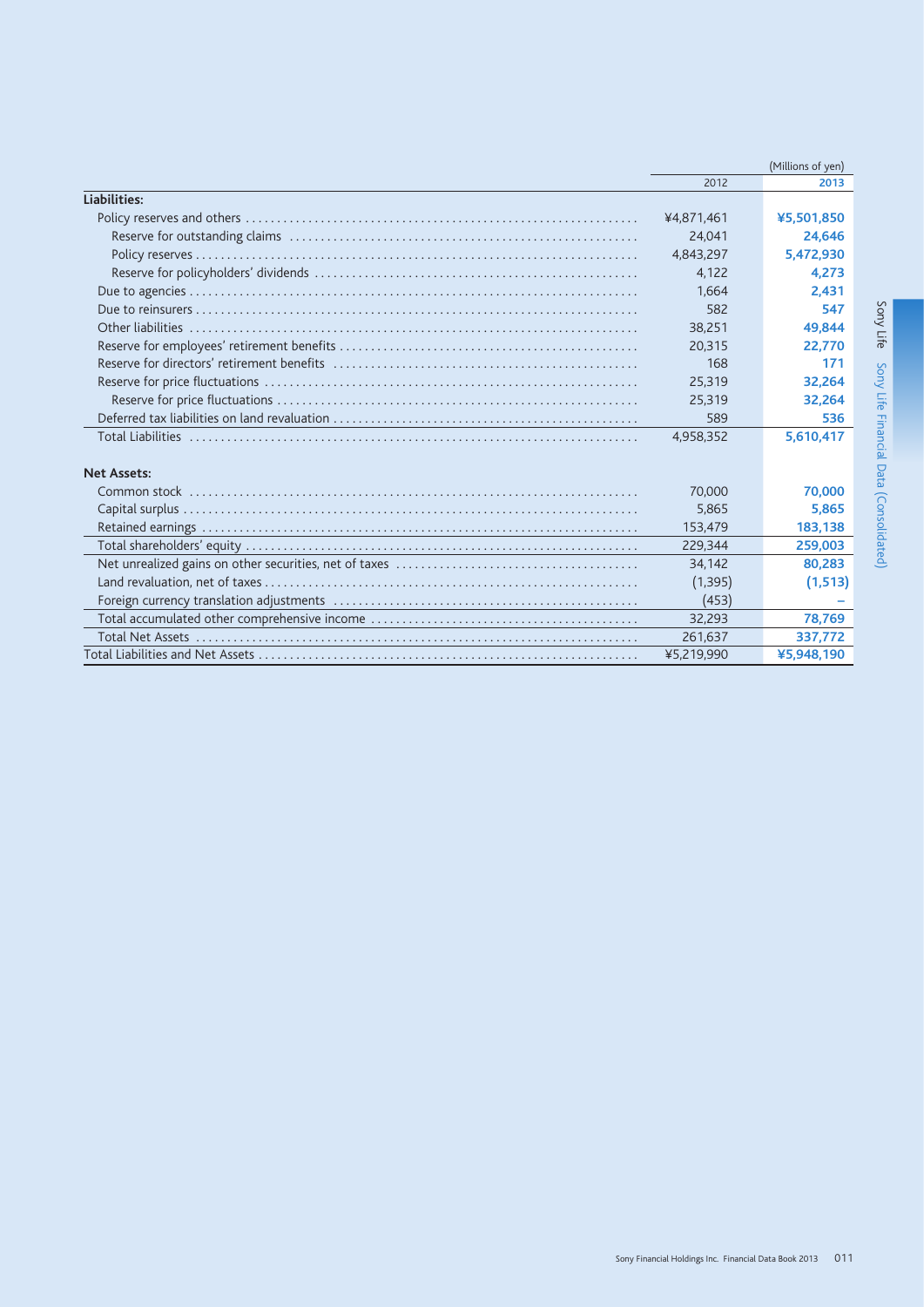# Consolidated Statements of Income and Consolidated Statements of Comprehensive Income

Sony Life Insurance Co., Ltd. and consolidated subsidiary<br>For the years ended March 31, 2012 and 2013

# (Consolidated Statements of Income)

|                          |                | (Millions of yen) |
|--------------------------|----------------|-------------------|
|                          | 2012           | 2013              |
|                          | ¥967,582       | ¥1,142,395        |
|                          | 816,190        | 925,961           |
|                          | 134,092        | 200,008           |
|                          | 98,071         | 108,612           |
|                          | 5,278          | 5,259             |
|                          | 7,592          | 2,522             |
|                          | 12             | 13                |
|                          | 23,137         | 83,601            |
|                          | 17,300         | 16,425            |
|                          | 899,395        | 1,069,627         |
|                          | 287,451        | 293,938           |
|                          | 69,002         | 71,065            |
|                          | 8,577          | 9,571             |
|                          | 42,209         | 46,809            |
|                          | 163,274        | 161,873           |
|                          | 4,387          | 4,617             |
|                          | 471,593        | 630,575           |
|                          |                | 607               |
|                          | 471,576        | 629,955           |
|                          | 17             | 12                |
|                          | 14,379         | 11,771            |
|                          | 55             | 43                |
|                          | 2,607          | 1,587             |
|                          | 1.692          | 327               |
|                          |                | 226               |
|                          | 1,373          | 1,253             |
|                          | $\overline{2}$ | 21                |
|                          | 2,330          | 2,115             |
|                          | 6,316          | 6,196             |
|                          | 105,666        | 109,204           |
|                          | 20,304         | 24,136            |
|                          | 68,187         | 72,768            |
| (Continued on next page) |                |                   |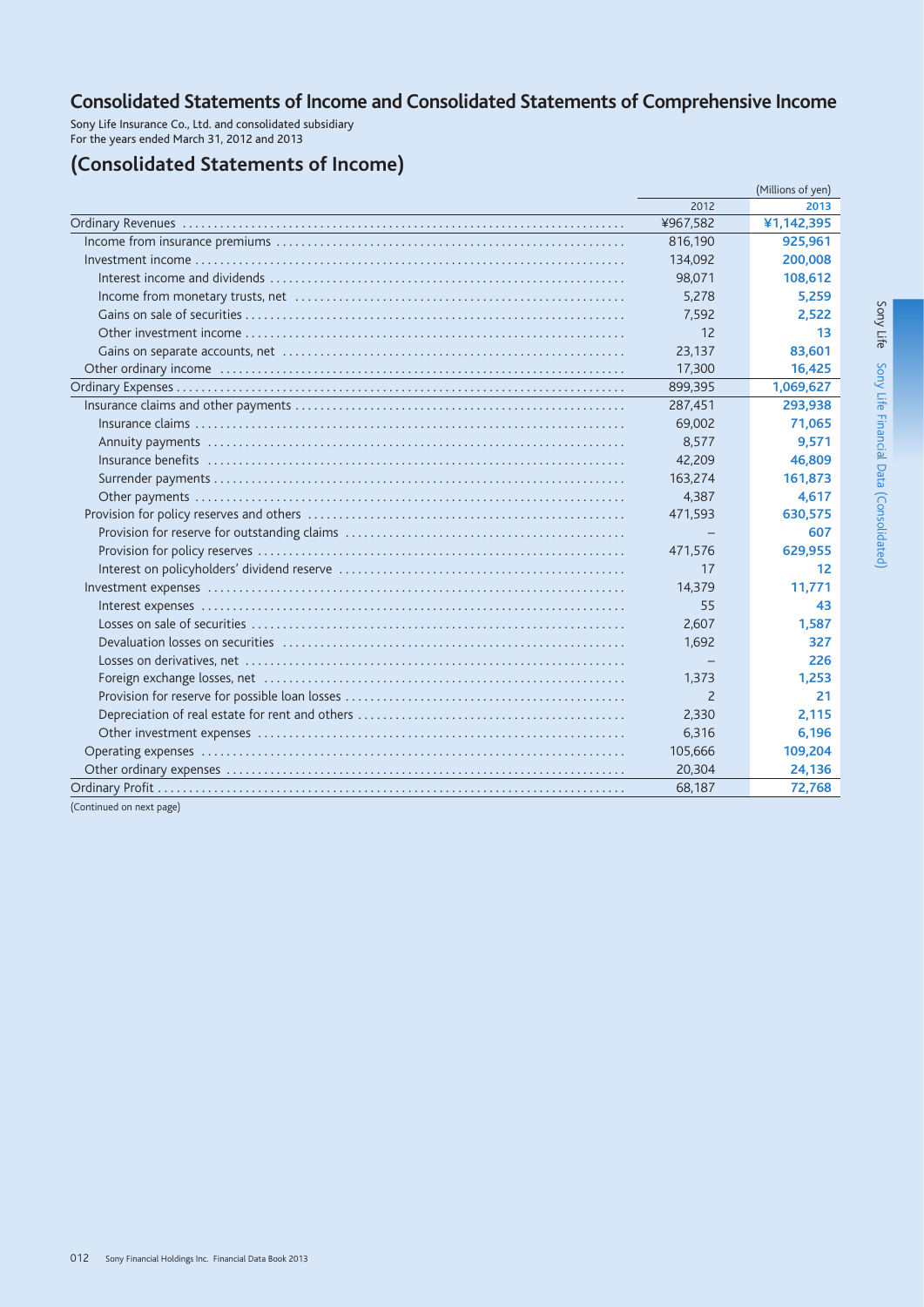|            |         | (Millions of yen) |
|------------|---------|-------------------|
|            | 2012    | 2013              |
|            | ¥<br>0  | ¥                 |
|            | 0       |                   |
|            | 8,598   | 8.828             |
|            | 24      |                   |
|            | 23      | 962               |
|            | 8.550   | 6.945             |
|            | 8.550   | 6.945             |
|            |         | 899               |
|            | 958     | 2,104             |
|            | 58,630  | 61,835            |
|            | 25.755  | 28.774            |
|            | 2,666   | (7,679)           |
|            | 28.421  | 21,094            |
|            | 30,208  | 40,740            |
| Net Income | ¥30.208 | ¥40.740           |

# (Consolidated Statements of Comprehensive Income)

|                                                             |         | (Millions of yen) |
|-------------------------------------------------------------|---------|-------------------|
|                                                             | 2012    | 2013              |
|                                                             | ¥30.208 | ¥40.740           |
|                                                             | 27.128  | 46,594            |
|                                                             | 27.145  | 46,142            |
|                                                             | 103     |                   |
|                                                             | (122)   | 453               |
| Share of other comprehensive income of affiliates accounted |         |                   |
|                                                             |         |                   |
|                                                             | ¥57,336 | ¥87.335           |
|                                                             | ¥57.336 | ¥87.335           |
|                                                             |         |                   |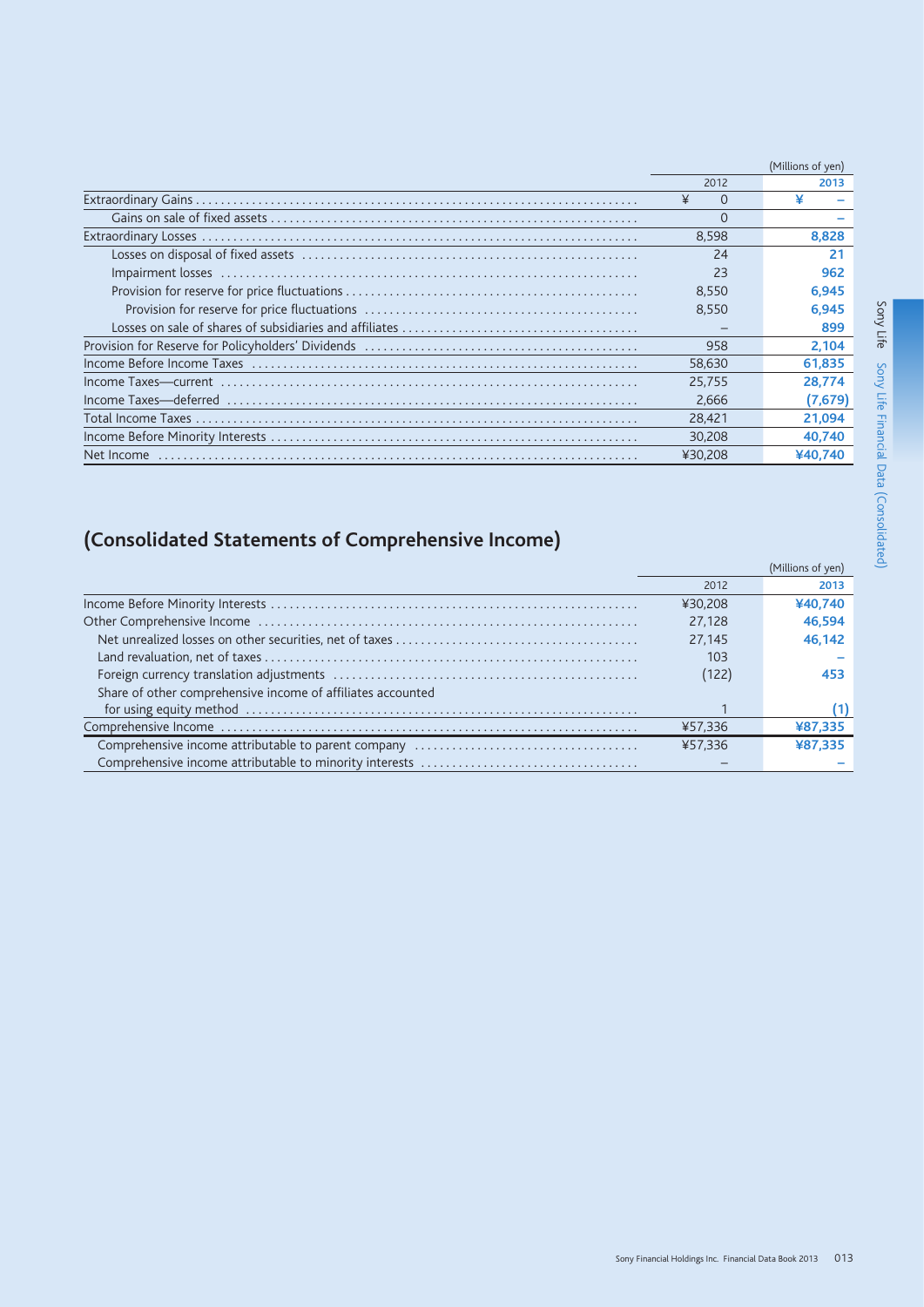# **Consolidated Statements of Changes in Net Assets**

Sony Life Insurance Co., Ltd. and consolidated subsidiary<br>For the years ended March 31, 2012 and 2013

|                            |          | (Millions of yen) |
|----------------------------|----------|-------------------|
|                            | 2012     | 2013              |
| Shareholders' Equity       |          |                   |
| Common stock               |          |                   |
|                            | ¥ 70,000 | ¥ 70,000          |
|                            |          |                   |
|                            | 70,000   | 70,000            |
| Capital surplus            |          |                   |
|                            | 5,865    | 5,865             |
|                            |          |                   |
|                            | 5,865    | 5,865             |
| Retained earnings          |          |                   |
|                            | 132,370  | 153,479           |
| Changes during the period  |          |                   |
|                            | (9,100)  | (11,200)          |
|                            |          | 118               |
|                            | 30,208   | 40,740            |
|                            | 21,108   | 29,659            |
|                            | 153,479  | 183,138           |
| Total shareholders' equity |          |                   |
|                            | 208,235  | 229,344           |
| Changes during the period  |          |                   |
|                            | (9,100)  | (11,200)          |
|                            |          | 118               |
|                            | 30,208   | 40,740            |
|                            | 21,108   | 29,659            |
|                            | 229,344  | 259,003           |
|                            |          |                   |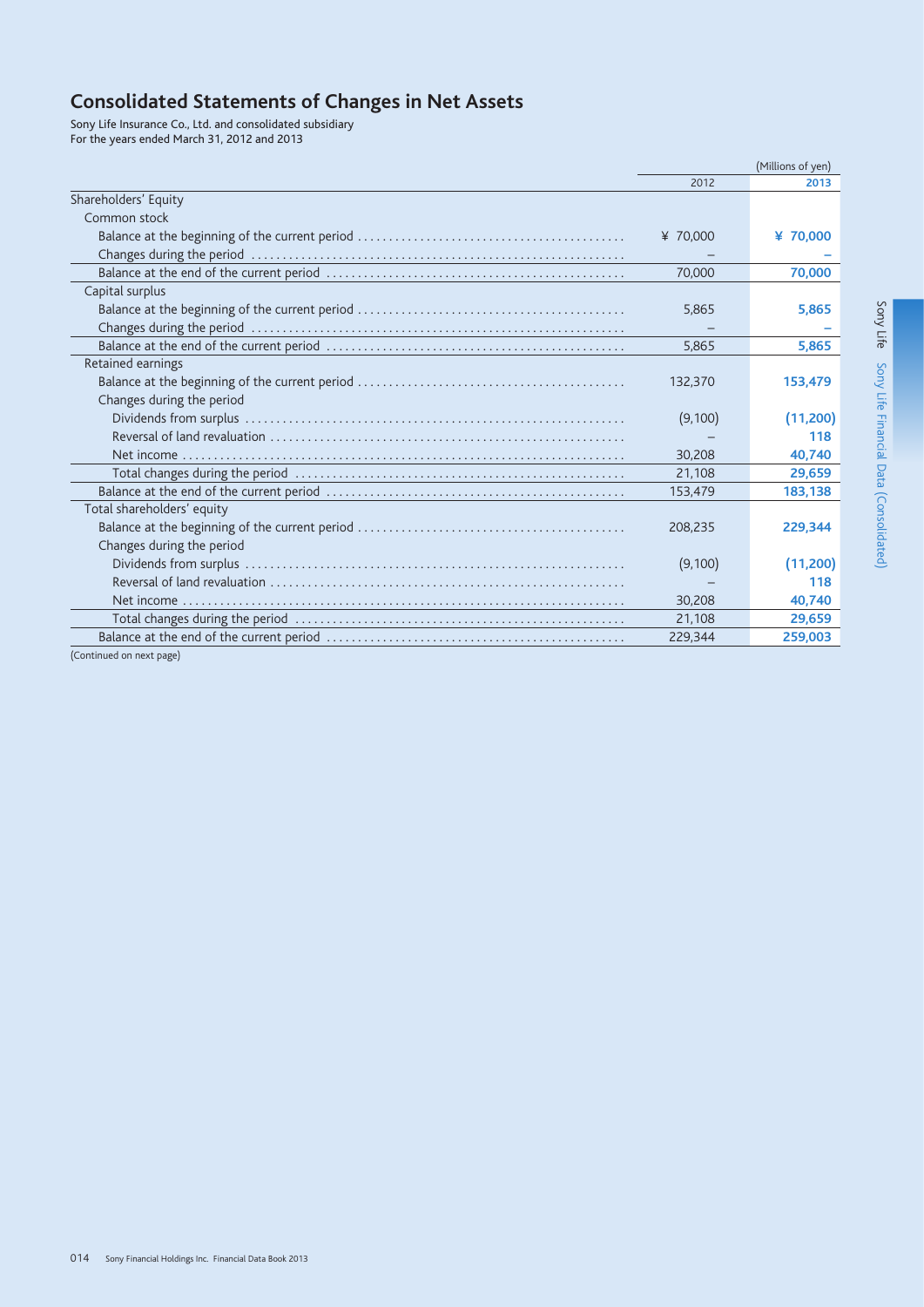|                                                        |            | (Millions of yen) |
|--------------------------------------------------------|------------|-------------------|
|                                                        | 2012       | 2013              |
| Accumulated Other Comprehensive Income                 |            |                   |
| Net unrealized gains on other securities, net of taxes |            |                   |
|                                                        | 6,996<br>¥ | ¥ 34,142          |
| Changes during the period                              |            |                   |
|                                                        | 27,146     | 46,140            |
|                                                        | 27,146     | 46,140            |
|                                                        | 34,142     | 80,283            |
| Land revaluation, net of taxes                         |            |                   |
|                                                        | (1,499)    | (1, 395)          |
| Changes during the period                              |            |                   |
|                                                        | 103        | (118)             |
|                                                        | 103        | (118)             |
|                                                        | (1, 395)   | (1, 513)          |
| Foreign currency translation adjustments               |            |                   |
|                                                        | (331)      | (453)             |
| Changes during the period                              |            |                   |
| Net changes of items other than shareholders' equity   | (122)      | 453               |
|                                                        | (122)      | 453               |
|                                                        | (453)      |                   |
| Total accumulated other comprehensive income           |            |                   |
|                                                        | 5,165      | 32,293            |
| Changes during the period                              |            |                   |
|                                                        | 27,128     | 46,475            |
|                                                        | 27,128     | 46,475            |
|                                                        | 32,293     | 78,769            |
| <b>Total Net Assets</b>                                |            |                   |
|                                                        | 213,401    | 261,637           |
| Changes during the period                              |            |                   |
|                                                        | (9,100)    | (11,200)          |
|                                                        |            | 118               |
|                                                        | 30,208     | 40,740            |
|                                                        | 27,128     | 46,475            |
|                                                        | 48,236     | 76,135            |
|                                                        | ¥261,637   | ¥337,772          |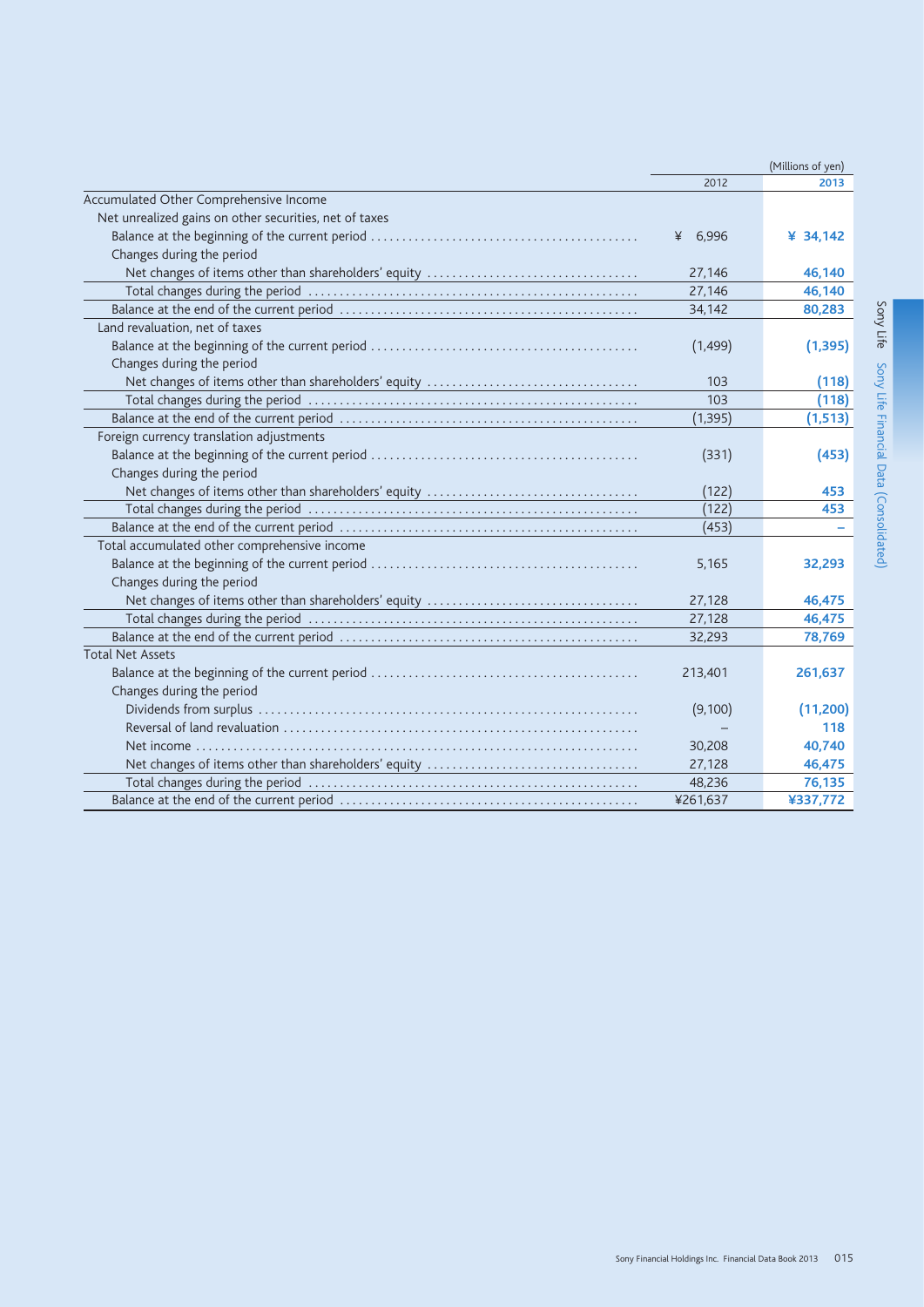# **Consolidated Statements of Cash Flows**

Sony Life Insurance Co., Ltd. and consolidated subsidiary<br>For the years ended March 31, 2012 and 2013

|                                                                 | (Millions of yen) |            |
|-----------------------------------------------------------------|-------------------|------------|
|                                                                 | 2012              | 2013       |
| Cash flows from operating activities                            |                   |            |
|                                                                 | ¥ 58,630          | ¥ $61,835$ |
|                                                                 | 2,330             | 2.115      |
|                                                                 | 3.236             | 4,154      |
|                                                                 | 23                | 962        |
|                                                                 | (4,218)           | 607        |
|                                                                 | 471,576           | 629,955    |
|                                                                 | 17                | 12         |
|                                                                 | 958               | 2,104      |
|                                                                 | $\overline{c}$    | 21         |
|                                                                 | 2,855             | 2.699      |
|                                                                 | 25                | 3          |
|                                                                 | 8,550             | 6,945      |
|                                                                 | (98,071)          | (108, 612) |
|                                                                 | (32, 782)         | (84, 697)  |
|                                                                 | 55                | 43         |
|                                                                 | 1,373             | 1,253      |
|                                                                 | 23                | 15         |
|                                                                 | 1,179             | 1,718      |
|                                                                 | 18                | (34)       |
| Decrease in other assets                                        |                   |            |
| (excluding those related to investing and financing activities) | 19,670            | 18,109     |
|                                                                 | 162               | 766        |
|                                                                 | (102)             | (34)       |
| Increase in other liabilities                                   |                   |            |
| (excluding those related to investing and financing activities) | 242               | 9,687      |
|                                                                 | 7,437             | 2,680      |
|                                                                 | 443,195           | 552,314    |
|                                                                 | 104,141           | 115,649    |
|                                                                 | (55)              | (43)       |
|                                                                 | (1,692)           | (1,966)    |
|                                                                 | (5,669)           | (5,829)    |
|                                                                 | (34,981)          | (23, 443)  |
|                                                                 | 504,937           | 636,679    |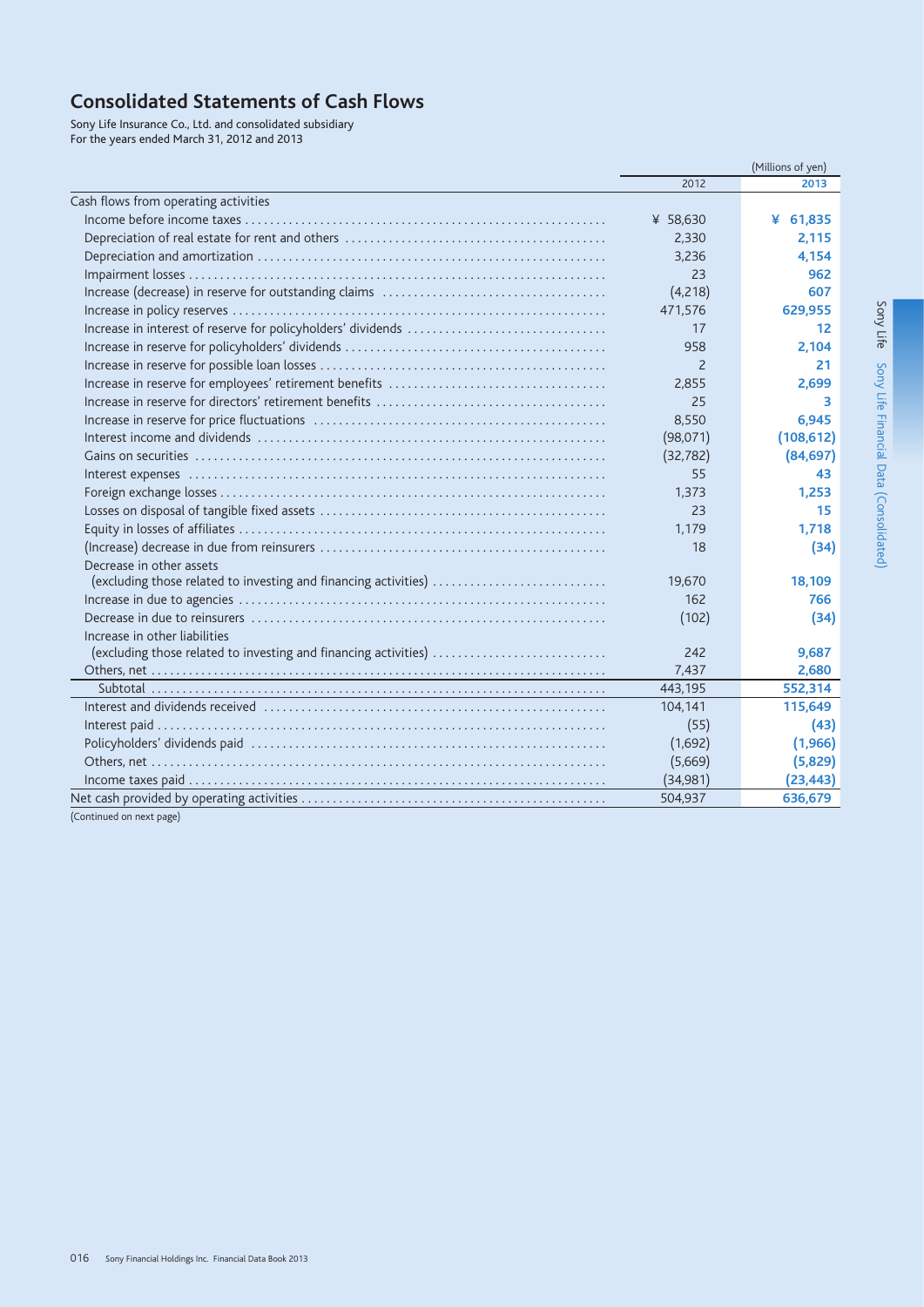|                                                               |            | (Millions of yen) |
|---------------------------------------------------------------|------------|-------------------|
|                                                               | 2012       | 2013              |
| Cash flows from investing activities                          |            |                   |
|                                                               | 6.000<br>¥ | ¥<br>5.300        |
|                                                               | (717, 701) | (669, 041)        |
|                                                               | 223,909    | 119,909           |
|                                                               | (48, 888)  | (47, 927)         |
|                                                               | 23,333     | 21,144            |
|                                                               |            | (53)              |
|                                                               | (513, 346) | (570,667)         |
| [Total of net cash provided by (used in) operating activities |            |                   |
|                                                               | [(8,408)]  | [66, 011]         |
|                                                               | (347)      | (484)             |
|                                                               | $\Omega$   |                   |
| Proceeds from sales of investments in subsidiaries resulting  |            |                   |
|                                                               |            | 530               |
|                                                               |            | (30)              |
|                                                               | (9,310)    | (7, 285)          |
|                                                               | (523,004)  | (577,937)         |
| Cash flows from financing activities                          |            |                   |
|                                                               | (9,100)    | (11, 200)         |
|                                                               | (18)       | (18)              |
|                                                               | (9, 118)   | (11, 218)         |
|                                                               | (0)        | 44                |
|                                                               | (27, 185)  | 47,568            |
|                                                               | 104,078    | 76,893            |
|                                                               | ¥ 76,893   | ¥124,461          |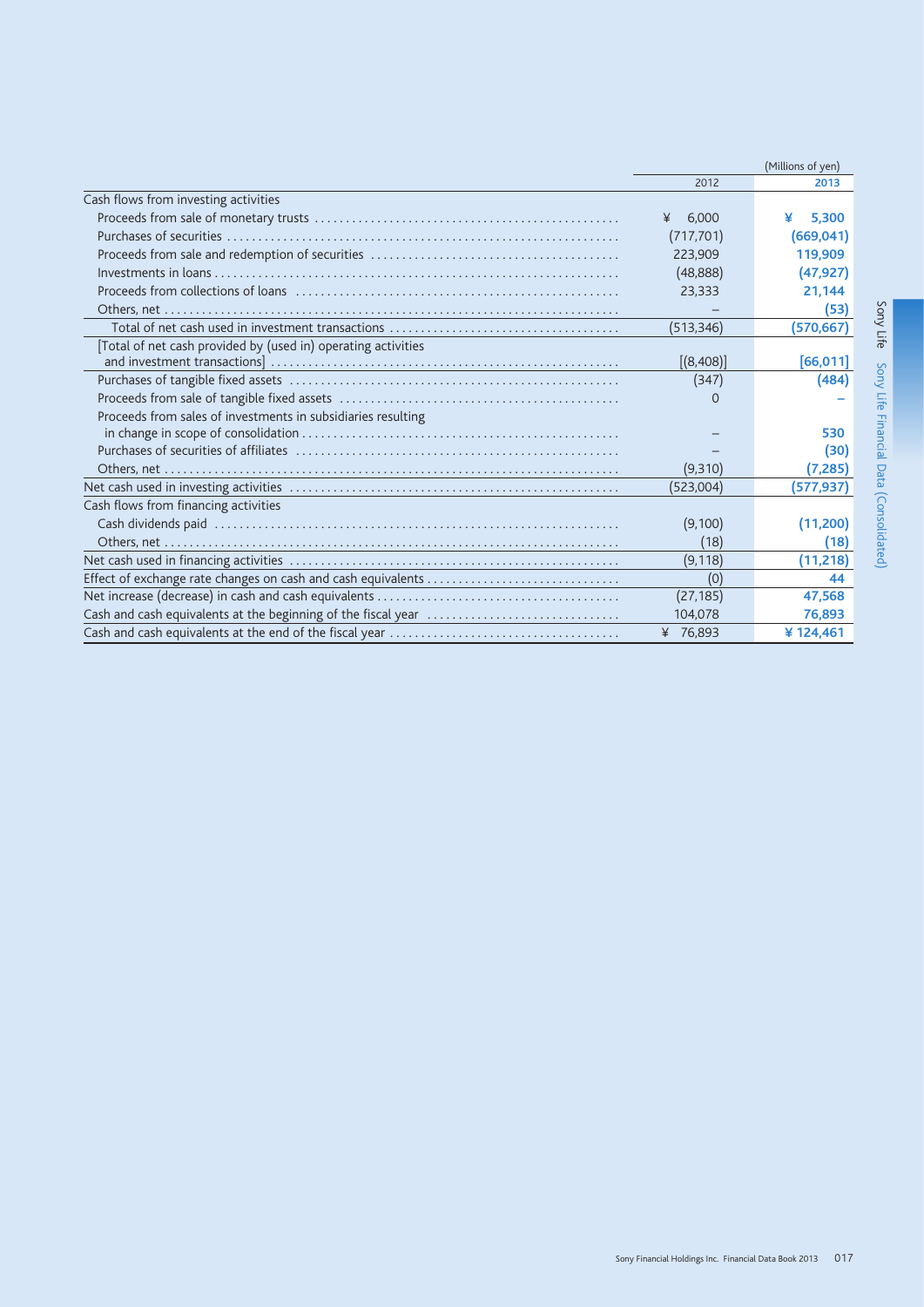# Sony Life Financial Data (Non-consolidated)

# **Non-consolidated Balance Sheets**

Sony Life Insurance Co., Ltd. As of March 31, 2012 and 2013

|                     |             |                     |             | (Millions of yen)     |
|---------------------|-------------|---------------------|-------------|-----------------------|
|                     | 2012        |                     |             | 2013                  |
|                     | Amount      | Composition<br>(% ) | Amount      | Composition<br>$(\%)$ |
| Assets:             |             |                     |             |                       |
|                     | 19,808<br>¥ | 0.4%                | ¥<br>27,373 | 0.5%                  |
|                     | 19          |                     | 28          |                       |
|                     | 19,788      |                     | 27,344      |                       |
|                     | 56,300      | 1.1                 | 97,088      | 1.6                   |
|                     | 288,297     | 5.5                 | 306,122     | 5.1                   |
|                     | 4,545,019   | 87.0                | 5,211,535   | 87.5                  |
|                     | 4,071,699   |                     | 4,669,003   |                       |
|                     | 10,485      |                     | 10,208      |                       |
|                     | 44,035      |                     | 41,092      |                       |
|                     | 69,149      |                     | 61,884      |                       |
|                     | 230,172     |                     | 275,439     |                       |
|                     | 119,476     |                     | 153,906     |                       |
|                     | 138,909     | 2.7                 | 145,104     | 2.4                   |
|                     | 138,782     |                     | 145,019     |                       |
|                     | 127         |                     | 85          |                       |
|                     | 73,678      | 1.4                 | 70,969      | 1.2                   |
|                     | 31,469      |                     | 31,089      |                       |
|                     | 41,491      |                     | 39,212      |                       |
|                     | 207         |                     | 185         |                       |
|                     | 511         |                     | 482         |                       |
|                     | 24,257      | 0.5                 | 26,102      | 0.4                   |
|                     | 24,235      |                     | 26,092      |                       |
|                     | 21          |                     | 9           |                       |
|                     | 65          | 0.0                 | 100         | 0.0                   |
|                     | 49,736      | 1.0                 | 54,865      | 0.9                   |
|                     | 27,390      |                     | 31,358      |                       |
|                     | 1,304       |                     | 1,543       |                       |
|                     | 14,600      |                     | 15,377      |                       |
|                     | 4,239       |                     | 4,185       |                       |
|                     | 355         |                     | 379         |                       |
|                     | 1,846       |                     | 2,021       |                       |
|                     | 26,986      | 0.5                 | 13,724      | 0.2                   |
|                     | (214)       | (0.0)               | (235)       | (0.0)                 |
| <b>Total Assets</b> | ¥5,222,846  | 100.0%              | ¥5,952,750  | 100.0%                |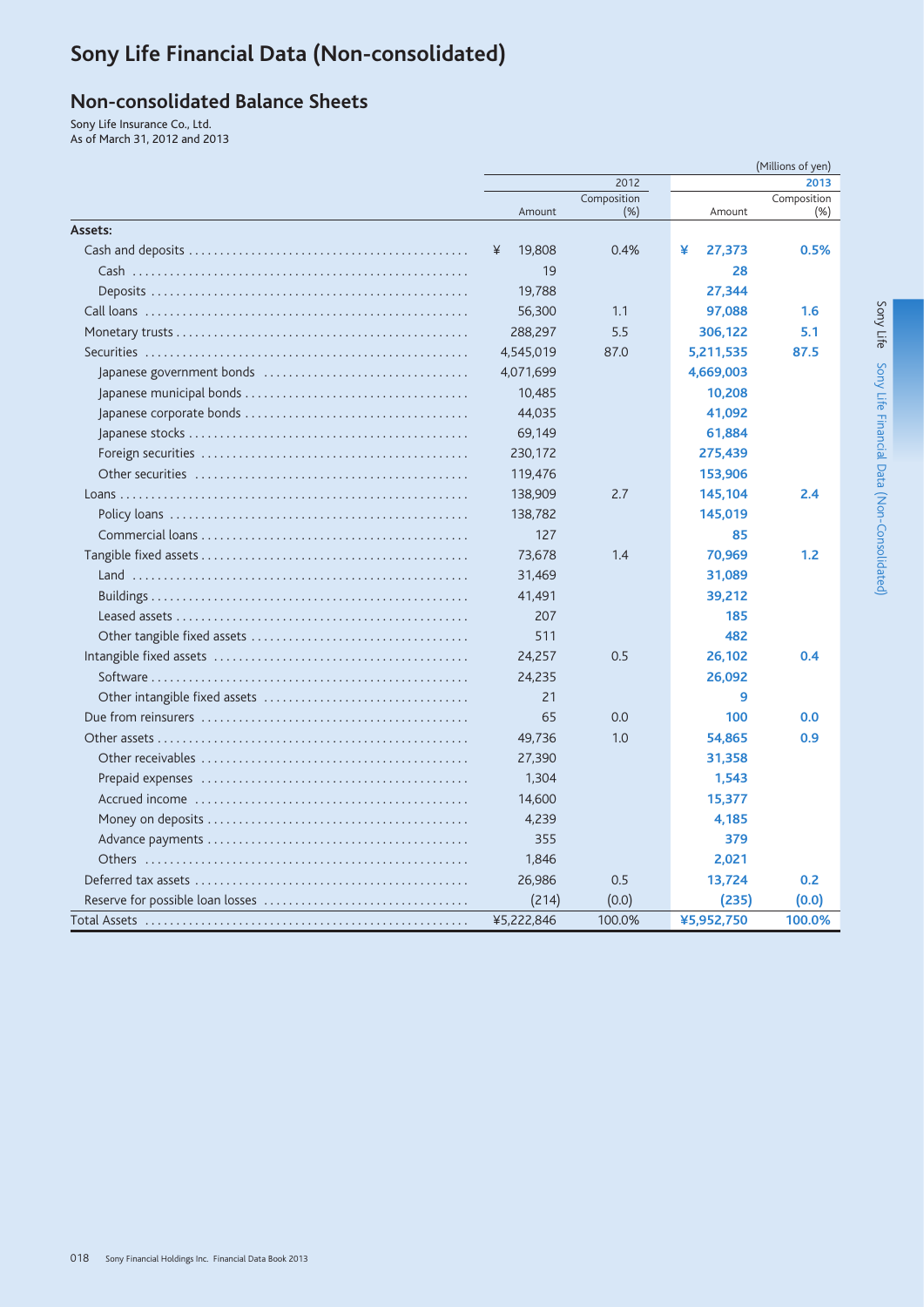|                                                                                                   |            |                       |            | (Millions of yen)     |
|---------------------------------------------------------------------------------------------------|------------|-----------------------|------------|-----------------------|
|                                                                                                   |            | 2012                  |            | 2013                  |
|                                                                                                   | Amount     | Composition<br>$(\%)$ | Amount     | Composition<br>$(\%)$ |
| Liabilities:                                                                                      |            |                       |            |                       |
|                                                                                                   | ¥4,871,182 | 93.3%                 | ¥5,501,850 | 92.4%                 |
|                                                                                                   | 24,039     |                       | 24,646     |                       |
|                                                                                                   | 4,843,020  |                       | 5,472,930  |                       |
| Reserve for policyholders' dividends                                                              | 4,122      |                       | 4,273      |                       |
|                                                                                                   | 1,664      | 0.0                   | 2,431      | 0.0                   |
|                                                                                                   | 581        | 0.0                   | 547        | 0.0                   |
|                                                                                                   | 38,193     | 0.7                   | 49,844     | 0.8                   |
|                                                                                                   | 10,255     |                       | 15,586     |                       |
|                                                                                                   | 4,750      |                       | 1,222      |                       |
|                                                                                                   | 13,387     |                       | 14,079     |                       |
|                                                                                                   | 931        |                       | 907        |                       |
|                                                                                                   | 627        |                       | 1,090      |                       |
|                                                                                                   | 5,459      |                       | 5,307      |                       |
|                                                                                                   |            |                       | 172        |                       |
|                                                                                                   | 263        |                       | 243        |                       |
|                                                                                                   | 642        |                       | 656        |                       |
| Policy suspense and other suspense                                                                | 1,874      |                       | 10,577     |                       |
| Reserve for employees' retirement benefits                                                        | 20,310     | 0.4                   | 22,770     | 0.4                   |
| Reserve for directors' retirement benefits                                                        | 168        | 0.0                   | 171        | 0.0                   |
|                                                                                                   | 25,319     | 0.5                   | 32,264     | 0.5                   |
|                                                                                                   | 25,319     |                       | 32,264     |                       |
| Deferred tax liabilities on land revaluation                                                      | 589        | 0.0                   | 536        | 0.0                   |
|                                                                                                   | 4,958,009  | 94.9                  | 5,610,417  | 94.2                  |
| <b>Net Assets:</b>                                                                                |            |                       |            |                       |
|                                                                                                   | 70,000     | 1.3                   | 70,000     | 1.2                   |
|                                                                                                   | 5,865      | 0.1                   | 5,865      | 0.1                   |
|                                                                                                   | 5,865      |                       | 5,865      |                       |
|                                                                                                   | 156,335    | 3.0                   | 187,698    | 3.2                   |
|                                                                                                   | 13,238     |                       | 15,478     |                       |
|                                                                                                   | 143,096    |                       | 172,219    |                       |
| Unappropriated retained earnings for the period                                                   | 143,096    |                       | 172,219    |                       |
|                                                                                                   | 232,200    | 4.4                   | 263,563    | 4.4                   |
| Net unrealized gains on other securities, net of taxes                                            | 34,032     | 0.7                   | 80,283     | 1.3                   |
|                                                                                                   | (1, 395)   | (0.0)                 | (1, 513)   | (0.0)                 |
| Total valuation and translation adjustments                                                       | 32,636     | 0.6                   | 78,769     | 1.3                   |
|                                                                                                   | 264,836    | 5.1                   | 342,333    | 5.8                   |
| Total Liabilities and Net Assets $\ldots \ldots \ldots \ldots \ldots \ldots \ldots \ldots \ldots$ | ¥5.222.846 | 100.0%                | ¥5.952.750 | 100.0%                |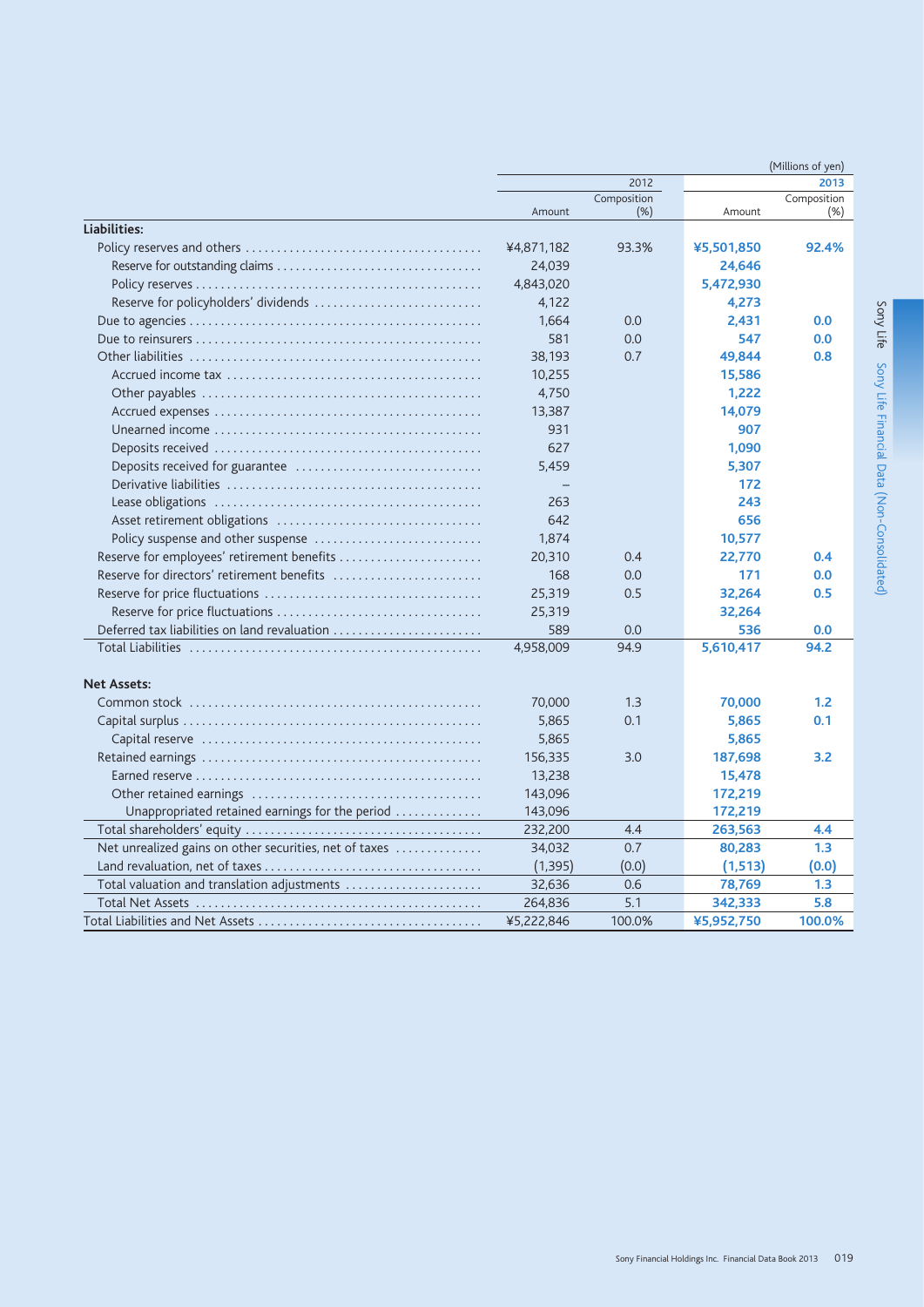# Non-consolidated Statements of Income

Sony Life Insurance Co., Ltd.<br>For the years ended March 31, 2012 and 2013

|                          |          | (Millions of yen) |
|--------------------------|----------|-------------------|
|                          | 2012     | 2013              |
|                          | ¥967,400 | ¥1,142,274        |
|                          | 816,106  | 925,874           |
|                          | 814,654  | 924,472           |
|                          | 1,452    | 1,402             |
|                          | 133,945  | 199,833           |
|                          | 97,960   | 108,539           |
|                          | $\Omega$ | n                 |
|                          | 81,245   | 92,167            |
|                          | 5,367    | 5,450             |
|                          | 11,241   | 10,854            |
|                          | 105      | 67                |
|                          | 5,278    | 5,259             |
|                          | 7,556    | 2,420             |
|                          | 12       | 13                |
|                          | 23,137   | 83,601            |
|                          | 17,347   | 16,566            |
|                          | 2,019    | 2,087             |
|                          | 9,380    | 11,861            |
|                          | 4,213    |                   |
|                          | 1,734    | 2,618             |
| (Continued on next page) |          |                   |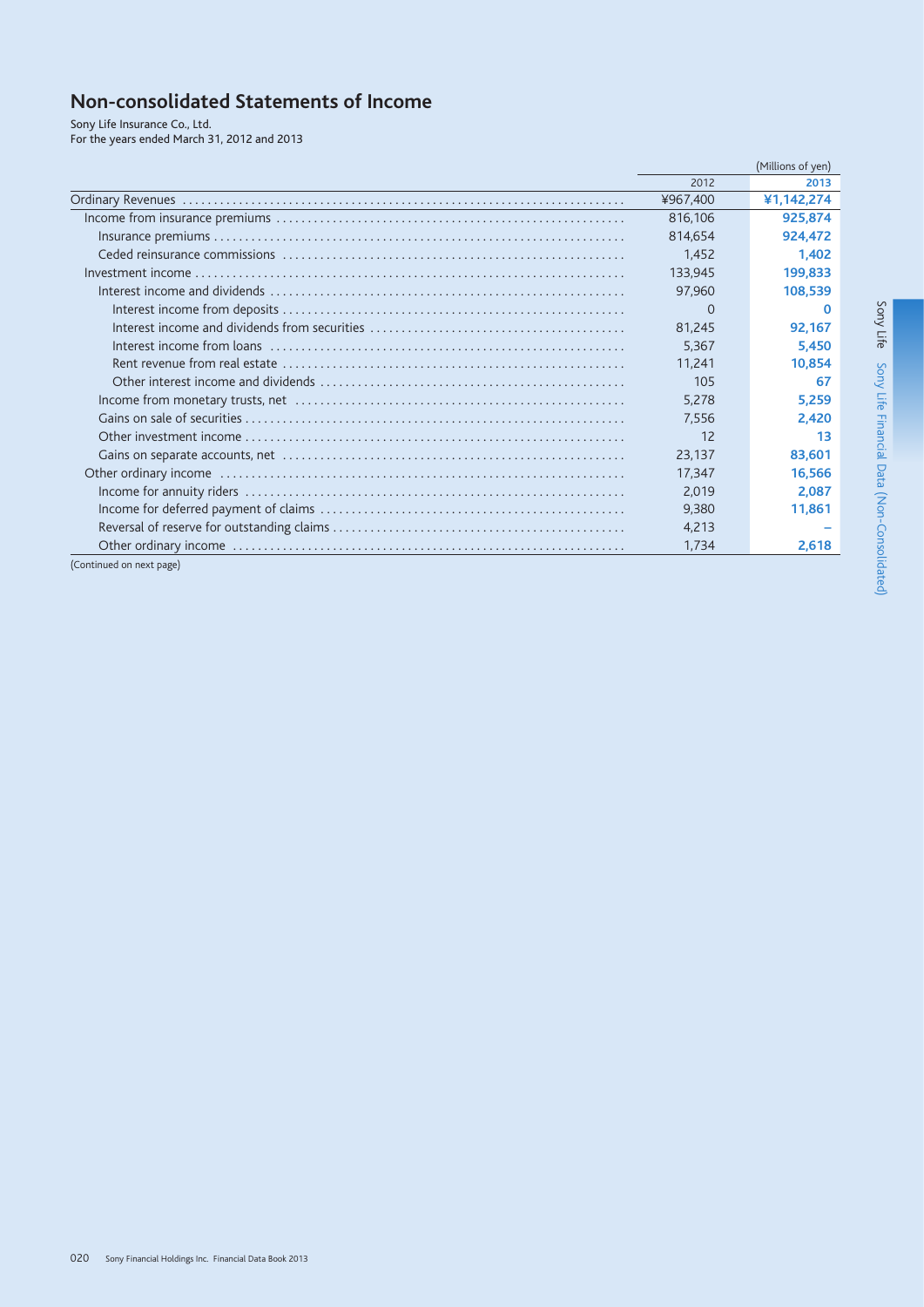|          | (Millions of yen) |
|----------|-------------------|
| 2012     | 2013              |
| ¥897,964 | ¥1,067,614        |
| 287,431  | 293,929           |
| 68,995   | 71,060            |
| 8,577    | 9,571             |
| 42,209   | 46,809            |
| 163,263  | 161,872           |
| 2,302    | 2,649             |
| 2,082    | 1,965             |
| 471,553  | 630,529           |
|          | 607               |
| 471,536  | 629,909           |
| 17       | 12                |
| 14,370   | 11,686            |
| 55       | 43                |
| 2,607    | 1,587             |
| 1,692    | 327               |
|          | 226               |
| 1,376    | 1.176             |
| 2        | 21                |
| 2,330    | 2,115             |
| 6,305    | 6,188             |
| 105,492  | 109,060           |
| 19,116   | 22,408            |
| 5,251    | 7,078             |
| 7,145    | 7,929             |
| 3,232    | 4,150             |
| 3,456    | 3,141             |
| 25       | 3                 |
|          | 105               |
| 69,436   | 74,659            |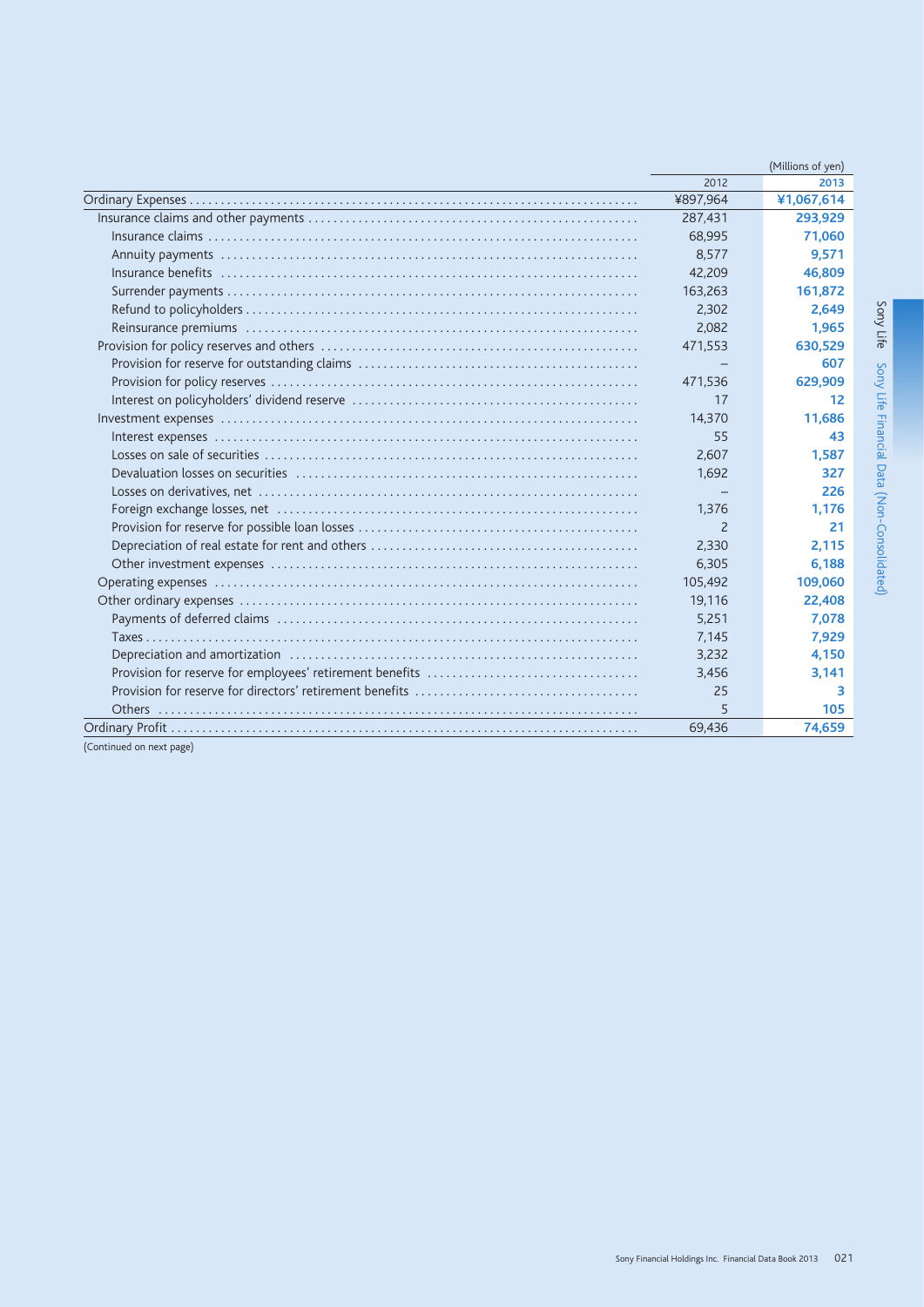# Non-consolidated Statements of Income (Continued)

|            |           |   | (Millions of yen) |
|------------|-----------|---|-------------------|
|            | 2012      |   | 2013              |
|            | ¥ $8.598$ | ¥ | 8.961             |
|            | 24        |   | 21                |
|            | 23        |   | 962               |
|            | 8.550     |   | 6.945             |
|            | 8.550     |   | 6.945             |
|            |           |   | 1.031             |
|            | 958       |   | 2.104             |
|            | 59.879    |   | 63,594            |
|            | 25.755    |   | 28.774            |
|            | 2.697     |   | (7,624)           |
|            | 28.452    |   | 21,149            |
| Net Income | ¥ 31.426  |   | 42.444            |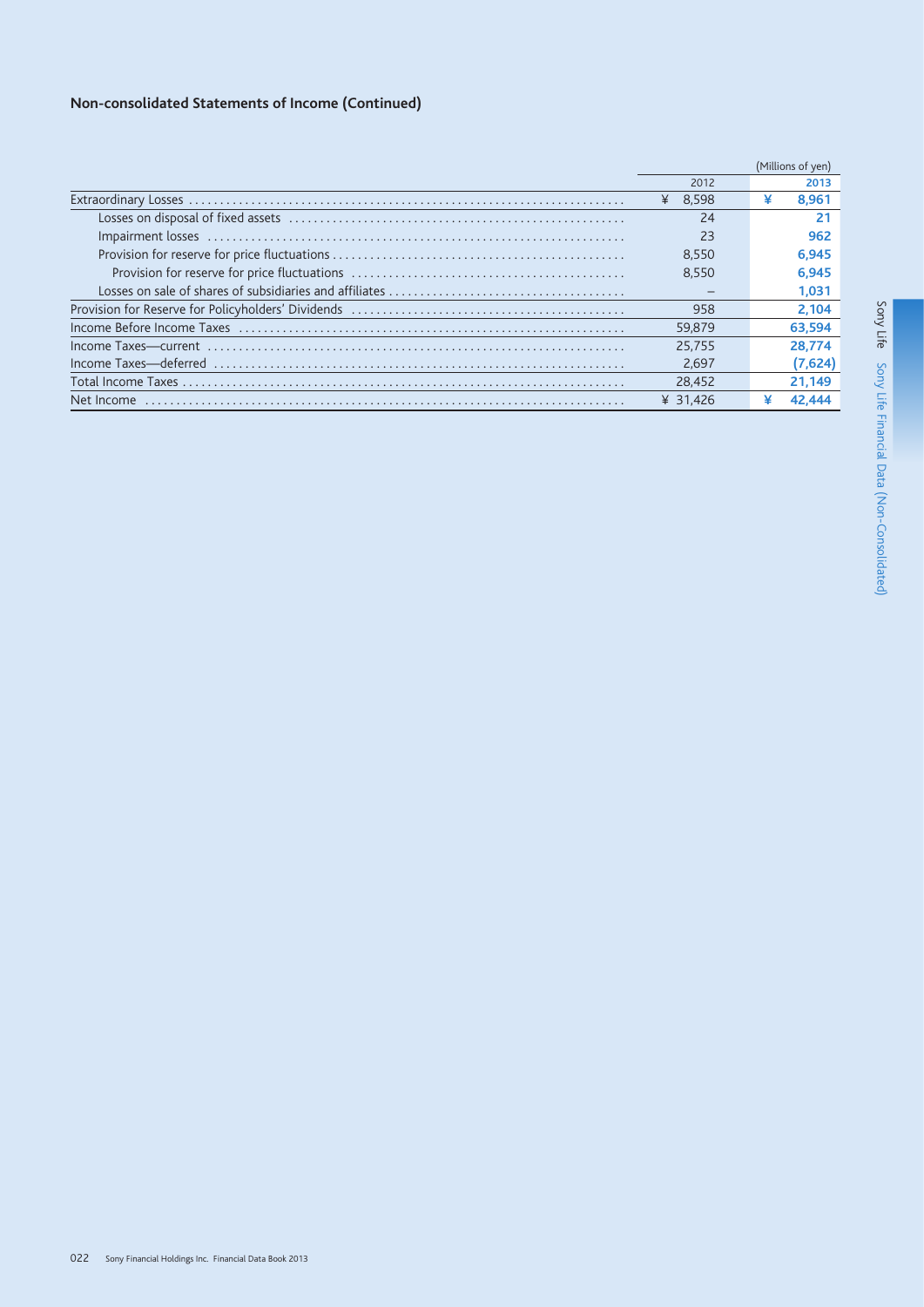# Non-consolidated Statements of Changes in Net Assets

Sony Life Insurance Co., Ltd.<br>For the years ended March 31, 2012 and 2013

|                                  |           | (Millions of yen) |
|----------------------------------|-----------|-------------------|
|                                  | 2012      | 2013              |
| Shareholders' Equity             |           |                   |
| Common stock                     |           |                   |
|                                  | ¥ 70,000  | ¥ 70,000          |
|                                  |           |                   |
|                                  | 70,000    | 70,000            |
| Capital surplus                  |           |                   |
| Capital reserve                  |           |                   |
|                                  | 5,865     | 5,865             |
|                                  |           |                   |
|                                  | 5,865     | 5,865             |
| Total capital surplus            |           |                   |
|                                  | 5,865     | 5,865             |
|                                  |           |                   |
|                                  | 5,865     | 5,865             |
| Retained earnings                |           |                   |
| Earned reserve                   |           |                   |
|                                  | 11,418    | 13,238            |
| Changes during the period        |           |                   |
|                                  | 1,820     | 2,240             |
|                                  | 1,820     | 2,240             |
|                                  | 13,238    | 15,478            |
| Other retained earnings          |           |                   |
| Unappropriated retained earnings |           |                   |
|                                  | 122,590   | 143,096           |
| Changes during the period        |           |                   |
|                                  | (10, 920) | (13, 440)         |
|                                  |           | 118               |
|                                  | 31,426    | 42,444            |
|                                  | 20,506    | 29,123            |
|                                  | 143,096   | 172,219           |
| Total retained earnings          |           |                   |
|                                  | 134,008   | 156,335           |
| Changes during the period        |           |                   |
|                                  | (9,100)   | (11,200)          |
|                                  |           | 118               |
|                                  | 31,426    | 42,444            |
|                                  | 22,326    | 31,363            |
|                                  | 156,335   | 187,698           |
| Total shareholders' equity       |           |                   |
|                                  | 209,873   | 232,200           |
| Changes during the period        |           |                   |
|                                  | (9,100)   | (11,200)          |
|                                  |           | 118               |
|                                  | 31,426    | 42,444            |
|                                  | 22,326    | 31,363            |
|                                  | 232,200   | 263,563           |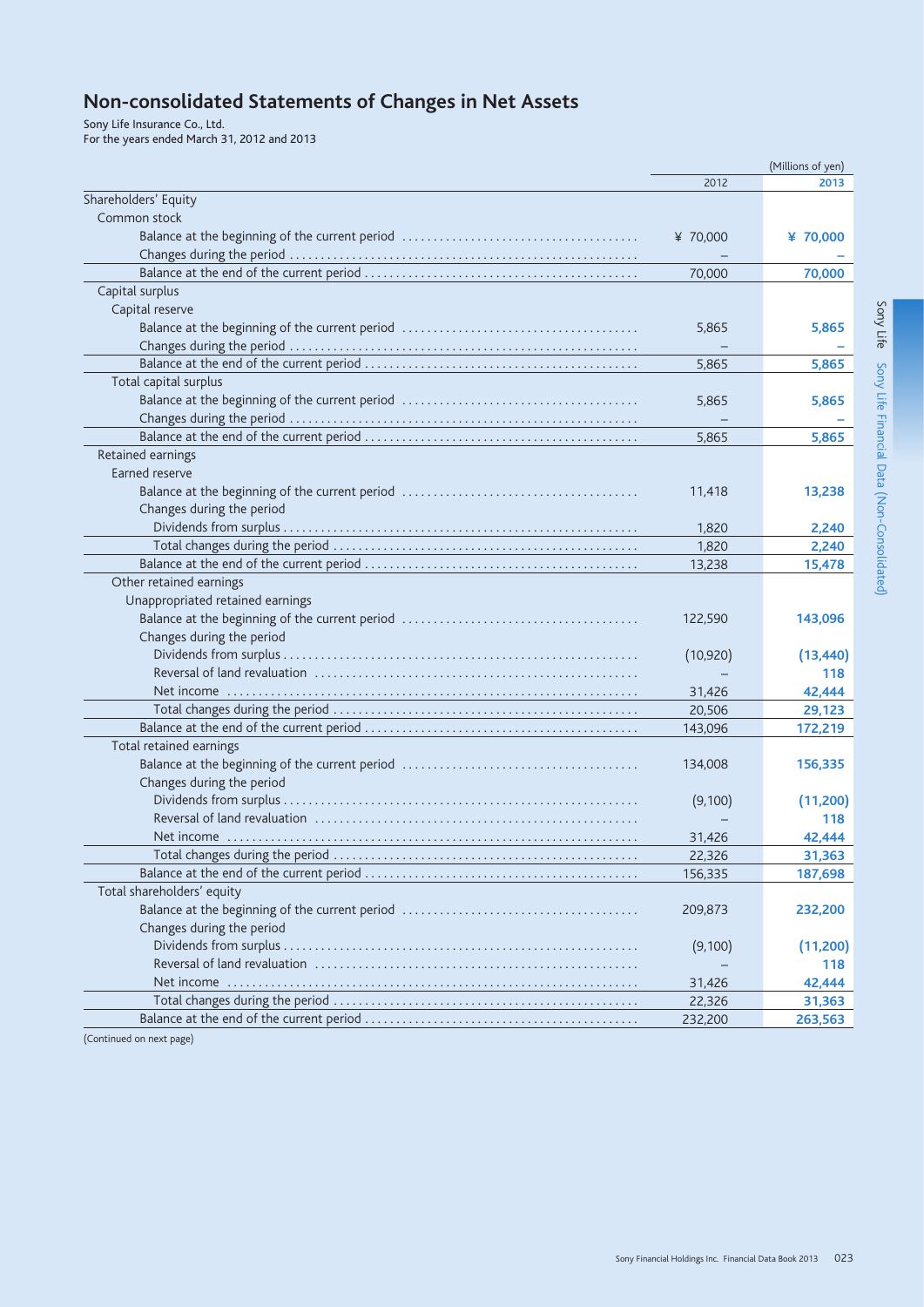# Non-consolidated Statements of Changes in Net Assets (Continued)

|                                                        |            | (Millions of yen) |
|--------------------------------------------------------|------------|-------------------|
|                                                        | 2012       | 2013              |
| Valuation and Translation Adjustments                  |            |                   |
| Net unrealized gains on other securities, net of taxes |            |                   |
|                                                        | 7,013<br>¥ | ¥ 34,032          |
| Changes during the period                              |            |                   |
| Net changes of items other than shareholders' equity   | 27,018     | 46,251            |
|                                                        | 27,018     | 46,251            |
|                                                        | 34,032     | 80,283            |
| Land revaluation, net of taxes                         |            |                   |
|                                                        | (1,499)    | (1, 395)          |
| Changes during the period                              |            |                   |
| Net changes of items other than shareholders' equity   | 103        | (118)             |
|                                                        | 103        | (118)             |
|                                                        | (1, 395)   | (1, 513)          |
| Total valuation and translation adjustments            |            |                   |
|                                                        | 5,513      | 32,636            |
| Changes during the period                              |            |                   |
| Net changes of items other than shareholders' equity   | 27,122     | 46,133            |
|                                                        | 27,122     | 46,133            |
|                                                        | 32,636     | 78,769            |
| <b>Total Net Assets</b>                                |            |                   |
|                                                        | 215,387    | 264,836           |
| Changes during the period                              |            |                   |
|                                                        | (9,100)    | (11,200)          |
|                                                        |            | 118               |
| Net income                                             | 31,426     | 42,444            |
| Net changes of items other than shareholders' equity   | 27,122     | 46,133            |
|                                                        | 49,449     | 77,496            |
|                                                        | ¥264,836   | ¥342,333          |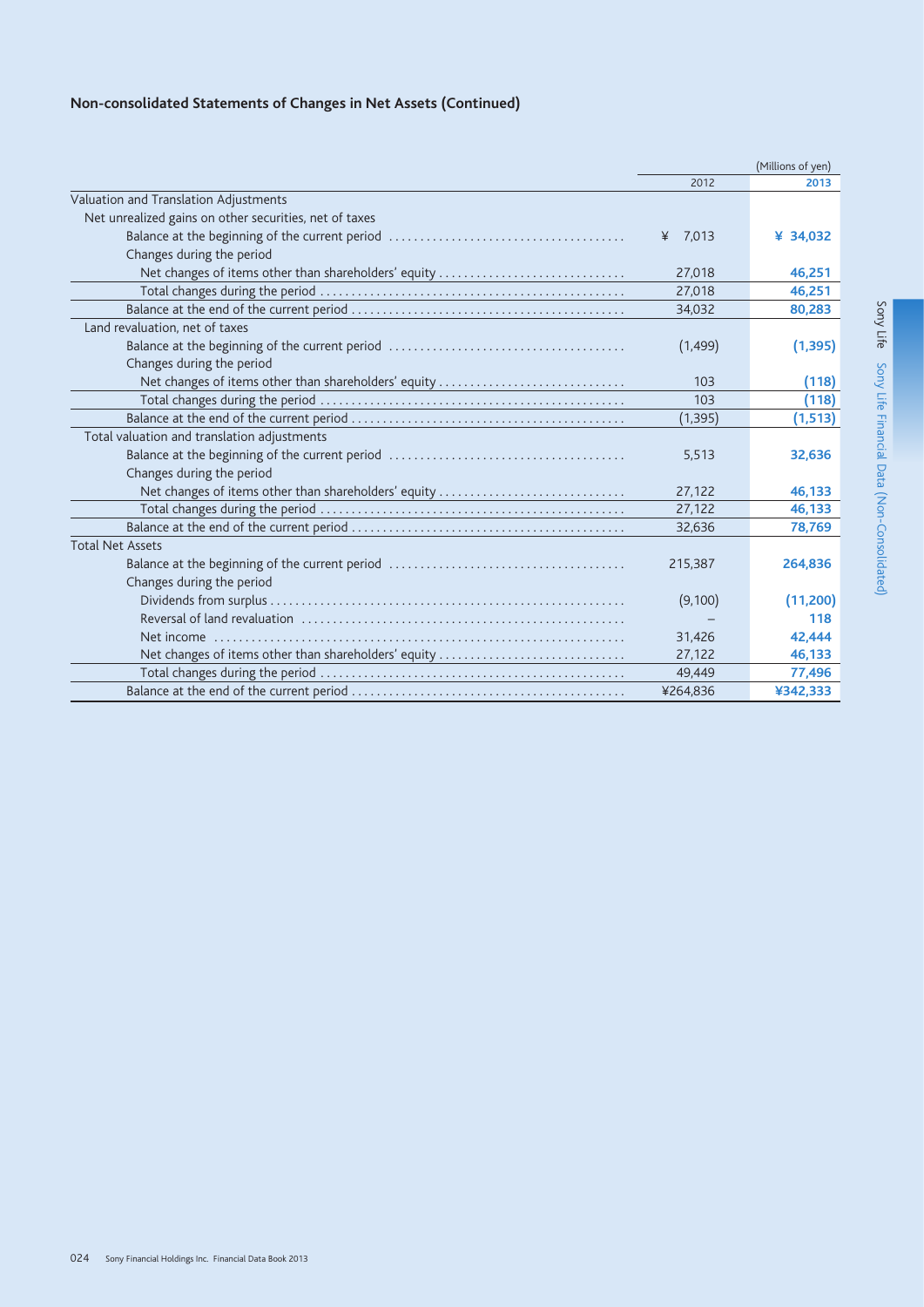# 1. Loans by Borrower Category

| As of March 31 | 2012                     |  |
|----------------|--------------------------|--|
|                |                          |  |
|                |                          |  |
|                |                          |  |
| Subtotal       |                          |  |
| [% to total]   | $\overline{\phantom{a}}$ |  |
|                | 141.384                  |  |
| Total          | ¥141.384                 |  |
|                |                          |  |

Notes: 1. Bankrupt and quasi-bankrupt loans are loans to borrowers who are subject to bankruptcy, corporate reorganization or rehabilitation or other similar proceedings and other borrowers in serious financial difficulties.

2. Doubtful loans are loans to borrowers (other than bankrupt and quasi-bankrupt borrowers) with deteriorated financial condition and results of operations from which it is unlikely that the principal and interest on the loans will be recovered.

3. Sub-standard loans are loans on which principal and/or interest are past due for three months or more (excluding loans described in notes 1. and 2. above) and loans on which terms and conditions have been amended in favor of the borrowers (e.g. reduction of the original interest rate, deferral of interest payments, extension of principal<br>repayments or debt waiver) in order to support the principal and/or interest are past due for three months or more).

4. Normal loans are all other loans.

# 2. Risk-monitored Loans

Not applicable

# 3. Accounting Indicators

### 3-1 Reserve for outstanding claims

|                  |         | (Millions of yen) |
|------------------|---------|-------------------|
| As of March 31   | 2012    | 2013              |
| Insurance claims |         |                   |
|                  | ¥ 7.609 | ¥ 6.89            |
|                  | 342     | 209               |
|                  | 1.214   | 1.158             |
|                  | 1.505   | 1.402             |
|                  | 1.076   | 1.299             |
|                  | 11.748  | 10.966            |
|                  | 468     |                   |
|                  | 4.727   | 4.982             |
|                  | 6.803   | 7.969             |
|                  | 50      |                   |
|                  | ¥24.039 |                   |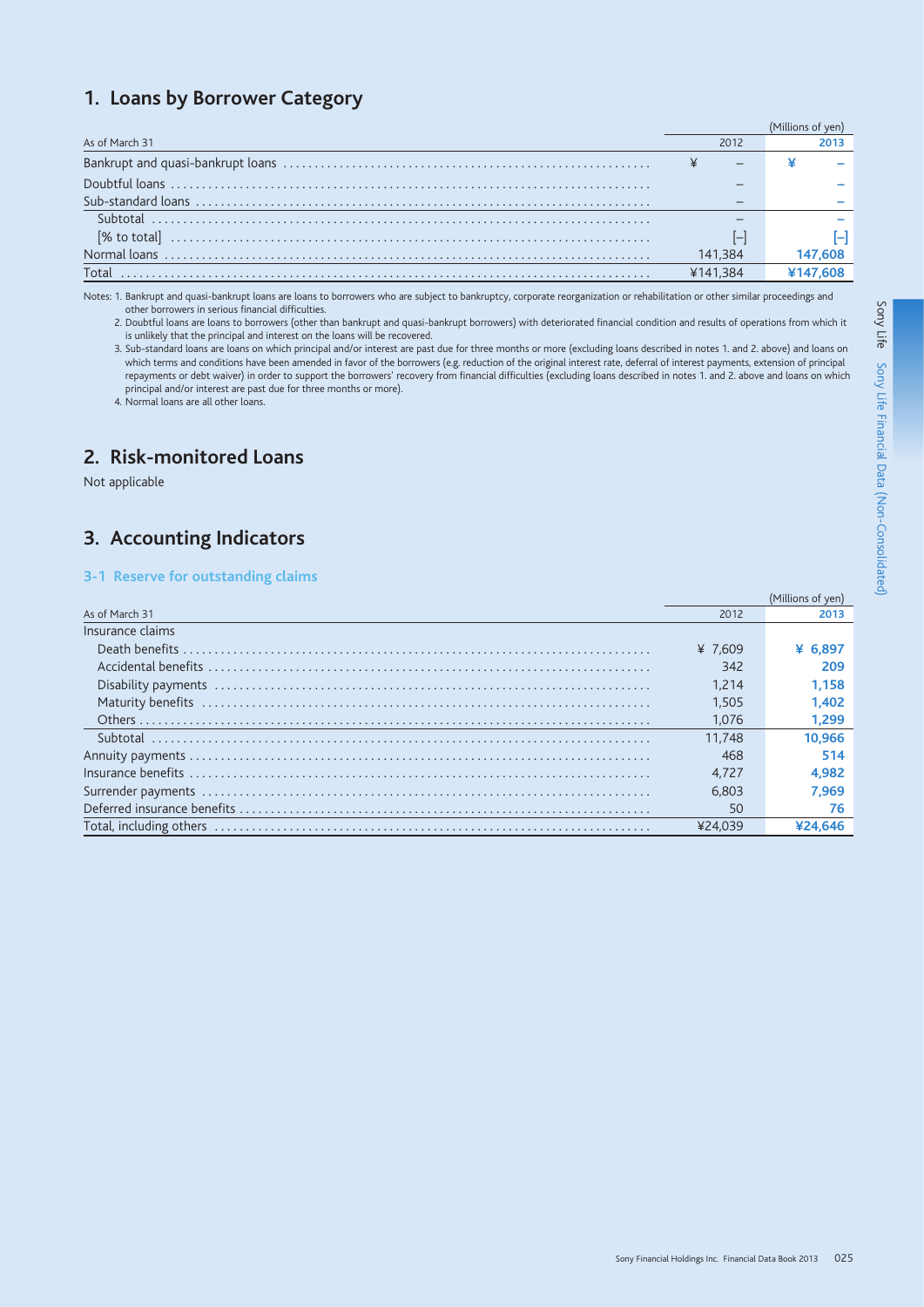### **3-2 Policy reserves**

|                                                 |            | (Millions of yen) |
|-------------------------------------------------|------------|-------------------|
| As of March 31                                  | 2012       | 2013              |
| Policy reserves (excluding contingency reserve) |            |                   |
|                                                 | ¥4,596,066 | ¥5,207,101        |
|                                                 | 4,195,276  | 4,707,813         |
|                                                 | 400.789    | 499,288           |
|                                                 | 133.736    | 149.711           |
|                                                 | 97,554     | 106,528           |
|                                                 | 36,181     | 43,182            |
|                                                 | 67         | 52                |
|                                                 | 67         | 52                |
|                                                 |            |                   |
|                                                 | 57,811     | 56,503            |
|                                                 | 57,811     | 56,503            |
|                                                 |            |                   |
|                                                 |            |                   |
|                                                 |            |                   |
|                                                 |            |                   |
|                                                 | 4,787,682  | 5,413,369         |
|                                                 | 4,350,710  | 4,870,898         |
|                                                 | 436.971    | 542,471           |
|                                                 | 55,338     | 59,561            |
|                                                 | ¥4,843,020 | ¥5,472,930        |
|                                                 | ¥4,406,049 | ¥4,930,459        |
|                                                 | 436,971    | 542,471           |
|                                                 |            |                   |

### 3-3 Breakdown of policy reserves

| As of March 31 | 2012       | 2013       |
|----------------|------------|------------|
|                | ¥4.616.135 | ¥5,204,625 |
|                | 171.546    | 208.743    |
|                |            |            |
|                | 55.338     | 59.561     |
| Total          | ¥4.843.020 | ¥5.472.930 |

### 3-4 Policy reserve calculation methods, ratios, and balance involving individual life insurance

# and individual annuities by contract year

# Policy reserve calculation methods and ratios

As of March 31  $\frac{1}{2012}$  $\frac{1}{2013}$ Calculation method Policies subject to standard policy reserve method Net level premium Net level premium reserve method reserve method Net level premium Net level premium reserve method reserve method Net level premium **Net level premium** Pure endowment insurance .......................... reserve method reserve method **Net level premium** Net level premium reserve method reserve method Policies not subject to standard policy reserve method Net level premium Net level premium reserve method reserve method Net level premium Net level premium reserve method reserve method Net level premium Net level premium Pure endowment insurance .................................. reserve method reserve method **Net level premium** Net level premium reserve method Annuities reserve method Ratio of "amount of the company's policy reserves (excluding contingency reserve)" to "policy reserves required by regulatory standards" 100.1% 100.1%

Notes: 1. The calculating methods and ratios are set for individual life insurance and individual annuities. The concept of accumulation method is not targeted at policy reserves for group life insurance and group annuities, so these insurance policies are not included.

2. The above ratios indicate the amounts of the company's policy reserves (excluding contingency reserve) to the required premium reserves and unearned premiums calculated by (a) the method laid down in the Ministry of Finance Public Notice No. 48 of 1996 for policies to which the standard policy reserve method is applied, and (b) the net level premium reserve method for policies to which the standard policy reserve method is not applied. The amounts of the company's policy reserves include policy reserves additionally reserved to maintain the future soundness of certain policies.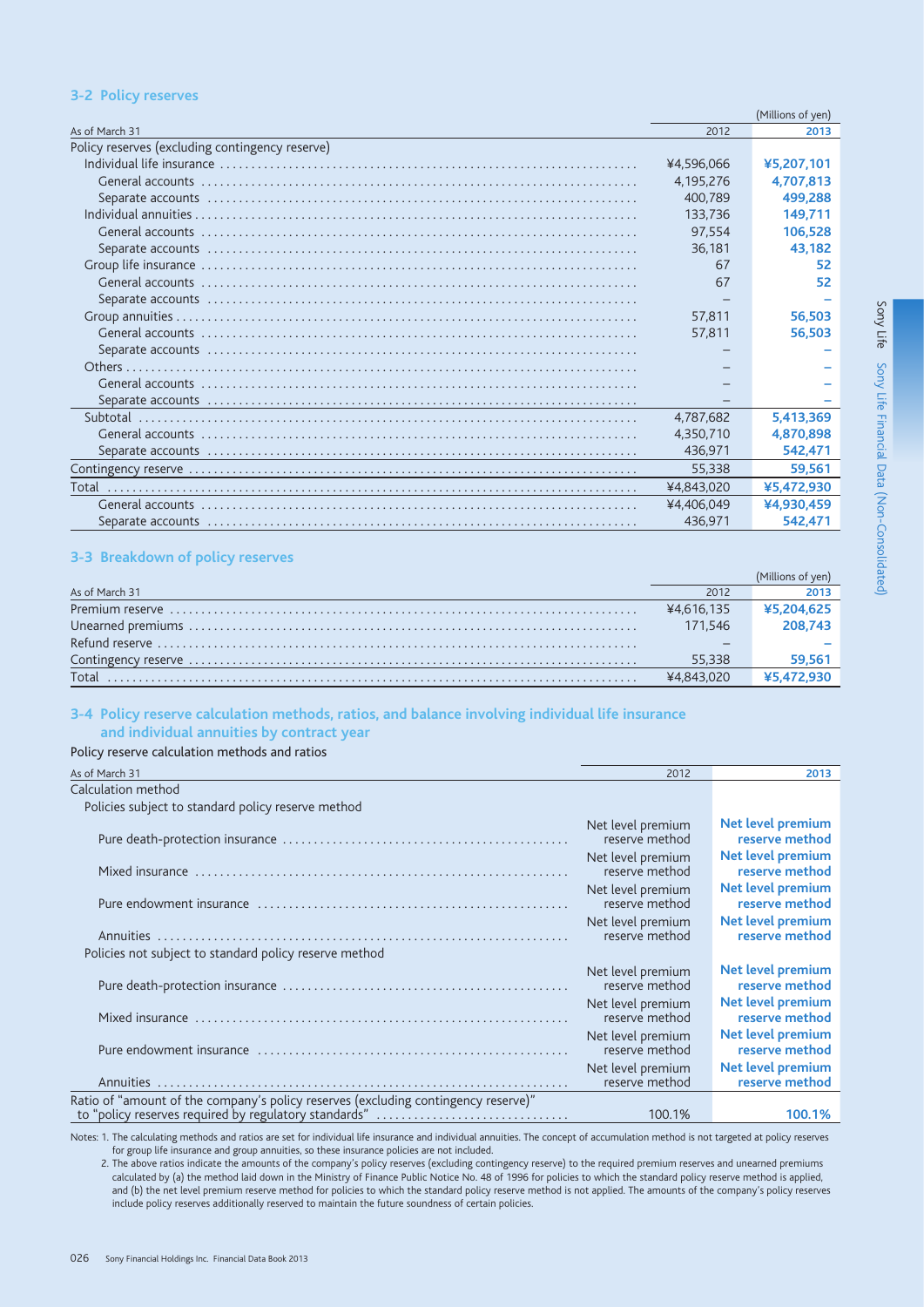### Balance of policy reserves by contract year

|                    |                               | Millions of veni             |
|--------------------|-------------------------------|------------------------------|
| Fiscal year issued | Balance of<br>policy reserves | Assumed<br>interest rate (%) |
|                    |                               |                              |
|                    | 31.618                        | $6.00 - 6.25$                |
|                    | 51.628                        | $6.00 - 6.25$                |
|                    | 536.275                       | $2.75 - 6.25$                |
|                    | 1.162.532                     | $1.90 - 4.00$                |
|                    | 1.306.194                     | 1.50                         |
|                    | 1.243.118                     | 1.50                         |
|                    | 228,860                       | 1.50                         |
|                    | 254.113                       | 1.50                         |
|                    |                               |                              |

Notes: 1. The balance of policy reserves shows the total of those for individual life insurance and individual annuities, excluding those of separate account assets and contingency reserves

2. The assumed interest rate shows the assumed interest rate of the majority of policy reserves for each contract fiscal year.

### 3-5 Balance, calculating method, and coefficient of policy reserves of general accounts related to policies with minimum guarantees which insurance policies are invested in separate accounts

### Balance of policy reserves (general account)

|                |      | (Millions of yen) |
|----------------|------|-------------------|
| As of March 31 | 2012 | 2013              |
|                |      |                   |

Notes: 1. Calculations employed in the table above apply to the insurance policies subject to the standard policy reserve method provided for under Article 68 of the Ordinance for Enforcement of the Insurance Business Act of Japan.

2. Each of the balances of policy reserves of the general accounts show the total of premium reserve related to minimum guarantees and unearned premiums.

### Calculating method and coefficient

1. Policy reserves related to minimum guarantees are calculated using the standard policy reserve method based on the Ministry of Finance Public Notice No. 48 of 1996 "Comprehensive Supervisory Guidelines for Insurance Companies (II-2-1-3-1)."

2. Coefficients used in the calculations are stipulated in Article 5, Paragraph 1-4 of the above Public Notice. The assumed surrender rates consist of an annual rate of 5.0% during the payment of premiums, and an annual rate of 3.0% after the payment of premiums.

### 3-6 Reserve for policyholders' dividends

|                                             |                    |            |            |           |                                                          |               | (Millions of yen) |
|---------------------------------------------|--------------------|------------|------------|-----------|----------------------------------------------------------|---------------|-------------------|
|                                             |                    |            |            |           |                                                          |               | 2012              |
|                                             | Individual<br>life | Individual | Group life | Group     | Asset-<br>formation<br>insurance,<br>asset-<br>formation |               |                   |
| For the year ended March 31                 | insurance          | annuities  | insurance  | annuities | annuities                                                | Others        | Total             |
| At the beginning of the current fiscal year | ¥ 2,617            | ¥ 390      | ¥1,802     | 429       | $\frac{1}{2}$                                            | $\frac{1}{2}$ | ¥4,839            |
| Increase due to interest                    | 15                 |            | 0          |           |                                                          |               |                   |
| Decrease due to dividend payment            | 78                 | 116        | 1.476      | 22        |                                                          |               | 1,692             |
| Provision for the current fiscal year       | (374)              | (9)        | 1,349      | (6)       |                                                          |               | 958               |
| At the end of the current fiscal year       | 2,179              | 266        | 1,675      |           |                                                          |               | 4,122             |
|                                             | [1,463]            | [128]      | [0]        | l-l       | $\mathsf{l}$                                             |               | [1,591]           |

|                                             |                                 |                         |                         |                    |                                                                       |        | 2013      |
|---------------------------------------------|---------------------------------|-------------------------|-------------------------|--------------------|-----------------------------------------------------------------------|--------|-----------|
| For the year ended March 31                 | Individual<br>life<br>insurance | Individual<br>annuities | Group life<br>insurance | Group<br>annuities | Asset-<br>formation<br>insurance,<br>asset-<br>formation<br>annuities | Others | Total     |
| At the beginning of the current fiscal year | ¥ $2,179$                       | ¥ 266                   | ¥1,675                  | ¥ 1                | ¥ –                                                                   | ¥ –    | ¥ 4,122   |
| Increase due to interest                    | 11                              |                         | 0                       |                    |                                                                       |        | 12        |
| Decrease due to dividend payment            | 91                              | 30                      | 1,843                   |                    |                                                                       |        | 1,966     |
| Provision for the current fiscal year       | (161)                           | 4                       | 2,233                   | 28                 |                                                                       |        | 2,104     |
| At the end of the current fiscal year       | 1,938                           | 241                     | 2,064                   | 28                 |                                                                       |        | 4,273     |
|                                             | 1,468                           | [131]                   | [0]                     |                    |                                                                       |        | $[1,599]$ |

Note: Figures in [ ] are accumulated dividends.

(Millions of yen)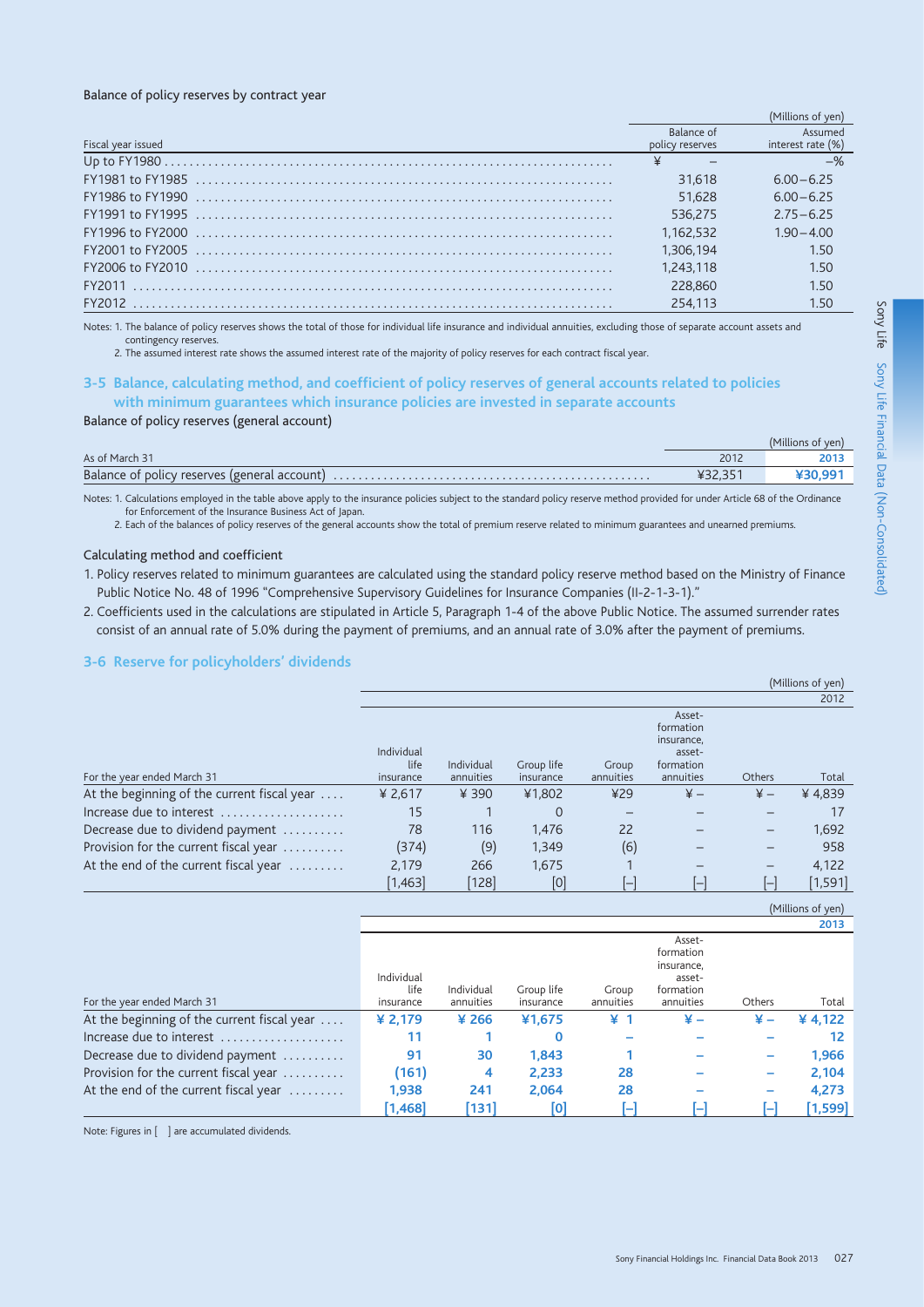### 3-7 Other reserves

|                                                                         |                                                                                                                                        |               |                                                         |                                                   |                        | (Millions of yen) |
|-------------------------------------------------------------------------|----------------------------------------------------------------------------------------------------------------------------------------|---------------|---------------------------------------------------------|---------------------------------------------------|------------------------|-------------------|
|                                                                         |                                                                                                                                        |               | 2012                                                    |                                                   |                        | 2013              |
| For the years ended March 31                                            | Balance at<br>Balance at<br>the beginning<br>the end of<br>of the current<br>the current<br>Increase<br>period<br>period<br>(decrease) |               | Balance at<br>the beginning<br>of the current<br>period | Balance at<br>the end of<br>the current<br>period | Increase<br>(decrease) |                   |
| Reserve for possible loan losses                                        |                                                                                                                                        |               |                                                         |                                                   |                        |                   |
| General reserve for possible loan losses                                | $\Omega$<br>¥                                                                                                                          | ¥<br>$\Omega$ | (0)<br>¥                                                | ¥<br>$\bf{0}$                                     | ¥<br>$\mathbf{0}$      | ¥<br>(0)          |
| Specific reserve for possible loan losses                               | 228                                                                                                                                    | 214           | (14)                                                    | 214                                               | 235                    | 21                |
| Reserve for loan losses from borrowers<br>in specific foreign countries |                                                                                                                                        |               |                                                         |                                                   |                        |                   |
| Reserve for employees' retirement benefits                              | 17.596                                                                                                                                 | 20,310        | 2.713                                                   | 20,310                                            | 22.770                 | 2,459             |
| Reserve for directors' retirement benefits                              | 143                                                                                                                                    | 168           | 25                                                      | 168                                               | 171                    | З                 |
| Reserve for price fluctuations                                          | 16.768                                                                                                                                 | 25,319        | 8,550                                                   | 25,319                                            | 32,264                 | 6,945             |

### 3-8 Insurance premiums

|                              |          | (Millions of yen) |
|------------------------------|----------|-------------------|
| For the years ended March 31 | 2012     | 2013              |
|                              | ¥797.981 | ¥905.514          |
|                              | 75.631   | 117,473           |
|                              | 218.573  | 261.534           |
|                              | 8.993    | 9.485             |
|                              | 494.783  | 517.021           |
|                              | 10.045   | 12.045            |
|                              | 514      | 957               |
|                              | 2.955    | 3.428             |
|                              | 146      | 190               |
|                              | 6.428    | 7.469             |
|                              | 3.840    | 4.206             |
|                              | 2.786    | 2.705             |
|                              | ¥814.654 |                   |

### 3-9 Insurance claims

|                              |         |                    |            |            |           |                                                          |        | (Millions of yen) |
|------------------------------|---------|--------------------|------------|------------|-----------|----------------------------------------------------------|--------|-------------------|
|                              | 2012    |                    |            |            |           |                                                          |        | 2013              |
|                              |         | Individual<br>life | Individual | Group life | Group     | Asset-<br>formation<br>insurance,<br>asset-<br>formation |        |                   |
| For the years ended March 31 | Total   | insurance          | annuities  | insurance  | annuities | annuities                                                | Others | Total             |
| Death benefits               | ¥41,224 | ¥40,877            | ¥–         | ¥1,301     |           | ¥–                                                       | ¥–     | ¥42,178           |
| Accidental benefits          | 1,205   | 775                |            | $\Omega$   |           |                                                          |        | 775               |
| Disability payments          | 1,984   | 2,365              |            | 124        |           |                                                          |        | 2,490             |
|                              | 19,679  | 19,593             |            |            |           |                                                          |        | 19,593            |
|                              | 4,901   | 5,931              |            | 89         |           |                                                          |        | 6,021             |
| Total                        | ¥68,995 | ¥69,544            | ¥–         | ¥1.516     | ¥–        | ¥–                                                       | ¥–     | ¥71,060           |

# 3-10 Annuity payments

|                              |        |                    |              |                       |           |                                                          |        | (Millions of yen) |
|------------------------------|--------|--------------------|--------------|-----------------------|-----------|----------------------------------------------------------|--------|-------------------|
|                              | 2012   |                    |              |                       |           |                                                          |        | 2013              |
|                              |        | Individual<br>life |              | Individual Group life | Group     | Asset-<br>formation<br>insurance,<br>asset-<br>formation |        |                   |
| For the years ended March 31 | Total  | insurance          | annuities    | insurance             | annuities | annuities                                                | Others | Total             |
|                              | ¥8,577 |                    | $4 - 47,517$ | 415                   | ¥2.038    |                                                          | ¥–     | 49.571            |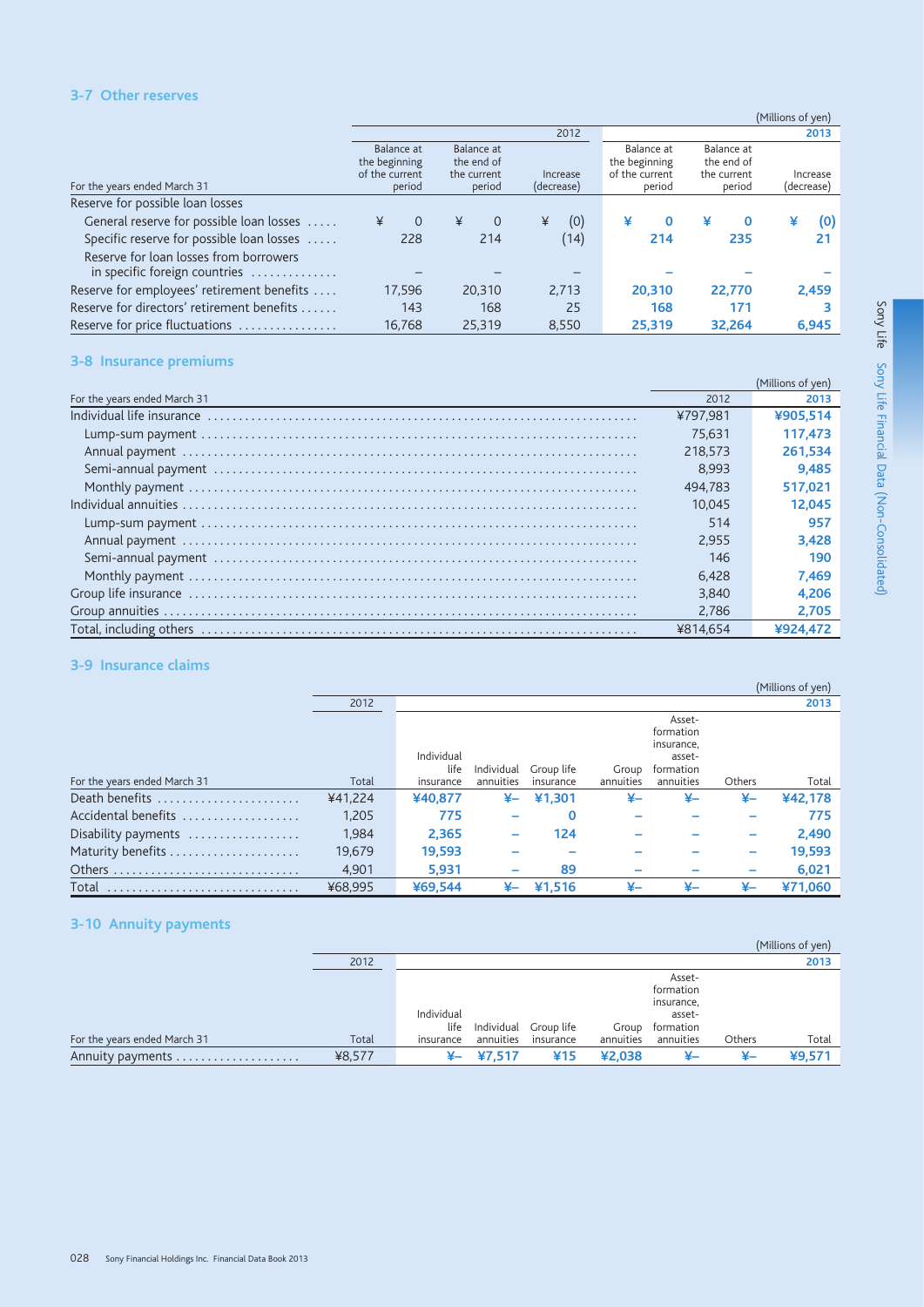### 3-11 Insurance benefits

|                              |           |                    |            |            |           |                                                          |                          | (Millions of yen) |
|------------------------------|-----------|--------------------|------------|------------|-----------|----------------------------------------------------------|--------------------------|-------------------|
|                              | 2012      |                    |            |            |           |                                                          |                          | 2013              |
|                              |           | Individual<br>life | Individual | Group life | Group     | Asset-<br>formation<br>insurance,<br>asset-<br>formation |                          |                   |
| For the years ended March 31 | Total     | insurance          | annuities  | insurance  | annuities | annuities                                                | Others                   | Total             |
| Death benefits               | ¥ $1,844$ | ¥ $1,656$          | 42         | ¥–         |           | ¥–                                                       | ¥–                       | ¥ $1,699$         |
| Hospitalization benefits     | 8,820     | 8,744              |            | $\Omega$   |           |                                                          | -                        | 8,745             |
|                              | 7,969     | 8,258              |            |            |           |                                                          | —                        | 8,258             |
| Disability benefits          | 196       | 80                 |            | $\Omega$   |           |                                                          |                          | 80                |
| Living benefits              | 11,635    | 15.775             |            |            |           |                                                          |                          | 15.775            |
|                              | 11,744    | 9.545              | 248        |            | 2,457     |                                                          | $\overline{\phantom{0}}$ | 12,250            |
| Total                        | ¥42,209   | ¥44.061            | ¥290       | ¥0         | ¥2,457    | ¥–                                                       | ¥–                       | ¥46,809           |

### 3-12 Surrender payments

|                              |          |                                 |                                    |           |                    |                                                                       |        | (Millions of yen) |
|------------------------------|----------|---------------------------------|------------------------------------|-----------|--------------------|-----------------------------------------------------------------------|--------|-------------------|
|                              | 2012     |                                 |                                    |           |                    |                                                                       |        | 2013              |
| For the years ended March 31 | Total    | Individual<br>life<br>insurance | Individual Group life<br>annuities | insurance | Group<br>annuities | Asset-<br>formation<br>insurance,<br>asset-<br>formation<br>annuities | Others | Total             |
| Surrender payments           | ¥163,263 | ¥157,640 ¥4,231                 |                                    | ¥–        | ¥–                 | ¥–                                                                    | ¥–     | ¥161,872          |

# 3-13 Depreciation and amortization

|                              |             |          |            |             |             |             |          |            |             | (Millions of yen) |
|------------------------------|-------------|----------|------------|-------------|-------------|-------------|----------|------------|-------------|-------------------|
|                              |             |          |            |             | 2012        |             |          |            |             | 2013              |
|                              |             |          | Accu-      | Balance at  |             |             |          | Accu-      | Balance at  |                   |
|                              |             | Depre-   | mulated    | the end of  | Ratio of    |             | Depre-   | mulated    | the end of  | Ratio of          |
|                              | Acquisition | ciation  | deprecia-  | the current | deprecia-   | Acquisition | ciation  | deprecia-  | the current | deprecia-         |
| For the years ended March 31 | cost        | expenses | tion       | period      | tion $(\%)$ | cost        | expenses | tion       | period      | tion $(\%)$       |
| Tangible fixed assets        | ¥ 4,566     | 421<br>¥ | 2,234<br>¥ | ¥ $2,332$   | 48.9%       | ¥ 4,637     | 235<br>¥ | 2.304<br>¥ | ¥ 2,333     | 49.7%             |
| Buildings                    | 3,413       | 280      | 1,376      | 2,037       | 40.3        | 3,442       | 163      | 1,399      | 2,043       | 40.7              |
| Leased assets                |             |          |            |             |             |             |          |            |             |                   |
| Other tangible               |             |          |            |             |             |             |          |            |             |                   |
| fixed assets                 | 1,152       | 138      | 858        | 294         | 74.4        | 1.194       | 72       | 905        | 289         | 75.7              |
| Intangible fixed assets      | 32,432      | 2.807    | 8,196      | 24,235      | 25.3        | 37,262      | 3.911    | 11.169     | 26,092      | 30.0              |
| Others                       | 25          | 3        | 10         | 15          | 40.6        | 15          | 3        | 8          | 6           | 55.6              |
| Total<br>.                   | ¥37.024     | 43.232   | ¥10.441    | ¥26.583     | 28.2%       | ¥41.915     | ¥4,150   | ¥13.482    | ¥28.432     | 32.2%             |

# 3-14 Operating expenses

|                              |          | (Millions of yen) |
|------------------------------|----------|-------------------|
| For the years ended March 31 | 2012     | 2013              |
|                              | ¥ 50.830 | ¥ 53,837          |
|                              | 13.299   | 14.181            |
|                              | 41.362   | 41.041            |
| Total                        | ¥105.492 | ¥109,060          |

Note: Contribution to the Life Insurance Policyholders Protection Corporation of Japan prescribed by Article 259 of the Insurance Business Act of Japan is as follows:

|                                                              | (Millions of yen) |      |  |
|--------------------------------------------------------------|-------------------|------|--|
| For the years ended March 31                                 | 2012              | 2013 |  |
| Life Insurance Policyholders Protection Corporation of Japan | ¥791              | ¥840 |  |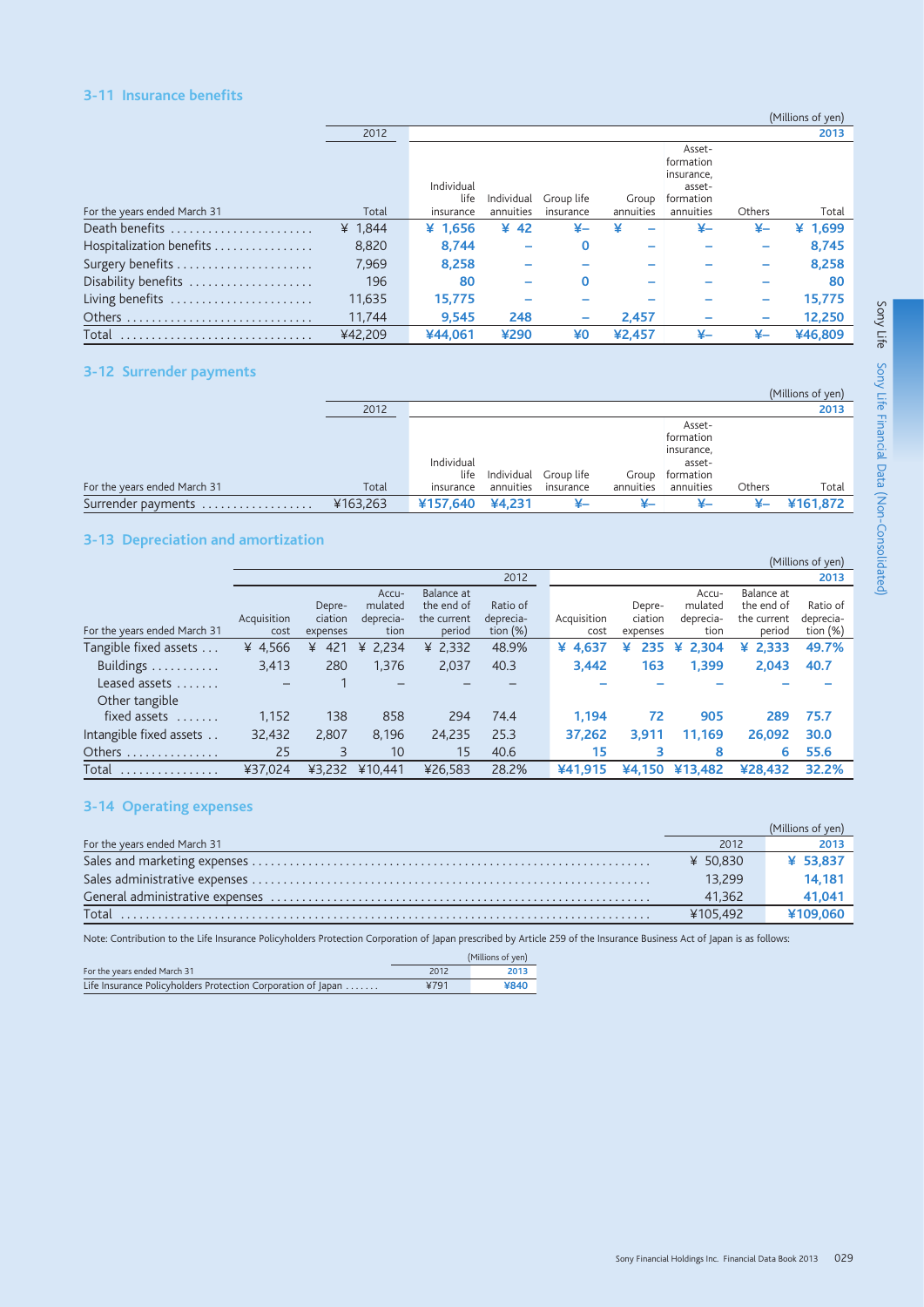|                                   |                                                                                                                |               | (Millions of yen) |
|-----------------------------------|----------------------------------------------------------------------------------------------------------------|---------------|-------------------|
| For the years ended March 31      |                                                                                                                | 2012          | 2013              |
| Core profit                       |                                                                                                                | ¥71,685       | ¥80,045           |
|                                   |                                                                                                                | 7,556         | 2,420             |
|                                   |                                                                                                                |               |                   |
|                                   |                                                                                                                |               |                   |
|                                   |                                                                                                                | 7,556         | 2,420             |
|                                   |                                                                                                                |               |                   |
|                                   |                                                                                                                |               |                   |
|                                   |                                                                                                                |               |                   |
|                                   |                                                                                                                | 5,774         | 3.351             |
|                                   | Losses on monetary trusts, net with the content of the content of the content of the content of the content of |               |                   |
|                                   |                                                                                                                |               |                   |
|                                   |                                                                                                                | 2,607         | 1,587             |
|                                   |                                                                                                                | 1,692         | 327               |
|                                   |                                                                                                                |               | 226               |
|                                   |                                                                                                                | 1,376         | 1,176             |
|                                   |                                                                                                                | 97            | 34                |
| Net capital gains (losses)        |                                                                                                                | 1,782         | (931)             |
|                                   |                                                                                                                | 73,468        | 79,114            |
|                                   |                                                                                                                |               |                   |
|                                   |                                                                                                                |               |                   |
|                                   |                                                                                                                |               |                   |
|                                   |                                                                                                                |               |                   |
|                                   |                                                                                                                |               |                   |
|                                   |                                                                                                                | 4.032         | 4.454             |
|                                   |                                                                                                                |               |                   |
|                                   |                                                                                                                | 3.778         | 4.223             |
|                                   |                                                                                                                | $\mathcal{P}$ | 21                |
|                                   | Provision for reserve for loan losses from borrowers in specific foreign countries                             |               |                   |
|                                   |                                                                                                                |               |                   |
|                                   |                                                                                                                | 250           | 209               |
| Net other one-time gains (losses) |                                                                                                                | (4,032)       | (4, 454)          |
| Ordinary profit                   |                                                                                                                | ¥69,436       | ¥74,659           |

# 4. Reconciliation to Core Profit and Non-consolidated Ordinary Profit

Notes: 1. Core profit for the fiscal year ended March 31, 2012 (A) includes income gains of ¥5,278 million in income from monetary trusts; other capital losses include

Expose to the losses of 497 million from investment partnership; "Others" of other one-time losses includes provision of additional policy reserve of 4250 million.<br>2. Core profit for the fiscal year ended March 31, 2013 (A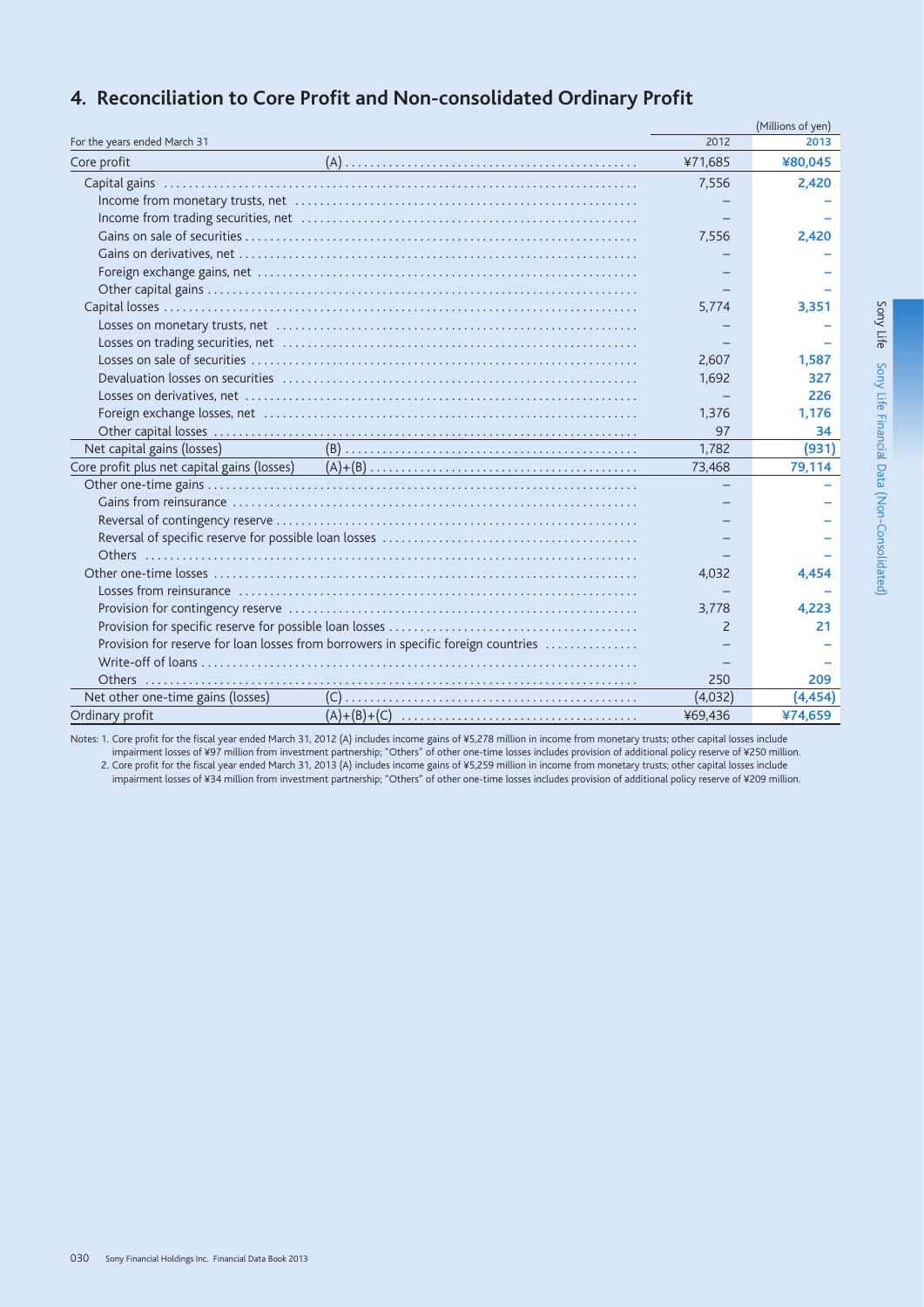# (Reference) Reconciliation to core profit

|                              |          | (Millions of yen) |
|------------------------------|----------|-------------------|
| For the years ended March 31 | 2012     | 2013              |
|                              | ¥959,843 | ¥1,139,854        |
|                              | 816,106  | 925,874           |
|                              | 814,654  | 924,472           |
|                              | 1,452    | 1,402             |
|                              | 121,110  | 192,154           |
|                              | 97,960   | 108,539           |
|                              | $\Omega$ | $\bf{0}$          |
|                              | 12       | 13                |
|                              | 23,137   | 83,601            |
|                              | 17,347   | 16,566            |
|                              | 2,019    | 2,087             |
|                              | 9,380    | 11,861            |
|                              | 4,213    |                   |
|                              | 1,734    | 2,618             |
|                              | 5,278    | 5,259             |
|                              | 888,157  | 1,059,808         |
|                              | 287,431  | 293,929           |
|                              | 68,995   | 71,060            |
|                              | 8,577    | 9,571             |
|                              | 42,209   | 46,809            |
|                              | 163,263  | 161,872           |
|                              | 2,302    | 2,649             |
|                              | 2,082    | 1,965             |
|                              | 467,524  | 626,096           |
|                              | 8,593    | 8,313             |
|                              | 55       | 43                |
|                              | 2,330    | 2,115             |
|                              | 6,207    | 6,153             |
|                              | 105,492  | 109,060           |
|                              | 19,116   | 22,408            |
|                              | 5,251    | 7,078             |
|                              | 7,145    | 7,929             |
|                              | 3,232    | 4,150             |
|                              | 3.456    | 3,141             |
|                              | 25       | 3                 |
|                              | 5        | 105               |
|                              |          |                   |
|                              | ¥ 71,685 | ¥<br>80,045       |

# (Reference) Negative spread and yields

|                              |                 | (Billions of yen) |
|------------------------------|-----------------|-------------------|
| For the years ended March 31 | 2012            | 2013              |
|                              | $\frac{4}{1.5}$ | 42.1              |
|                              | 2.31%           | $2.31\%$          |
|                              | 2.17%           | 2.12%             |
|                              | 2.35%           | $2.27\%$          |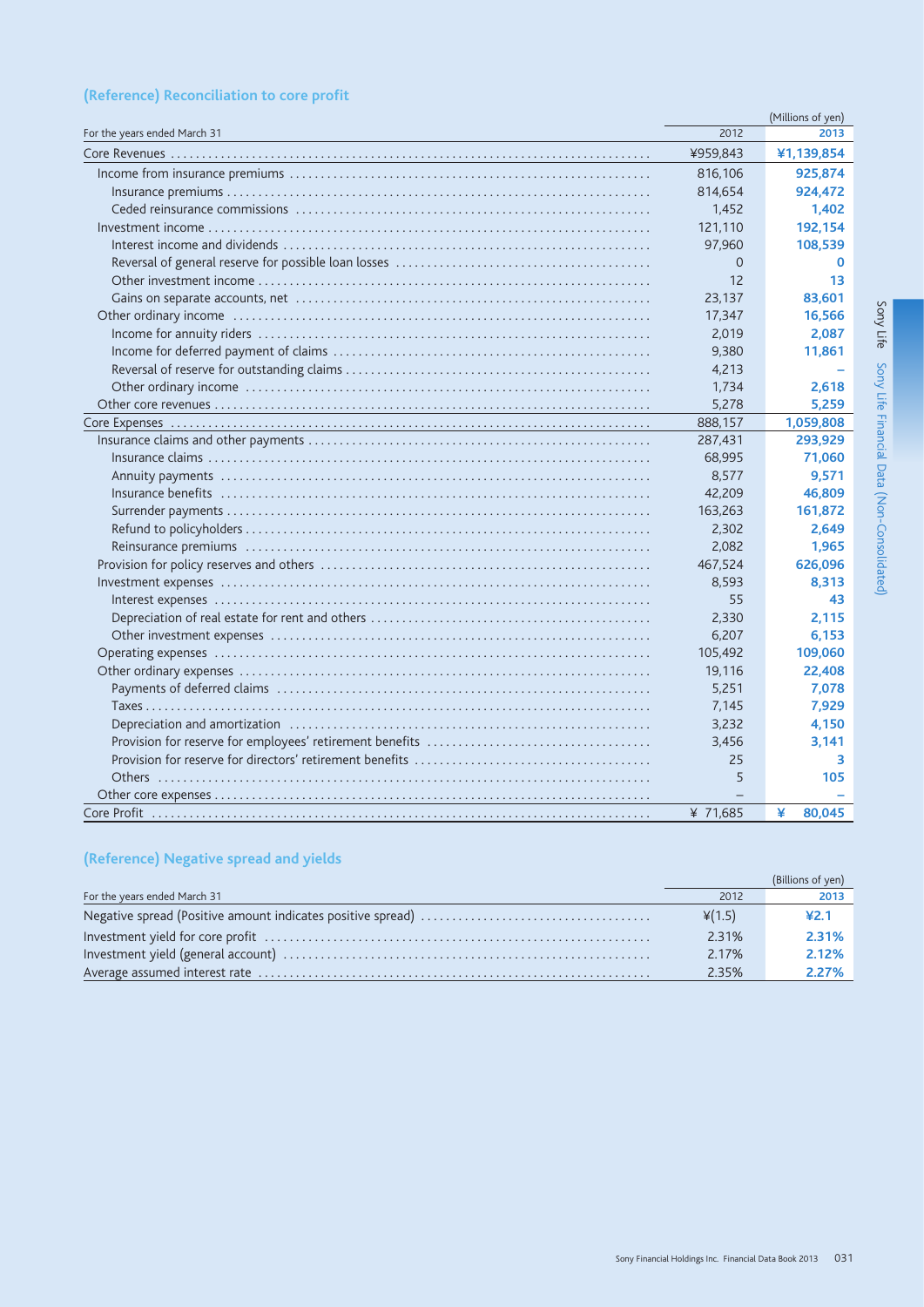# 5. Fair Value Information on Securities (General Account)

### 5-1 Fair value information on securities

Valuation gains (losses) on trading-purpose securities Not applicable

### Fair value information on securities

a. Fair value information on securities with market value (except trading-purpose securities)

|                                                                                            |            |            |                |            | (Millions of yen) |
|--------------------------------------------------------------------------------------------|------------|------------|----------------|------------|-------------------|
|                                                                                            |            |            |                |            | 2012              |
|                                                                                            | Carrying   |            | Net unrealized | Unrealized | Unrealized        |
| As of March 31                                                                             | amount     | Fair value | gains (losses) | gains      | losses            |
| Held-to-maturity securities                                                                | ¥3,404,821 | ¥3,560,687 | ¥155,865       | ¥160,172   | ¥4,307            |
| Policy reserve matching bonds                                                              |            |            |                |            |                   |
| Stocks of subsidiaries and affiliated companies                                            |            |            |                |            |                   |
| Available-for-sale securities                                                              | 895.142    | 956.125    | 60,983         | 61.345     | 361               |
| Japanese government and corporate bonds                                                    | 849,186    | 902,676    | 53,490         | 53,490     |                   |
|                                                                                            | 29,106     | 34,970     | 5.863          | 6,225      | 361               |
|                                                                                            | 15.373     | 16.770     | 1.397          | 1.397      |                   |
|                                                                                            | 15.373     | 16.770     | 1.397          | 1.397      |                   |
| Stocks, etc. $\dots\dots\dots\dots\dots\dots\dots\dots\dots\dots\dots\dots\dots\dots$      |            |            |                |            |                   |
|                                                                                            | 1.476      | 1.708      | 232            | 232        |                   |
| Monetary claims purchased                                                                  |            |            |                |            |                   |
| Certificates of deposit                                                                    |            |            |                |            |                   |
|                                                                                            |            |            |                |            |                   |
|                                                                                            | ¥4,299,963 | ¥4,516,813 | ¥216,849       | ¥221,518   | ¥4.668            |
| Japanese government and corporate bonds                                                    | ¥4,211,145 | ¥4,417,819 | ¥206,674       | ¥210,981   | ¥4,307            |
|                                                                                            | 29,106     | 34,970     | 5.863          | 6,225      | 361               |
|                                                                                            | 58,235     | 62.314     | 4.078          | 4.078      |                   |
|                                                                                            | 58.235     | 62,314     | 4.078          | 4.078      |                   |
| Stocks, etc. $\dots\dots\dots\dots\dots\dots\dots\dots\dots\dots\dots\dots\dots\dots\dots$ |            |            |                |            |                   |
|                                                                                            | 1.476      | 1.708      | 232            | 232        |                   |
| Monetary claims purchased                                                                  |            |            |                |            |                   |
| Certificates of deposit                                                                    |            |            |                |            |                   |
|                                                                                            |            |            |                |            |                   |

|                                                                                             |                    |            |                                  |                     | (Millions of yen)    |
|---------------------------------------------------------------------------------------------|--------------------|------------|----------------------------------|---------------------|----------------------|
|                                                                                             |                    |            |                                  |                     | 2013                 |
| As of March 31                                                                              | Carrying<br>amount | Fair value | Net unrealized<br>gains (losses) | Unrealized<br>gains | Unrealized<br>losses |
| Held-to-maturity securities                                                                 | ¥3,874,232         | ¥4,425,970 | ¥551,737                         | ¥551,737            | ¥ –                  |
| Policy reserve matching bonds                                                               |                    |            |                                  |                     |                      |
| Stocks of subsidiaries and affiliated companies                                             |                    |            |                                  |                     |                      |
| Available-for-sale securities                                                               | 955,999            | 1,079,296  | 123,296                          | 123,344             | 47                   |
| Japanese government and corporate bonds                                                     | 925,308            | 1,036,956  | 111,648                          | 111,648             |                      |
|                                                                                             | 14,760             | 20.994     | 6.233                            | 6,281               | 47                   |
| Foreign securities                                                                          | 14,454             | 18,681     | 4,226                            | 4,226               |                      |
|                                                                                             | 14,454             | 18,681     | 4,226                            | 4,226               |                      |
| Stocks, etc. $\dots\dots\dots\dots\dots\dots\dots\dots\dots\dots\dots\dots\dots\dots$       |                    |            |                                  |                     |                      |
|                                                                                             | 1,476              | 2,664      | 1,188                            | 1,188               |                      |
| Monetary claims purchased                                                                   |                    |            |                                  |                     |                      |
| Certificates of deposit                                                                     |                    |            |                                  |                     |                      |
|                                                                                             |                    |            |                                  |                     |                      |
|                                                                                             | ¥4,830,232         | ¥5,505,267 | ¥675,034                         | ¥675,082            | ¥47                  |
| Japanese government and corporate bonds                                                     | ¥4,756,200         | ¥5,410,686 | ¥654,486                         | ¥654,486            | ¥ –                  |
|                                                                                             | 14,760             | 20,994     | 6,233                            | 6,281               | 47                   |
|                                                                                             | 57,795             | 70,922     | 13,126                           | 13,126              |                      |
|                                                                                             | 57,795             | 70,922     | 13,126                           | 13,126              |                      |
| Stocks, etc. $\ldots \ldots \ldots \ldots \ldots \ldots \ldots \ldots \ldots \ldots \ldots$ |                    |            |                                  |                     |                      |
|                                                                                             | 1,476              | 2,664      | 1.188                            | 1,188               |                      |
| Monetary claims purchased                                                                   |                    |            |                                  |                     |                      |
| Certificates of deposit                                                                     |                    |            |                                  |                     |                      |
|                                                                                             |                    |            |                                  |                     |                      |

Notes: 1. The above table includes assets which are permitted to be treated as equivalent to securities defined in the Financial Instruments and Exchange Act of Japan. 2. The above table includes monetary trusts other than trading-purpose securities, and their carrying amount and net unrealized gains (losses) as of March 31, 2013 amounted to ¥268,594 million and ¥38,206 million, respectively.

3. Carrying amount represents the amount after deductions for depreciable costs and impairment losses, before mark-to-market.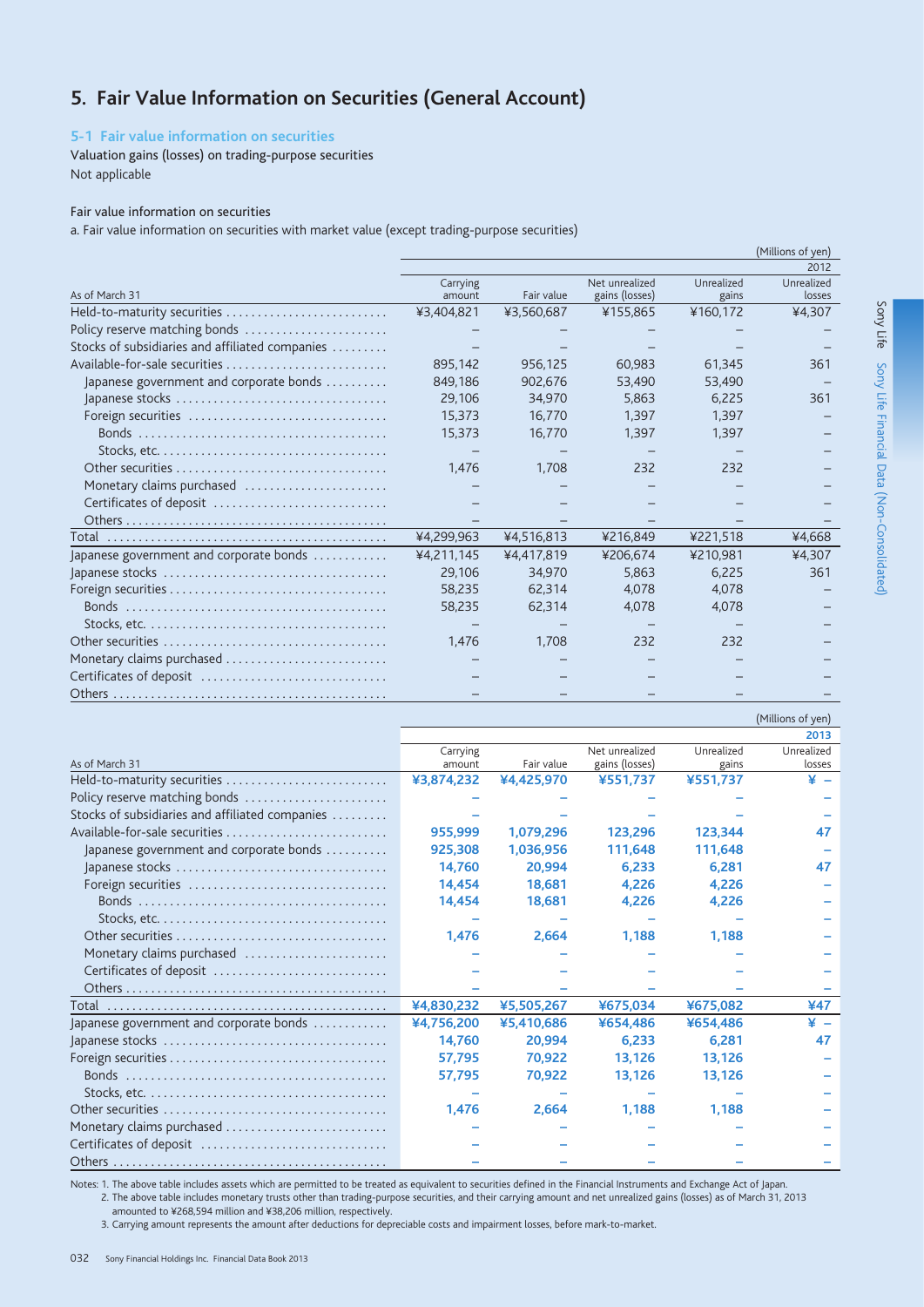b. Carrying amounts of securities without market value

|                |        | (Millions of ven) |
|----------------|--------|-------------------|
| As of March 31 | 2012   |                   |
|                |        |                   |
|                |        |                   |
|                |        |                   |
|                |        |                   |
|                | 15.625 | 12.607            |
|                | 27,090 | 20.372            |
|                |        |                   |
|                | 1.084  | 948               |
|                |        |                   |
|                | 26,001 | 19.419            |
| Total          |        | ¥32.980           |
|                |        |                   |

c. Fair value information consisting of that stated in the previous table-a and foreign exchange and other gains (losses) for table-b

|                                                                                             | (Millions of yen) |            |                |            |            |  |  |  |  |
|---------------------------------------------------------------------------------------------|-------------------|------------|----------------|------------|------------|--|--|--|--|
|                                                                                             |                   |            |                |            | 2012       |  |  |  |  |
|                                                                                             | Carrying          |            | Net unrealized | Unrealized | Unrealized |  |  |  |  |
| As of March 31                                                                              | amount            | Fair value | gains (losses) | gains      | losses     |  |  |  |  |
| Held-to-maturity securities                                                                 | ¥3,404,821        | ¥3,560,687 | ¥155,865       | ¥160,172   | ¥4,307     |  |  |  |  |
| Policy reserve matching bonds                                                               |                   |            |                |            |            |  |  |  |  |
| Stocks of subsidiaries and affiliated companies                                             | 15.625            | 15.625     |                |            |            |  |  |  |  |
| Available-for-sale securities                                                               | 922.232           | 982.962    | 60.729         | 64.330     | 3,601      |  |  |  |  |
| Japanese government and corporate bonds                                                     | 849,186           | 902,676    | 53,490         | 53,490     |            |  |  |  |  |
|                                                                                             | 29,111            | 34,974     | 5,863          | 6,225      | 361        |  |  |  |  |
| Foreign securities                                                                          | 16,457            | 18.024     | 1.567          | 1,567      |            |  |  |  |  |
|                                                                                             | 15,373            | 16.770     | 1,397          | 1,397      |            |  |  |  |  |
|                                                                                             | 1.084             | 1.254      | 169            | 169        |            |  |  |  |  |
|                                                                                             | 27.478            | 27,286     | (191)          | 3,047      | 3,239      |  |  |  |  |
| Monetary claims purchased                                                                   |                   |            |                |            |            |  |  |  |  |
| Certificates of deposit                                                                     |                   |            |                |            |            |  |  |  |  |
|                                                                                             |                   |            |                |            |            |  |  |  |  |
|                                                                                             | ¥4,342,679        | ¥4,559,274 | ¥216,594       | ¥224,503   | ¥7,908     |  |  |  |  |
| Japanese government and corporate bonds                                                     | ¥4,211,145        | ¥4,417,819 | ¥206,674       | ¥210,981   | ¥4,307     |  |  |  |  |
|                                                                                             | 39,188            | 45,052     | 5,863          | 6,225      | 361        |  |  |  |  |
|                                                                                             | 64,867            | 69,116     | 4,248          | 4,248      |            |  |  |  |  |
|                                                                                             | 58,235            | 62,314     | 4.078          | 4.078      |            |  |  |  |  |
| Stocks. etc. $\ldots \ldots \ldots \ldots \ldots \ldots \ldots \ldots \ldots \ldots \ldots$ | 6,632             | 6.801      | 169            | 169        |            |  |  |  |  |
|                                                                                             | 27,478            | 27,286     | (191)          | 3,047      | 3,239      |  |  |  |  |
| Monetary claims purchased                                                                   |                   |            |                |            |            |  |  |  |  |
|                                                                                             |                   |            |                |            |            |  |  |  |  |
|                                                                                             |                   |            |                |            |            |  |  |  |  |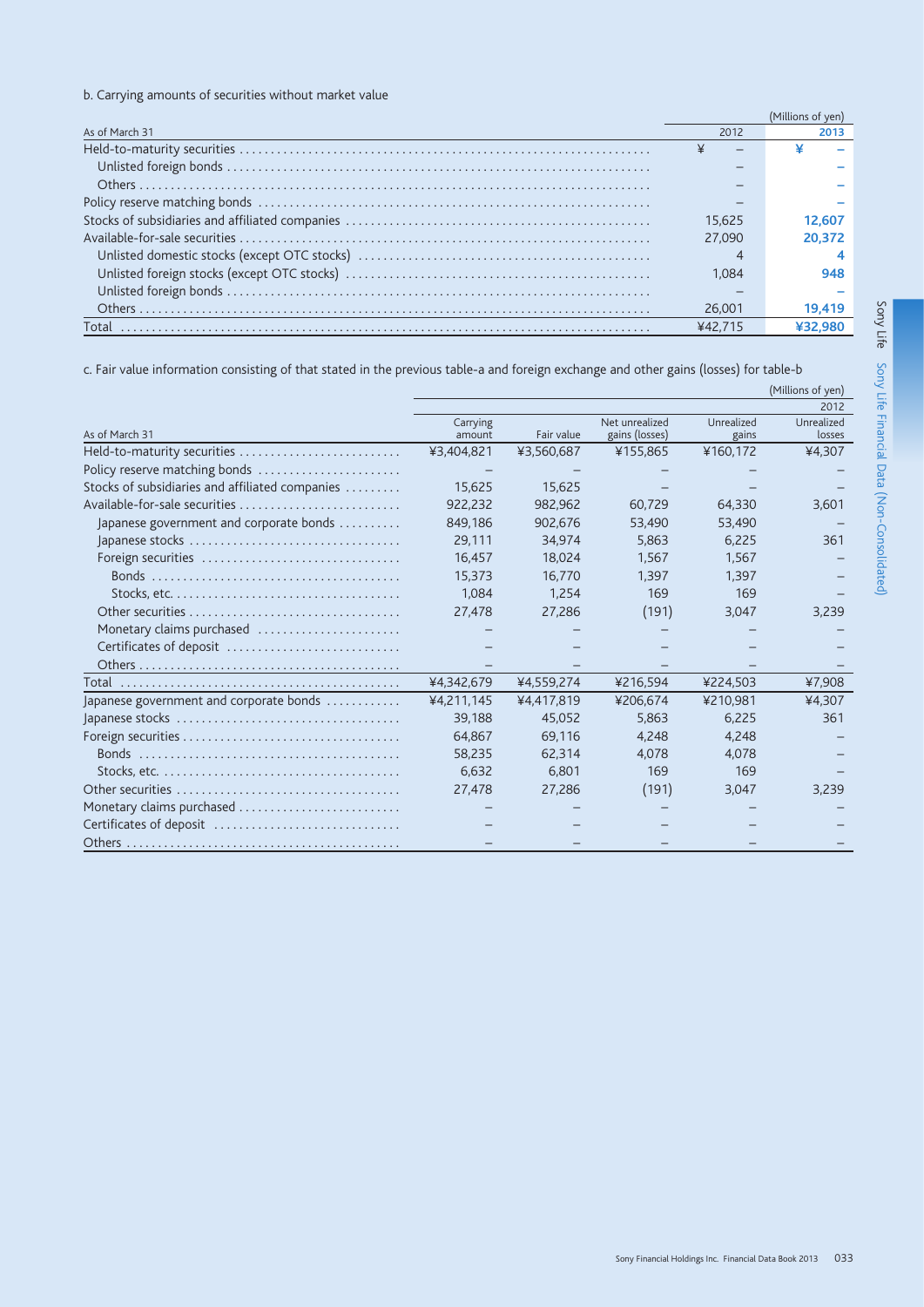|                                                                                             | (Millions of yen) |            |                |            |            |  |  |  |  |
|---------------------------------------------------------------------------------------------|-------------------|------------|----------------|------------|------------|--|--|--|--|
|                                                                                             | 2013              |            |                |            |            |  |  |  |  |
| As of March 31                                                                              | Carrying          |            | Net unrealized | Unrealized | Unrealized |  |  |  |  |
|                                                                                             | amount            | Fair value | gains (losses) | gains      | losses     |  |  |  |  |
| Held-to-maturity securities                                                                 | ¥3,874,232        | ¥4,425,970 | ¥551,737       | ¥551,737   | ¥          |  |  |  |  |
| Policy reserve matching bonds                                                               |                   |            |                |            |            |  |  |  |  |
| Stocks of subsidiaries and affiliated companies                                             | 12.607            | 12,607     |                |            |            |  |  |  |  |
| Available-for-sale securities                                                               | 976,372           | 1,103,708  | 127,335        | 128,555    | 1,219      |  |  |  |  |
| Japanese government and corporate bonds                                                     | 925,308           | 1,036,956  | 111,648        | 111,648    |            |  |  |  |  |
|                                                                                             | 14,765            | 20,998     | 6,233          | 6,281      | 47         |  |  |  |  |
| Foreign securities                                                                          | 15.403            | 20,083     | 4.679          | 4,679      |            |  |  |  |  |
|                                                                                             | 14,454            | 18,681     | 4.226          | 4,226      |            |  |  |  |  |
| Stocks, etc. $\dots\dots\dots\dots\dots\dots\dots\dots\dots\dots\dots\dots\dots\dots$       | 948               | 1.401      | 452            | 452        |            |  |  |  |  |
|                                                                                             | 20,895            | 25,669     | 4,774          | 5,946      | 1.171      |  |  |  |  |
| Monetary claims purchased                                                                   |                   |            |                |            |            |  |  |  |  |
| Certificates of deposit                                                                     |                   |            |                |            |            |  |  |  |  |
|                                                                                             |                   |            |                |            |            |  |  |  |  |
|                                                                                             | ¥4,863,212        | ¥5,542,285 | ¥679,073       | ¥680,292   | ¥1,219     |  |  |  |  |
| Japanese government and corporate bonds                                                     | ¥4,756,200        | ¥5,410,686 | ¥654,486       | ¥654,486   | ¥          |  |  |  |  |
|                                                                                             | 24,872            | 31,106     | 6.233          | 6,281      | 47         |  |  |  |  |
|                                                                                             | 61,244            | 74,823     | 13,578         | 13,578     |            |  |  |  |  |
|                                                                                             | 57,795            | 70,922     | 13.126         | 13,126     |            |  |  |  |  |
| Stocks, etc. $\ldots \ldots \ldots \ldots \ldots \ldots \ldots \ldots \ldots \ldots \ldots$ | 3,448             | 3,901      | 452            | 452        |            |  |  |  |  |
|                                                                                             | 20,895            | 25,669     | 4,774          | 5,946      | 1,171      |  |  |  |  |
| Monetary claims purchased                                                                   |                   |            |                |            |            |  |  |  |  |
| Certificates of deposit                                                                     |                   |            |                |            |            |  |  |  |  |
|                                                                                             |                   |            |                |            |            |  |  |  |  |

# 5-2 Fair value information on monetary trusts (general account)

|                 |                      |            |                |                   | (Millions of yen) |
|-----------------|----------------------|------------|----------------|-------------------|-------------------|
|                 |                      |            |                |                   | 2012              |
|                 | <b>Balance sheet</b> |            | Net unrealized | Unrealized        | Unrealized        |
| As of March 31  | amount               | Fair value | gains (losses) | gains             | losses            |
| Monetary trusts | ¥288.297             | ¥288,297   | $_{\nexists}$  | $\overline{X}-$   | $_{\nexists}$     |
|                 |                      |            |                | (Millions of yen) |                   |
|                 |                      |            |                |                   | 2013              |
|                 | Balance sheet        |            | Net unrealized | Unrealized        | Unrealized        |
| As of March 31  |                      |            |                |                   |                   |
|                 | amount               | Fair value | gains (losses) | gains             | losses            |

Note: The above table includes ¥50 million of jointly invested monetary trusts.

### Monetary trusts for investment

Not applicable

### Monetary trusts for held-to-maturity and policy reserve matching and other monetary trusts

|                                             |                    |                                  |            |                                                |                                  |        |                      |        | (Millions of yen)    |
|---------------------------------------------|--------------------|----------------------------------|------------|------------------------------------------------|----------------------------------|--------|----------------------|--------|----------------------|
|                                             |                    |                                  |            |                                                |                                  |        |                      |        | 2012                 |
| As of March 31                              | Carrying<br>amount |                                  | Fair value |                                                | Net unrealized<br>gains (losses) |        | Unrealized<br>gains  |        | Unrealized<br>losses |
| Monetary trusts for held-to-maturity        | ¥                  |                                  | ¥          |                                                |                                  |        |                      |        | ¥–                   |
| Monetary trusts for policy reserve matching |                    |                                  |            |                                                |                                  |        |                      |        |                      |
| Other monetary trusts                       |                    | 267.887                          |            | 288,247                                        | 20.359                           |        |                      | 20,359 |                      |
|                                             |                    |                                  |            |                                                |                                  |        |                      |        | (Millions of yen)    |
|                                             |                    |                                  |            |                                                |                                  |        |                      |        | 2013                 |
| As of March 31                              |                    | Carrying<br>Fair value<br>amount |            | Net unrealized<br>Unrealized<br>gains (losses) |                                  | gains  | Unrealized<br>losses |        |                      |
| Monetary trusts for held-to-maturity        | ¥                  |                                  |            |                                                |                                  |        |                      |        | ¥–                   |
| Monetary trusts for policy reserve matching |                    |                                  |            |                                                |                                  |        |                      |        |                      |
| Other monetary trusts                       |                    | 267.865                          |            | 306.071                                        |                                  | 38.206 |                      | 38,206 |                      |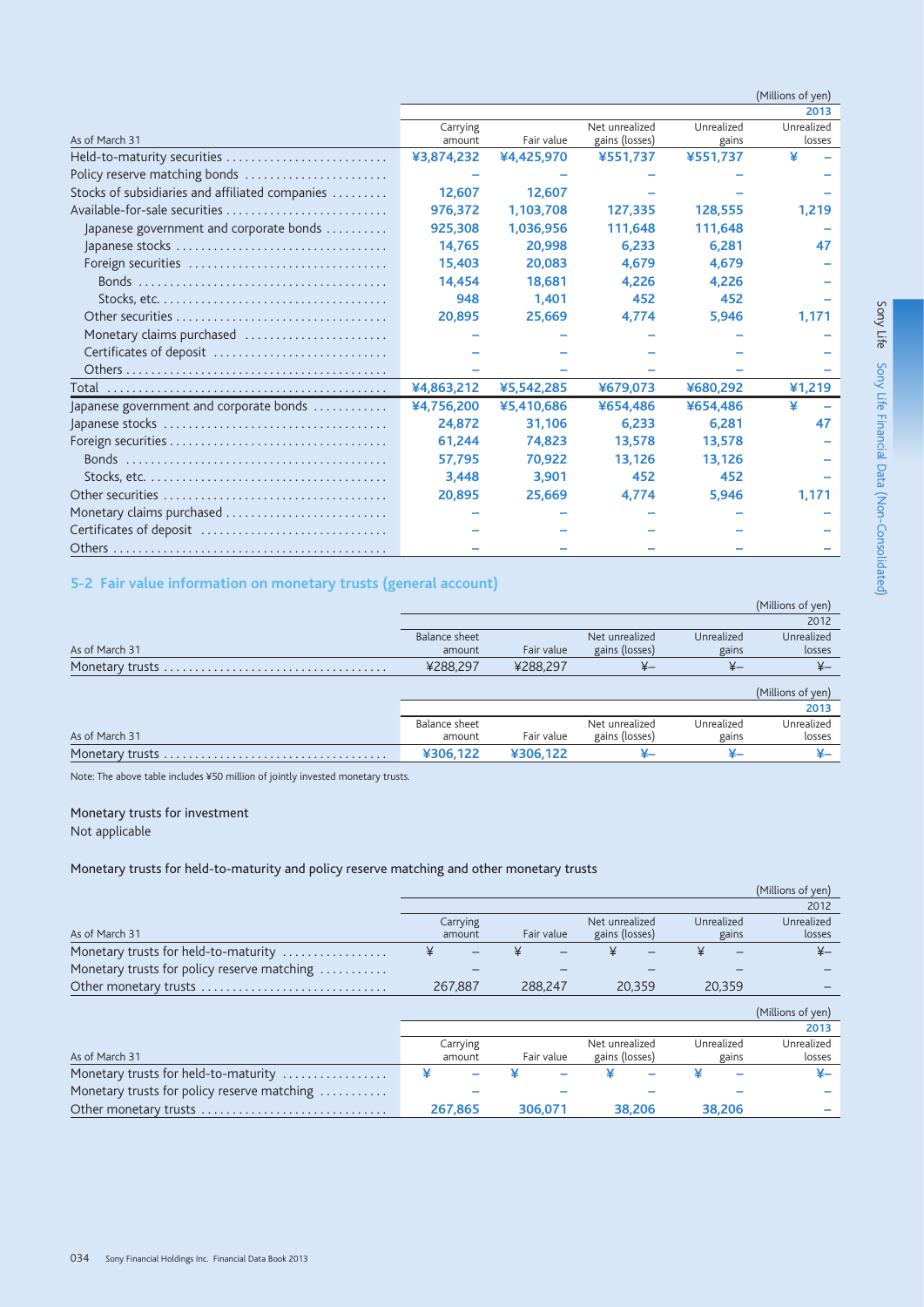### **5-3 Fair value information on derivative transactions (general account)**

#### Qualitative Information

- 1. Transaction details: The main derivative transactions used by Sony Life are as follows: Currency derivatives: Forward foreign exchange transactions
- 2. Transaction policy: Sony Life's policy is to conduct derivative transactions for the purpose of reducing the risk associated with the held assets and liabilities. Sony Life does not engage in speculative derivatives trading.
- 3. Purpose of use: Sony Life uses derivatives for the purpose of reducing the risk associated with the held assets and liabilities. Sony Life does not apply hedge accounting to derivatives.
- 4. Risk details: The derivative transactions used by Sony Life are subject to the risk of fluctuations in market prices. However, given that Sony Life uses derivatives mainly to reduce the risk associated with the held assets and liabilities, the sum of the risk associated with derivative transactions and the underlying risk of assets and liabilities is limited.

 The act of trading in derivatives is intrinsically subject to credit risk. However, Sony Life selects counterparties who are highly unlikely to default on agreements related to these transactions.

- 5. Risk management systems: Sony Life's balance of derivative transactions is within the limits that Sony Life has set in-house. On transactions conducted by the division in charge of investment, the administrative division receives reports directly from the transaction counterparty. This system enables the administrative division and the investment division to independently determine derivative positions and transaction profits and losses. In addition, the management of risks related to derivative transactions is conducted strictly by the department in charge of supervision. Also, the risk management division regularly reports the overall risk status to the Company's Board of Directors and Executive Committee.
- 6. Supplemental information regarding quantitative information: Forward foreign exchange transactions are undertaken for the purpose of reducing the risk of foreign exchange movements associated with foreign currency-denominated receivables and payables, etc. The underlying assets held and gains and losses on derivatives are recognized on a cumulative basis. Sony Life has confirmed that derivative transactions have the effect of offsetting foreign exchange movements to a certain extent.

#### Quantitative Information

1. Breakdown of valuation gains and losses (Derivatives to which hedge accounting is not applied and derivatives to which hedge accounting is applied)

|                                                                      |                                 |                         |                                   |             |        |               |                                 |                         |                       |                     |        | (Millions of yen) |
|----------------------------------------------------------------------|---------------------------------|-------------------------|-----------------------------------|-------------|--------|---------------|---------------------------------|-------------------------|-----------------------|---------------------|--------|-------------------|
|                                                                      |                                 |                         |                                   |             |        | 2012          |                                 |                         |                       |                     |        | 2013              |
| As of March 31                                                       | Interest<br>rate<br>derivatives | Currency<br>derivatives | Equity<br>derivatives derivatives | <b>Bond</b> | Others | Total         | Interest<br>rate<br>derivatives | Currency<br>derivatives | Equity<br>derivatives | Bond<br>derivatives | Others | <b>Total</b>      |
| Derivatives to which<br>hedge accounting<br>is not applied $\dots$ . | $\overline{X}-$                 | $\overline{X}-$         | ¥–                                | $x-$        |        | $_{\nexists}$ | ¥–                              | $*(172)$                | ¥–                    | ¥–                  | ¥–     | $*(172)$          |
| Derivatives to which<br>hedge accounting<br>is applied               |                                 |                         |                                   |             |        |               |                                 |                         |                       |                     |        |                   |
| Total<br>.                                                           | $\frac{1}{2}$                   | $x -$                   | $x-$                              | $Y -$       |        |               | ¥–                              | ¥(172)                  | ¥.                    | ¥–                  | ¥–     |                   |

Note: Valuation gains and losses on derivatives to which hedge accounting is not applied are recorded in the statements of income.

#### 2. Interest rate derivatives

Not applicable

3. Currency derivatives

|                               |          |              |                          |                          |          |                          |            | (Millions of yen) |
|-------------------------------|----------|--------------|--------------------------|--------------------------|----------|--------------------------|------------|-------------------|
|                               |          |              |                          | 2012                     |          |                          |            | 2013              |
|                               | Notional | Notional     |                          | Valuation                | Notional | Notional                 |            | Valuation         |
|                               | amount   | amount       |                          | gains                    | amount   | amount                   |            | gains             |
| As of March 31                | total    | over 1 year  | Fair value               | (losses)                 | total    | over 1 year              | Fair value | (losses)          |
| Over-the-counter transactions |          |              |                          |                          |          |                          |            |                   |
| Forward foreign exchanges     |          |              |                          |                          |          |                          |            |                   |
|                               |          | $_{\nvdash}$ | $\overline{\mathbf{x}}-$ | $\overline{+}$           | ¥1,206   | ¥–                       | $*(172)$   | $*(172)$          |
| U.S. dollars                  | -        |              |                          | $\overline{\phantom{0}}$ | 1,206    | $\overline{\phantom{0}}$ | (172)      | (172)             |
| Total                         |          |              |                          | $\overline{+}$           |          |                          |            | $*(172)$          |

Note: The forward rate of exchange is used to value forward foreign exchange transactions at the end of the fiscal year.

4. Equity derivatives

Not applicable

5. Bond derivatives

- Not applicable
- 6. Others
- Not applicable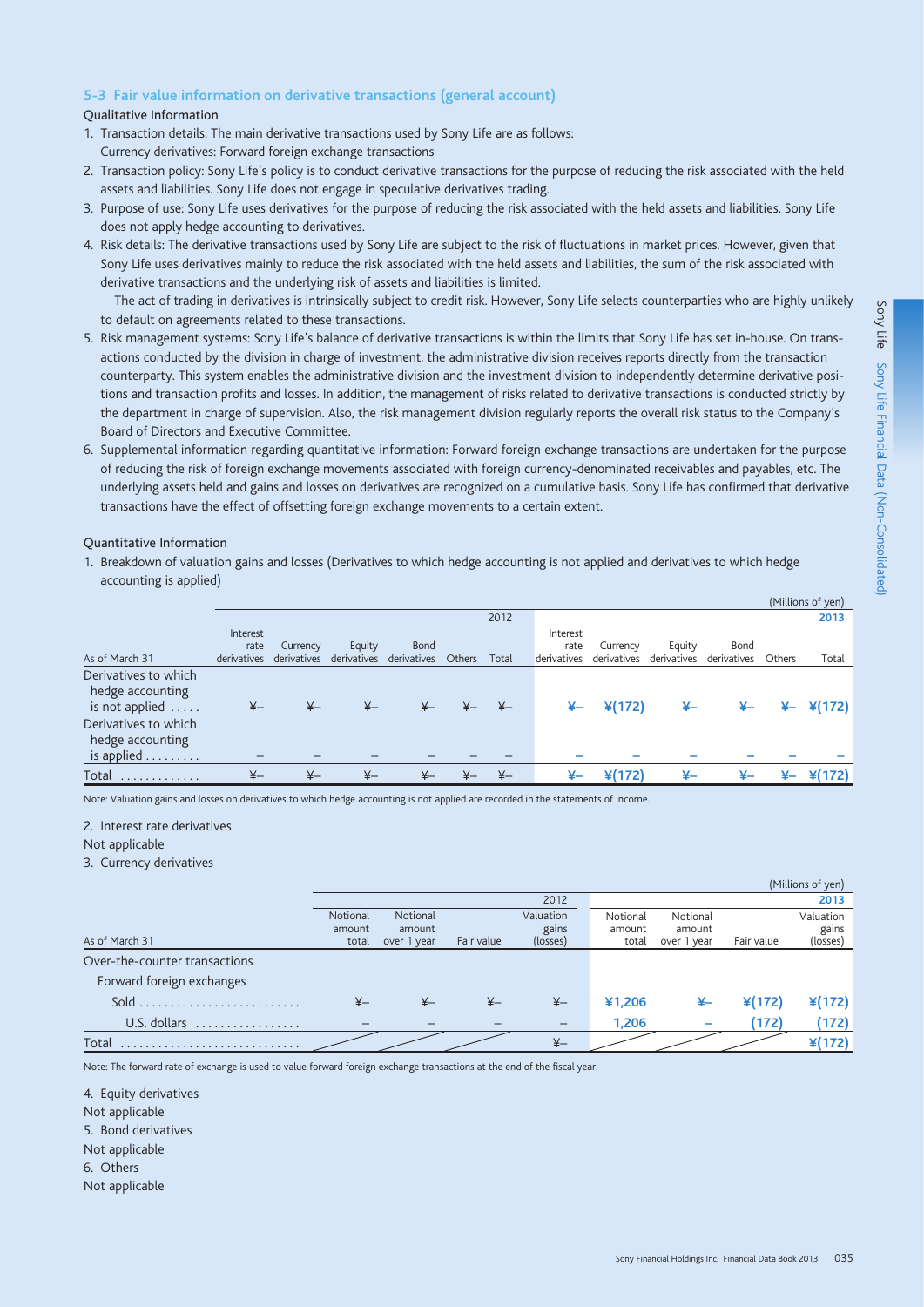### <Reference> Holdings of securitized papers and other sub-prime related investments

|                                   |            |             |            |          |            |             |            | (Billions of yen) |
|-----------------------------------|------------|-------------|------------|----------|------------|-------------|------------|-------------------|
|                                   |            |             |            | 2012     |            |             |            | 2013              |
|                                   |            |             | Unrealized | Realized |            |             | Unrealized | Realized          |
|                                   |            | As of March | gains      | gains    |            | As of March | gains      | gains             |
| As of March 31                    | Fair Value | 31, 2011    | (losses)   | (losses) | Fair Value | 31.2012     | (losses)   | (losses)          |
|                                   |            |             |            |          |            |             |            |                   |
|                                   |            |             |            |          |            |             |            |                   |
| Other sub-prime or Alt-A exposure |            |             |            |          |            |             |            |                   |
| CMBSs                             |            |             |            |          |            |             |            |                   |
| Leveraged finance                 |            |             |            |          |            |             |            |                   |
|                                   |            |             |            |          |            |             |            |                   |
| Credit link note/loan             |            |             |            |          |            |             |            |                   |

Notes: Other than the investments in the above table, Sony Life held:

1. As of March 31, 2012, principal protected 30-year notes with NIKKEI 225 index-linked coupons (fair value of ¥45.5 billion and unrealized gain of ¥2.6 billion as of March 31, 2012).

2. As of March 31, 2013, principal protected 30-year notes with NIKKEI 225 index-linked coupons (fair value of ¥52.2 billion and unrealized gain of ¥8.8 billion as of March 31, 2013).

# 6. Fair Value Information on Securities (Company Total)

#### 6-1 Fair value information on securities

Valuation gains (losses) on trading-purpose securities

|                |          |                |          | (Millions of yen) |
|----------------|----------|----------------|----------|-------------------|
|                |          | 2012           |          | 2013              |
|                |          | Net valuation  |          | Net valuation     |
|                | Balance  | gains (losses) | Balance  | gains (losses)    |
|                | sheet    | recorded       | sheet    | recorded          |
| As of March 31 | amount   | in income      | amount   | in income         |
|                | ¥430.490 | ¥30.976        | ¥527.787 | ¥70,801           |

Note: The above chart includes trading-purpose securities included in "monetary trusts," etc.

### Fair value information on securities

a. Fair value information on securities with market value (except trading-purpose securities)

|                                                                                             |            |            |                |            | (Millions of yen) |
|---------------------------------------------------------------------------------------------|------------|------------|----------------|------------|-------------------|
|                                                                                             |            |            |                |            | 2012              |
|                                                                                             | Carrying   |            | Net unrealized | Unrealized | Unrealized        |
| As of March 31                                                                              | amount     | Fair value | gains (losses) | gains      | losses            |
| Held-to-maturity securities                                                                 | ¥3,404,821 | ¥3,560,687 | ¥155,865       | ¥160,172   | ¥4,307            |
| Policy reserve matching bonds                                                               |            |            |                |            |                   |
| Stocks of subsidiaries and affiliated companies                                             |            |            |                |            |                   |
| Available-for-sale securities                                                               | 895,142    | 956,125    | 60,983         | 61,345     | 361               |
| Japanese government and corporate bonds                                                     | 849,186    | 902,676    | 53,490         | 53,490     |                   |
|                                                                                             | 29,106     | 34,970     | 5.863          | 6,225      | 361               |
| Foreign securities                                                                          | 15,373     | 16,770     | 1,397          | 1,397      |                   |
|                                                                                             | 15,373     | 16,770     | 1.397          | 1,397      |                   |
|                                                                                             |            |            |                |            |                   |
|                                                                                             | 1,476      | 1,708      | 232            | 232        |                   |
| Monetary claims purchased                                                                   |            |            |                |            |                   |
| Certificates of deposit                                                                     |            |            |                |            |                   |
|                                                                                             |            |            |                |            |                   |
|                                                                                             | ¥4,299,963 | ¥4,516,813 | ¥216,849       | ¥221,518   | ¥4,668            |
| Japanese government and corporate bonds                                                     | ¥4,211,145 | ¥4,417,819 | ¥206,674       | ¥210,981   | ¥4,307            |
|                                                                                             | 29,106     | 34,970     | 5,863          | 6,225      | 361               |
|                                                                                             | 58,235     | 62,314     | 4,078          | 4,078      |                   |
|                                                                                             | 58,235     | 62,314     | 4,078          | 4,078      |                   |
| Stocks, etc. $\ldots \ldots \ldots \ldots \ldots \ldots \ldots \ldots \ldots \ldots \ldots$ |            |            |                |            |                   |
|                                                                                             | 1,476      | 1,708      | 232            | 232        |                   |
| Monetary claims purchased                                                                   |            |            |                |            |                   |
| Certificates of deposit                                                                     |            |            |                |            |                   |
|                                                                                             |            |            |                |            |                   |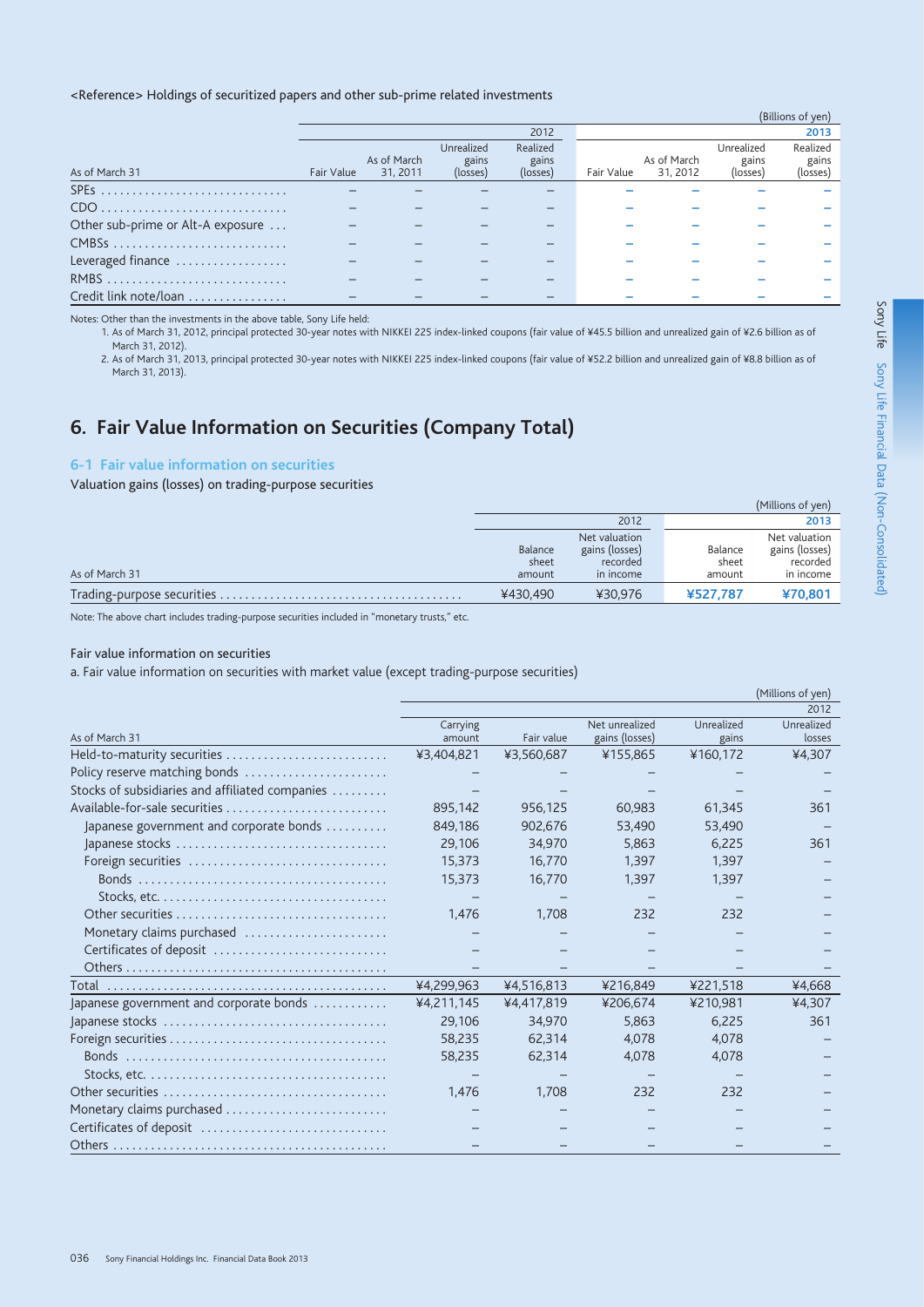|                                                                                            |                    |            |                                  |                     | (Millions of yen)    |
|--------------------------------------------------------------------------------------------|--------------------|------------|----------------------------------|---------------------|----------------------|
|                                                                                            |                    |            |                                  |                     | 2013                 |
| As of March 31                                                                             | Carrying<br>amount | Fair value | Net unrealized<br>gains (losses) | Unrealized<br>gains | Unrealized<br>losses |
| Held-to-maturity securities                                                                | ¥3,874,232         | ¥4,425,970 | ¥551,737                         | ¥551,737            | ¥.                   |
| Policy reserve matching bonds                                                              |                    |            |                                  |                     |                      |
| Stocks of subsidiaries and affiliated companies                                            |                    |            |                                  |                     |                      |
| Available-for-sale securities                                                              | 955.999            | 1.079.296  | 123.296                          | 123.344             |                      |
| Japanese government and corporate bonds                                                    | 925,308            | 1,036,956  | 111,648                          | 111,648             |                      |
|                                                                                            | 14,760             | 20,994     | 6.233                            | 6,281               | 47                   |
|                                                                                            | 14.454             | 18,681     | 4.226                            | 4.226               |                      |
|                                                                                            | 14,454             | 18,681     | 4.226                            | 4.226               |                      |
| Stocks, etc. $\dots\dots\dots\dots\dots\dots\dots\dots\dots\dots\dots\dots\dots\dots$      |                    |            |                                  |                     |                      |
|                                                                                            | 1.476              | 2,664      | 1,188                            | 1.188               |                      |
| Monetary claims purchased                                                                  |                    |            |                                  |                     |                      |
| Certificates of deposit                                                                    |                    |            |                                  |                     |                      |
|                                                                                            |                    |            |                                  |                     |                      |
|                                                                                            | ¥4,830,232         | ¥5,505,267 | ¥675,034                         | ¥675,082            | ¥47                  |
| Japanese government and corporate bonds                                                    | ¥4,756,200         | ¥5,410,686 | ¥654,486                         | ¥654,486            | ¥                    |
|                                                                                            | 14,760             | 20,994     | 6.233                            | 6,281               | 47                   |
|                                                                                            | 57.795             | 70,922     | 13,126                           | 13,126              |                      |
|                                                                                            | 57,795             | 70,922     | 13,126                           | 13,126              |                      |
| Stocks, etc. $\dots\dots\dots\dots\dots\dots\dots\dots\dots\dots\dots\dots\dots\dots\dots$ |                    |            |                                  |                     |                      |
|                                                                                            | 1.476              | 2.664      | 1,188                            | 1.188               |                      |
| Monetary claims purchased                                                                  |                    |            |                                  |                     |                      |
| Certificates of deposit                                                                    |                    |            |                                  |                     |                      |
|                                                                                            |                    |            |                                  |                     |                      |

Notes: 1. The above table includes assets that are permitted to be treated as equivalent to securities defined in the Financial Instruments and Exchange Act of Japan. 2. The above table includes monetary trusts other than trading-purpose securities, and their carrying amount and net unrealized gains (losses) as of March 31, 2013 Let necessary the subsequential of the set of the set of the set of the set of the set of the set of the set of the set of the set of the set of the set of the set of the set of the set of the set of the set of the set of

### O Held-to-maturity securities

|                                                                              |                                |            |                   |                         |            | (Millions of yen) |
|------------------------------------------------------------------------------|--------------------------------|------------|-------------------|-------------------------|------------|-------------------|
|                                                                              |                                |            | 2012              |                         |            | 2013              |
| As of March 31                                                               | <b>Balance sheet</b><br>amount | Fair value | <b>Difference</b> | Balance sheet<br>amount | Fair value | Difference        |
| Held-to-maturity securities whose fair<br>value exceeds balance sheet amount | ¥3,066,812                     | ¥3,226,985 | ¥160,172          | ¥3,874,232              | ¥4,425,970 | ¥551,737          |
| Japanese government and<br>corporate bonds                                   | 3,023,950                      | 3,181,441  | 157,491           | 3,830,891               | 4,373,729  | 542,837           |
| Foreign securities                                                           | 42,862                         | 45,543     | 2,681             | 43,341                  | 52,240     | 8,899             |
| Other securities                                                             |                                |            |                   |                         |            |                   |
| Held-to-maturity securities whose<br>fair value does not exceed              |                                |            |                   |                         |            |                   |
| balance sheet amount<br>Japanese government and                              | 338,008                        | 333,701    | (4,307)           |                         |            |                   |
| corporate bonds                                                              | 338,008                        | 333,701    | (4,307)           |                         |            |                   |
| Foreign securities                                                           |                                |            |                   |                         |            |                   |
| Other securities                                                             |                                |            |                   |                         |            |                   |

O Policy reserve matching bonds-Not applicable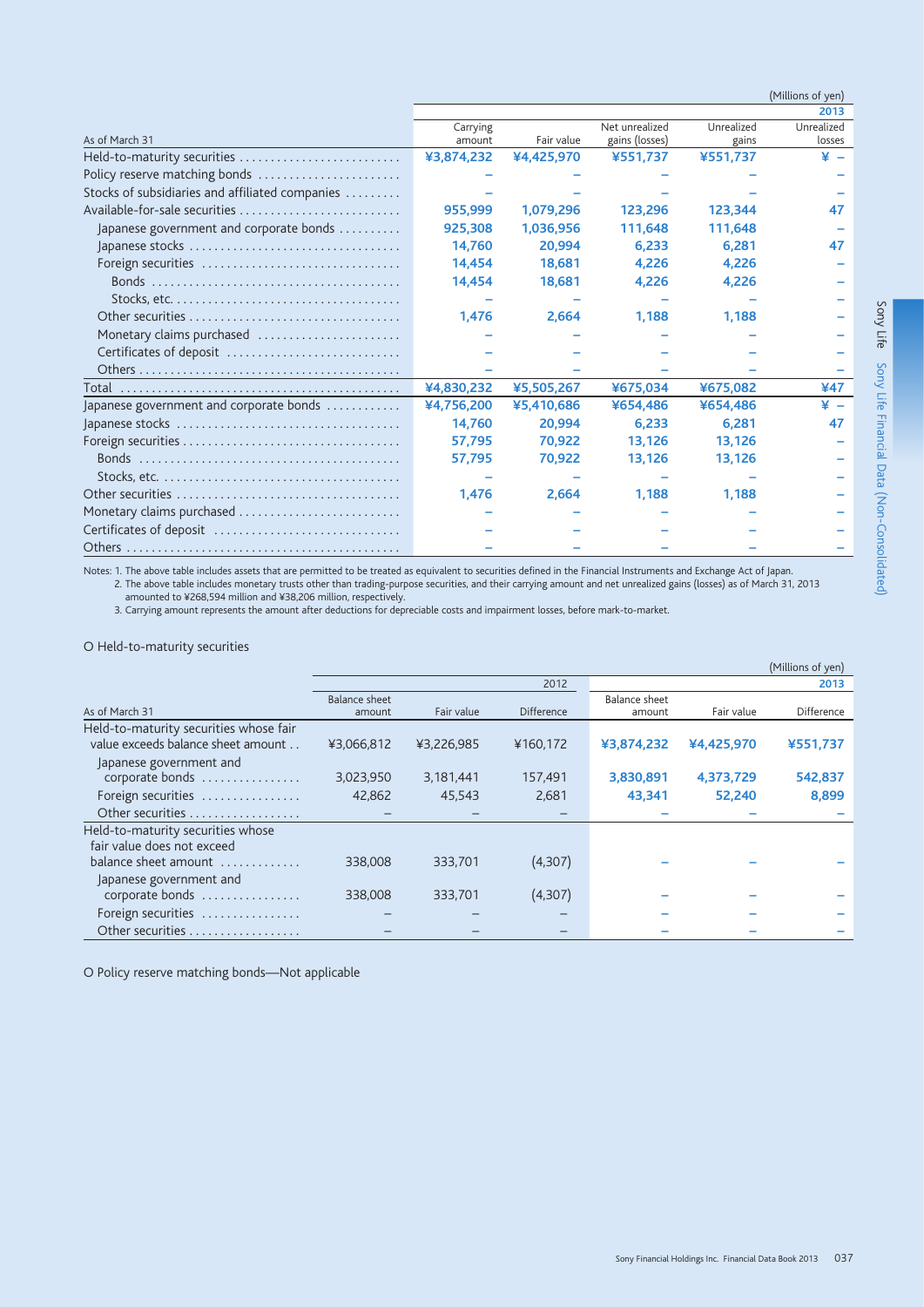# O Available-for-sale securities

|                                     | (Millions of yen) |                      |                   |          |                      |            |  |  |  |
|-------------------------------------|-------------------|----------------------|-------------------|----------|----------------------|------------|--|--|--|
|                                     |                   |                      | 2012              |          |                      | 2013       |  |  |  |
|                                     | Carrying          | <b>Balance sheet</b> |                   | Carrying | <b>Balance sheet</b> |            |  |  |  |
| As of March 31                      | amount            | amount               | <b>Difference</b> | amount   | amount               | Difference |  |  |  |
| Available-for-sale securities whose |                   |                      |                   |          |                      |            |  |  |  |
| balance sheet amount exceeds        |                   |                      |                   |          |                      |            |  |  |  |
| carrying amount                     | ¥889,124          | ¥950,469             | ¥61,345           | ¥952,101 | ¥1,075,445           | ¥123,344   |  |  |  |
| Japanese government and             |                   |                      |                   |          |                      |            |  |  |  |
| corporate bonds                     | 849,186           | 902,676              | 53,490            | 925,308  | 1,036,956            | 111,648    |  |  |  |
| Japanese stocks                     | 23,088            | 29,313               | 6,225             | 10,862   | 17,143               | 6,281      |  |  |  |
| Foreign securities                  | 15,373            | 16,770               | 1,397             | 14,454   | 18,681               | 4,226      |  |  |  |
| Other securities                    | 1,476             | 1,708                | 232               | 1,476    | 2,664                | 1,188      |  |  |  |
| Monetary claims purchased           |                   |                      |                   |          |                      |            |  |  |  |
| Certificates of deposit             |                   |                      |                   |          |                      |            |  |  |  |
|                                     |                   |                      |                   |          |                      |            |  |  |  |
| Available-for-sale securities whose |                   |                      |                   |          |                      |            |  |  |  |
| balance sheet amount does           |                   |                      |                   |          |                      |            |  |  |  |
| not exceed carrying amount          | 6,018             | 5,656                | (361)             | 3,898    | 3,850                | (47)       |  |  |  |
| Japanese government and             |                   |                      |                   |          |                      |            |  |  |  |
| corporate bonds                     |                   |                      |                   |          |                      |            |  |  |  |
| Japanese stocks                     | 6,018             | 5,656                | (361)             | 3,898    | 3,850                | (47)       |  |  |  |
| Foreign securities                  |                   |                      |                   |          |                      |            |  |  |  |
| Other securities                    |                   |                      |                   |          |                      |            |  |  |  |
| Monetary claims purchased           |                   |                      |                   |          |                      |            |  |  |  |
| Certificates of deposit             |                   |                      |                   |          |                      |            |  |  |  |
|                                     |                   |                      |                   |          |                      |            |  |  |  |

b. Carrying amounts of securities without market value

|                |        | (Millions of ven |
|----------------|--------|------------------|
| As of March 31 | 2012   |                  |
|                |        |                  |
|                |        |                  |
|                |        |                  |
|                |        |                  |
|                | 15.625 | 12.607           |
|                | 27,090 | 20.372           |
|                |        |                  |
|                | 1.084  | 948              |
|                |        |                  |
|                | 26.001 | 19.419           |
|                |        |                  |

c. Fair value information consisting of that stated in the previous table-a and foreign exchange and other gains (losses) for table-b is as follows:

|                                                                                                    |            |            |                |            | (Millions of yen) |
|----------------------------------------------------------------------------------------------------|------------|------------|----------------|------------|-------------------|
|                                                                                                    |            |            |                |            | 2012              |
|                                                                                                    | Carrying   |            | Net unrealized | Unrealized | Unrealized        |
| As of March 31                                                                                     | amount     | Fair value | gains (losses) | gains      | losses            |
| Held-to-maturity securities                                                                        | ¥3,404,821 | ¥3,560,687 | ¥155,865       | ¥160,172   | ¥4,307            |
| Policy reserve matching bonds                                                                      |            |            |                |            |                   |
| Stocks of subsidiaries and affiliated companies                                                    | 15,625     | 15,625     |                |            |                   |
| Available-for-sale securities                                                                      | 922,232    | 982.962    | 60,729         | 64,330     | 3,601             |
| Japanese government and corporate bonds                                                            | 849,186    | 902.676    | 53,490         | 53,490     |                   |
|                                                                                                    | 29,111     | 34,974     | 5,863          | 6,225      | 361               |
|                                                                                                    | 16.457     | 18,024     | 1,567          | 1,567      |                   |
|                                                                                                    | 15.373     | 16,770     | 1.397          | 1.397      |                   |
|                                                                                                    | 1,084      | 1,254      | 169            | 169        |                   |
|                                                                                                    | 27.478     | 27.286     | (191)          | 3,047      | 3,239             |
| Monetary claims purchased                                                                          |            |            |                |            |                   |
| Certificates of deposit                                                                            |            |            |                |            |                   |
|                                                                                                    |            |            |                |            |                   |
|                                                                                                    | ¥4,342,679 | ¥4,559,274 | ¥216,594       | ¥224,503   | ¥7,908            |
| Japanese government and corporate bonds                                                            | ¥4,211,145 | ¥4,417,819 | ¥206,674       | ¥210,981   | ¥4,307            |
|                                                                                                    | 39,188     | 45,052     | 5,863          | 6,225      | 361               |
|                                                                                                    | 64,867     | 69,116     | 4.248          | 4,248      |                   |
|                                                                                                    | 58,235     | 62,314     | 4,078          | 4,078      |                   |
| Stocks, etc. $\ldots \ldots \ldots \ldots \ldots \ldots \ldots \ldots \ldots \ldots \ldots \ldots$ | 6,632      | 6,801      | 169            | 169        |                   |
|                                                                                                    | 27,478     | 27,286     | (191)          | 3,047      | 3,239             |
| Monetary claims purchased                                                                          |            |            |                |            |                   |
| Certificates of deposit                                                                            |            |            |                |            |                   |
|                                                                                                    |            |            |                |            |                   |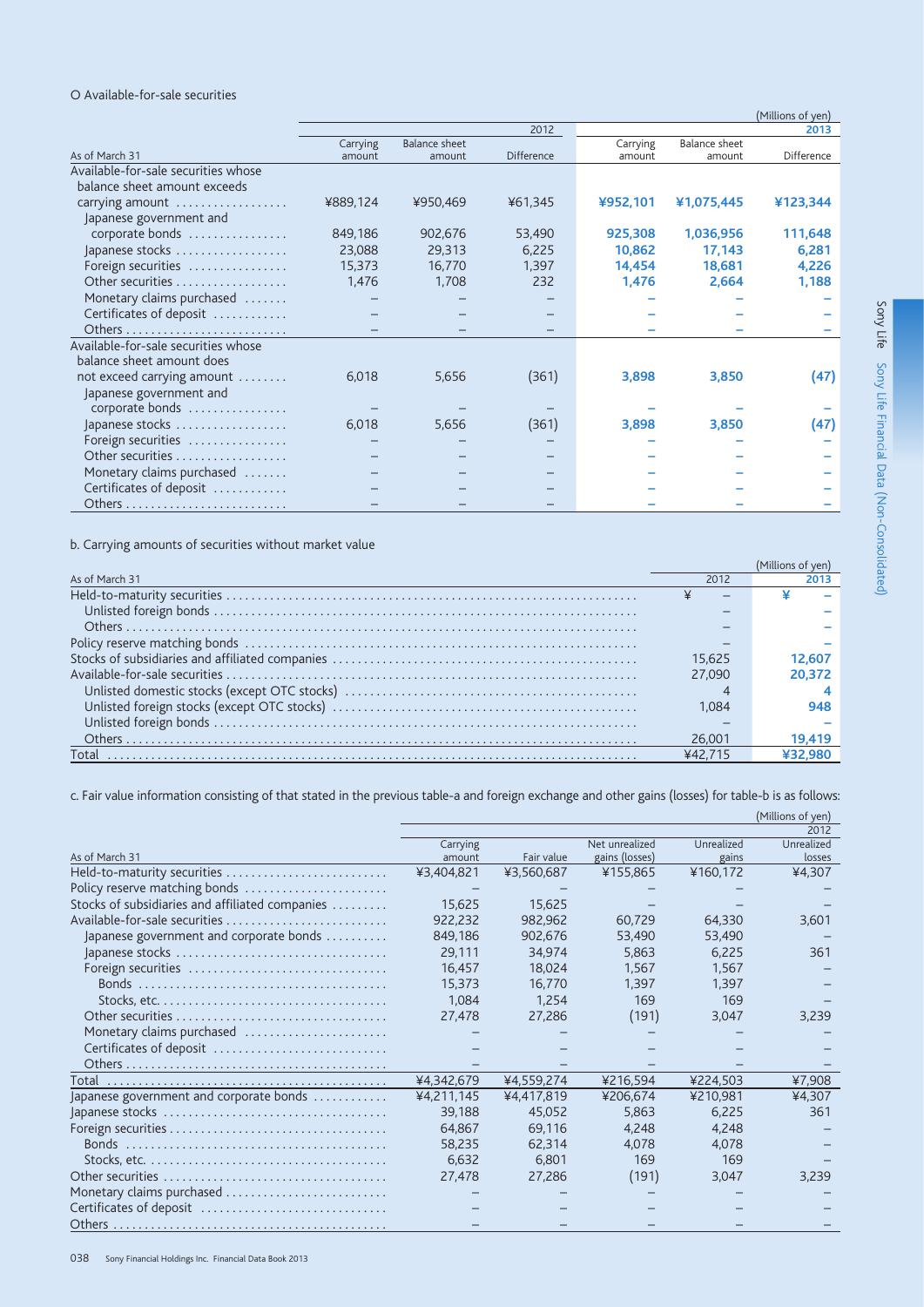|                                                                                            |                    |            |                                  |                     | 2013                 |
|--------------------------------------------------------------------------------------------|--------------------|------------|----------------------------------|---------------------|----------------------|
| As of March 31                                                                             | Carrying<br>amount | Fair value | Net unrealized<br>gains (losses) | Unrealized<br>gains | Unrealized<br>losses |
| Held-to-maturity securities                                                                | ¥3,874,232         | ¥4,425,970 | ¥551,737                         | ¥551,737            | ¥                    |
| Policy reserve matching bonds                                                              |                    |            |                                  |                     |                      |
| Stocks of subsidiaries and affiliated companies                                            | 12.607             | 12.607     |                                  |                     |                      |
| Available-for-sale securities                                                              | 976,372            | 1,103,708  | 127.335                          | 128,555             | 1,219                |
| Japanese government and corporate bonds                                                    | 925.308            | 1.036.956  | 111,648                          | 111,648             |                      |
|                                                                                            | 14.765             | 20.998     | 6.233                            | 6.281               | 47                   |
| Foreign securities                                                                         | 15.403             | 20,083     | 4.679                            | 4.679               |                      |
|                                                                                            | 14,454             | 18,681     | 4.226                            | 4,226               |                      |
|                                                                                            | 948                | 1,401      | 452                              | 452                 |                      |
|                                                                                            | 20,895             | 25,669     | 4,774                            | 5,946               | 1,171                |
| Monetary claims purchased                                                                  |                    |            |                                  |                     |                      |
| Certificates of deposit                                                                    |                    |            |                                  |                     |                      |
|                                                                                            |                    |            |                                  |                     |                      |
|                                                                                            | ¥4,863,212         | ¥5,542,285 | ¥679,073                         | ¥680,292            | 41,219               |
| Japanese government and corporate bonds                                                    | ¥4,756,200         | ¥5,410,686 | ¥654,486                         | ¥654,486            |                      |
|                                                                                            | 24.872             | 31.106     | 6.233                            | 6.281               | 47                   |
|                                                                                            | 61.244             | 74,823     | 13.578                           | 13,578              |                      |
|                                                                                            | 57,795             | 70,922     | 13,126                           | 13,126              |                      |
| Stocks, etc. $\dots\dots\dots\dots\dots\dots\dots\dots\dots\dots\dots\dots\dots\dots\dots$ | 3,448              | 3,901      | 452                              | 452                 |                      |
|                                                                                            | 20.895             | 25.669     | 4.774                            | 5.946               | 1.171                |
| Monetary claims purchased                                                                  |                    |            |                                  |                     |                      |
| Certificates of deposit                                                                    |                    |            |                                  |                     |                      |
|                                                                                            |                    |            |                                  |                     |                      |

# 6-2 Fair value information on monetary trusts (company total)

|                 |                |            |            |            |            |          |            |            |            | (Millions of Ven) |
|-----------------|----------------|------------|------------|------------|------------|----------|------------|------------|------------|-------------------|
|                 |                |            |            |            | 2012       |          |            |            |            | 2013              |
|                 |                |            | <b>Net</b> |            |            |          |            | Net        |            |                   |
|                 | <b>Balance</b> |            | unrealized |            |            | Balance  |            | unrealized |            |                   |
|                 | sheet          |            | gains      | Unrealized | Unrealized | sheet    |            | gains      | Unrealized | Unrealized        |
| As of March 31  | amount         | Fair value | (losses)   | gains      | losses     | amount   | Fair value | (losses)   | gains      | losses            |
| Monetary trusts | ¥288.297       | ¥288.297   | ¥–         | ¥–         | ¥–         | ¥306.122 | ¥306.122   |            |            | ¥–                |

Note: The above table includes ¥50 million of jointly invested monetary trusts.

#### Monetary trusts for investment

Not applicable

### Monetary trusts for held-to-maturity and policy reserve matching and other monetary trusts

|                                                   |          |                |                          |            |                |   |          |                   |                          |            | (Millions of yen) |
|---------------------------------------------------|----------|----------------|--------------------------|------------|----------------|---|----------|-------------------|--------------------------|------------|-------------------|
|                                                   |          |                |                          |            | 2012           |   |          |                   |                          |            | 2013              |
|                                                   |          |                | <b>Net</b><br>unrealized |            |                |   |          |                   | <b>Net</b><br>unrealized |            |                   |
|                                                   | Carrying |                | gains                    | Unrealized | Unrealized     |   | Carrying |                   | gains                    | Unrealized | Unrealized        |
| As of March 31                                    | amount   | Fair value     | (losses)                 | gains      | losses         |   | amount   | Fair value        | (losses)                 | gains      | losses            |
| Monetary trusts for<br>held-to-maturity $\dots$ ¥ |          | $-$ ¥<br>$-$ ¥ | $-$ ¥                    |            | $\overline{X}$ | ¥ |          | – ¥<br>÷.         | ิ¥                       | ⊻          | ¥–                |
| Monetary trusts<br>for policy reserve             |          |                |                          |            |                |   |          |                   |                          |            |                   |
| matching<br>Other monetary                        |          |                |                          |            |                |   |          |                   |                          |            |                   |
| $trusts$                                          | ¥267,887 | ¥288,247       | ¥20.359                  | ¥20.359    | $\overline{+}$ |   |          | ¥267,865 ¥306,071 | ¥38,206                  | ¥38,206    | ¥–                |

### 6-3 Fair value information on derivative transactions (company total)

# Qualitative Information

- 1. Transaction details: The main derivative transactions used by Sony Life are as follows: Currency derivatives: Forward foreign exchange transactions
- 2. Transaction policy: Sony Life's policy is to conduct derivative transactions for the purpose of reducing the risk associated with the held assets and liabilities. Sony Life does not engage in speculative derivatives trading.
- 3. Purpose of use: Sony Life uses derivatives for the purpose of reducing the risk associated with the held assets and liabilities. Sony Life does not apply hedge accounting to derivatives.

(Millions of yen)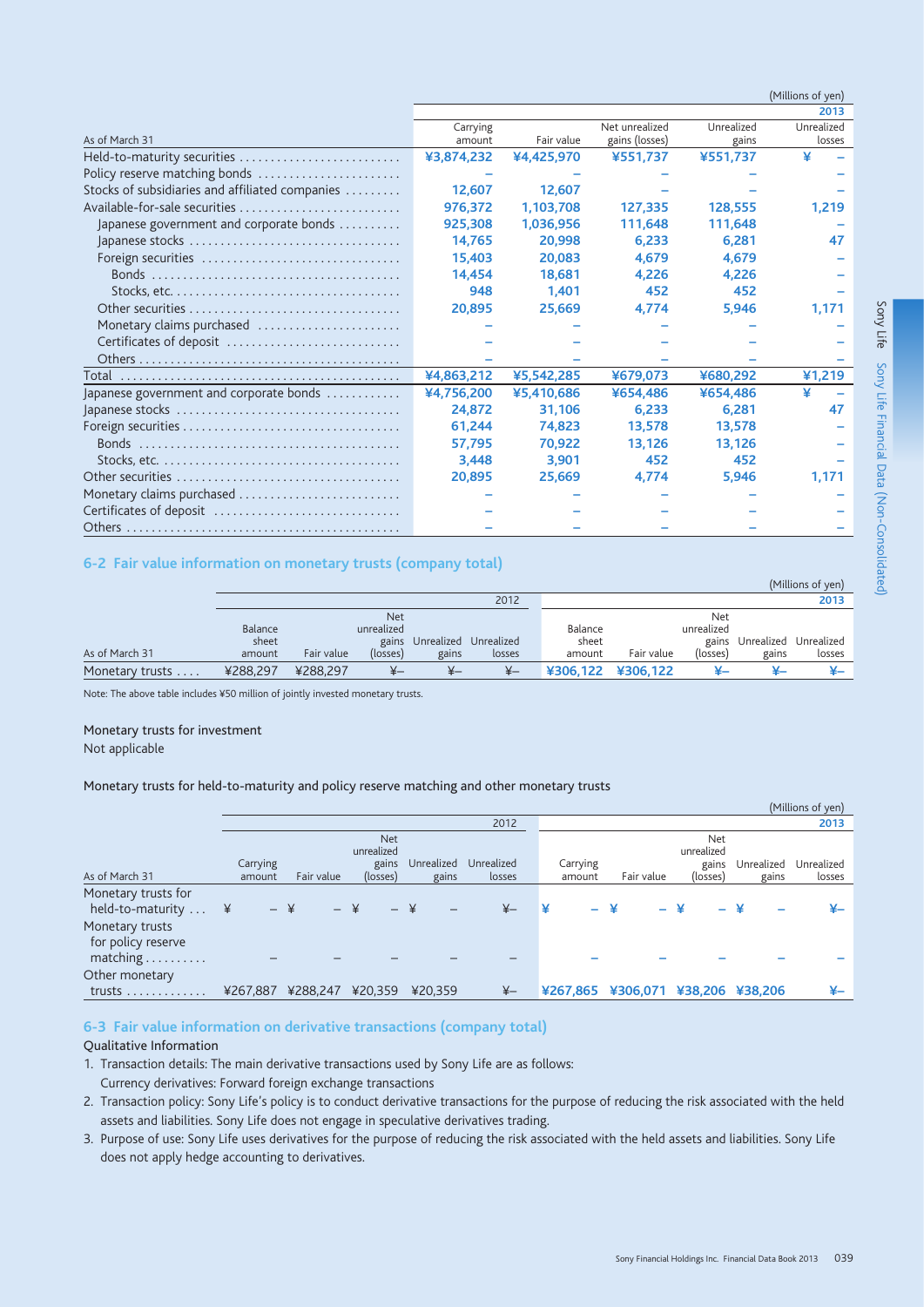4. Risk details: The derivative transactions used by Sony Life are subject to the risk of fluctuations in market prices. However, given that Sony Life uses derivatives mainly to reduce the risk associated with the held assets and liabilities, the sum of the risk associated with derivative transactions and the underlying risk of assets and liabilities is limited.

 The act of trading in derivatives is intrinsically subject to credit risk. However, Sony Life selects counterparties who are highly unlikely to default on agreements related to these transactions.

- 5. Risk management systems: Sony Life's balance of derivative transactions is within the limits that Sony Life has set in-house. On transactions conducted by the division in charge of investment, the administrative division receives reports directly from the transaction counterparty. This system enables the administrative division and the investment division to independently determine derivative positions and transaction profits and losses. In addition, the management of risks related to derivative transactions is conducted strictly by the department in charge of supervision. Also, the risk management division regularly reports the overall risk status to the Company's Board of Directors and Executive Committee.
- 6. Supplemental information regarding quantitative information: Forward foreign exchange transactions are undertaken for the purpose of reducing the risk of foreign exchange movements associated with foreign currency-denominated receivables and payables, etc. The underlying assets held and gains and losses on derivatives are recognized on a cumulative basis. Sony Life has confirmed that derivative transactions have the effect of offsetting foreign exchange movements to a certain extent.

#### Quantitative Information

1. Breakdown of valuation gains and losses (Derivatives to which hedge accounting is not applied and derivatives to which hedge accounting is applied)

|                          |                |                 |                |                 |               |                |             |             |             |               |        | (Millions of yen) |
|--------------------------|----------------|-----------------|----------------|-----------------|---------------|----------------|-------------|-------------|-------------|---------------|--------|-------------------|
|                          |                |                 |                |                 |               | 2012           |             |             |             |               |        | 2013              |
|                          | Interest       |                 |                |                 |               |                | Interest    |             |             |               |        |                   |
|                          | rate           | Currency        | Equity         | <b>Bond</b>     |               |                | rate        | Currency    | Equity      | Bond          |        |                   |
| As of March 31           | derivatives    | derivatives     | derivatives    | derivatives     | <b>Others</b> | Total          | derivatives | derivatives | derivatives | derivatives   | Others | Total             |
| Derivatives to which     |                |                 |                |                 |               |                |             |             |             |               |        |                   |
| hedge accounting         |                |                 |                |                 |               |                |             |             |             |               |        |                   |
| is not applied $\dots$ . | $\overline{X}$ | $\overline{X}-$ | $x -$          | $\overline{X}-$ |               | ¥–             | ¥–          | ¥(172)      | ¥–          | ¥–            | ¥–     | $*(172)$          |
| Derivatives to which     |                |                 |                |                 |               |                |             |             |             |               |        |                   |
| hedge accounting         |                |                 |                |                 |               |                |             |             |             |               |        |                   |
| is applied               |                |                 |                |                 |               |                |             |             |             |               |        |                   |
| Total                    | $\overline{X}$ | $\overline{X}$  | $\overline{f}$ | $\overline{X}$  | $_{\nvdash}$  | $\overline{f}$ | ¥–          | ¥(172)      | ¥–          | $\frac{1}{2}$ | ¥–     | $*(172)$          |
|                          |                |                 |                |                 |               |                |             |             |             |               |        |                   |

Note: Valuation gains and losses on derivatives to which hedge accounting is not applied are recorded in the statements of income.

2. Interest rate derivatives

Not applicable

3. Currency derivatives

|                               |                          |             |            |                   |          |                          |            | (Millions of yen) |
|-------------------------------|--------------------------|-------------|------------|-------------------|----------|--------------------------|------------|-------------------|
|                               |                          |             |            | 2012              |          |                          |            | 2013              |
|                               | Notional                 | Notional    |            | Valuation         | Notional | Notional                 |            | Valuation         |
|                               | amount                   | amount      |            | gains             | amount   | amount                   |            | gains             |
| As of March 31                | total                    | over 1 year | Fair value | (losses)          | total    | over 1 year              | Fair value | (losses)          |
| Over-the-counter transactions |                          |             |            |                   |          |                          |            |                   |
| Forward foreign exchanges     |                          |             |            |                   |          |                          |            |                   |
|                               |                          | ¥–          |            | $\overline{r}$    | ¥1.206   | ¥–                       | $*(172)$   | ¥(172)            |
| U.S. dollars<br>.             | $\overline{\phantom{a}}$ |             |            | $\qquad \qquad -$ | 1,206    | $\overline{\phantom{0}}$ | (172)      | (172)             |
| Total                         |                          |             |            | $\overline{r}$    |          |                          |            | $*(172)$          |

Note: The forward rate of exchange is used to value forward foreign exchange transactions at the end of the fiscal year.

4. Equity derivatives Not applicable 5. Bond derivatives Not applicable 6. Others

Not applicable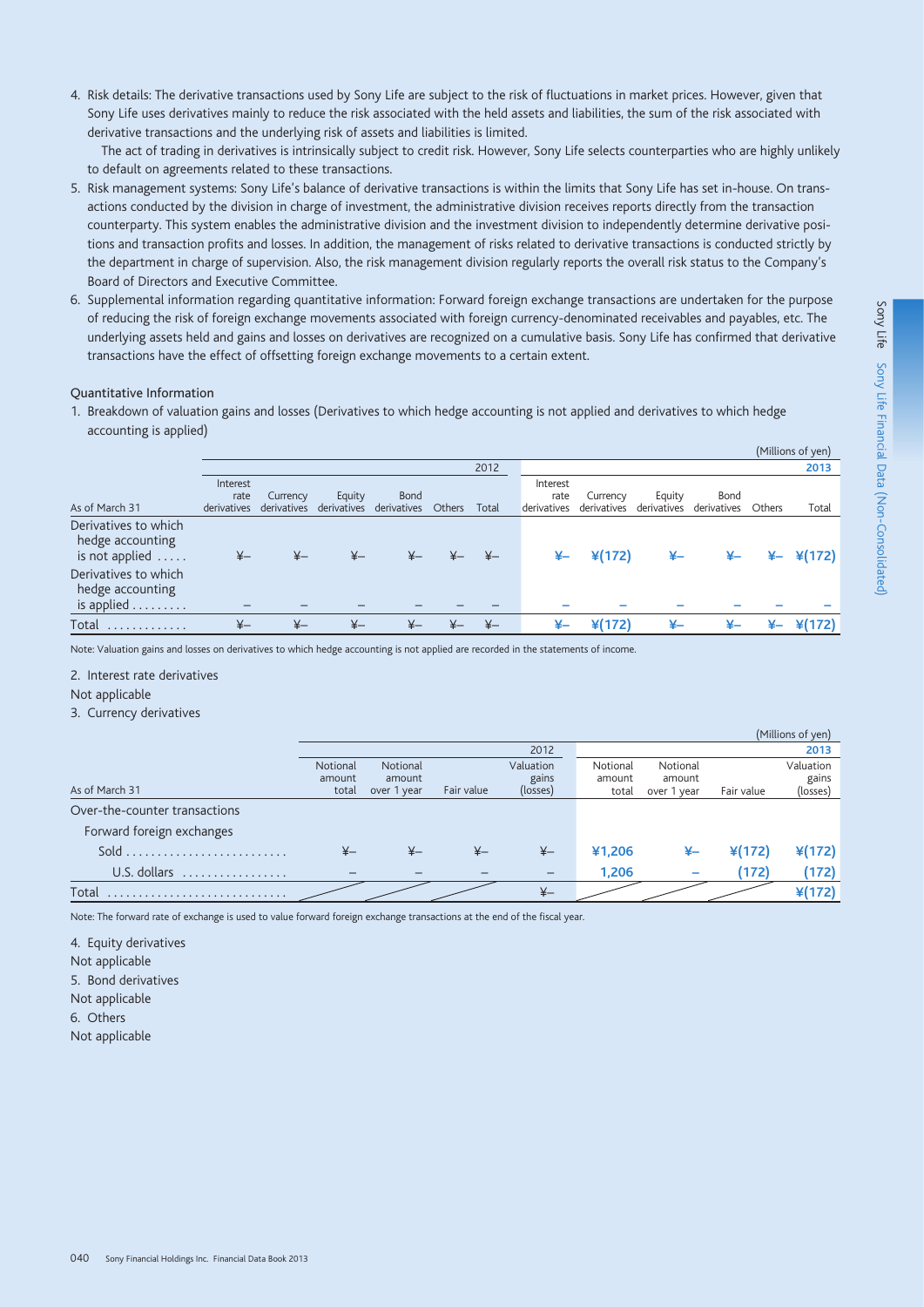# Performance Indicators of Sony Life (Non-consolidated)

# 1. Key Performance Indicators for Past Five Years

|                                               |             |              |                           |             | (Millions of yen) |
|-----------------------------------------------|-------------|--------------|---------------------------|-------------|-------------------|
| For the years ended March 31                  | 2009        | 2010         | 2011                      | 2012        | 2013              |
| Policy amount in force                        | ¥33,537,084 | ¥34,598,244  | ¥35,947,326               | ¥37,345,780 | ¥39,124,675       |
| Individual life insurance                     | 32,229,100  | 33, 164, 100 | 34,421,831                | 35,707,301  | 37,366,333        |
| Individual annuities                          | 288,559     | 306,661      | 326,699                   | 369,759     | 412,709           |
| Group life insurance                          | 1,019,424   | 1,127,481    | 1,198,794                 | 1,268,718   | 1,345,632         |
| Policy amount in force for group annuities    | 73,499      | 72,348       | 58,937                    | 57,811      | 56,503            |
| Annualized premiums from insurance in force   | 547,898     | 573,331      | 604,793                   | 635,401     | 669,937           |
| Of which, medical protection,                 |             |              |                           |             |                   |
| living benefit protection and other products  | 126,662     | 133.023      | 140.776                   | 148.954     | 158,686           |
| New policy amount                             | 3,888,906   | 4,056,495    | 4,213,996                 | 4,207,045   | 4,460,210         |
| Individual life insurance                     | 3,834,610   | 4,017,527    | 4,166,278                 | 4,145,663   | 4,396,676         |
|                                               | 39,100      | 31,709       | 32,746                    | 57,664      | 57,931            |
| Group life insurance                          | 15,196      | 7,258        | 14,971                    | 3,717       | 5,602             |
| Annualized premiums from new policies         | 61,693      | 68,780       | 71,230                    | 70,854      | 73,263            |
| Of which, medical protection,                 |             |              |                           |             |                   |
| living benefit protection and other products  | 13,443      | 16,264       | 16,679                    | 17,101      | 18,397            |
|                                               |             |              |                           |             |                   |
|                                               | 765,910     | 881.798      | 900.091                   | 967,400     | 1,142,274         |
| Of which, income from insurance premiums      | 662,011     | 700,101      | 770,330                   | 816,106     | 925,874           |
|                                               | 98,781      | 175,397      | 119,500                   | 133,945     | 199,833           |
|                                               | 733,500     | 801,698      | 826,914                   | 897,964     | 1,067,614         |
| Of which, insurance claims and other payments | 274,778     | 274,278      | 297,966                   | 287,431     | 293,929           |
| Of which, investment expenses                 | 133,777     | 20,584       | 19,303                    | 14,370      | 11,686            |
| Of which, operating expenses                  | 93,928      | 96,860       | 99,374                    | 105,492     | 109,060           |
|                                               | 32,409      | 80,099       | 73,176                    | 69,436      | 74,659            |
|                                               | 33,783      | 46,138       | 40,220                    | 31,426      | 42,444            |
|                                               | 38,005      | 64,517       | 56,295                    | 71,685      | 80,045            |
|                                               |             |              |                           |             |                   |
|                                               | 70,000      | 70,000       | 70,000                    | 70,000      | 70,000            |
| Number of shares issued and outstanding       | 70,000      | 70,000       | 70,000                    | 70,000      |                   |
| (thousands of shares)                         | 3,810,929   |              | 4,723,332                 |             | 70,000            |
|                                               |             | 4,286,540    |                           | 5,222,846   | 5,952,750         |
| Of which, separate account assets             | 275,160     | 373,604      | 398,124                   | 444,289     | 550,624           |
|                                               | 3,592,376   | 3,985,610    | 4,371,484                 | 4,843,020   | 5,472,930         |
|                                               | 120,462     | 127,599      | 134,419                   | 138,909     | 145,104           |
|                                               | 2,819,638   | 3,539,114    | 4,017,583                 | 4,545,019   | 5,211,535         |
| Solvency margin ratio                         | 2,060.5%    | 2,637.3%     | 2,900.1%<br>$[1,720.0\%]$ | 1,980.4%    | 2,281.8%          |
| Number of employees                           | 5500        | 5835         | 5921                      | 6050        | 6323              |

Notes: 1. Policy amount in force is the total of individual life insurance, individual annuities and group life insurance. Policy amount for individual annuities is equal to the sum of (a) the funds to be held at the time annuity payments are to commence for policies for which annuity payments have not yet commenced and (b) the amount of policy reserves for policies for which payments have commenced.

2. The policy amount in force for group annuities is equal to the amount of outstanding policy reserves.

3. New policy amount is the total of individual life insurance, individual annuities and group life insurance. New policy amount for individual annuities is equal to the funds to be held at the time annuity payments commence.

4. Annualized premiums, which include individual life insurance and individual annuities, are converted to a per-year premium amount by multiplying individual premiums by a coefficient corresponding to the premium payment method. (For lump-sum payment policies, premiums are divided by the number of coverage years.)

5. "Medical protection, living benefit protection and other products" is the portion of the annualized premium for medical protection benefits (hospitalization benefits, surgical benefits, etc.) and living benefit protection (benefits for specific diseases, nursing care benefits, etc.).

6. Cabinet Office Ordinance No. 23 of 2010 and Public Notice of Financial Services Agency No. 48 of 2010 prescribe a revision in the methods of calculating total solvency margin and total risk (increasing the strictness of margin inclusion, and making risk measurement stricter and more sensitive). Therefore, the figures for the years ended March 31, 2009 to 2011 and the figures for the years ended March 31, 2012 and 2013 are calculated based on different methods. The above-stated figure in [1,720.0%] as of March 31, 2011 is calculated on the assumption that these changes were applied as of March 31, 2011. The figure is also included in disclosures for the fiscal year ended March 31, 2011.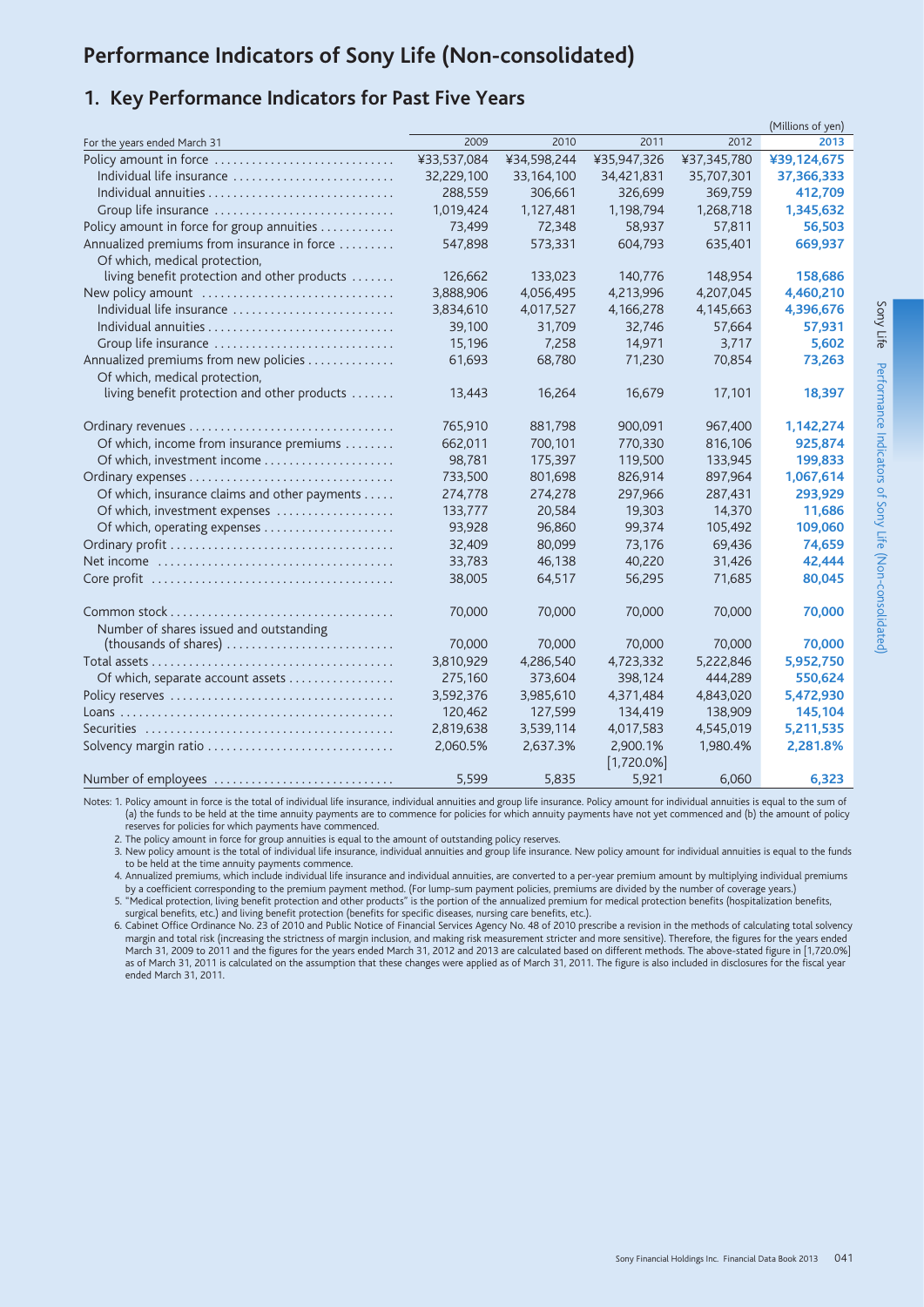# 2. Key Performance Indicators

## 2-1 Policy amount in force and new policy amount

Policy amount in force

| (Millions of yen)         |               |                   |             |             |           |             |             |             |
|---------------------------|---------------|-------------------|-------------|-------------|-----------|-------------|-------------|-------------|
|                           |               |                   |             | 2012        |           |             |             | 2013        |
|                           |               | Change from       |             | Change from |           | Change from |             | Change from |
|                           |               | March 31,         |             | March 31,   |           | March 31,   |             | March 31,   |
| As of March 31            | <b>Number</b> | 2011(%)           | Amount      | 2011(%)     | Number    | 2012 (%)    | Amount      | 2012 (%)    |
| Individual life insurance | 5,602,189     | 106.0%            | ¥35,707,301 | 103.7%      | 5,958,963 | 106.4%      | ¥37,366,333 | 104.6%      |
| Individual annuities      | 71,560        | 118.4             | 369,759     | 113.2       | 82.261    | 115.0       | 412.709     | 111.6       |
| Group life insurance      |               | $\qquad \qquad -$ | 1,268,718   | 105.8       |           |             | 1,345,632   | 106.1       |
| Group annuities           |               |                   | 57,811      | 98.1        |           |             | 56.503      | 97.7        |

Notes: 1. The policy amount in force for individual annuities are equal to the sum of (a) the funds to be held at the time annuity payments are to commence for policies for which annuity payments have not yet commenced and (b) the amount of policy reserves for policies for which payments have commenced.

2. The policy amount in force for group annuities is equal to the amount of outstanding policy reserves.

#### New policy amount

|                             |               |               |            |               |                      | (Millions of yen)                     |
|-----------------------------|---------------|---------------|------------|---------------|----------------------|---------------------------------------|
|                             |               |               |            |               |                      | 2012                                  |
|                             |               | YoY<br>change |            | YoY<br>change | Amount.<br>of which. | Amount,<br>of which.<br>increase from |
| For the year ended March 31 | <b>Number</b> | (96)          | Amount     | (% )          | new policies         | conversion                            |
| Individual life insurance   | 577.789       | 97.5%         | ¥4.145.663 | 99.5%         | ¥4.145.663           |                                       |
|                             | 13.553        | 198.3         | 57.664     | 176.1         | 57.664               |                                       |
|                             |               |               | 3.717      | 24.8          | 3.717                |                                       |
|                             |               |               |            |               |                      |                                       |

|                             |         |               |            |               |                      | (Millions of yen)                     |
|-----------------------------|---------|---------------|------------|---------------|----------------------|---------------------------------------|
|                             |         |               |            |               |                      | 2013                                  |
|                             |         | YoY<br>change |            | YoY<br>change | Amount,<br>of which. | Amount,<br>of which,<br>increase from |
| For the year ended March 31 | Number  | (%            | Amount     | (%            | new policies         | conversion                            |
| Individual life insurance   | 607.184 | 105.1%        | ¥4,396,676 | 106.1%        | ¥4,396,676           |                                       |
|                             | 13.343  | 98.5          | 57.931     | 100.5         | 57.931               |                                       |
|                             |         |               | 5.602      | 150.7         | 5,602                |                                       |
|                             |         |               |            |               |                      |                                       |

Notes: 1. The new policy amount including increase from conversion for individual annuities is equal to the funds held at the time annuity payments commence. 2. The new policy amount for group annuities is equal to the initial premium payment.

### 2-2 Annualized premiums

#### Policy amount in force

|                                                         |          |                          |          | (Millions of yen)        |
|---------------------------------------------------------|----------|--------------------------|----------|--------------------------|
|                                                         |          | 2012                     |          | 2013                     |
|                                                         |          | Change from<br>March 31. |          | Change from<br>March 31, |
| As of March 31                                          | Amount   | 2011(%)                  | Amount   | 2012 (%)                 |
|                                                         | ¥621.647 | 104.9%                   | ¥654.723 | 105.3%                   |
|                                                         | 13.753   | 111.3                    | 15.214   | 110.6                    |
| Total                                                   | ¥635.401 | 105.1%                   | ¥669.937 | 105.4%                   |
| Of which, medical protection, living benefit protection |          |                          |          |                          |
|                                                         | 148 954  | 105.8                    | 158,686  | 106.5                    |

#### New policies

|                                                         |         |                |         | (Millions of ven) |
|---------------------------------------------------------|---------|----------------|---------|-------------------|
|                                                         |         | 2012           |         | 2013              |
| For the years ended March 31                            | Amount  | YoY change (%) | Amount  | YoY change (%)    |
|                                                         | ¥68.651 | 98.8%          | ¥71.069 | 103.5%            |
|                                                         | 2.203   | 125.0          | 2.193   | 99.6              |
| Total                                                   | ¥70.854 | 99.5%          | ¥73.263 | 103.4%            |
| Of which, medical protection, living benefit protection |         |                |         |                   |
|                                                         | 17.101  | 102.5          | 18.397  |                   |

Notes: 1. Annualized premiums refer to an amount that is calculated by multiplying individual premium amounts by a coefficient that differs depending on the premium payment methods, thereby converting the figure to a per-year premium. (For lump-sum payment policies, premiums are divided by the number of coverage years.)

2. "Medical protection, living benefit protection and other products" indicates the portion of annualized premiums for medical protection benefits (hospitalization benefits, etc.)<br>2. "Medical protection, living benefit pro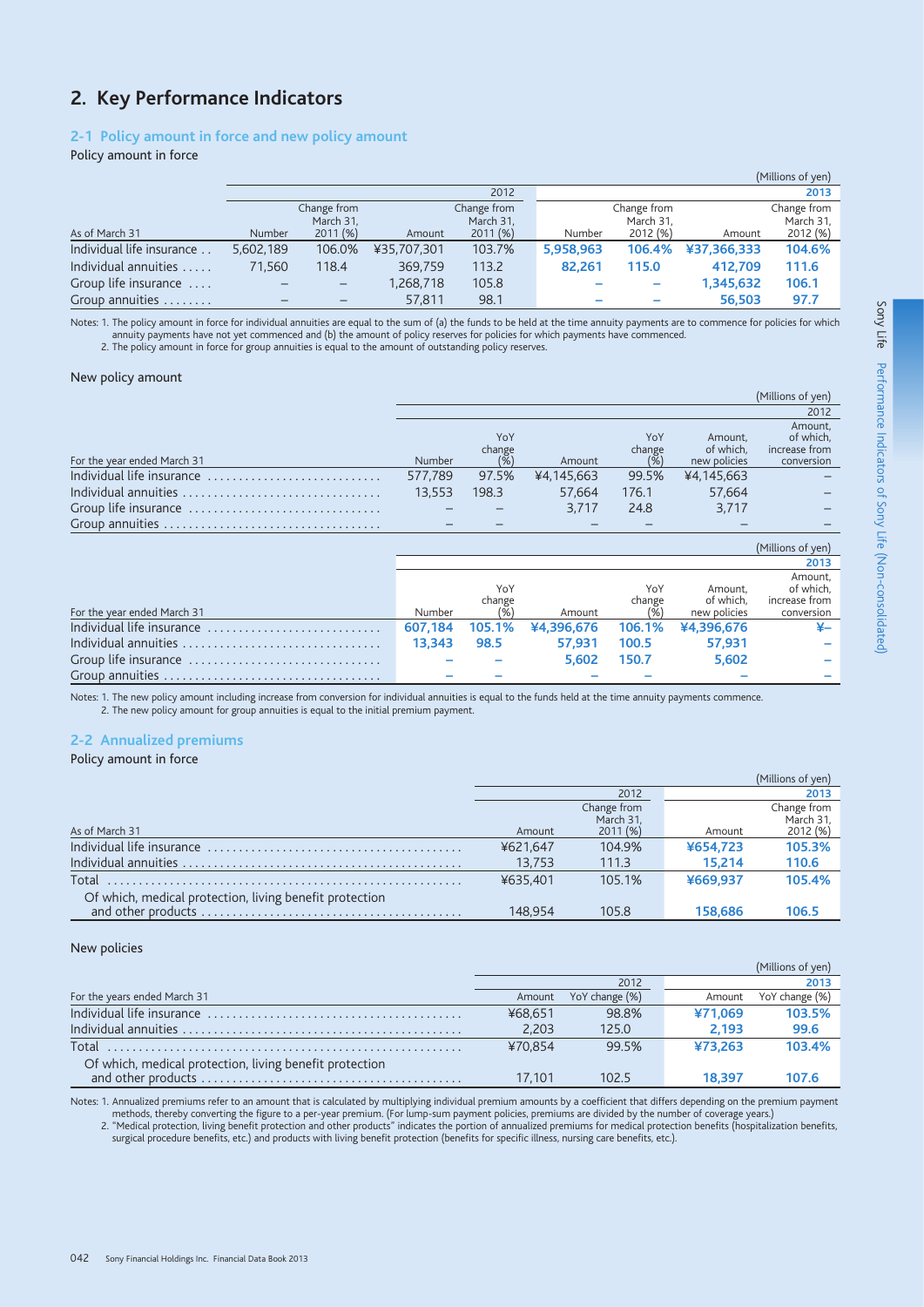### 2-3 Policy amount in force and new policy amount by product

Policies and policy amount in force by product

|                                                                                                                        |                          |                   |            | (Millions of yen) |
|------------------------------------------------------------------------------------------------------------------------|--------------------------|-------------------|------------|-------------------|
|                                                                                                                        |                          | 2012              |            | 2013              |
| As of March 31                                                                                                         | Number                   | Amount            | Number     | Amount            |
| Individual life insurance products                                                                                     |                          |                   |            |                   |
|                                                                                                                        | 4,307,480                | ¥33,055,108       | 4,569,665  | ¥34,556,341       |
| Variable life insurance (whole life type)                                                                              | 552,644                  | 2,954,217         | 577,454    | 3,039,828         |
|                                                                                                                        | 16,107                   | 155,894           | 15.557     | 147,918           |
| Limited payment whole life insurance                                                                                   | 334,416                  | 2,800,539         | 326,084    | 2,714,103         |
|                                                                                                                        | 1,306                    | 12,186            | 1,274      | 11,823            |
|                                                                                                                        | 511,653                  | 2,918,906         | 561,924    | 3,189,482         |
|                                                                                                                        | 4,769                    | 8,803             | 4,537      | 8,221             |
| Living benefit insurance (whole life type)                                                                             | 368,284                  | 1,208,410         | 453,085    | 1,542,262         |
|                                                                                                                        | 1,453                    | 46,893            | 1,398      | 45,078            |
|                                                                                                                        | 180,165                  | 4,769,802         | 203,903    | 5,376,396         |
|                                                                                                                        | 3,977                    | 67,758            | 3,599      | 57,892            |
|                                                                                                                        | 95,797                   | 2,013,279         | 90,312     | 1,881,168         |
|                                                                                                                        | 61,822                   | 1,157,972         | 66,044     | 1,246,725         |
|                                                                                                                        | 40,040                   | 340,003           | 48,994     | 435,942           |
| Level premium plan term life insurance (non-smoker preferred risk)                                                     | 19,931                   | 812,099           | 19,175     | 782,864           |
| Decreasing term life insurance (non-smoker preferred risk)                                                             | 30,015                   | 749,906           | 27,929     | 657,075           |
| Family income insurance (non-smoker preferred risk)                                                                    | 57,073                   | 1,804,589         | 53,979     | 1,629,338         |
|                                                                                                                        | 156                      | 11,762            | 106        | 8,159             |
| Long-term level premium plan term life insurance                                                                       |                          |                   |            |                   |
| (with disability benefit) $\ldots \ldots \ldots \ldots \ldots \ldots \ldots \ldots \ldots \ldots \ldots \ldots \ldots$ | 24,843                   | 1,110,282         | 29,897     | 1,328,486         |
| Increasing term life insurance (reduced surrender value)                                                               | 3,620                    | 127,242           | 3,614      | 124,883           |
| Level premium plan term life insurance (no surrender value)                                                            | 32,630                   | 598,367           | 38,192     | 698,601           |
| Income protection insurance to cover three major diseases                                                              | 11,511                   | 8,354             | 14,538     | 10,914            |
| Semi-participating whole life nursing-care insurance                                                                   | 82,663                   | 319.601           | 121,882    | 461,963           |
| Whole life nursing-care insurance (reduced surrender value)                                                            | 5,603                    | 1,007             | 8,758      | 1,625             |
|                                                                                                                        | 226,348                  | 31,703            | 219,666    | 30,277            |
|                                                                                                                        | 47,141                   | 4,654             | 56,009     | 5,264             |
|                                                                                                                        | 34,190                   |                   | 33,387     |                   |
|                                                                                                                        | 1,545,642                | 712,211           | 1,575,595  | 694,977           |
| Long-term comprehensive medical insurance                                                                              | 13,611                   | 5,612             | 12,708     | 5,301             |
| Semi-participating living standard insurance (joint type)                                                              | 70                       | 1,440             | 65         | 1,329             |
|                                                                                                                        | [487, 174]               | 8,301,606         | [514, 361] | 8,418,435         |
|                                                                                                                        | 308,747                  | 1,099,466         | 316,092    | 1,115,467         |
|                                                                                                                        | 42,737                   | 120,151           | 43,327     | 122,828           |
|                                                                                                                        | 203,183                  | 807,913           | 202,663    | 809,770           |
| Semi-participating endowment insurance                                                                                 | 62,827                   | 171,401           | 70,102     | 182,868           |
|                                                                                                                        | 985,962                  | 1,552,726         | 1,073,206  | 1,694,524         |
| Semi-participating educational endowment insurance                                                                     | 985,962                  | 1,552,726         | 1,073,206  | 1,694,524         |
|                                                                                                                        | $\overline{\phantom{a}}$ |                   | I–l        |                   |
|                                                                                                                        | 5,602,189                | 35,707,301        | 5,958,963  | 37,366,333        |
| Individual annuity products                                                                                            |                          |                   |            |                   |
| Semi-participating individual annuities                                                                                | 36,987                   | 169,166           | 47,259     | 210,974           |
|                                                                                                                        | 28,044                   | 149,326           | 27,566     | 146,358           |
| Others                                                                                                                 | 6,529                    | 51,267            | 7,436      | 55,375            |
|                                                                                                                        | 71,560                   | 369,759           | 82,261     | 412,709           |
| Group life insurance products                                                                                          |                          |                   |            |                   |
|                                                                                                                        | 122,274                  | 256,642           | 119,023    | 240,853           |
|                                                                                                                        | 127,574                  | 73,975            | 127,330    | 74,381            |
|                                                                                                                        | 2,050,393                | 938,056           | 1,881,666  | 1,030,367         |
|                                                                                                                        | 81                       | 44                | 57         | 29                |
|                                                                                                                        | 2,300,322                | 1,268,718         | 2,128,076  | 1,345,632         |
| Group annuity products                                                                                                 |                          |                   |            |                   |
|                                                                                                                        | 26,044                   | 4,356             | 25,944     | 4,071             |
| Defined contribution corporate annuities                                                                               | 155,272                  | 53,455            | 165,990    | 52,431            |
|                                                                                                                        | 181,316                  | 57,811            | 191,934    | 56,503            |
| Medical protection insurance (group-type)                                                                              | $\overline{\phantom{a}}$ | $\qquad \qquad -$ |            |                   |
|                                                                                                                        | $\qquad \qquad -$        |                   |            |                   |

"Notes: 1. "Term riders and others" includes, in addition to "term riders," "living benefit whole life policy riders" and "semi-participating lump sum nursing-care riders every five years."<br>2. The total number of policies

3. "Semi-participating individual annuities" and "Individual variable annuities" under individual annuity products refer to the policies for which annuity payments have not yet commenced.<br>The amounts of policies for which annuity payments have not yet commenced are the funds to be held at the time annuity payments commence.<br>The amounts of policies for which annuity products include "semi-part

which annuity payments have commenced.

The policy amounts of the policies for which annuity payments have commenced are those of outstanding policy reserves.

5. The numbers of policies for group life insurance products, group annuity products, medical protection insurance (group-type) and "reinsurance recipients" reflect the total numbers of insured parties.

6. The amount of "Annuity payment rider" under group life insurance products is equal to the sum of (a) the funds to be held at the time annuity payments are to commence for policies for which annuity payments have not yet commenced and (b) the amount of policy reserves for policies for which payments have commenced.

The policy amount in force for group annuity products is equal to the amount of outstanding policy reserves.<br>
7. The policy amount in force for group annuity products is equal to the amount of outstanding policy reserves.<br>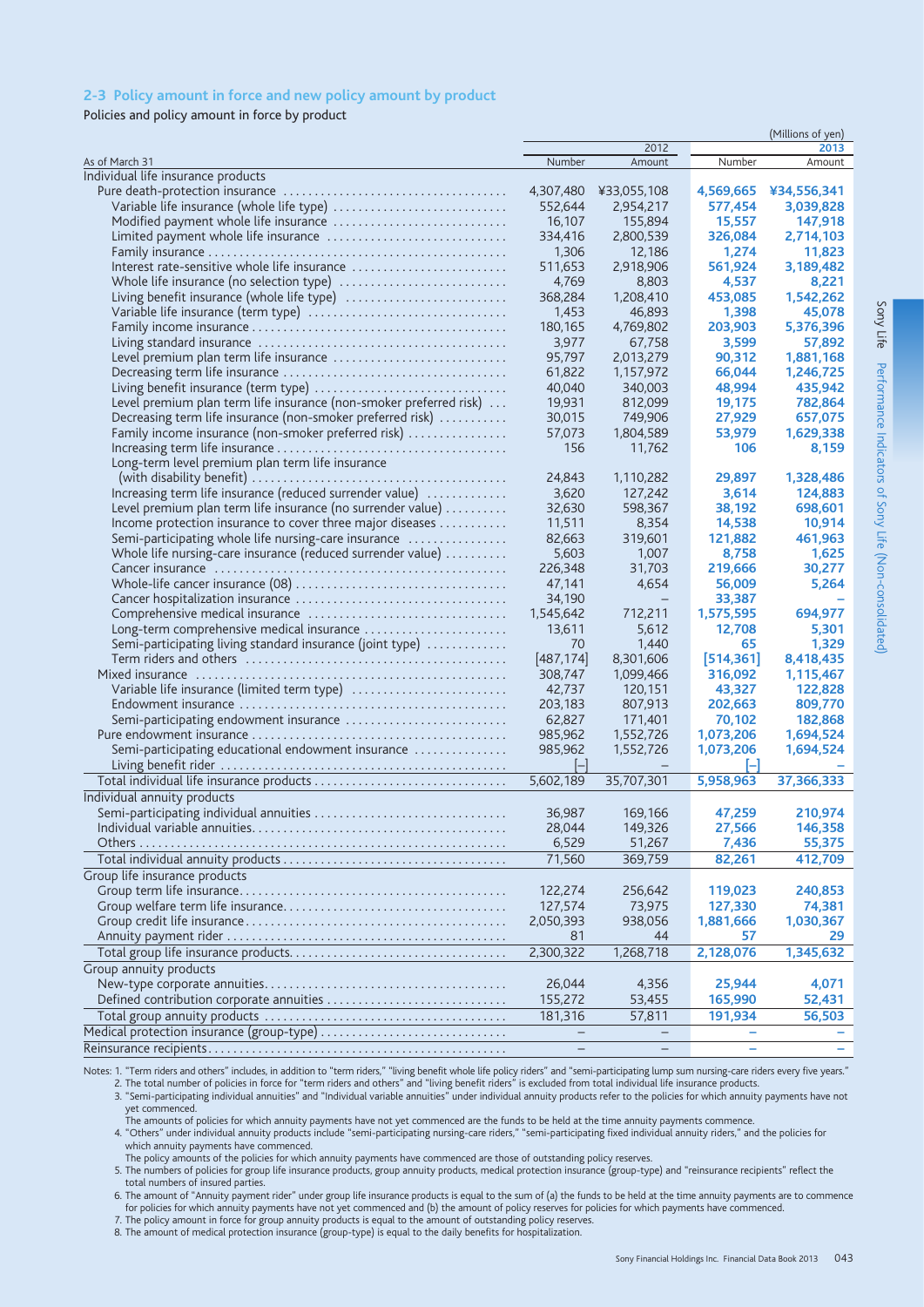#### New policies and new policy amount by product

|                                                                    |                          |            |           | (Millions of yen) |
|--------------------------------------------------------------------|--------------------------|------------|-----------|-------------------|
|                                                                    |                          | 2012       |           | 2013              |
| For the years ended March 31                                       | Number                   | Amount     | Number    | Amount            |
| Individual life insurance products                                 |                          |            |           |                   |
|                                                                    | 437,021                  | ¥3,848,423 | 471,677   | ¥4,118,758        |
| Variable life insurance (whole life type)                          | 37,154                   | 146,776    | 42,542    | 175,568           |
|                                                                    | 125                      | 1,942      | 85        | 1,580             |
|                                                                    | $\overline{c}$           | 7          | 4         | 22                |
|                                                                    | $\overline{\phantom{0}}$ |            |           |                   |
|                                                                    | 56,523                   | 316,505    | 71,004    | 420,177           |
|                                                                    | 281                      | 429        | 351       | 484               |
|                                                                    |                          |            |           |                   |
| Living benefit insurance (whole life type)                         | 73,447                   | 266,665    | 97.266    | 382,026           |
|                                                                    | 42                       | 1,069      | 72        | 2,266             |
|                                                                    | 35,964                   | 1,118,717  | 34,840    | 1,065,331         |
|                                                                    |                          |            |           |                   |
|                                                                    | 4,349                    | 106,622    | 4,020     | 97,588            |
|                                                                    | 10,109                   | 261,950    | 9,275     | 233,433           |
|                                                                    | 9,742                    | 86,848     | 12,238    | 125,213           |
| Level premium plan term life insurance (non-smoker preferred risk) | 949                      | 47,804     | 995       | 55,416            |
| Decreasing term life insurance (non-smoker preferred risk)         |                          |            |           |                   |
| Family income insurance (non-smoker preferred risk)                |                          |            |           |                   |
|                                                                    |                          |            |           |                   |
|                                                                    |                          |            |           |                   |
| Long-term level premium plan term life insurance                   |                          |            |           |                   |
|                                                                    | 5,197                    | 227,681    | 6,758     | 301,579           |
| Increasing term life insurance (reduced surrender value)           | 319                      | 11,796     | 582       | 19,985            |
| Level premium plan term life insurance (no surrender value)        | 9,443                    | 165,317    | 8,245     | 151,982           |
| Income protection insurance to cover three major diseases          | 5,329                    | 3,954      | 3,928     | 3,164             |
| Semi-participating whole life nursing-care insurance               | 31,050                   | 115,933    | 42,509    | 157,066           |
| Whole life nursing-care insurance (reduced surrender value)        | 3,381                    | 625        | 3,642     | 698               |
|                                                                    | 3,251                    | 261        | 3,241     | 274               |
|                                                                    | 14,138                   | 1,200      | 11,505    | 962               |
|                                                                    | 9,335                    | $-$        | 2,250     |                   |
|                                                                    |                          |            |           |                   |
|                                                                    | 126,717                  | 28,181     | 116,325   | 27,937            |
| Long-term comprehensive medical insurance                          | 174                      | 89         |           |                   |
| Semi-participating living standard insurance (joint type)          |                          |            |           |                   |
|                                                                    | [54, 927]                | 938,041    | [56, 941] | 895,997           |
|                                                                    | 39,586                   | 141,651    | 33,819    | 114,312           |
|                                                                    | 2,228                    | 5,721      | 2,993     | 8,424             |
|                                                                    | 24,827                   | 106,133    | 18,516    | 78,964            |
| Semi-participating endowment insurance                             | 12,531                   | 29,797     | 12,310    | 26,923            |
|                                                                    | 101,182                  | 155,588    | 101,688   | 163,604           |
| Semi-participating educational endowment insurance                 | 101,182                  | 155,588    | 101,688   | 163,604           |
|                                                                    |                          |            |           |                   |
|                                                                    |                          |            |           |                   |
|                                                                    | 577,789                  | 4,145,663  | 607,184   | 4,396,676         |
| Individual annuity products                                        |                          |            |           |                   |
| Semi-participating individual annuities                            | 12,354                   | 50,945     | 11,816    | 49,516            |
|                                                                    | 1,199                    | 6,718      | 1,527     | 8,414             |
|                                                                    |                          |            |           |                   |
|                                                                    | 13,553                   | 57,664     | 13,343    | 57,931            |
| Group life insurance products                                      |                          |            |           |                   |
|                                                                    |                          |            | 9,903     | 1,796             |
|                                                                    | 5,719                    | 3,717      | 2,822     | 3,805             |
|                                                                    |                          |            |           |                   |
|                                                                    |                          |            |           |                   |
|                                                                    |                          |            |           |                   |
|                                                                    | 5,719                    | 3,717      | 12,725    | 5,602             |
| Group annuity products                                             |                          |            |           |                   |
|                                                                    |                          |            |           |                   |
| Defined contribution corporate annuities                           |                          |            |           |                   |
|                                                                    |                          | -          | ÷         |                   |
| Medical protection insurance (group-type)                          |                          |            |           |                   |
|                                                                    |                          |            |           |                   |

"Notes: 1. "Term riders and others" includes, in addition to "term riders," "living benefit whole life policy riders" and "semi-participating lump sum nursing-care riders every five years."<br>2. The total number of policies

3. Figures for individual annuity products show the funds to be held at the time annuity payments are to commence for policies.

4. The number of new policies for group life insurance products, group annuity products, medical protection insurance (group-type) and "reinsurance recipients" reflect the total number of insured parties.

5. The new policy amount for group annuity products is equal to the sum of the initial premium payments.

6. The amount of medical protection insurance (group-type) is equal to the daily benefits for hospitalization.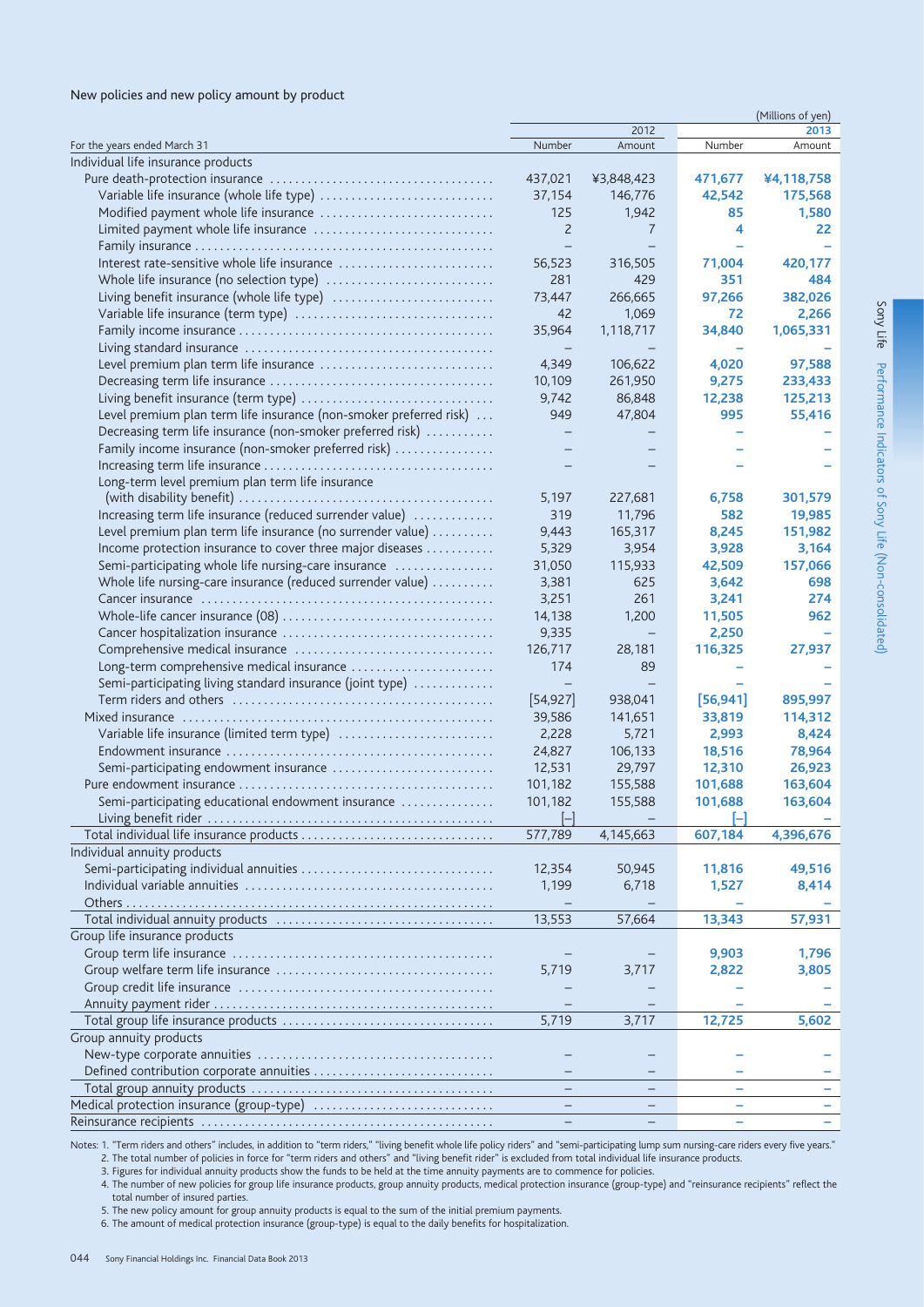#### 2-4 Policy amount in force by insurance function

|                                        |             | (Millions of yen) |
|----------------------------------------|-------------|-------------------|
| As of March 31                         | 2012        | 2013              |
| Death protection                       |             |                   |
| Ordinary death                         |             |                   |
|                                        | ¥34,154,574 | ¥35,671,808       |
|                                        | [86, 425]   | [97, 350]         |
|                                        | 1,268,674   | 1,345,602         |
|                                        |             |                   |
|                                        | 35,423,249  | 37,017,411        |
| Accidental death                       |             |                   |
|                                        | [7,330,781] | [7,054,856]       |
|                                        |             |                   |
|                                        | [4,284]     | $[1,779]$         |
|                                        |             |                   |
|                                        | [7,335,065] | [7,056,635]       |
| Death protection with other conditions |             |                   |
|                                        | [1,453,003] | [1,413,006]       |
|                                        |             |                   |
|                                        |             |                   |
|                                        |             |                   |
|                                        | [1,453,003] | [1,413,006]       |
| Living protection                      |             |                   |
| Maturity and living benefits           |             |                   |
|                                        | 1,552,726   | 1,694,524         |
|                                        | 318,743     | 357,730           |
|                                        |             |                   |
|                                        |             |                   |
|                                        | 1,871,470   | 2,052,255         |
| Annuities                              |             |                   |
|                                        |             |                   |
|                                        | [45, 145]   | [49, 550]         |
|                                        | $[13]$      | [9]               |
|                                        |             |                   |
|                                        | [45, 159]   | [49,559]          |
| Others                                 |             |                   |
|                                        |             |                   |
|                                        | 51.016      | 54.978            |
|                                        | 44          | 29                |
|                                        | 57,811      | 56,503            |
|                                        | 108,872     | 111,511           |
| Hospitalization protection             |             |                   |
| Accidental hospitalization             |             |                   |
|                                        | [17, 774]   | [18,031]          |
|                                        |             |                   |
|                                        | $[19]$      | $[15]$            |
|                                        |             |                   |
|                                        | [17, 794]   | [18, 047]         |
| Sickness hospitalization               |             |                   |
|                                        |             |                   |
|                                        | [17, 774]   | [18,031]          |
|                                        |             |                   |
|                                        |             |                   |
|                                        |             |                   |
|                                        | [17, 774]   | [18,031]          |
| Hospitalization with other conditions  |             |                   |
|                                        | $[7,793]$   | [7,611]           |
|                                        |             |                   |
|                                        |             |                   |
|                                        |             |                   |
| Total.                                 | $[7,793]$   | [7,611]           |

Sony Life Performance Indicators of Sony Life (Non-consolidated)

Notes: 1. Figures in [ ] show additional coverage and rider coverage attached to primary policies.<br>
2. Figures for maturity and living benefits of living protection show the funds to be held at the time annuity payments ar

4. Figures for Others within living protection show policy reserves for individual annities (after commencement of annitity), group in<br>Commencement of annuity payments of annuities payment rider and group annuities.<br>5. Fig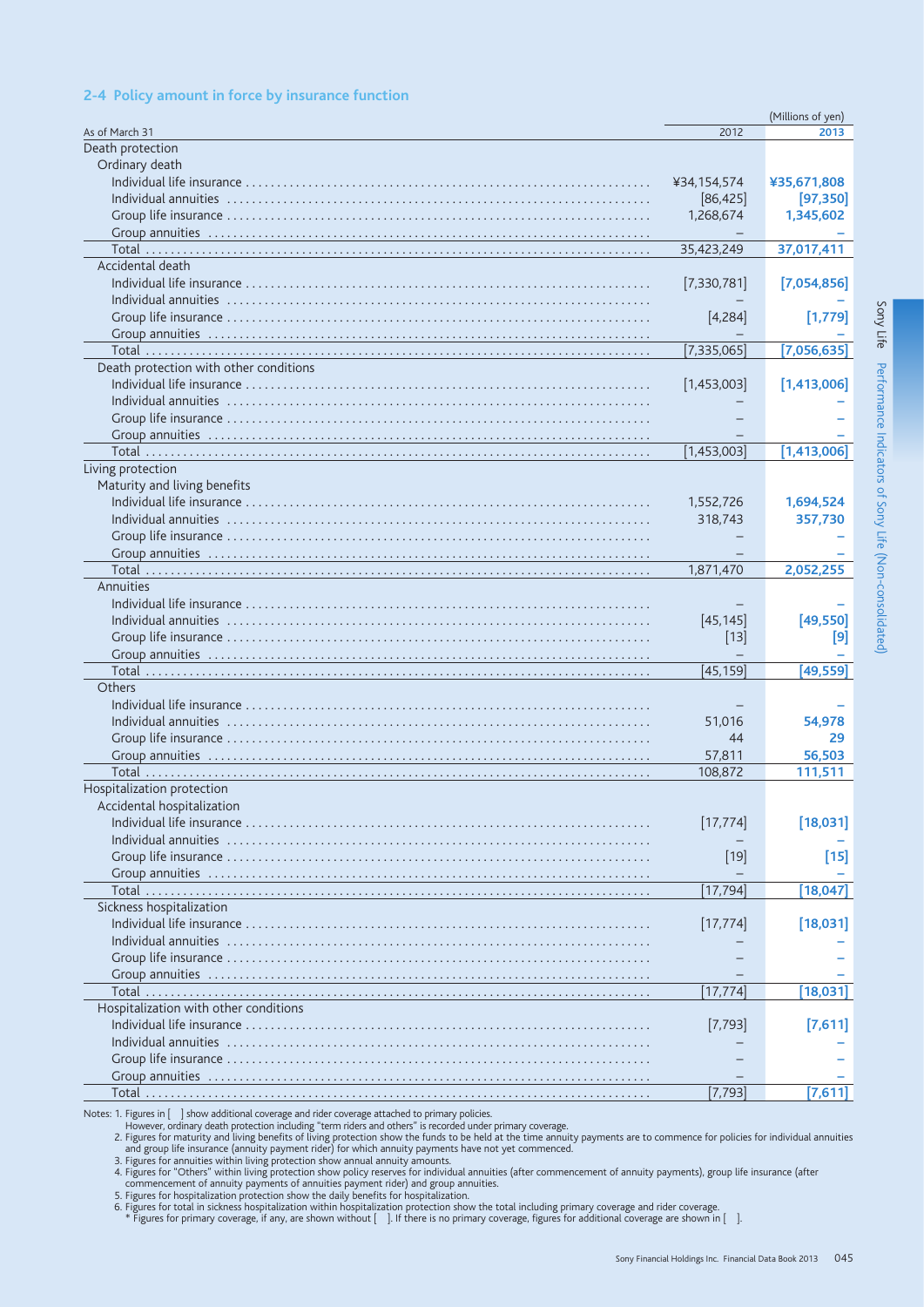### 2-5 Number of policies in force by insurance function

|                       |           | 'Number   |
|-----------------------|-----------|-----------|
| As of March 31        | 2012      | 2013      |
| Disability protection |           |           |
|                       | 507.820   | 501.082   |
|                       |           |           |
|                       | 82.263    | 74.394    |
|                       |           |           |
| Total                 | 590,083   | 575.476   |
| Surgery protection    |           |           |
|                       | 1.646.245 | 1.670.518 |
|                       |           |           |
|                       |           |           |
|                       |           |           |
|                       | 1.646.245 |           |

# 2-6 Policy amount in force by type of individual life insurance and individual annuities

|                                                                     |             | (Millions of yen) |
|---------------------------------------------------------------------|-------------|-------------------|
| As of March 31                                                      | 2012        | 2013              |
| Pure death-protection insurance                                     |             |                   |
|                                                                     | ¥ 7,104,740 | ¥ $7,613,811$     |
|                                                                     |             |                   |
|                                                                     | 13,495,306  | 14,169,640        |
|                                                                     | 33,055,108  | 34,556,341        |
| Mixed insurance                                                     |             |                   |
|                                                                     | 979,314     | 992,639           |
|                                                                     |             |                   |
|                                                                     |             |                   |
|                                                                     | 1,099,466   | 1,115,467         |
|                                                                     | 1,552,726   | 1,694,524         |
| Annuity products                                                    |             |                   |
|                                                                     | 369,759     | 412,709           |
| Riders for disaster and disease                                     |             |                   |
|                                                                     | 3,806,410   | 3,632,540         |
|                                                                     | 3,524,371   | 3,422,316         |
|                                                                     | 543         | 513               |
| Comprehensive protection riders covering hospitalization for family | 25          | 23                |
| Comprehensive protection riders covering lifestyle-related disease  | 58          | 55                |
|                                                                     | 1.384       | 1,340             |
|                                                                     | 1,320       | 1,303             |
|                                                                     | 18          | 17                |
|                                                                     | 5           | 5                 |
|                                                                     | 244         | 241               |
|                                                                     | 6,142       | 6,376             |

Notes: 1. The amount of individual annuities is equal to the sum of (a) the funds to be held at the time annuity payments are to commence for policies for which annuity payments have not yet commenced and (b) the amount of policy reserves for policies for which payments have commenced.<br>2. Figures for hospitalization protection show the daily benefits for hospitalization.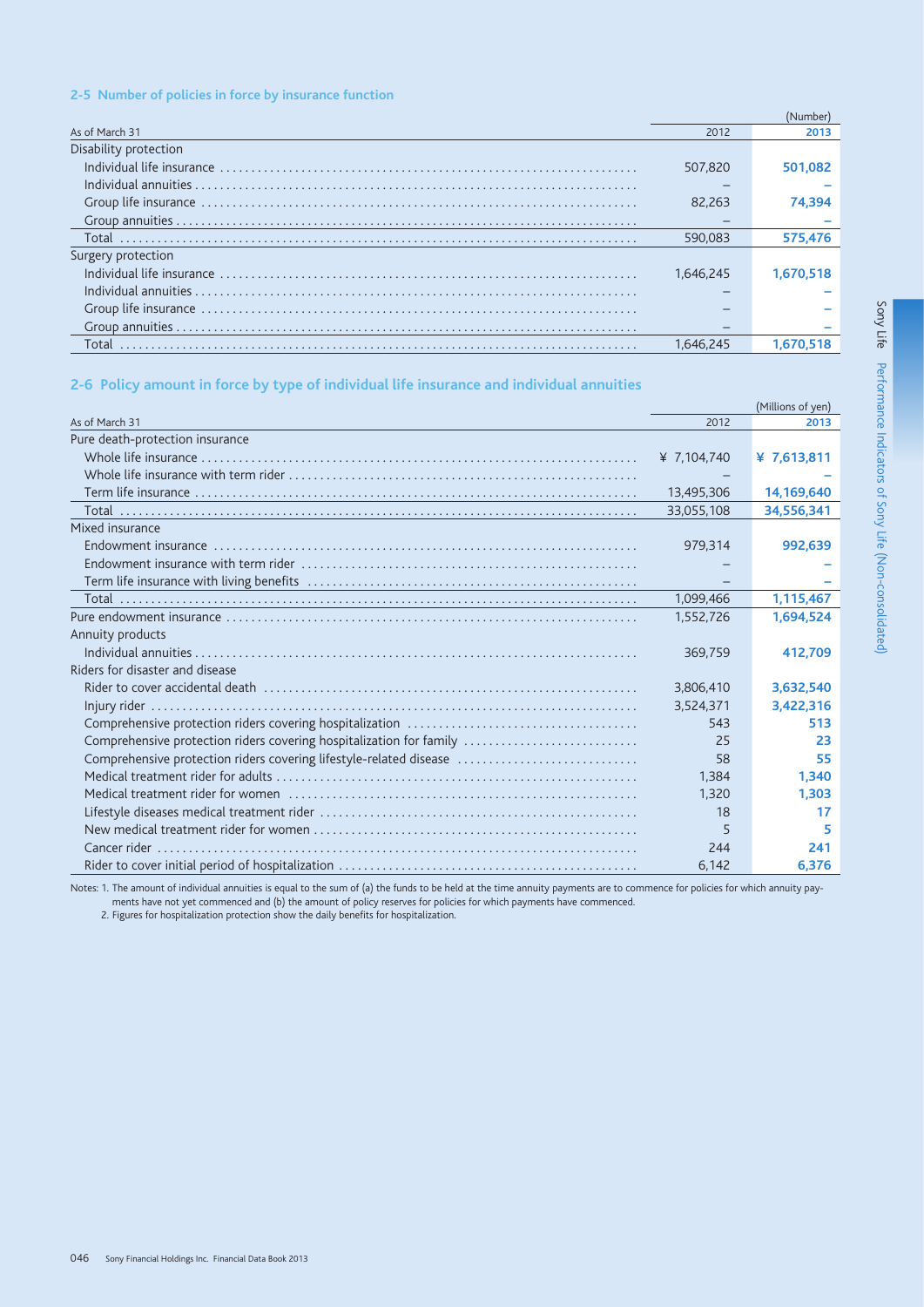# 2-7 Change in policy amount in force

Individual life insurance

|                              |             |             |           | (Millions of yen) |
|------------------------------|-------------|-------------|-----------|-------------------|
|                              |             | 2012        |           | 2013              |
| For the years ended March 31 | Number      | Amount      | Number    | Amount            |
|                              | 5,283,620   | ¥34,421,831 | 5,602,189 | ¥35,707,301       |
|                              | 577.789     | 4,145,663   | 607.184   | 4,396,676         |
|                              | 16,592      | 57,917      | 15,449    | 53,978            |
|                              | 20.593      | 117.079     | 19.216    | 111.453           |
|                              | [205]       | 2,579       | [196]     | 1,639             |
|                              |             |             |           |                   |
|                              | 4,519       | 27,406      | 6,084     | 62,621            |
|                              | 8.680       | 54.617      | 8.945     | 56.515            |
|                              | 30,018      | 110,558     | 29,089    | 107,644           |
|                              | $[38, 859]$ | 191,894     | [41, 135] | 197,491           |
|                              |             |             |           |                   |
|                              | 211.820     | 1.789.930   | 202.965   | 1,652,869         |
|                              | 41,207      | 250,880     | 39,002    | 243,673           |
|                              | 9,199       | 667,296     | 11,158    | 709,142           |
|                              | 5.602.189   | 35.707.301  | 5.958.963 | 37,366,333        |
|                              | [6.0%]      | $[3.7\%]$   | [6.4%]    | [4.6%]            |
|                              | 318,569     | 1,285,470   | 356,774   | 1,659,032         |
|                              | $[(3.1\%)]$ | $[2.2\%]$   | [12.0%]   | [29.1%]           |

Note: Each amount above is the total of pure death-protection insurance, mixed insurance and pure endowment insurance.

### Individual annuities

|                                             |          |             |             | (Millions of yen) |
|---------------------------------------------|----------|-------------|-------------|-------------------|
|                                             |          | 2012        |             | 2013              |
| For the years ended March 31                | Number   | Amount      | Number      | Amount            |
| Balance at the beginning of the fiscal year | 60,432   | ¥326,699    | 71,560      | ¥369.759          |
|                                             | 13,553   | 57.664      | 13.343      | 57,931            |
|                                             | 191      | 853         | 134         | 657               |
|                                             |          |             |             |                   |
|                                             | 709      | 3.468       | 931         | 4.174             |
|                                             | 53       | 284         | 40          | 188               |
|                                             |          |             |             |                   |
|                                             | $[195]$  | 892         | [208]       | 1,211             |
|                                             |          |             |             |                   |
|                                             | 2.462    | 13.934      | 2.739       | 14.011            |
|                                             | 324      | 1.509       | 281         | 1.381             |
|                                             | 486      | 2.305       | 647         | 3,020             |
|                                             | 71.560   | 369.759     | 82.261      | 412,709           |
|                                             | 18.4%    | [13.2%]     | [15.0%]     | [11.6%]           |
|                                             | 11.128   | 43,060      | 10.701      | 42.949            |
|                                             | [133.8%] | $[114.9\%]$ | $[(3.8\%)]$ | $[(0.3\%)$        |

Note: The above amounts are equal to the sum of (a) the funds to be held at the time annuity payments are to commence for policies for which annuity payments have not yet commenced and (b) the amount of policy reserves for policies for which payments have commenced.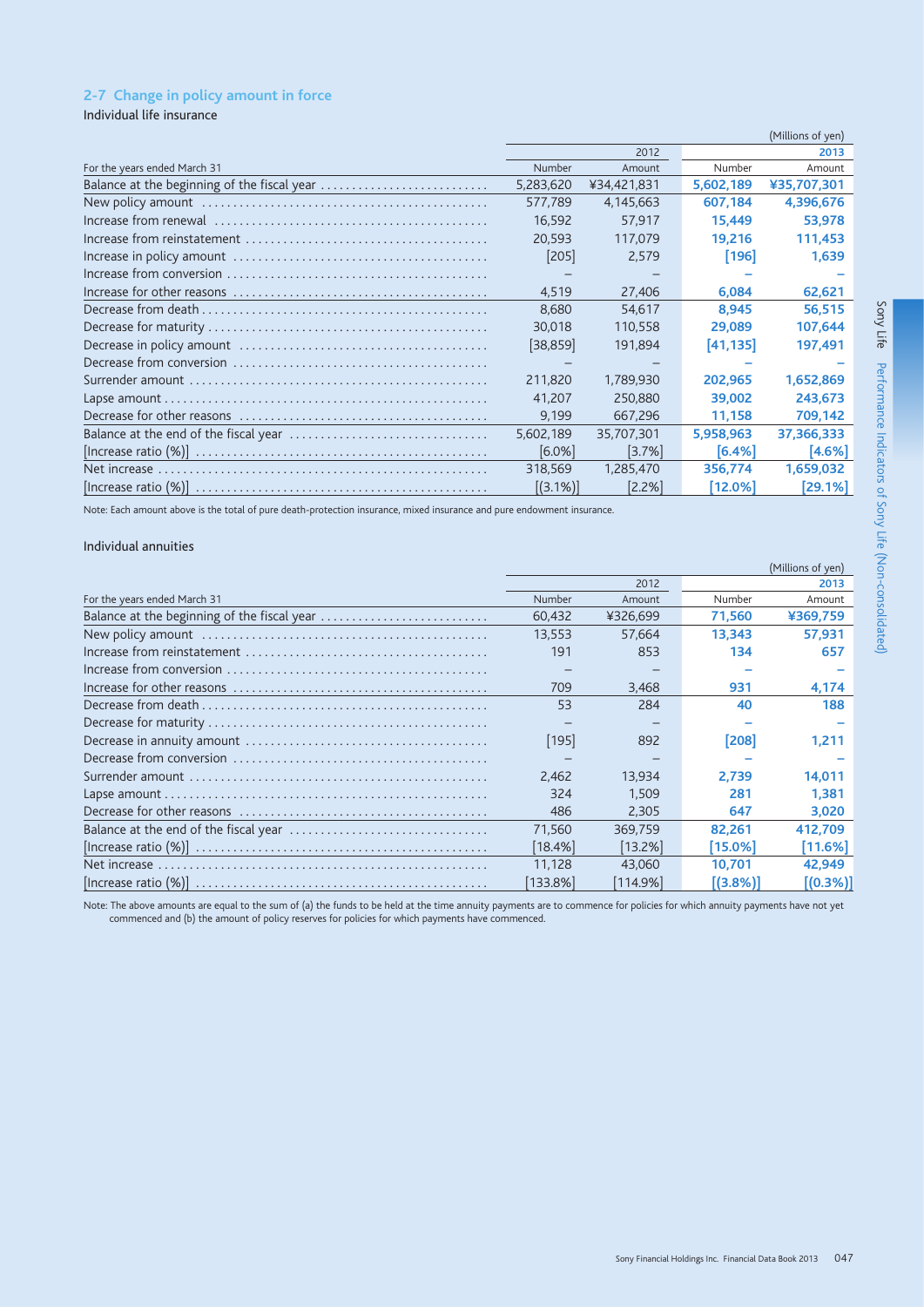#### Group life insurance

|                                                                       |             |             |             | (Millions of yen) |
|-----------------------------------------------------------------------|-------------|-------------|-------------|-------------------|
|                                                                       |             | 2012        |             | 2013              |
| For the years ended March 31                                          | Number      | Amount      | Number      | Amount            |
| Balance at the beginning of the fiscal year                           | 2,485,817   | ¥1,198,794  | 2,300,322   | ¥1,268,718        |
|                                                                       | 5,719       | 3,717       | 12,725      | 5,602             |
|                                                                       | 247,687     | 328,888     | 246,493     | 320.024           |
|                                                                       | -           |             | 59          | 226               |
| Increase in policy amount (increase by additional purchase of riders) | 121,941     | 181,218     | 92,916      | 211,370           |
|                                                                       | [2, 179]    | 592         | $[1,826]$   | 787               |
|                                                                       | 149         | 28          | 173         | 58                |
|                                                                       | 11.460      | 1.558       | 10.543      | 1.388             |
|                                                                       | 266,594     | 332.544     | 258,782     | 335,333           |
|                                                                       | 273,675     | 55,085      | 254,015     | 65,591            |
|                                                                       | [364, 386]  | 53,275      | [424, 221]  | 57,450            |
|                                                                       | 9.037       | 1.942       | 997         | 994               |
|                                                                       | 23          | 23          | 89          | 338               |
|                                                                       | 202         | 90          | 186         | 60                |
|                                                                       | 2,300,322   | 1,268,718   | 2,128,076   | 1,345,632         |
|                                                                       | $[(7.5\%)]$ | $[5.8\%]$   | $[(7.5\%)]$ | $[6.1\%]$         |
|                                                                       | (185,495)   | 69,924      | (172, 246)  | 76,913            |
|                                                                       |             | $[(1.9\%)]$ |             | $[10.0\%]$        |

Notes: 1. Each amount above is the total of pure death-protection insurance, mixed insurance and pure endowment insurance.<br>2. The number of policies reflects the total number of insured parties.

# Group annuities

|                              |             |             |         | (Millions of yen) |
|------------------------------|-------------|-------------|---------|-------------------|
|                              |             | 2012        |         | 2013              |
| For the years ended March 31 | Number      | Amount      | Number  | Amount            |
|                              | 181.547     | ¥58.937     | 181.316 | ¥57,811           |
|                              |             |             |         |                   |
|                              | 250.184     | 2.007       | 246.949 | 2,038             |
|                              | 8.937       | 1.942       | 9.483   | 2,457             |
|                              | 1.349       | 542         |         |                   |
|                              | 181.316     | 57.811      | 191.934 | 56.503            |
|                              | $[(0.1\%)]$ | $[(1.9\%)]$ | [5.9%]  | $[(2.3\%)]$       |
|                              | (231)       | (1, 126)    | 10.618  | (1,308)           |
|                              |             |             |         |                   |

Notes: 1. The amounts at the beginning and end of the fiscal year are equal to policy reserves at those times.

2. New policy amounts are equal to the sum of initial premium payments.

3. The number of policies reflects the total number of insured parties.

#### 2-8 Dividends to policyholders

1. Standard dividend yields for semi-participating individual life Insurance and individual annuities with policyholder dividends every five years

| For the years ended March 31              | 2012  | 2013  |
|-------------------------------------------|-------|-------|
| Assumed interest rates of 2,00% or less   |       |       |
|                                           | 1.55% | 1.55% |
|                                           | 1.20% | 1 20% |
| Assumed interest rates of more than 2.00% |       |       |
|                                           | 1.40% | 1.40% |
|                                           | 1.05% | 1.05% |
|                                           |       |       |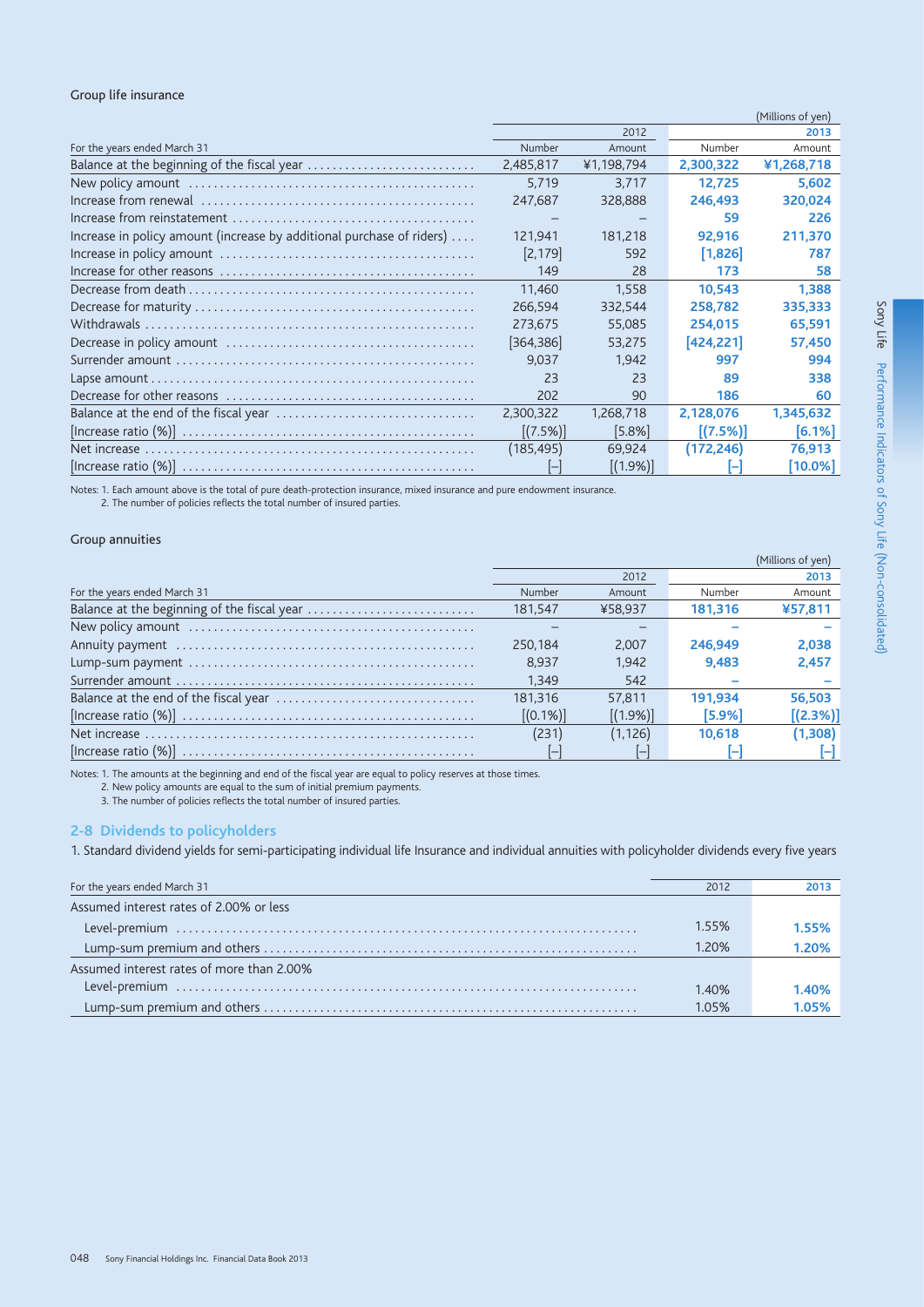2. Below is an example of policyholder dividends for semi-participating whole life nursing-care insurance (before annuity payments commence) using figures for the fiscal year ended March 31, 2013.

<Example> Semi-participating whole life nursing-care insurance (before nursing care annuity payments commence) Entered at 30, male, lump-sum payment, 10x death benefit, basic care annuity amount of ¥0.5 million

|                      | Assumed          |                  |               | Policies to which<br>nursing care applies, |
|----------------------|------------------|------------------|---------------|--------------------------------------------|
| <b>Contract Date</b> | interest<br>rate | Years<br>elapsed | policy (ven). | ending at death of<br>policyholder (yen)   |
|                      | 1.50%            | 1 year           |               |                                            |
|                      | 1.50             |                  |               |                                            |
|                      | 1.50             |                  |               |                                            |
|                      | 1.50             |                  |               | 2.692                                      |
|                      | 1.50             |                  |               |                                            |
|                      | 1.50             | $\mathsf{h}$     |               |                                            |
| Nov. 2, 2006         | 1.50             |                  |               |                                            |

Notes: 1. The "Policies to which nursing care applies, ending at death of policyholder" column shows the amount receivable for nursing care or upon death. The number of years elapsed is the number through November 2, 2013

2. The above-stated dividend amount is the sum of the pro-rated dividend amount (policy reserve x dividend participation ratio) and interest through November 2, 2013 (excluding dividends already paid).

Dividend participation ratio = Standard dividend yield - Assumed interest rate

3. Standard dividend yield on group annuities

The standard dividend yield on group annuities is 1.30%, using figures for the fiscal year ended March 31, 2013.

Note: Dividend participation is calculated as follows: Dividend amount = Policy reserves x Dividend participation ratio Dividend participation ratio = Standard dividend yield - Assumed interest rate

4. For group annuities and other products, a reserve for policyholders' dividends is accumulated in accordance with each product's characteristics.

# 3. Indicators for Insurance Policies

### 3-1 Increase ratio of policy amount in force

| For the years ended March 31 | 2012 | 2013 |
|------------------------------|------|------|
|                              | 3.7% | 1.6% |
|                              |      | 11.6 |
|                              | 5.8  |      |
|                              |      |      |

### 3-2 Average policy amount for new policies and policies in force (individual life insurance)

|                              |        | (Thousands of yen) |
|------------------------------|--------|--------------------|
| For the years ended March 31 | 2012   | 2013               |
|                              | 47.175 | ¥7.241             |
|                              | 6.373  | 6,270              |
|                              |        |                    |

Note: The above figures do not include the increase from the conversion for average policy amount for new policies.

## 3-3 Ratio of new policy amount (to policy amount in force at the beginning of the fiscal year)

| For the years ended March 31 | 2012  |         |
|------------------------------|-------|---------|
|                              | 12.0% | 12.3% I |
|                              | 20.7  |         |
|                              |       |         |

Note: The above figures do not include the increase from the conversion.

#### 3-4 Lapse and surrender rate (to policy amount in force at the beginning of the fiscal year)

The lapse and surrender rate is expressed as a ratio calculated by dividing the amounts of cancellations and lapses modified for decreases, increases or reinstatements by the total policy amount in force at the beginning of the fiscal year.

| For the years ended March 31 | 2012  | <b>2013</b> |
|------------------------------|-------|-------------|
|                              | 6.14% |             |
|                              | 5.55  | 5.00        |
|                              | 6.13  |             |
|                              | 4.56  |             |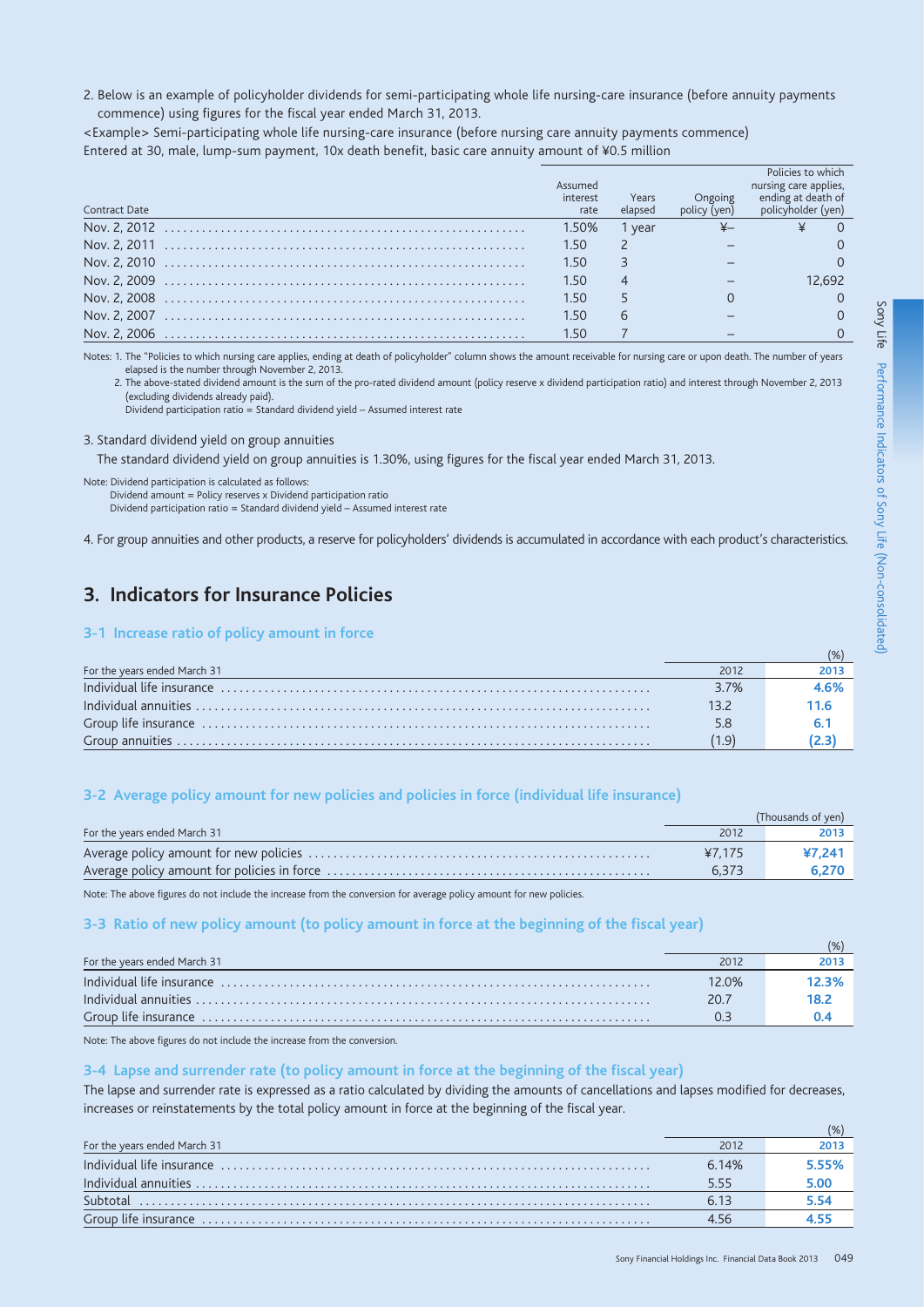The lapse and surrender rate is expressed as a ratio calculated by dividing the amounts of cancellations and lapses not modified for decreases, increases or reinstatements by the total policy amount in force at the beginning of the fiscal year.

|                                                  |       | (9/6) |
|--------------------------------------------------|-------|-------|
| For the years ended March 31                     | 2012  | 2013  |
| Individual life insurance + Individual annuities | 5.93% |       |

### 3-5 Average premium for new policies of individual life insurance (monthly payment contracts)

|                              |       | Yen. |
|------------------------------|-------|------|
| For the years ended March 31 | 2012  |      |
|                              | 410.7 |      |

Note: The above figures do not include increase from conversion.

#### 3-6 Mortality rate (individual life insurance: primary coverage)

|                              |      | (‰  |
|------------------------------|------|-----|
| For the years ended March 31 | 2012 |     |
|                              | 159% | 55‰ |
|                              |      |     |

### 3-7 Incidence rates of riders (individual life insurance)

|                                                      |           |               |           | (700)         |
|------------------------------------------------------|-----------|---------------|-----------|---------------|
|                                                      |           | 2012          |           | 2013          |
|                                                      | Number of |               | Number of |               |
| For the years ended March 31                         | policies  | Policy amount | policies  | Policy amount |
|                                                      | 0.148%    | 0.171%        | 0.094%    | 0.110%        |
|                                                      | 0.137     | 0.063         | 0.075     | 0.028         |
|                                                      | 3.480     | 86,808        | 3.576     | 83.789        |
|                                                      | 34.839    | 584.536       | 35.236    | 573.425       |
| Lifestyle-related disease hospitalization protection | 13.089    | 385,279       | 13.580    | 379.866       |
| Sickness and accidental surgery protection           | 39.945    |               | 40.561    |               |
| Lifestyle-related disease surgery protection         | 8.380     |               | 8.458     |               |

### 3-8 Operating expense ratio (to insurance premiums)

|                              |       | (9/6) |
|------------------------------|-------|-------|
| For the years ended March 31 | 2012  |       |
|                              | 12.9% |       |

# 4. Indicators Related to Asset Management (General Account)

#### 4-1 Overview of asset management (general account)

### Overview of the asset management for the fiscal year ended March 31, 2013

#### (1) Investment Environment

During the fiscal year ended March 31, 2013, the Japanese economy showed stronger signs of picking up in the second half of the fiscal year. In the first half, Japan experienced negative economic growth on the whole, reflecting soft overall external demand due to territorial disputes with neighboring countries, stagnant European economies and other factors. This was despite positive factors such as reconstruction demand following the Great East Japan Earthguake and an increase in private final consumption expenditure. In the second half, the Liberal Democratic Party (LDP) clarified its position on ending deflation together with the Bank of Japan following the change in government in December 2012. As a result, the Japanese economy has been picking up, centered on internal demand. Another positive factor has been improvement in slowing overseas economies.

The real GDP growth rate, year on year, was negative 0.9% for the April-June quarter, negative 3.7% for the July-September quarter, and positive 0.2% for the October–December quarter, and is estimated at positive 2.54% in the January–March quarter.

The Japanese bond market showed substantial gains (yields fell). In the first half of the fiscal year, the market saw a continued, gradual increase in the price of Japanese government bonds (JGBs) (yields fell), supported by robust demand for bonds from investors, as in the previous fiscal year. After the House of Representatives of the Japanese Parliament was dissolved in mid-November, inflationary expectations rose on the back of the LDP's policies to end deflation, leading to some temporary increases in JGB yields. However, since February 2013, the market has rebounded on expectations of additional quantitative easing measures by the new Bank of Japan leadership, prompting a substantial rise in IGB prices (vields have fallen drastically). As of March 31, 2013, the vield on 10-year IGBs was 0.560%. down 0.425 of a percentage point from the end of the previous fiscal year.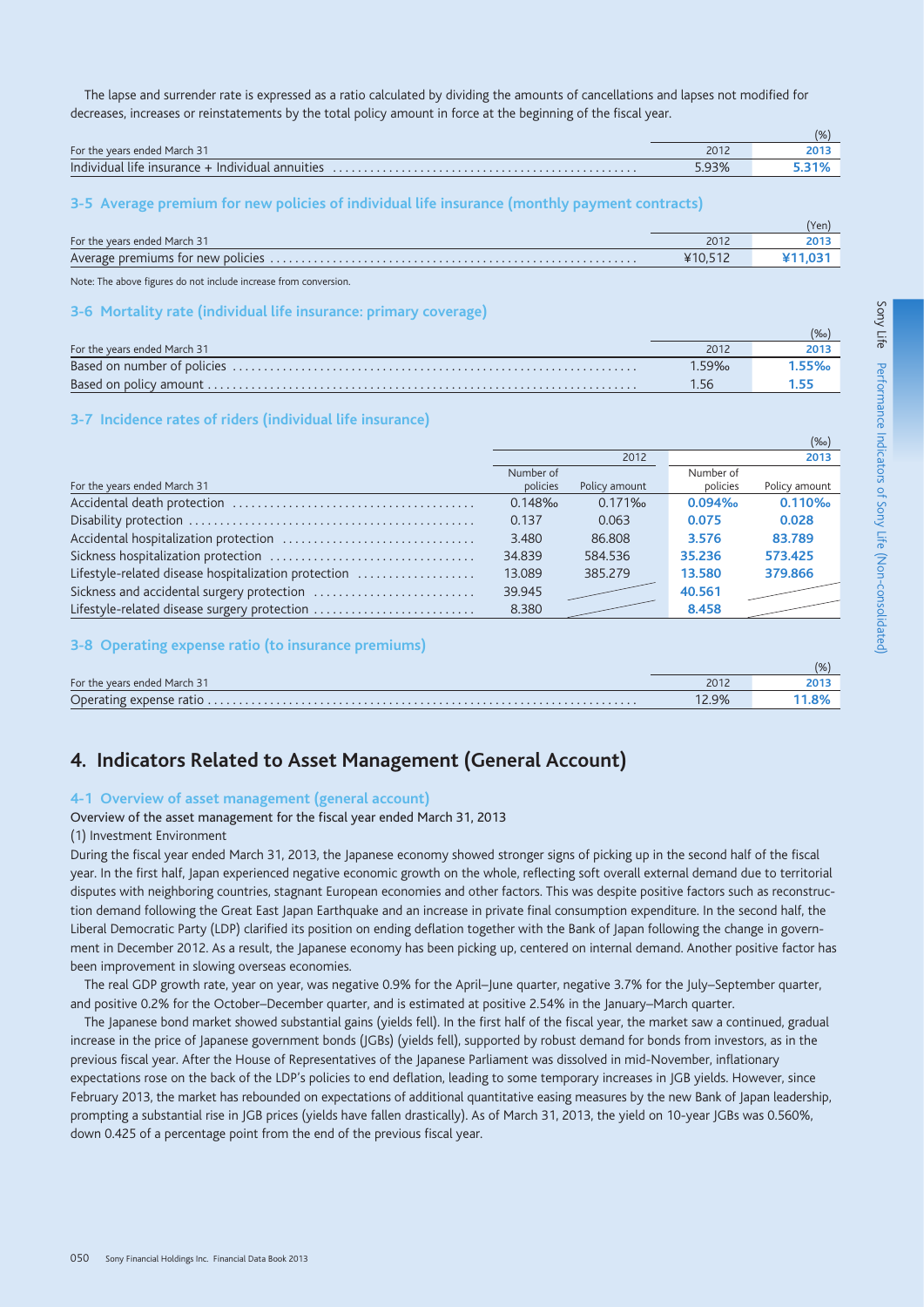In Japanese stock markets, the Nikkei Stock Average trended in the range of ¥8,500 to ¥9,500 from the first half of the fiscal year to November 2012, mainly due to concerns about weak corporate earnings against the backdrop of territorial disputes with neighboring countries, stagnant European economies, and the yen's protracted appreciation. After the House of Representatives of the Japanese Parliament was dissolved in mid-November, the Nikkei Stock Average rallied significantly on higher expectations of corporate earnings growth among enterprises targeting internal and external demand amid rising anticipation for the LDP's policies to end deflation and the Bank of Japan's quantitative easing policies. The foreign exchange market saw the yen weaken against major currencies on the back of expectations for the Bank of Japan's quantitative easing policies. Buoyant overseas stock markets were another factor behind the rise in stock prices in Japan. As of March 31, 2013, the Nikkei had risen to ¥12,397.91, up ¥2,314.35 from its level a year earlier.

In foreign exchange markets, from April to September 2012, yen appreciation against the U.S. dollar continued as during the previous fiscal year. In mid-September, the yen appreciated to the lower ¥77 level against the U.S. dollar at one point. Thereafter, the yen started to depreciate gradually on positive news like the announcement of quantitative easing measures by the central banks of Japan, EU, and the U.S., as well as a pause in the European debt crisis. After the House of Representatives of the Japanese Parliament was dissolved in mid-November, the yen depreciated substantially against the dollar, due to steady trade deficits in Japan and economic recovery in the U.S., in addition to expectations of additional quantitative easing measures. In March 2013, the yen had weakened to the ¥96 level against the U.S. dollar for the first time in about 3 years and 7 months. As of March 31, 2013, the yen was trading at ¥94.26 against the U.S. dollar, weakening about ¥12 against the U.S. dollar from a year earlier.

#### (2) Sony Life's Investment Policy

For general account assets, Sony Life takes an investment approach that balances profitability and market risk in our aim to achieve stable investment income and asset soundness. Sony Life controls the interest rate risk in its portfolio while investing in bonds, mainly JGBs with long-terms to maturity.

### (3) Results of Investment

As of March 31, 2013, general account assets totaled ¥5,402.1 billion, up 13.0%, or ¥623.5 billion, from a year earlier. Within general account assets, Japanese government and corporate bonds totaled ¥4,561.0 billion (accounting for 84.4% of total general account assets), foreign bonds ¥62.0 billion (1.1%), Japanese stocks ¥31.1 billion (0.6%), monetary trusts ¥306.1 billion (5.7%), policy loans ¥145.0 billion (2.7%), cash and deposits and call loans ¥103.3 billion (1.9%) and real estate ¥70.3 billion (1.3%).

#### Portfolio of general account assets

General account assets

|                                                |             |            |            | (Millions of yen) |
|------------------------------------------------|-------------|------------|------------|-------------------|
|                                                |             | 2012       |            | 2013              |
| As of March 31                                 | Amount      | % of total | Amount     | % of total        |
|                                                | 64,869<br>¥ | 1.4%       | ¥ 103,321  | 1.9%              |
| Securities repurchased under resale agreements |             |            |            |                   |
| Pledged money for bond borrowing transaction   |             |            |            |                   |
|                                                |             |            |            |                   |
| Securities under proprietary accounts          |             |            |            |                   |
|                                                | 288.297     | 6.0        | 306.122    | 5.7               |
|                                                | 4,114,529   | 86.1       | 4,683,747  | 86.7              |
| Japanese government and corporate bonds        | 3,975,755   | 83.2       | 4,561,048  | 84.4              |
|                                                | 45,052      | 0.9        | 31,106     | 0.6               |
|                                                | 90.162      | 1.9        | 87.428     | 1.6               |
|                                                | 59,632      | 1.2        | 62,022     | 1.1               |
|                                                | 30,529      | 0.6        | 25.406     | 0.5               |
|                                                | 3.558       | 0.1        | 4,164      | 0.1               |
|                                                | 138,909     | 2.9        | 145.104    | 2.7               |
|                                                | 138,782     | 2.9        | 145,019    | 2.7               |
|                                                | 127         | 0.0        | 85         | 0.0               |
|                                                | 72,960      | 1.5        | 70.301     | 1.3               |
|                                                | 26,986      | 0.6        | 13.724     | 0.3               |
|                                                | 72.219      | 1.5        | 80,038     | 1.5               |
|                                                | (214)       | (0.0)      | (235)      | (0.0)             |
|                                                | ¥4,778,556  | 100.0%     | ¥5,402,126 | 100.0%            |
| Of which, foreign-currency-denominated assets  | 42.996      | 0.9        | 41.756     | 0.8               |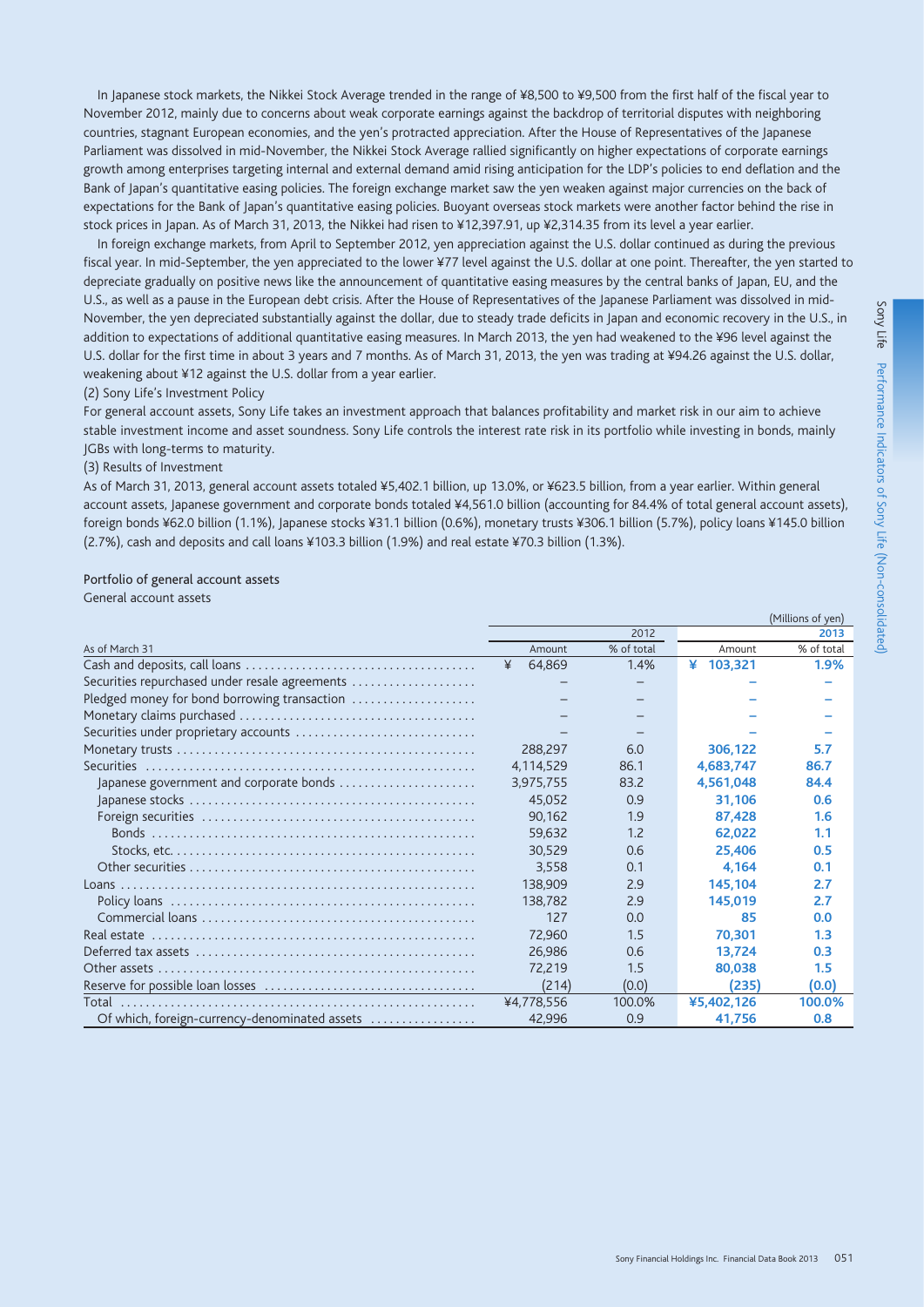### Changes in general account assets by categories

|                              |               | (Millions of yen) |
|------------------------------|---------------|-------------------|
| For the years ended March 31 | 2012          | 2013              |
|                              | ¥ $(15, 190)$ | ¥ 38,452          |
|                              |               |                   |
|                              |               |                   |
|                              |               |                   |
|                              |               |                   |
|                              | 11.821        | 17,824            |
|                              | 469.747       | 569,218           |
|                              | 475.841       | 585,292           |
|                              | (18,958)      | (13, 946)         |
|                              | 15.921        | (2,733)           |
|                              | 15,420        | 2,389             |
|                              | 501           | (5, 123)          |
|                              | (3,056)       | 606               |
|                              | 4.490         | 6,195             |
|                              | 4.362         | 6.236             |
|                              | 127           | (41)              |
|                              | (2,202)       | (2,658)           |
|                              | (13, 752)     | (13,261)          |
|                              | (1,580)       | 7,819             |
|                              | 14            | (21)              |
|                              | ¥453,348      | ¥623,569          |
|                              | 15,459        | (1,239)           |

# 4-2 Investment yield by type of asset (general account)

| For the years ended March 31 | 2012   | 2013  |
|------------------------------|--------|-------|
|                              | 0.06%  | 0.06% |
|                              |        |       |
|                              |        |       |
|                              |        |       |
|                              |        |       |
|                              | 1.97   | 1.96  |
|                              | 2.14   | 2.09  |
|                              | 2.22   | 2.09  |
|                              | (2.81) | 5.98  |
|                              | 1.41   | 0.93  |
|                              | 3.93   | 3.86  |
|                              | 0.17   | 0.71  |
|                              | 5.16   | 5.13  |
| Total                        | 2.17%  |       |

Notes: 1. The denominator for the investment yield calculation is a daily averaged carrying amount, while the numerator is investment income minus investment expenses.<br>2. Valuation gains for Article 112 of the Insurance Bu

### 4-3 Average balance by type of asset (general account)

|                              |             | (Millions of yen) |
|------------------------------|-------------|-------------------|
| For the years ended March 31 | 2012        | 2013              |
|                              | ¥<br>61.435 | ¥<br>57.825       |
|                              |             |                   |
|                              |             |                   |
|                              |             |                   |
|                              |             |                   |
|                              | 268,452     | 268,616           |
|                              | 3.837.534   | 4.319.240         |
|                              | 3.697.915   | 4.199.159         |
|                              | 48.785      | 30.637            |
|                              | 87.583      | 86,275            |
|                              | 136.567     | 141.034           |
|                              | 76          | 107               |
|                              | 71,091      | 69,071            |
| Total                        | ¥4.438.479  | ¥4.926.539        |
|                              | 87.607      | 86.281            |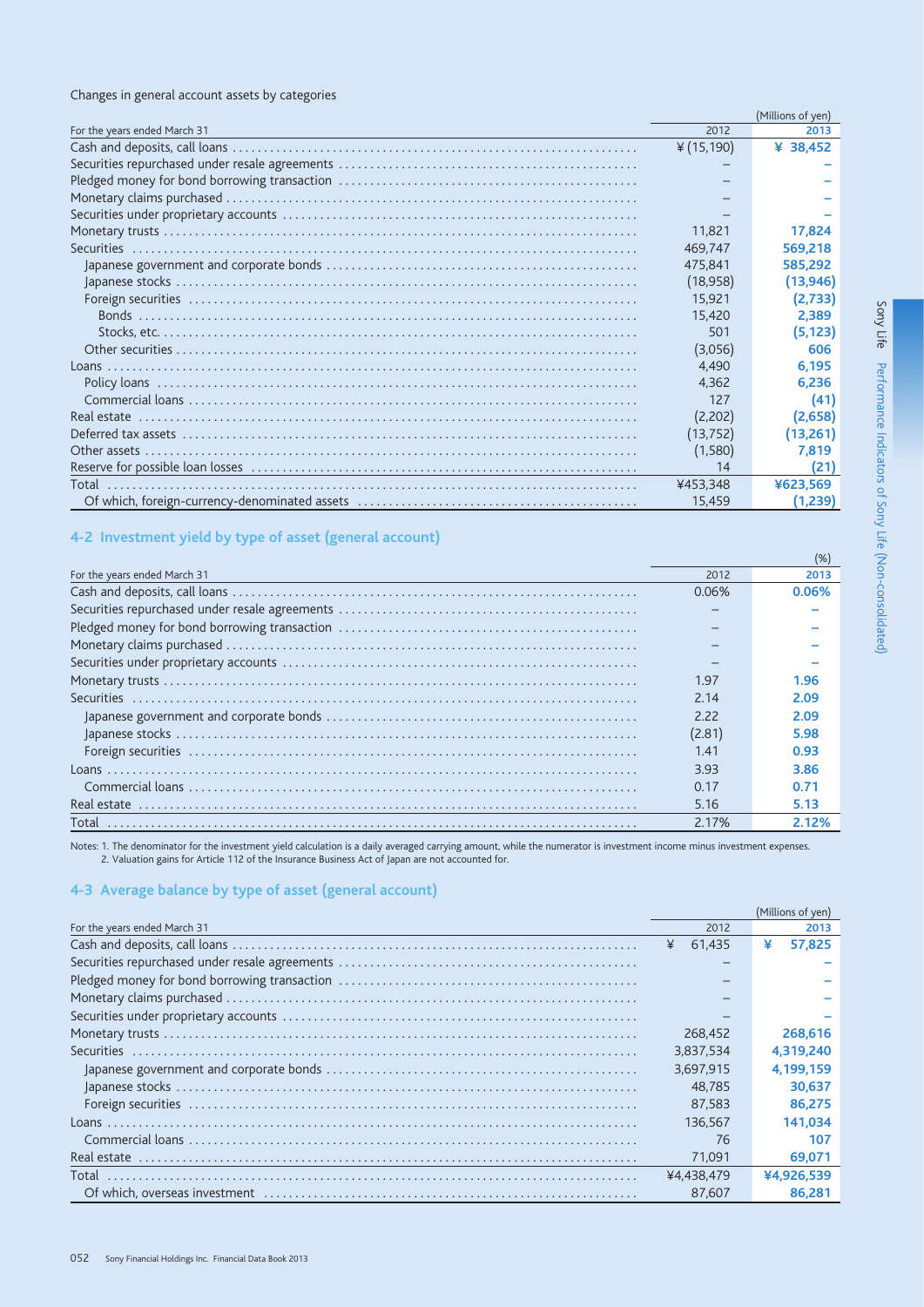# 4-4 Investment income (general account)

|                              |          | (Millions of yen) |
|------------------------------|----------|-------------------|
| For the years ended March 31 | 2012     | 2013              |
|                              | ¥ 97.960 | ¥108.539          |
|                              |          |                   |
|                              | 5.278    | 5.259             |
|                              |          |                   |
|                              | 7.556    | 2.420             |
|                              |          |                   |
|                              |          |                   |
|                              |          |                   |
|                              |          |                   |
|                              | 12       |                   |
|                              | ¥110.807 |                   |
|                              |          |                   |

# 4-5 Investment expenses (general account)

|                              |         | (Millions of yen) |
|------------------------------|---------|-------------------|
| For the years ended March 31 | 2012    | 2013              |
|                              | 55<br>¥ | 43                |
|                              |         |                   |
|                              |         |                   |
|                              |         |                   |
|                              | 2.607   | 1.587             |
|                              | 1.692   | 327               |
|                              |         |                   |
|                              |         | 226               |
|                              | 1.376   | 1.176             |
|                              |         | 21                |
|                              |         |                   |
|                              | 2.330   | 2.115             |
|                              | 6.305   | 6,188             |
| Total                        | ¥14.370 | ¥11.686           |

# 4-6 Interest income and dividends (general account)

|                              |         | (Millions of yen) |
|------------------------------|---------|-------------------|
| For the years ended March 31 | 2012    | 2013              |
|                              |         |                   |
|                              | 81.245  | 92.167            |
|                              | 77.182  | 87.634            |
|                              | 869     | 536               |
|                              | 2.908   | 3,746             |
|                              | 5.367   | 5.450             |
|                              | 11.241  | 10,854            |
|                              | ¥97.960 | ¥108539           |

# 4-7 Gains on sale of securities (general account)

|                              |        | (Millions of yen) |
|------------------------------|--------|-------------------|
| For the years ended March 31 | 2012   | 2013              |
|                              | ¥4.975 | 3 I               |
|                              | 2.333  | $2.066$           |
|                              | 248    | 349               |
|                              | ¥7.556 | 42.420            |

# 4-8 Losses on sale of securities (general account)

|                              |         | Millions of ven) |
|------------------------------|---------|------------------|
| For the years ended March 31 | 2012    | 2013             |
|                              | $¥$ 193 |                  |
|                              | 2.411   | 412              |
|                              |         | 1.174            |
| Total                        | ¥2.607  | ¥1.587           |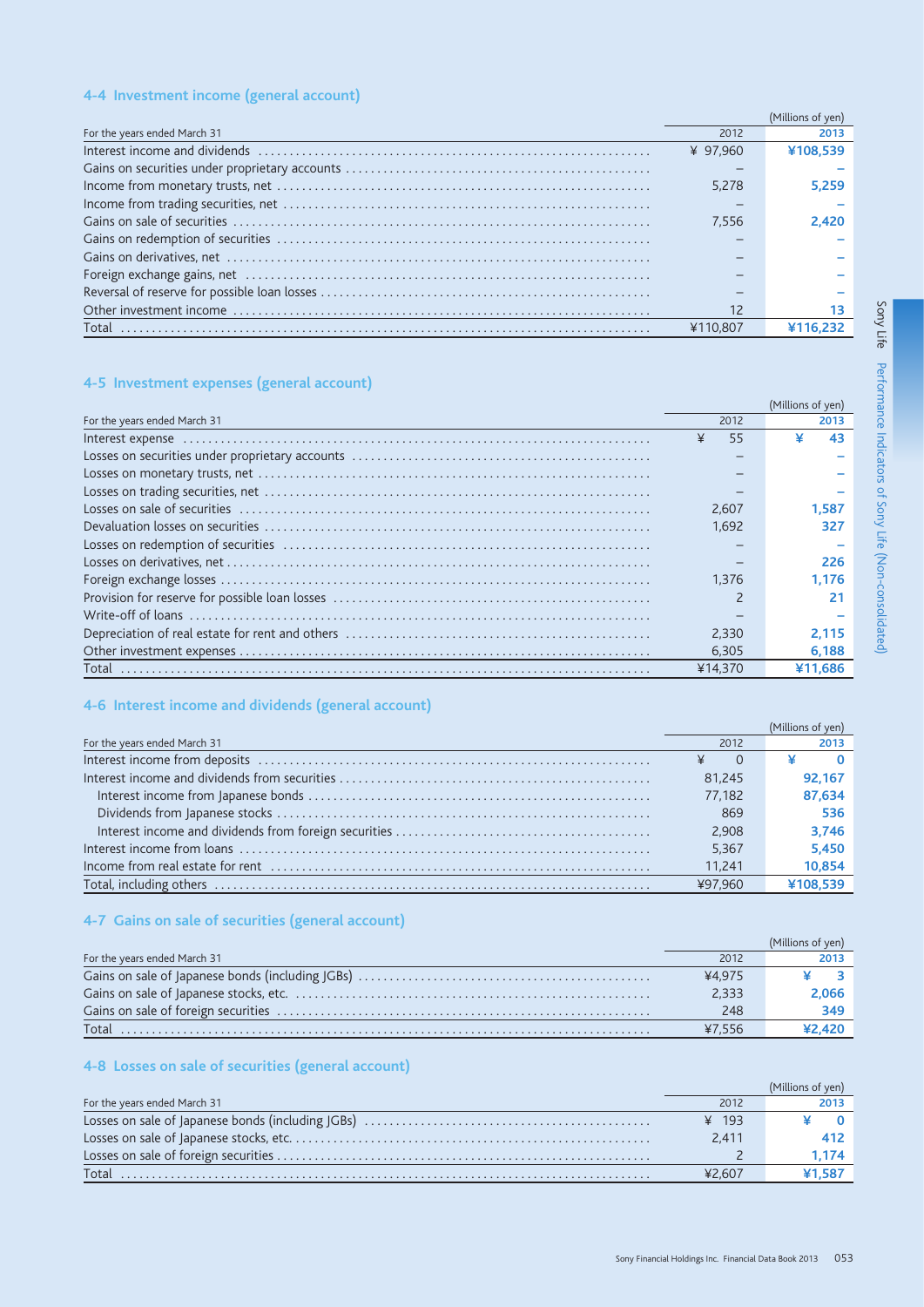# 4-9 Devaluation losses on securities (general account)

|                              |        | (Millions of ven) |
|------------------------------|--------|-------------------|
| For the years ended March 31 | 2012   | 2013              |
|                              |        |                   |
|                              | 1.692  |                   |
|                              |        |                   |
|                              | ¥1.692 |                   |

# 4-10 Securities (general account)

|                |            |            |            | (Millions of yen) |
|----------------|------------|------------|------------|-------------------|
|                |            | 2012       |            | 2013              |
| As of March 31 | Amount     | % of total | Amount     | % of total        |
|                | ¥3.941.696 | 95.8%      | ¥4.527.332 | 96.7%             |
|                | 3.531      | 0.1        | 3.490      | 0.1               |
|                | 30.527     | 0.7        | 30.224     | 0.6               |
|                | 27.189     | 0.7        | 27.108     | 0.6               |
|                | 45.052     | 1.1        | 31.106     | 0.7               |
|                | 90.162     | 2.2        | 87.428     | 1.9               |
|                | 59.632     | 1.4        | 62.022     | 1.3               |
|                | 30.529     | 0.7        | 25.406     | 0.5               |
|                | 3.558      | 0.1        | 4.164      | 0.1               |
| Total          | ¥4.114.529 | IOO O%     | ¥4.683.747 |                   |

# 4-11 Balance of securities by remaining period (general account)

|                           |                   |           |                   |           |           |                 | (Millions of yen) |
|---------------------------|-------------------|-----------|-------------------|-----------|-----------|-----------------|-------------------|
|                           |                   |           |                   |           |           |                 | 2012              |
|                           |                   | Due after | Due after         | Due after | Due after | Due after       |                   |
|                           | Due in            | 1 year    | 3 years           | 5 years   | 7 years   | 10 years        |                   |
|                           | 1 year            | through   | through           | through   | through   | (including no   |                   |
| As of March 31            | or less           | 3 years   | 5 years           | 7 years   | 10 years  | fixed maturity) | Total             |
| Securities                | ¥1,256            | ¥29.587   | ¥25,780           | ¥29.166   | ¥18,762   | ¥4,009,976      | ¥4,114,529        |
| Japanese government bonds | $\qquad \qquad -$ | 14.892    | 12.589            | 15,590    | 5.412     | 3,893,211       | 3,941,696         |
| Japanese municipal bonds  | $\qquad \qquad -$ | 3,531     | $\qquad \qquad -$ |           |           |                 | 3,531             |
| Japanese corporate bonds  | $\qquad \qquad -$ | 7,105     | 2,096             | 104       |           | 21.220          | 30,527            |
| Japanese stocks           |                   |           |                   |           |           | 45.052          | 45,052            |
| Foreign securities        | 1.256             | 3,637     | 11.094            | 12,041    | 13,349    | 48.783          | 90,162            |
| Bonds                     |                   |           | 1.790             | 4.641     | 10.338    | 42.862          | 59,632            |
|                           | 1.256             | 3.637     | 9.304             | 7.399     | 3.010     | 5.921           | 30,529            |
|                           |                   | 420       |                   | 1,429     | 0         | 1.708           | 3,558             |
| Monetary claims purchased |                   |           |                   |           |           |                 |                   |
| Certificates of deposit   |                   |           |                   |           |           |                 |                   |
| <b>Others</b>             |                   |           |                   |           |           |                 |                   |
| Total                     | ¥1,256            | ¥29,587   | ¥25.780           | ¥29.166   | ¥18.762   | ¥4,009,976      | ¥4.114.529        |

|                                                              |         |           |           |           |           |                 | (Millions of yen) |
|--------------------------------------------------------------|---------|-----------|-----------|-----------|-----------|-----------------|-------------------|
|                                                              |         |           |           |           |           |                 | 2013              |
|                                                              |         | Due after | Due after | Due after | Due after | Due after       |                   |
|                                                              | Due in  | 1 year    | 3 years   | 5 years   | 7 years   | 10 years        |                   |
|                                                              | 1 year  | through   | through   | through   | through   | (including no   |                   |
| As of March 31                                               | or less | 3 years   | 5 years   | 7 years   | 10 years  | fixed maturity) | Total             |
| Securities                                                   | ¥7,840  | ¥37.071   | ¥29,686   | ¥9,392    | ¥29.531   | ¥4,570,224      | ¥4,683,747        |
| Japanese government bonds                                    | 3.631   | 23.197    | 15,528    |           | 16.115    | 4,468,860       | 4,527,332         |
| Japanese municipal bonds                                     | 2,472   | 1,018     |           |           |           |                 | 3,490             |
| Japanese corporate bonds                                     |         | 8,373     | 637       |           |           | 21,213          | 30,224            |
| Japanese stocks                                              |         |           |           |           |           | 31,106          | 31,106            |
| Foreign securities                                           | 1.736   | 4,393     | 13,520    | 7,995     | 13,401    | 46,380          | 87,428            |
|                                                              |         |           | 4.338     | 2,318     | 12,024    | 43.341          | 62,022            |
| Stocks, etc. $\dots\dots\dots\dots\dots\dots\dots\dots\dots$ | 1,736   | 4,393     | 9,182     | 5,677     | 1.376     | 3.039           | 25,406            |
|                                                              |         | 89        |           | 1.397     | 13        | 2.664           | 4,164             |
| Monetary claims purchased                                    |         |           |           |           |           |                 |                   |
| Certificates of deposit                                      |         |           |           |           |           |                 |                   |
|                                                              |         |           |           |           |           |                 |                   |
| Total                                                        | ¥7.840  | ¥37.071   | ¥29.686   | 49.392    | ¥29.531   | ¥4.570.224      | ¥4,683,747        |

# 4-12 Fiscal year-end yields on bonds (general account)

| As of March 31 | 2012  |  |
|----------------|-------|--|
|                | 2.13% |  |
|                |       |  |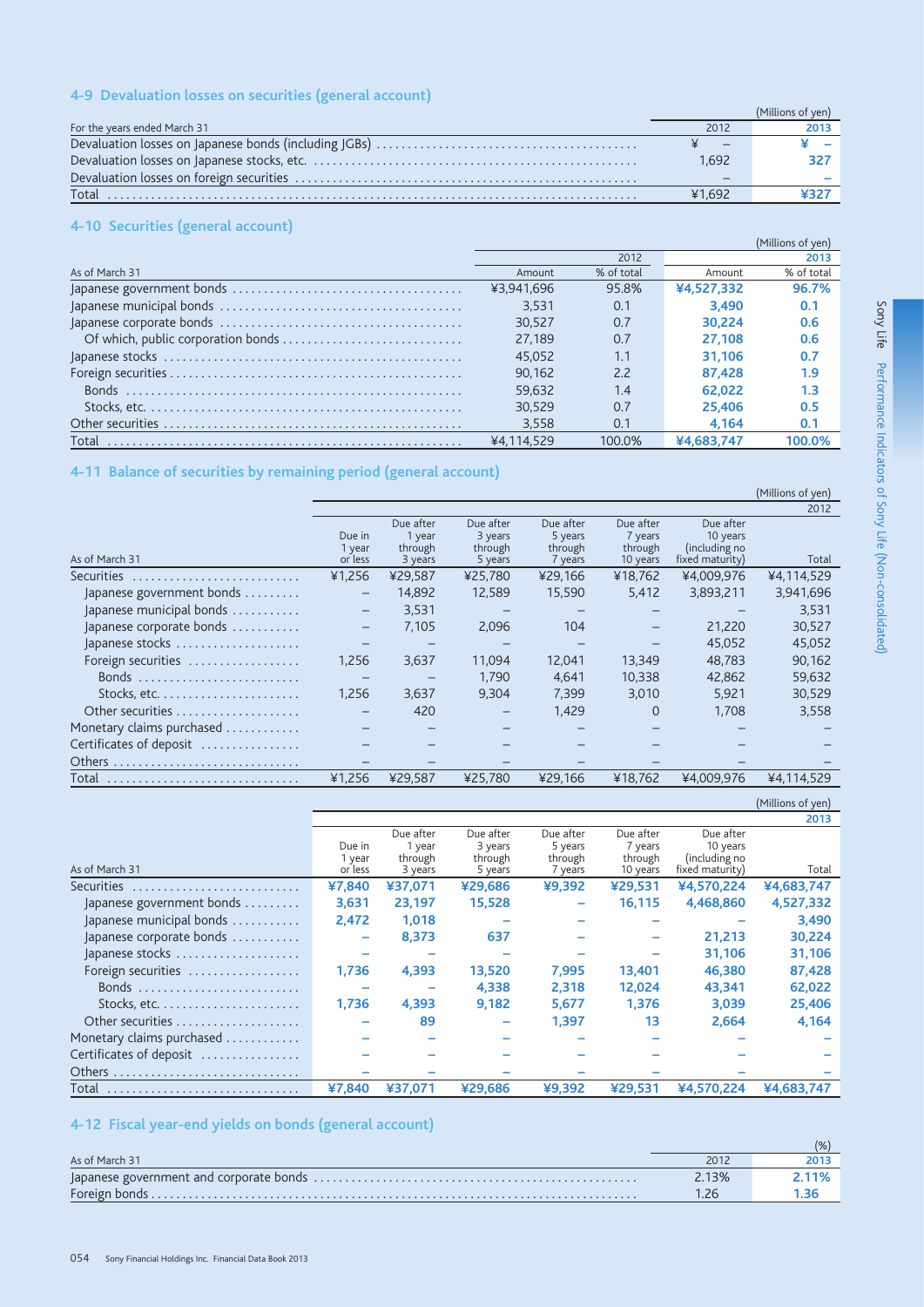|                                               | (Millions of yen) |                    |         |                     |  |  |
|-----------------------------------------------|-------------------|--------------------|---------|---------------------|--|--|
|                                               |                   | 2012               |         | 2013                |  |  |
| As of March 31                                | Amount            | Composition<br>(%) | Amount  | Composition<br>(% ) |  |  |
|                                               | ¥                 | $-$ %              | ¥       | $-$ %               |  |  |
|                                               | 256               | 0.6                | 124     | 0.4                 |  |  |
|                                               | 1,223             | 2.7                | 1,388   | 4.5                 |  |  |
| Manufacturing industries                      |                   |                    |         |                     |  |  |
|                                               | 366               | 0.8                | 326     | 1.1                 |  |  |
|                                               | 463               | 1.0                |         |                     |  |  |
|                                               |                   |                    |         |                     |  |  |
|                                               | 1,636             | 3.6                | 444     | 1.4                 |  |  |
|                                               | 2,123             | 4.7                | 645     | 2.1                 |  |  |
|                                               | 280               | 0.6                |         |                     |  |  |
|                                               | 404               | 0.9                |         |                     |  |  |
|                                               | 140               | 0.3                |         |                     |  |  |
|                                               | 187               | 0.4                |         |                     |  |  |
|                                               | 521               | 1.2                | 270     | 0.9                 |  |  |
|                                               | 249               | 0.6                |         |                     |  |  |
|                                               | 2,229             | 4.9                | 1,114   | 3.6                 |  |  |
|                                               | 5,160             | 11.5               | 3,416   | 11.0                |  |  |
|                                               | 4,406             | 9.8                | 2,544   | 8.2                 |  |  |
|                                               | 619               | 1.4                | 131     | 0.4                 |  |  |
|                                               | 138               | 0.3                |         |                     |  |  |
|                                               | 486               | 1.1                | 631     | 2.0                 |  |  |
| Transportation/information telecommunications |                   |                    |         |                     |  |  |
|                                               | 1.961             | 4.4                | 807     | 2.6                 |  |  |
|                                               |                   |                    |         |                     |  |  |
|                                               |                   |                    |         |                     |  |  |
|                                               |                   |                    |         |                     |  |  |
|                                               | 2,972             | 6.6                | 1,786   | 5.7                 |  |  |
| Commerce                                      |                   |                    |         |                     |  |  |
|                                               | 1,393             | 3.1                | 1,038   | 3.3                 |  |  |
|                                               | 5,310             | 11.8               | 4,613   | 14.8                |  |  |
| Financial services/insurance                  |                   |                    |         |                     |  |  |
|                                               |                   |                    |         |                     |  |  |
| Securities and commodity futures trading      |                   |                    |         |                     |  |  |
|                                               | 10,920            | 24.2               | 10,107  | 32.5                |  |  |
|                                               | 241               | 0.5                | 363     | 1.2                 |  |  |
|                                               |                   |                    |         |                     |  |  |
|                                               | 1,357             | 3.0                | 1,349   | 4.3                 |  |  |
|                                               | ¥45,052           | 100.0%             | ¥31,106 | 100.0%              |  |  |
|                                               |                   |                    |         |                     |  |  |

# 4-13 Japanese stock holdings by industry (general account)

Note: Categories of stock holdings by industry are based on the classification by the Securities Identification Code Committee of Japan.

# 4-14 Loans (general account)

|                                                                          |          | [Millions of yen] |
|--------------------------------------------------------------------------|----------|-------------------|
| As of March 31                                                           | 2012     | 2013              |
|                                                                          | ¥138.782 | ¥145.019          |
|                                                                          | 123.488  | 129.523           |
|                                                                          | 15.293   | 15.495            |
|                                                                          | 127      |                   |
|                                                                          |          |                   |
|                                                                          |          |                   |
|                                                                          |          |                   |
| Loans to national, international and government-affiliated organizations |          |                   |
|                                                                          |          |                   |
|                                                                          |          |                   |
|                                                                          |          |                   |
|                                                                          | 127      |                   |
|                                                                          | ¥138.909 |                   |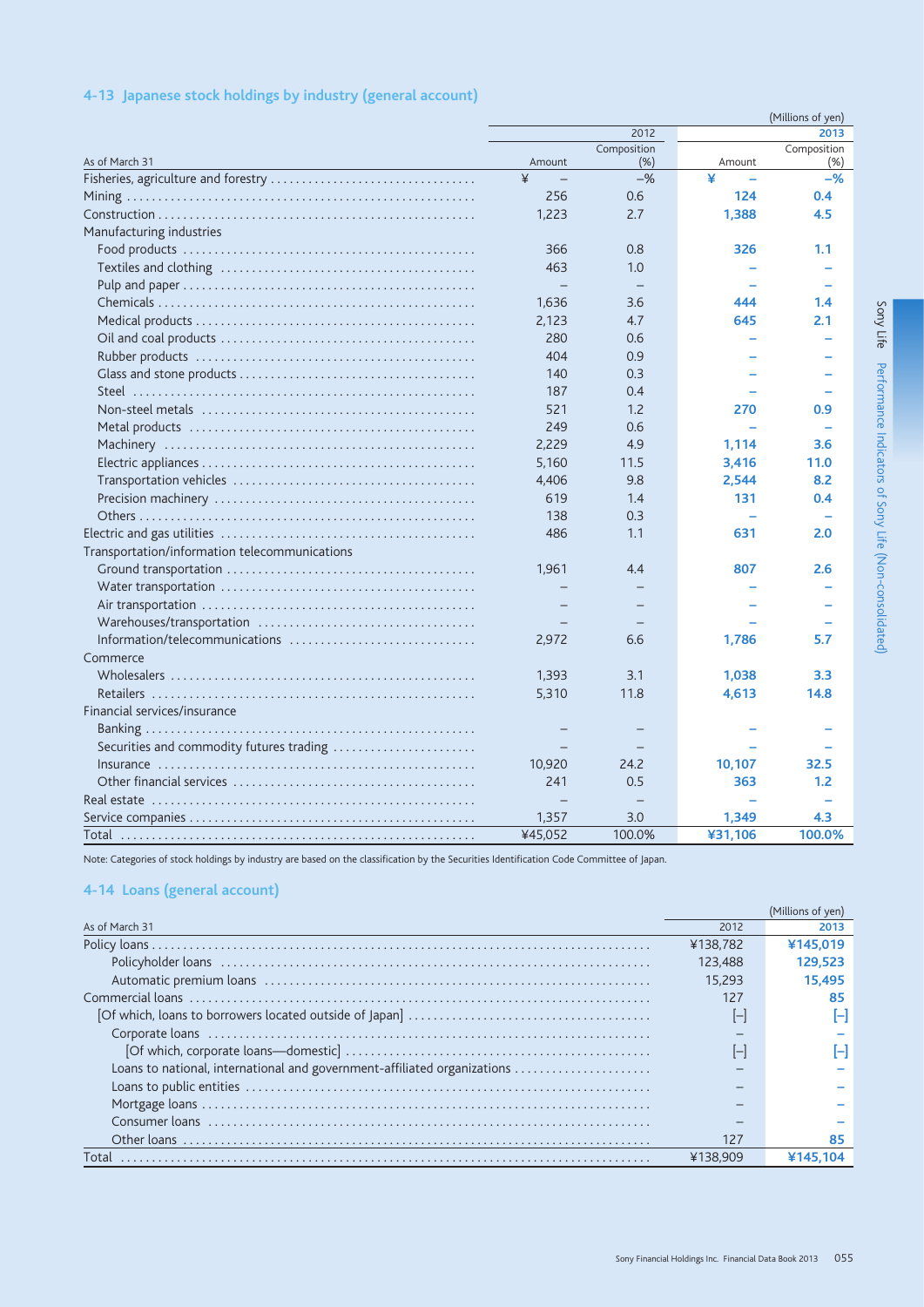# 4-15 Tangible fixed assets (general account)

Tangible fixed assets

|                                               |                                                         |                                      |                                      |                                                       |                                                   |                                          | 2012                                  |
|-----------------------------------------------|---------------------------------------------------------|--------------------------------------|--------------------------------------|-------------------------------------------------------|---------------------------------------------------|------------------------------------------|---------------------------------------|
| For the year ended March 31                   | Balance<br>at the<br>beginning<br>of the<br>fiscal year | Increase in<br>the current<br>period | Decrease in<br>the current<br>period | Amount of<br>depreciation<br>in the current<br>period | Balance at<br>the end of<br>the current<br>period | Amount of<br>accumulated<br>depreciation | $%$ of<br>accumulated<br>depreciation |
|                                               | ¥31.469                                                 | ¥<br>$\overline{\phantom{a}}$        | $\angle$ +                           | ¥<br>$\qquad \qquad -$                                | ¥31,469                                           | ¥                                        | $-$ %                                 |
| Buildings                                     | 43.693                                                  | 295                                  | 21<br>[0]                            | 2.476                                                 | 41.491                                            | 18.727                                   | 31.1                                  |
| Leased assets                                 | 230                                                     |                                      |                                      | 23                                                    | 207                                               | 119                                      | 36.7                                  |
| Construction in progress                      |                                                         |                                      |                                      |                                                       |                                                   |                                          |                                       |
| Other tangible assets                         | 621                                                     | 87                                   | 3<br>[0]                             | 193                                                   | 511                                               | 1.395                                    | 73.2                                  |
| Total                                         | ¥76,014                                                 | ¥382                                 | ¥24<br>[0]                           | ¥2.693                                                | ¥73.678                                           | ¥20,243                                  | 32.4%                                 |
| Of which, investment<br>and rental properties | 72,037                                                  | 182                                  | $\overline{4}$                       | 2,272                                                 | 69,942                                            | 18,008                                   | 31.1                                  |

#### (Millions of yen)  $\frac{1}{2013}$

(Millions of yen)

| For the year ended March 31 | Balance<br>at the<br>beginning<br>of the<br>fiscal year | Increase in<br>the current<br>period | Decrease in<br>the current<br>period | Amount of<br>depreciation<br>in the current<br>period | Balance at<br>the end of<br>the current<br>period | Amount of<br>accumulated<br>depreciation | % of<br>accumulated<br>depreciation |
|-----------------------------|---------------------------------------------------------|--------------------------------------|--------------------------------------|-------------------------------------------------------|---------------------------------------------------|------------------------------------------|-------------------------------------|
|                             | ¥31.469                                                 | ¥ 55                                 | ¥434                                 | ¥                                                     | ¥31.089                                           | ¥                                        | $-$ %                               |
|                             |                                                         |                                      | [434]                                |                                                       |                                                   |                                          |                                     |
| Buildings                   | 41,491                                                  | 401                                  | 526                                  | 2,153                                                 | 39,212                                            | 20,734                                   | 34.6                                |
|                             |                                                         |                                      | [512]                                |                                                       |                                                   |                                          |                                     |
| Leased assets               | 207                                                     |                                      |                                      | 21                                                    | 185                                               | 141                                      | 43.3                                |
| Construction in progress    |                                                         |                                      |                                      |                                                       |                                                   |                                          |                                     |
| Other tangible assets       | 511                                                     | 93                                   | 4                                    | 117                                                   | 482                                               | 1.487                                    | 75.5                                |
|                             |                                                         |                                      | [3]                                  |                                                       |                                                   |                                          |                                     |
| Total                       | ¥73,678                                                 | ¥549                                 | ¥ 965                                | 42.293                                                | ¥70.969                                           | ¥22,363                                  | 35.9%                               |
|                             |                                                         |                                      | $[951]$                              |                                                       |                                                   |                                          |                                     |
| Of which, investment and    |                                                         |                                      |                                      |                                                       |                                                   |                                          |                                     |
| rental properties           | 69,942                                                  | 224                                  | 885                                  | 2,057                                                 | 67.231                                            | 20,058                                   | 34.8                                |
|                             |                                                         |                                      | [877]                                |                                                       |                                                   |                                          |                                     |

Note: Figures in [ ] in the "Decrease in the current period" describe the amount of impairment losses.

# Balance of real estate and number of buildings for rent

| As of March 31                                                                                                                                                                                                                 | 2012    |        |
|--------------------------------------------------------------------------------------------------------------------------------------------------------------------------------------------------------------------------------|---------|--------|
|                                                                                                                                                                                                                                | ¥72.960 | 70.301 |
| For corporate use encourance entertainment and the use of the corporate use of the corporate use of the corporation of the corporation of the corporation of the corporation of the corporation of the corporation of the corp | 3.442   | 3.448  |
|                                                                                                                                                                                                                                | 69.517  | 66.853 |
|                                                                                                                                                                                                                                |         |        |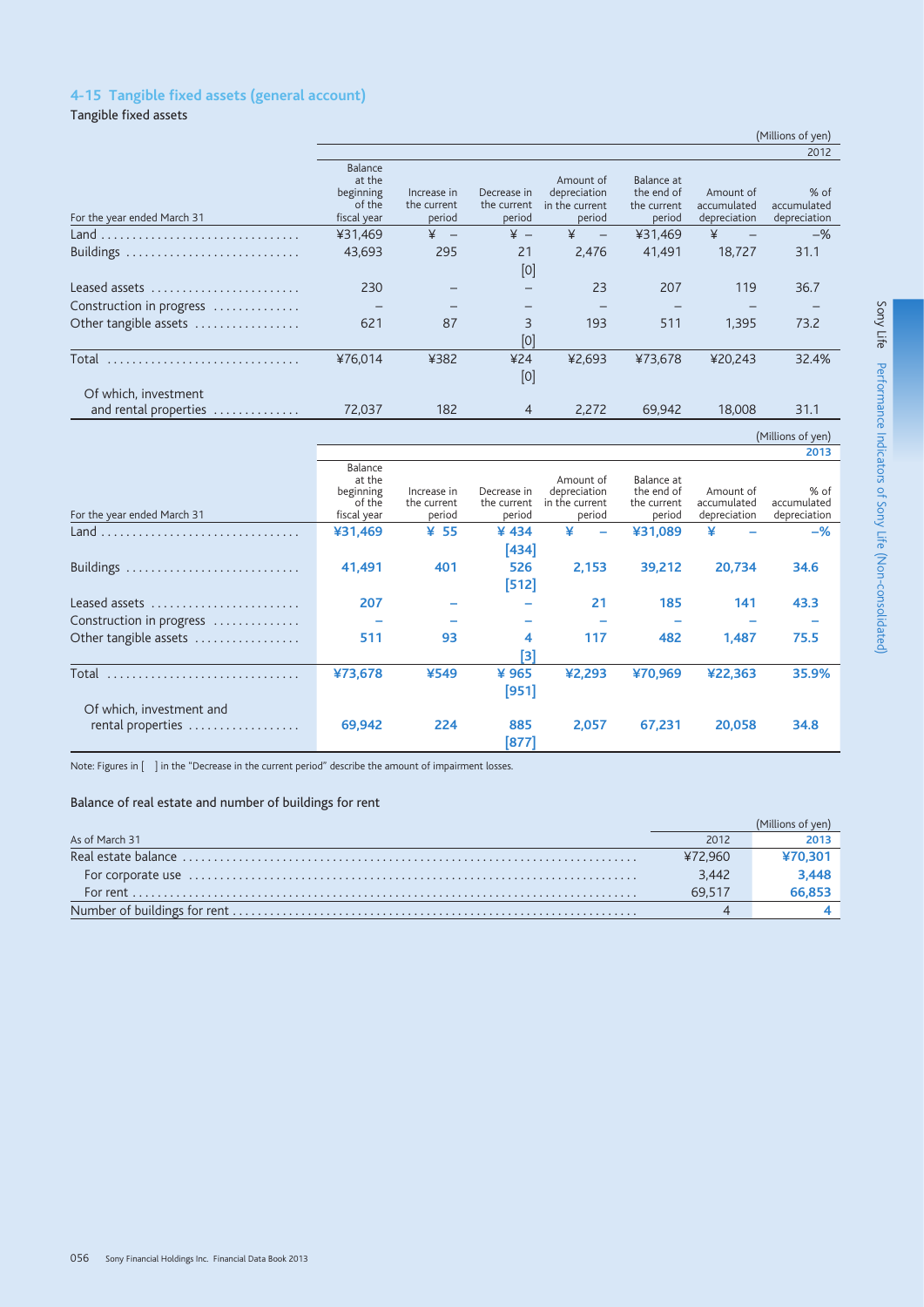# 4-16 Overseas investment (general account)

Details by assets

|                                                               |         |            |         | (Millions of yen) |
|---------------------------------------------------------------|---------|------------|---------|-------------------|
|                                                               |         | 2012       |         | 2013              |
| As of March 31                                                | Amount  | % of total | Amount  | % of total        |
| Assets denominated in foreign currency (yen amount not fixed) |         |            |         |                   |
|                                                               | ¥16.770 | 18.6%      | ¥18,681 | 21.0%             |
|                                                               | 4.301   | 4.8        | 1.401   | 1.6               |
|                                                               | 21.924  | 24.3       | 21,673  | 24.4              |
|                                                               | 42.996  | 47.6       | 41.756  | 47.0              |
| Assets denominated in foreign currency (yen amount fixed)     |         |            |         |                   |
|                                                               |         |            |         |                   |
|                                                               |         |            |         |                   |
|                                                               |         |            |         |                   |
| Assets denominated in yen                                     |         |            |         |                   |
| Loans to borrowers located outside of Japan                   |         |            |         |                   |
|                                                               | 47,273  | 52.4       | 47,169  | 53.0              |
| Subtotal                                                      | 47.273  | 52.4       | 47.169  | 53.0              |
| Total                                                         |         |            |         |                   |
|                                                               | ¥90.270 | 100.0%     | ¥88,926 | 100.0%            |

Note: Assets denominated in foreign currency (yen amount fixed) are recorded under assets on the balance sheets at the fixed yen value that was determined at settlement with foreign exchange forward contracts.

### Overseas investment by region

|                             |         |                    |         |                            |         |                                   |                          | (Millions of yen)                       |
|-----------------------------|---------|--------------------|---------|----------------------------|---------|-----------------------------------|--------------------------|-----------------------------------------|
|                             |         |                    |         |                            |         |                                   |                          | 2012                                    |
|                             |         | Foreign securities |         | Of which.<br>foreign bonds |         | Of which.<br>foreign stocks, etc. | located outside of Japan | Loans to borrowers                      |
| As of March 31              | Amount  | % of total         | Amount  | % of total                 | Amount  | % of total                        | Amount                   | % of total                              |
| North America               | ¥16.702 | 18.5%              | ¥ 9.305 | 15.6%                      | ¥ 7.397 | 24.2%                             | $\overline{f}$           | $-$ %                                   |
|                             | 52.675  | 58.4               | 42.862  | 71.9                       | 9.813   | 32.1                              |                          |                                         |
|                             | 7.465   | 8.3                | 7.465   | 12.5                       |         |                                   |                          |                                         |
|                             | 3.047   | 3.4                |         |                            | 3.047   | 10.0                              |                          |                                         |
| Latin America               | 10.270  | 11.4               |         |                            | 10.270  | 33.6                              |                          |                                         |
| Middle East                 |         |                    |         |                            |         |                                   |                          |                                         |
| Africa                      |         |                    |         |                            |         |                                   |                          |                                         |
| International organizations |         |                    |         |                            |         |                                   |                          |                                         |
| Total                       | ¥90,162 | 100.0%             | ¥59.632 | 100.0%                     | ¥30.529 | 100.0%                            | $\overline{X}$           | $-$ %                                   |
|                             |         |                    |         |                            |         |                                   |                          | $\lambda$ $\lambda$ $\lambda$ $\lambda$ |

|                             |         |                        |         |               |         |                      |                          | (Millions of yen)  |
|-----------------------------|---------|------------------------|---------|---------------|---------|----------------------|--------------------------|--------------------|
|                             |         |                        |         |               |         |                      |                          | 2013               |
|                             |         | Of which.<br>Of which. |         |               |         |                      |                          | Loans to borrowers |
|                             |         | Foreign securities     |         | foreign bonds |         | foreign stocks, etc. | located outside of Japan |                    |
| As of March 31              | Amount  | % of total             | Amount  | % of total    | Amount  | % of total           | Amount                   | % of total         |
| North America               | ¥18.757 | 21.5%                  | ¥10.967 | 17.7%         | ¥ 7.790 | 30.7%                |                          | $-$ %              |
|                             | 50.441  | 57.7                   | 43.341  | 69.9          | 7.100   | 27.9                 |                          |                    |
|                             | 7.714   | 8.8                    | 7.714   | 12.4          |         |                      |                          |                    |
| Asia                        |         |                        |         |               |         |                      |                          |                    |
| Latin America               | 10.515  | 12.0                   |         |               | 10.515  | 41.4                 |                          |                    |
| Middle East                 |         |                        |         |               |         |                      |                          |                    |
| Africa                      |         |                        |         |               |         |                      |                          |                    |
| International organizations |         |                        |         |               |         |                      |                          |                    |
| Total                       | ¥87.428 | 100.0%                 | ¥62.022 | 100.0%        | ¥25.406 | 100.0%               | ¥–                       | $-$ %              |

## Foreign-currency-denominated assets by currency

|                | (Millions of yen) |            |         |            |  |  |
|----------------|-------------------|------------|---------|------------|--|--|
|                |                   | 2012       |         | 2013       |  |  |
| As of March 31 | Amount            | % of total | Amount  | % of total |  |  |
|                | ¥23.476           | 54.6%      | ¥27.360 | 65.5%      |  |  |
|                | 8.463             | 19.7       | 5.992   | 14.4       |  |  |
|                | 7.530             | 17.5       | 7.782   | 18.6       |  |  |
|                | 473               | 1.1        | 617     | 1.5        |  |  |
|                | 3.047             | 7.1        |         |            |  |  |
|                |                   | 0.O        |         | 0.0        |  |  |
|                |                   | 0.0        |         | 0.0        |  |  |
|                | ¥42.996           | 100.0%     | ¥41.756 | 100.0%     |  |  |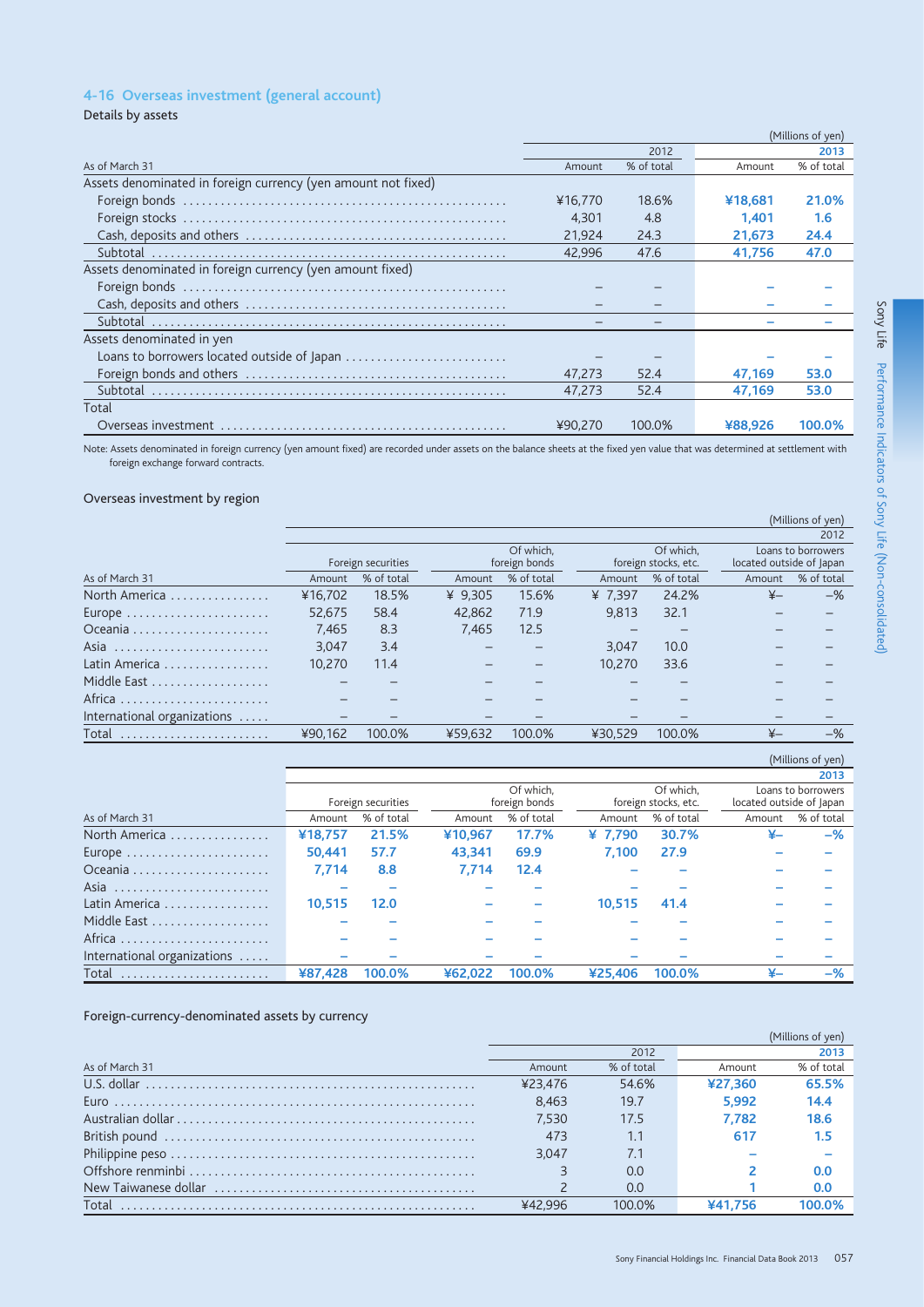# 4-17 Yield on overseas investments (general account)

|                               |       | $\frac{1}{6}$ |
|-------------------------------|-------|---------------|
| For the years ended March 31  | 2012  | 201'          |
| Yield on overseas investments | 1.41% |               |

Note: Yield on overseas investments is a total of foreign-currency-denominated assets and yen-denominated assets.

# 5. Status of Insurance Claims Paying Ability

# 5-1 Solvency margin ratio

|                             |                                                                             |           | (Millions of yen) |
|-----------------------------|-----------------------------------------------------------------------------|-----------|-------------------|
| As of March 31              |                                                                             | 2012      | 2013              |
|                             |                                                                             | ¥722,175  | ¥872,502          |
|                             |                                                                             | 223,100   | 252.363           |
|                             |                                                                             | 25,319    | 32,264            |
|                             |                                                                             | 55,338    | 59,561            |
|                             |                                                                             | $\Omega$  | 0                 |
|                             | Net unrealized gains on other securities multiplied by 90% (100% if losses) | 54,656    | 114,602           |
|                             | Net unrealized gains on real estate multiplied by 85% (100% if losses)      | (173)     | (2,012)           |
|                             |                                                                             | 700       | 464               |
|                             |                                                                             |           |                   |
|                             |                                                                             | 58,774    | 70,604            |
|                             |                                                                             | 350,404   | 372,561           |
|                             |                                                                             |           |                   |
|                             | The portion of the excess amount of policy reserves based on Zillmer method | (45, 945) | (27, 907)         |
|                             |                                                                             |           |                   |
| (B) Total risk              |                                                                             |           |                   |
|                             |                                                                             | 72,930    | 76.472            |
| Insurance risk              |                                                                             | 20,850    | 21,871            |
| Third-sector insurance risk |                                                                             | 7,509     | 8.307             |
| Assumed interest rate risk  |                                                                             | 28,509    | 29.054            |
| Asset management risk       |                                                                             | 26,741    | 27,592            |
| Minimum guarantee risk      |                                                                             | 9,904     | 11,474            |
| Business management risk    |                                                                             | 1.870     | 1,966             |
| Solvency margin ratio       |                                                                             | 1,980.4%  | 2,281.8%          |

Notes: 1. The figures were calculated based on provisions in Articles 86 and 87 of the Ordinance for Enforcement of the Insurance Business Act of Japan and the Ministry of<br>Finance Public Notice No. 50 of 1996.<br>2. Minimum g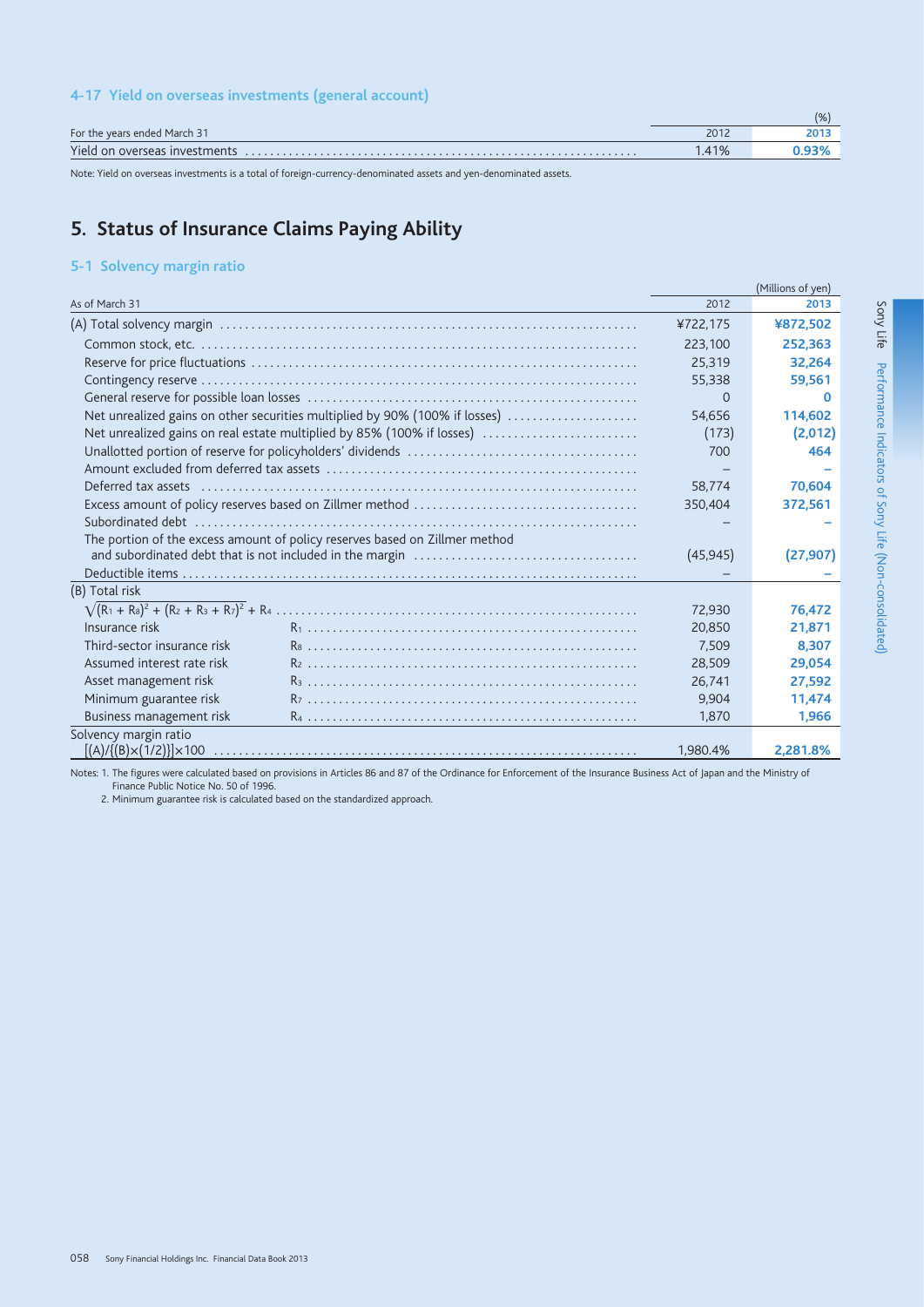#### <Reference> Real net assets

|                                                                                                          |          | (DILIUIIS UI YEII) |
|----------------------------------------------------------------------------------------------------------|----------|--------------------|
| As of March 31                                                                                           | 2012     | 2013               |
|                                                                                                          | ¥5,379.3 | ¥6,503.4           |
|                                                                                                          | 5,222.8  | 5,952.7            |
| Difference between fair value and balance sheet amount of securities<br>(2)                              | 155.8    | 551.7              |
|                                                                                                          | 0.6      | (1.0)              |
|                                                                                                          |          |                    |
|                                                                                                          |          |                    |
| (2) An amount calculated based on total amount to be recorded as liabilities                             |          |                    |
|                                                                                                          | 4,507.9  | 5,106.5            |
|                                                                                                          | 4,958.0  | 5.610.4            |
|                                                                                                          | 25.3     | 32.2               |
|                                                                                                          | 55.3     | 59.5               |
|                                                                                                          | 351.1    | 373.0              |
|                                                                                                          | 350.4    | 372.5              |
|                                                                                                          | 0.7      | 0.4                |
|                                                                                                          | 18.3     | 39.0               |
| Real net assets (A) $(1)$ – $(2)$ (including unrealized gains and losses on held-to-maturity securities) | 871.4    | 1,396.8            |
|                                                                                                          | 155.8    | 551.7              |
| Real net assets $(B)$ (1)–(2)–(3) (excluding unrealized gains and losses on held-to-maturity securities) | 715.5    | 845.1              |

Note: According to the "Comprehensive Guideline for Insurance Companies" defined by the regulatory authority, when the amount (actual difference between assets and liabilities (B)) obtained by deducting unrealized gains and losses on held-to-maturity bonds and on policy reserve matching bonds which are not accounted for in the balance sheets as mark-to-market from the actual difference between assets and liabilities (A) is positive, and liquid assets are held, the regulatory authority will not, in principle, take early corrective actions even if the actual difference between assets and liabilities (A) becomes negative.

# 6. Balance of Separate Account Assets

|                |          | (Millions of ven) |
|----------------|----------|-------------------|
| As of March 31 | 2012     | 2013              |
|                | ¥444.289 | ¥550.624          |
|                |          |                   |
|                | ¥444.289 | ¥550.624          |
|                |          |                   |

Note: Assets relating to individual variable life insurance and individual variable annuities are jointly invested at Sony Life.

# 7. Status of Individual Variable Life Insurance and Individual Variable Annuities

## 7-1 Policy amount in force

### Individual variable life insurance

|                                             |               |            |         | (Millions of yen) |
|---------------------------------------------|---------------|------------|---------|-------------------|
|                                             |               | 2012       |         | 2013              |
| As of March 31                              | <b>Number</b> | Amount     | Number  | Amount            |
|                                             | 552.644       | ¥6,955,907 | 577.454 | ¥7,113,036        |
| Variable life insurance (limited term type) | 42.737        | 142.828    | 43.327  | 146.778           |
|                                             | 1.453         | 48.924     | 1.398   | 46.810            |
| Total                                       | 596.834       | ¥7,147,660 | 622.179 | ¥7.306.626        |

Note: Amounts include the rider portion of variable life insurance.

#### Individual variable annuities

|                               |        |          |               | (Millions of yen) |
|-------------------------------|--------|----------|---------------|-------------------|
|                               |        | 2012     |               | 2013              |
| As of March 31                | Number | Amount   | Number        | Amount            |
| Individual variable annuities | 28,110 | ¥149.528 | <b>27.672</b> |                   |

Note: The amount of individual variable annuities is equal to the sum of (a) the funds to be held at the time annuity payments are to commence for policies for which annuity payments have not yet commenced and (b) the amount of policy reserves for policies for which payments have commenced.

 $(D:II)$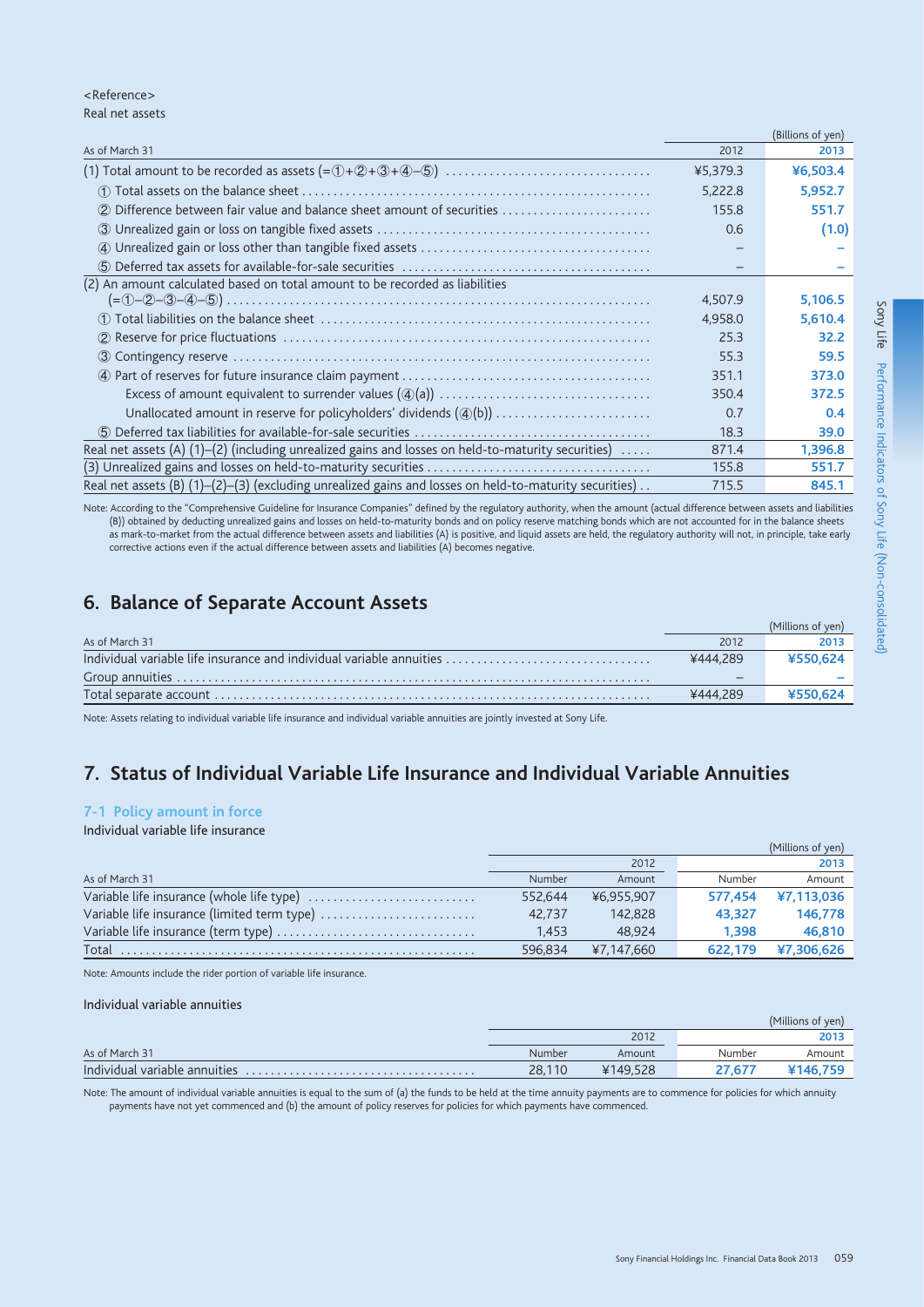### 7-2 Portfolio of separate account assets in individual variable life insurance and individual variable annuities

|                                         |          |            |            | (Millions of yen) |
|-----------------------------------------|----------|------------|------------|-------------------|
|                                         |          | 2012       |            | 2013              |
| As of March 31                          | Amount   | % of total | Amount     | % of total        |
|                                         | ¥ 11.239 | 2.5%       | ¥ $21.139$ | 3.8%              |
|                                         | 430.490  | 96.9       | 527.787    | 95.9              |
| Japanese government and corporate bonds | 150.464  | 33.9       | 159.256    | 28.9              |
|                                         | 24.097   | 5.4        | 30.778     | 5.6               |
|                                         | 140,010  | 31.5       | 188,010    | 34.1              |
|                                         | 36.793   | 8.3        | 44.775     | 8.1               |
|                                         | 103.217  | 23.2       | 143.235    | 26.0              |
|                                         | 115.918  | 26.1       | 149.741    | 27.2              |
|                                         |          |            |            |                   |
|                                         | 2.559    | 0.6        | 1.697      | 0.3               |
|                                         |          |            |            |                   |
|                                         | ¥444.289 | 100.0%     | ¥550.624   | 100.0%            |
|                                         |          |            |            |                   |

Note: Assets relating to individual variable life insurance and individual variable annuities are jointly invested at Sony Life.

### 7-3 Net investment gains (losses) of separate account assets in individual variable life insurance and individual variable annuities

|                              |                          | (Millions of yen) |
|------------------------------|--------------------------|-------------------|
| For the years ended March 31 | 2012                     | 2013              |
|                              | ¥ 7.405                  | ¥<br>9.147        |
|                              | 5.690                    | 8.033             |
|                              | 163                      |                   |
|                              | 61.806                   | 103.039           |
|                              |                          |                   |
|                              |                          |                   |
|                              | $\overline{\phantom{0}}$ |                   |
|                              | 14.199                   | 2.558             |
|                              | 258                      | 117               |
|                              | 30,830                   | 32.237            |
|                              | 6.359                    | 1.390             |
|                              |                          |                   |
|                              | 283                      | 331               |
|                              | ¥23.137                  | ¥ 83.60           |

Note: Assets relating to individual variable life insurance and individual variable annuities are jointly invested at Sony Life.

### 7-4 Fair values of securities relating to separate account assets in individual variable life insurance and individual variable annuities

### Valuation gains (losses) on trading-purpose securities

|                |               |                                 |               | (Millions of yen)               |
|----------------|---------------|---------------------------------|---------------|---------------------------------|
|                |               | 2012                            |               | 2013                            |
|                |               | Net valuation<br>gains (losses) |               | Net valuation<br>gains (losses) |
|                | Balance sheet | recorded                        | Balance sheet | recorded                        |
| As of March 31 | amount        | in income                       | amount        | in income                       |
|                | ¥430.490      | ¥30.976                         | ¥527.787      | ¥70.801                         |

Note: Assets relating to individual variable life insurance and individual variable annuities are jointly invested at Sony Life.

# Fair value information on monetary trusts

Not applicable

# Fair value information on derivative transactions

Not applicable

# 8. Number of Agencies

| As of March 31        | 2012                      |  |
|-----------------------|---------------------------|--|
| Number of<br>agencies | 2070<br>2.01 <sub>0</sub> |  |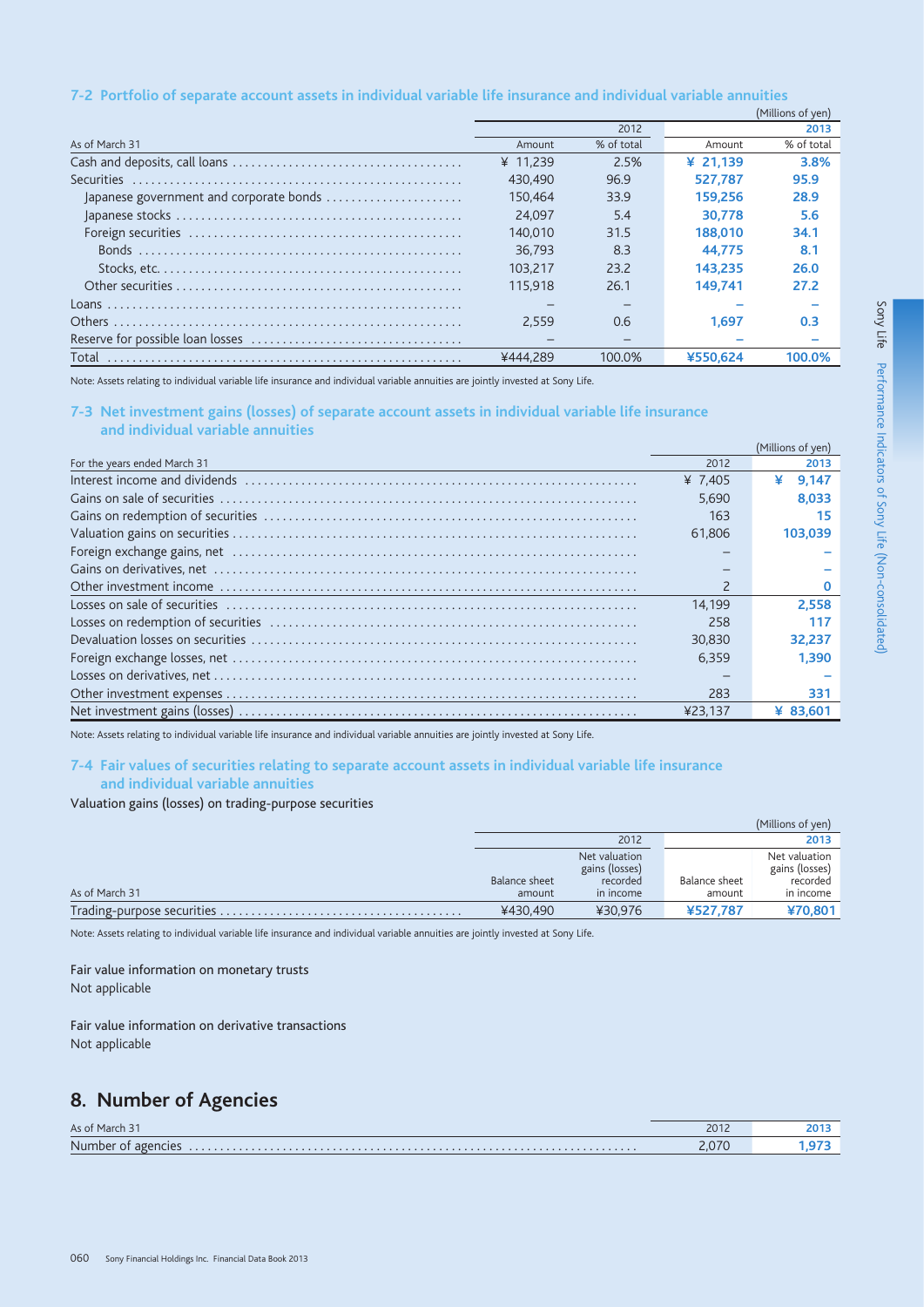# 9. Number of Employees and Recruits

# 9-1 Number of employees

| As of March 31 | 2012  |  |
|----------------|-------|--|
|                | 1.461 |  |
|                |       |  |
|                |       |  |
|                | 4.599 |  |
|                |       |  |
|                |       |  |

\* Number of Lifeplanner sales employees (including those rehired on a fixed-term contract basis after retirement) is 4,119 as of March 31, 2013.

### 9-2 Number of recruits

| For the years ended March 31 | 2012 |  |
|------------------------------|------|--|
| Office employees             | 108  |  |
|                              |      |  |
|                              |      |  |
|                              | 392  |  |
|                              |      |  |
|                              |      |  |

# 9-3 Average age and years of service

|                                                                                                                                                                                                                                                                                                                                                                         |             | 2012                        |             | 2013                        |
|-------------------------------------------------------------------------------------------------------------------------------------------------------------------------------------------------------------------------------------------------------------------------------------------------------------------------------------------------------------------------|-------------|-----------------------------|-------------|-----------------------------|
| As of March 31                                                                                                                                                                                                                                                                                                                                                          | Average age | Average years<br>of service | Average age | Average years<br>of service |
|                                                                                                                                                                                                                                                                                                                                                                         | 39.3        | 9.4                         | 39.4        | 8.8                         |
|                                                                                                                                                                                                                                                                                                                                                                         | [41.3]      | [10.4]                      | [41.7]      |                             |
| $[Female] \begin{picture}(150,10) \put(0,0){\vector(1,0){100}} \put(15,0){\vector(1,0){100}} \put(15,0){\vector(1,0){100}} \put(15,0){\vector(1,0){100}} \put(15,0){\vector(1,0){100}} \put(15,0){\vector(1,0){100}} \put(15,0){\vector(1,0){100}} \put(15,0){\vector(1,0){100}} \put(15,0){\vector(1,0){100}} \put(15,0){\vector(1,0){100}} \put(15,0){\vector(1,0){1$ | [36.3]      | [8.0]                       | [36.9]      | 6.5                         |
| Sales employees                                                                                                                                                                                                                                                                                                                                                         | 45.0        | 9.9                         | 45.4        | 10.4                        |
|                                                                                                                                                                                                                                                                                                                                                                         | 45.0        | [9.9]                       | [45.4]      | 10.5                        |
| Female                                                                                                                                                                                                                                                                                                                                                                  | [41.6]      | 3.0                         | 140.0       |                             |

# 10. Average Salary

# 10-1 Average salary (office employees)

| For the years ended March 31 | 2012 |  |
|------------------------------|------|--|
| Office employees             |      |  |
|                              |      |  |

Note: The average monthly salary is the tax-inclusive standard salary in March for each fiscal year, excluding bonuses and overtime pay.

### 10-2 Average compensation (sales employees)

|                              |      | Thousands of yen! |
|------------------------------|------|-------------------|
| For the years ended March 31 | 2012 |                   |
| Sales employees              |      |                   |

Note: The average monthly compensation is the tax-inclusive compensation in March for each fiscal year, excluding bonuses and commuting allowances.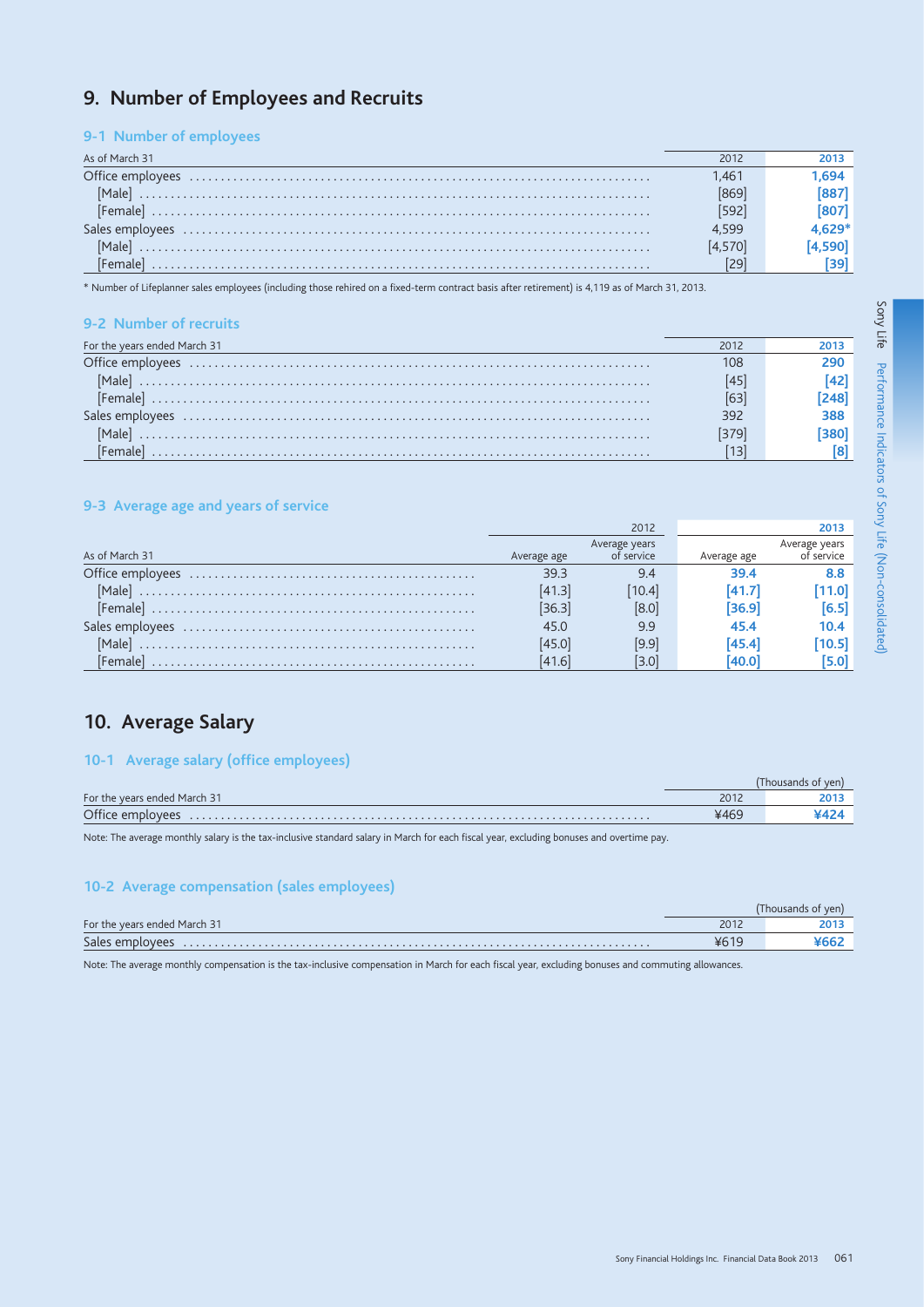# **Sony Assurance Financial Data**

# **Balance Sheets**

Sony Assurance Inc.<br>As of March 31, 2012 and 2013

|                                   |                |         |            |         | (Millions of yen) |
|-----------------------------------|----------------|---------|------------|---------|-------------------|
|                                   | 2012           |         |            | 2013    |                   |
|                                   | Amount         | (% )    | Amount     | (% )    | Change            |
| Assets:                           |                |         |            |         |                   |
|                                   | 5,161<br>¥     | 4.35%   | ¥<br>8,443 | 6.63%   | ¥ 3,281           |
|                                   | $\Omega$       |         | 0          |         |                   |
|                                   | 5,161          |         | 8,443      |         |                   |
|                                   | 84.474         | 71.22   | 88,670     | 69.59   | 4,196             |
| Japanese government bonds         | 57,709         |         | 68,646     |         |                   |
| Japanese municipal bonds          | 13,585         |         | 9,648      |         |                   |
| Japanese corporate bonds          | 11,207         |         | 8,452      |         |                   |
|                                   | 600            |         | 1,251      |         |                   |
|                                   | 897            |         | 497        |         |                   |
|                                   | 474            |         | 174        |         |                   |
|                                   | 434            | 0.37    | 1,160      | 0.91    | 726               |
|                                   | 255            |         | 249        |         |                   |
| Construction in progress          |                |         | 672        |         |                   |
|                                   | 178            |         | 238        |         |                   |
|                                   | 6,806          | 5.74    | 7,515      | 5.90    | 709               |
|                                   | 3,179          |         | 6,285      |         |                   |
|                                   | 3,622          |         | 1,226      |         |                   |
| Other intangible fixed assets     | $\overline{4}$ |         | 3          |         |                   |
|                                   | 16,743         | 14.12   | 17,677     | 13.87   | 934               |
|                                   | 1,156          |         | 1,199      |         |                   |
|                                   | 13             |         | 9          |         |                   |
| Due from foreign reinsurers       | $\Omega$       |         | $\Omega$   |         |                   |
|                                   | 11,302         |         | 11,892     |         |                   |
|                                   | 151            |         | 129        |         |                   |
|                                   | 410            |         | 419        |         |                   |
| Deposits for earthquake insurance | $\Omega$       |         |            |         |                   |
|                                   | 3,708          |         | 4,026      |         |                   |
|                                   | 4,993          | 4.21    | 3,953      | 3.10    | (1,040)           |
|                                   | ¥118,612       | 100.00% | ¥127,421   | 100.00% | ¥8,808            |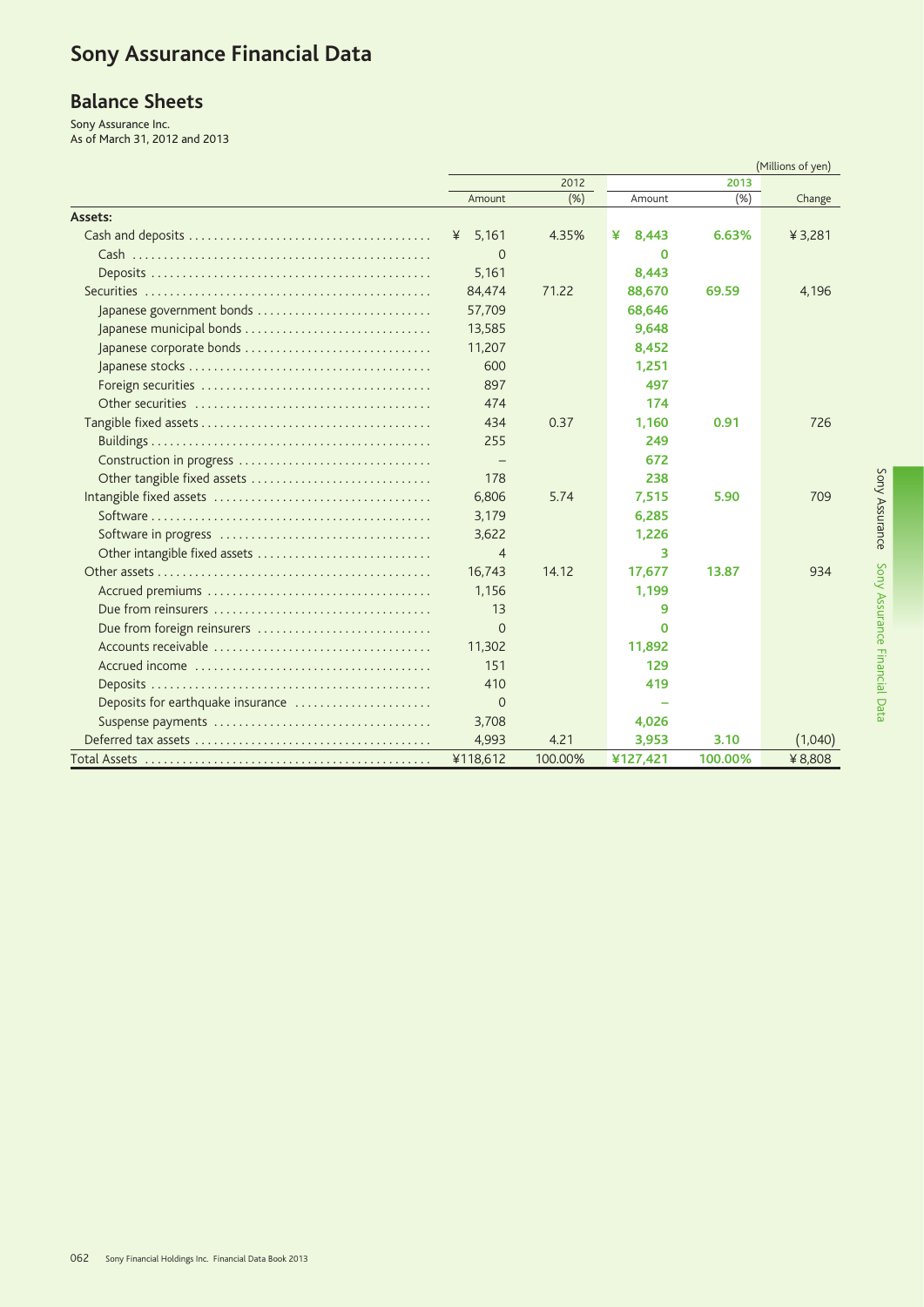|                                                    |           |         |           |         | (Millions of yen) |
|----------------------------------------------------|-----------|---------|-----------|---------|-------------------|
|                                                    | 2012      |         | 2013      |         |                   |
|                                                    | Amount    | (% )    | Amount    | (% )    | Change            |
| Liabilities:                                       |           |         |           |         |                   |
| Underwriting reserves                              | ¥ 91,564  | 77.20%  | ¥ 99,209  | 77.86%  | ¥7,645            |
| Reserve for outstanding losses                     | 24,192    |         | 28,599    |         |                   |
| Underwriting reserves                              | 67,371    |         | 70,609    |         |                   |
|                                                    | 7,512     | 6.33    | 6,537     | 5.13    | (975)             |
|                                                    | 59        |         | 45        |         |                   |
| Due to foreign reinsurers                          | 5         |         | 7         |         |                   |
| Income taxes payable                               | 316       |         | 227       |         |                   |
|                                                    | 10        |         | 11        |         |                   |
|                                                    | 3,012     |         | 1,980     |         |                   |
|                                                    | 4,108     |         | 4,264     |         |                   |
| Reserve for employees' retirement benefits         | 717       | 0.60    | 850       | 0.67    | 133               |
| Reserve for directors' retirement benefits         | 40        | 0.03    | 53        | 0.04    | 12                |
|                                                    | 707       | 0.60    | 756       | 0.59    | 48                |
| Reserve for price fluctuations and others          | 61        | 0.05    | 80        | 0.06    | 18                |
| Reserve for price fluctuations                     | 61        |         | 80        |         |                   |
|                                                    | 100,603   | 84.82   | 107,487   | 84.36   | 6,883             |
| <b>Net Assets:</b>                                 |           |         |           |         |                   |
|                                                    | 20,000    | 16.86   | 20,000    | 15.70   |                   |
|                                                    | 20,000    | 16.86   | 20,000    | 15.70   |                   |
|                                                    | 20,000    |         | 20,000    |         |                   |
|                                                    | (21, 946) | (18.50) | (20, 492) | (16.08) | 1,454             |
| Other retained deficits                            | (21, 946) |         | (20, 492) |         |                   |
| Unappropriated retained deficits                   | (21, 946) |         | (20,492)  |         |                   |
| Total shareholders' equity                         | 18,053    | 15.22   | 19,507    | 15.31   | 1,454             |
| Net unrealized gains (losses) on other securities, |           |         |           |         |                   |
|                                                    | (44)      | (0.04)  | 426       | 0.33    | 470               |
| Total valuation and translation adjustments        | (44)      | (0.04)  | 426       | 0.33    | 470               |
|                                                    | 18,009    | 15.18   | 19,934    | 15.64   | 1,925             |
| Total Liabilities and Net Assets                   | ¥118,612  | 100.00% | ¥127,421  | 100.00% | ¥8,808            |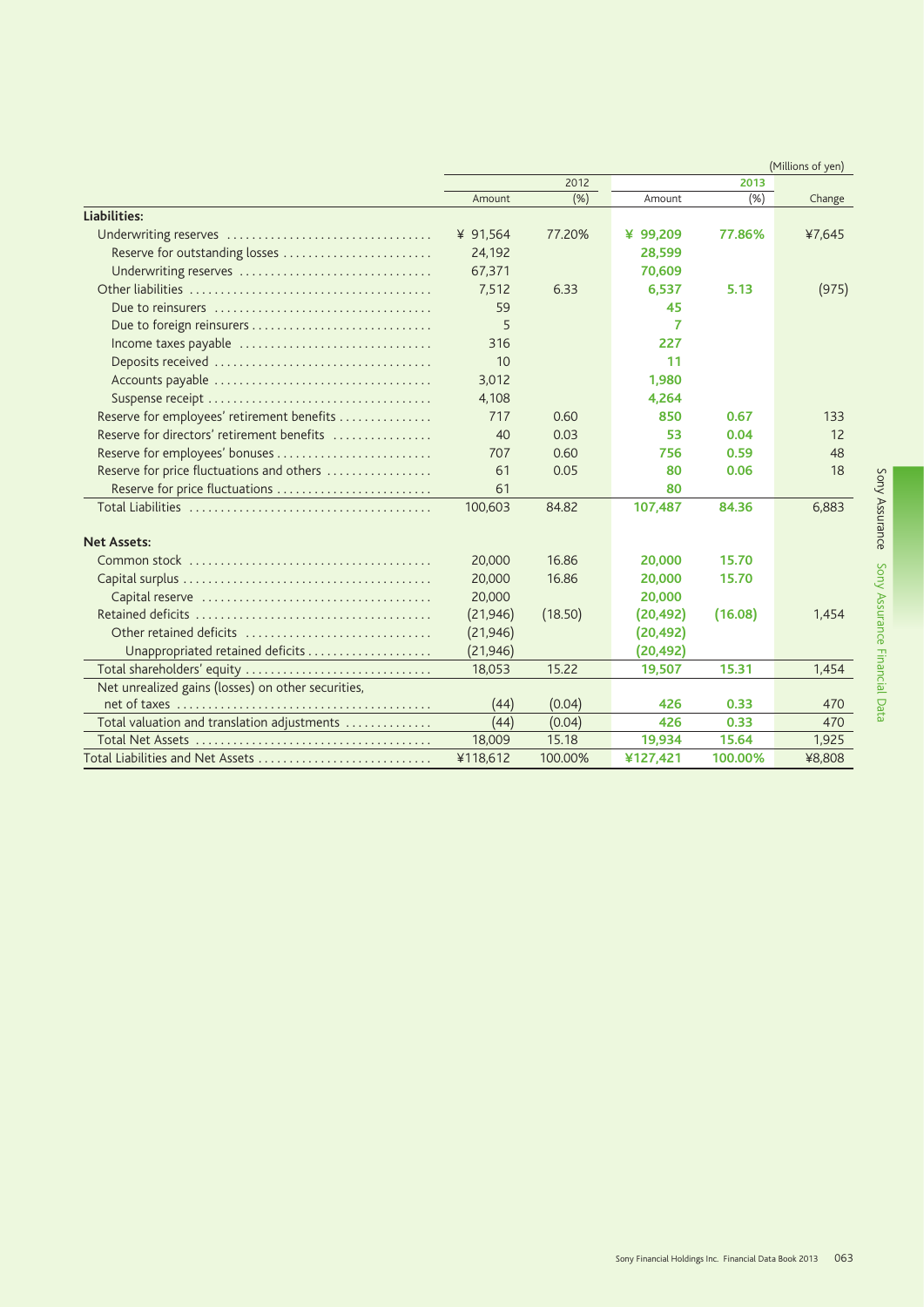# **Statements of Income**

Sony Assurance Inc.<br>For the years ended March 31, 2012 and 2013

|                                                            | (Millions of yen) |           |                |
|------------------------------------------------------------|-------------------|-----------|----------------|
|                                                            | 2012              | 2013      | Change         |
|                                                            | ¥80,096           | ¥84,711   | ¥4,615         |
|                                                            | 79,172            | 83,615    | 4,442          |
|                                                            | 79,141            | 83,582    | 4,441          |
| Interest and dividends on deposits of premiums             | 31                | 33        | 1              |
|                                                            | 872               | 1,021     | 148            |
|                                                            | 873               | 1,027     | 153            |
|                                                            | 23                | 26        | $\overline{2}$ |
|                                                            | 6                 |           | (6)            |
| Transfer to interest and dividends on deposits of premiums | (31)              | (33)      | (1)            |
|                                                            | 50                | 74        | 23             |
|                                                            | 77,236            | 82,340    | 5,103          |
|                                                            | 58,067            | 61,830    | 3,762          |
|                                                            | 45,032            | 47,153    | 2.121          |
|                                                            | 5,081             | 5,656     | 574            |
|                                                            | 1,367             | 1,373     | 6              |
|                                                            | 3,287             | 4,407     | 1.119          |
|                                                            | 3,298             | 3,238     | (60)           |
|                                                            | 0                 | 0         | $\Omega$       |
|                                                            | 4                 | 7         | 3              |
|                                                            | $\Omega$          | з         | 3              |
|                                                            | $\overline{4}$    | 3         | (0)            |
| Operating, general and administrative expenses             | 19,084            | 20,485    | 1.401          |
|                                                            | 79                | 17        | (62)           |
|                                                            | 2,859             | 2,371     | (488)          |
|                                                            | $\qquad \qquad -$ |           |                |
|                                                            | 18                | 59        | 41             |
|                                                            | $\Omega$          | 41        | 40             |
| Provision for reserve for price fluctuations and others    | 17                | 18        | $\Omega$       |
| Provision for reserve for price fluctuations               | 17                | 18        | $\Omega$       |
|                                                            | 2,841             | 2,311     | (529)          |
|                                                            | 555               | 25        | (529)          |
|                                                            | 986               | 831       | (155)          |
|                                                            | 1,541             | 856       | (684)          |
|                                                            | ¥ 1,299           | ¥ $1,454$ | ¥ 155          |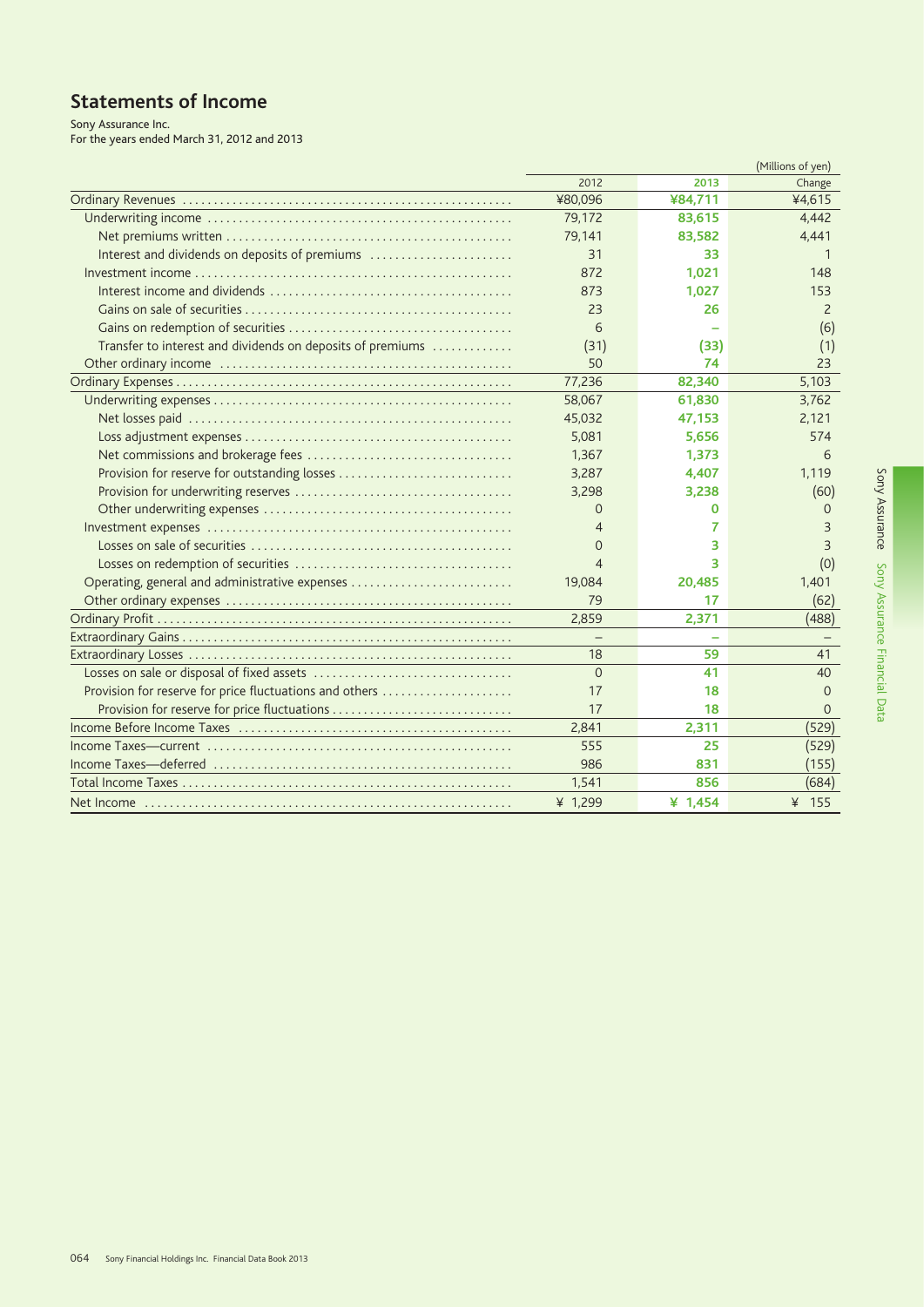# **Statements of Changes in Net Assets**

Sony Assurance Inc.<br>For the years ended March 31, 2012 and 2013

|                                                                 |           | (Millions of yen) |
|-----------------------------------------------------------------|-----------|-------------------|
|                                                                 | 2012      | 2013              |
| Shareholders' Equity                                            |           |                   |
| Common stock                                                    |           |                   |
|                                                                 | ¥20,000   | ¥20,000           |
| Changes during the period                                       |           |                   |
|                                                                 |           |                   |
|                                                                 | 20,000    | 20,000            |
| Capital surplus                                                 |           |                   |
| Capital reserve                                                 |           |                   |
|                                                                 | 20,000    | 20,000            |
| Changes during the period                                       |           |                   |
|                                                                 |           |                   |
|                                                                 | 20,000    | 20,000            |
| Total capital surplus                                           |           |                   |
|                                                                 |           |                   |
|                                                                 | 20,000    | 20,000            |
| Changes during the period                                       |           |                   |
|                                                                 |           |                   |
|                                                                 | 20,000    | 20,000            |
| <b>Retained deficits</b>                                        |           |                   |
| Other retained deficits                                         |           |                   |
| Unappropriated retained deficits for the period                 |           |                   |
|                                                                 | (23, 246) | (21, 946)         |
| Changes during the period                                       |           |                   |
|                                                                 | 1,299     | 1,454             |
|                                                                 | 1,299     | 1,454             |
|                                                                 | (21, 946) | (20,492)          |
| Total retained deficits                                         |           |                   |
|                                                                 | (23, 246) | (21, 946)         |
| Changes during the period                                       |           |                   |
|                                                                 | 1,299     | 1,454             |
|                                                                 | 1,299     | 1,454             |
|                                                                 | (21, 946) | (20,492)          |
| Total shareholders' equity                                      |           |                   |
|                                                                 | 16,753    | 18,053            |
| Changes during the period                                       |           |                   |
|                                                                 |           |                   |
|                                                                 | 1,299     | 1,454             |
|                                                                 | 1,299     | 1,454             |
|                                                                 | 18,053    | 19,507            |
| Valuation and Translation Adjustments                           |           |                   |
| Net unrealized gains (losses) on other securities, net of taxes |           |                   |
|                                                                 | 19        | (44)              |
| Changes during the period                                       |           |                   |
| Net changes of items other than shareholders' equity            | (63)      | 470               |
|                                                                 | (63)      | 470               |
|                                                                 | (44)      | 426               |
| Total valuation and translation adjustments                     |           |                   |
|                                                                 | 19        | (44)              |
| Changes during the period                                       |           |                   |
| Net changes of items other than shareholders' equity            | (63)      | 470               |
|                                                                 | (63)      | 470               |
|                                                                 | (44)      | 426               |
| <b>Total Net Assets</b>                                         |           |                   |
|                                                                 | 16,772    | 18,009            |
|                                                                 |           |                   |
| Changes during the period                                       |           |                   |
| Net income $\dots\dots$                                         | 1,299     | 1,454             |
| Net changes of items other than shareholders' equity            | (63)      | 470               |
|                                                                 | 1,236     | 1,925             |
|                                                                 | ¥18,009   | ¥19,934           |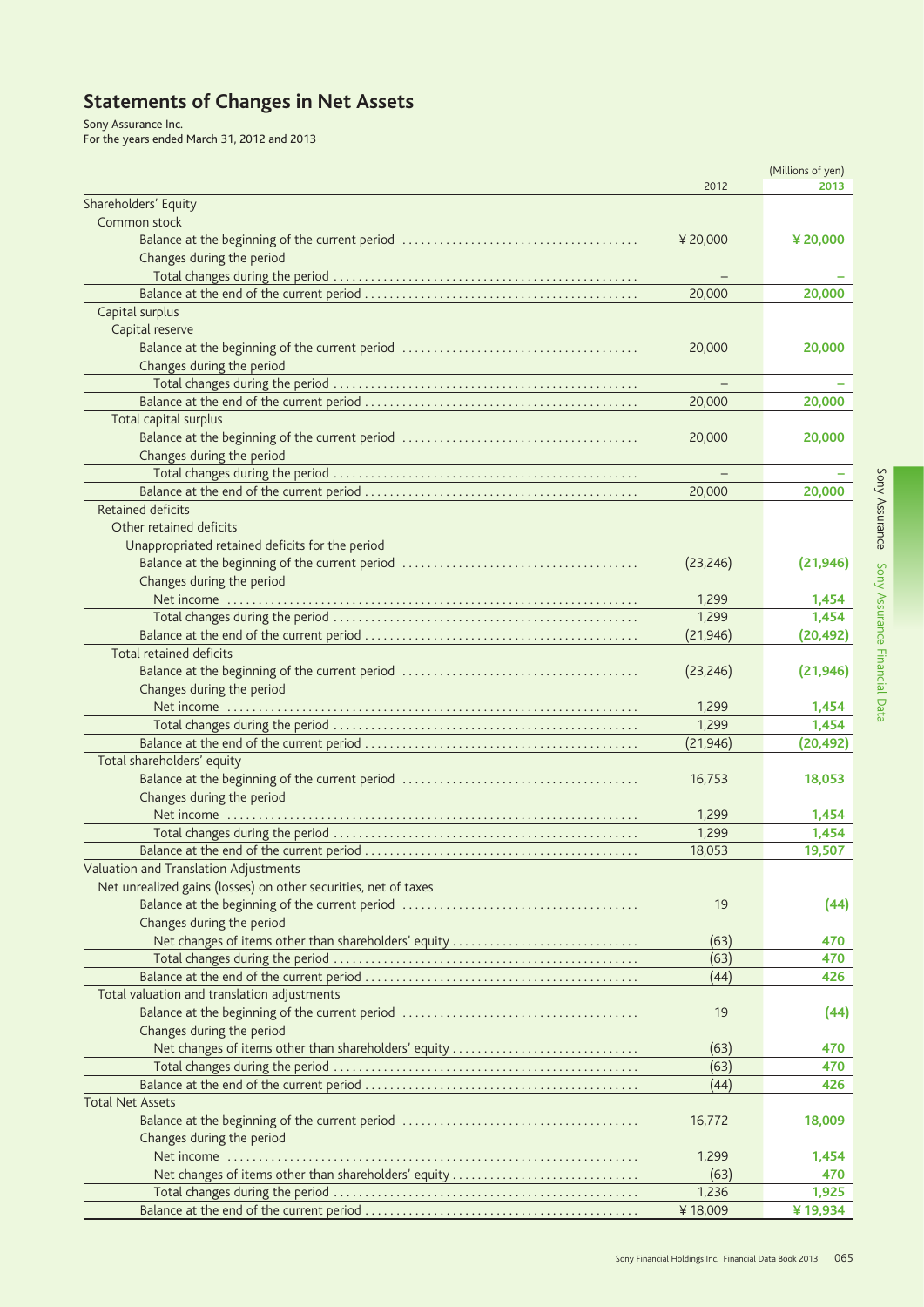# **Statements of Cash Flows**

Sony Assurance Inc.<br>For the years ended March 31, 2012 and 2013

|                                                                 | (Millions of yen) |            |            |
|-----------------------------------------------------------------|-------------------|------------|------------|
|                                                                 | 2012              | 2013       | Change     |
| Cash flows from operating activities                            |                   |            |            |
|                                                                 | ¥ $2,841$         | 2,311<br>¥ | (529)<br>¥ |
|                                                                 | 1,033             | 1,697      | 664        |
|                                                                 | 3,287             | 4.407      | 1.119      |
|                                                                 | 3,298             | 3,238      | (60)       |
| Increase in reserve for employees' retirement benefits          | 72                | 133        | 60         |
| Increase in reserve for directors' retirement benefits          | 5                 | 12         | 6          |
|                                                                 | 11                | 48         | 37         |
|                                                                 | 17                | 18         | $\Omega$   |
|                                                                 | (873)             | (1,027)    | (153)      |
|                                                                 | (26)              | (19)       | 6          |
|                                                                 | $\mathbf{O}$      | 1          | $\Omega$   |
|                                                                 |                   | 40         | 40         |
| Increase in other assets                                        |                   |            |            |
| (excluding those related to investing and financing activities) | (1,797)           | (755)      | 1,042      |
| Increase in other liabilities                                   |                   |            |            |
| (excluding those related to investing and financing activities) | 1,786             | 27         | (1,758)    |
|                                                                 | 9,658             | 10,134     | 476        |
|                                                                 | 1,097             | 1,264      | 167        |
|                                                                 | (1,041)           | (323)      | 718        |
|                                                                 | 9,713             | 11,075     | 1,362      |
| Cash flows from investing activities                            |                   |            |            |
|                                                                 | (26, 589)         | (25, 178)  | 1,411      |
| Proceeds from sale and redemption of securities                 | 20,061            | 21,166     | 1,105      |
| Total of net cash used in investment transactions               | (6, 528)          | (4,011)    | 2,516      |
| [Total of net cash provided by operating activities             |                   |            |            |
|                                                                 | [3, 184]          | [7,064]    | [3,879]    |
|                                                                 | (184)             | (813)      | (628)      |
|                                                                 | (4,071)           | (3,268)    | 802        |
|                                                                 | (10, 785)         | (8,094)    | 2,691      |
| Cash flows from financing activities                            |                   |            |            |
| Net cash provided by (used in) financing activities             |                   |            |            |
| Effect of exchange rate changes on cash and cash equivalents    |                   |            |            |
| Net increase (decrease) in cash and cash equivalents            | (1,071)           | 2,981      | 4,053      |
| Cash and cash equivalents at the beginning of the fiscal year   | 6,707             | 5,635      | (1,071)    |
| Cash and cash equivalents at the end of the fiscal year         | ¥ 5,635           | ¥ $8,617$  | ¥ 2,981    |
|                                                                 |                   |            |            |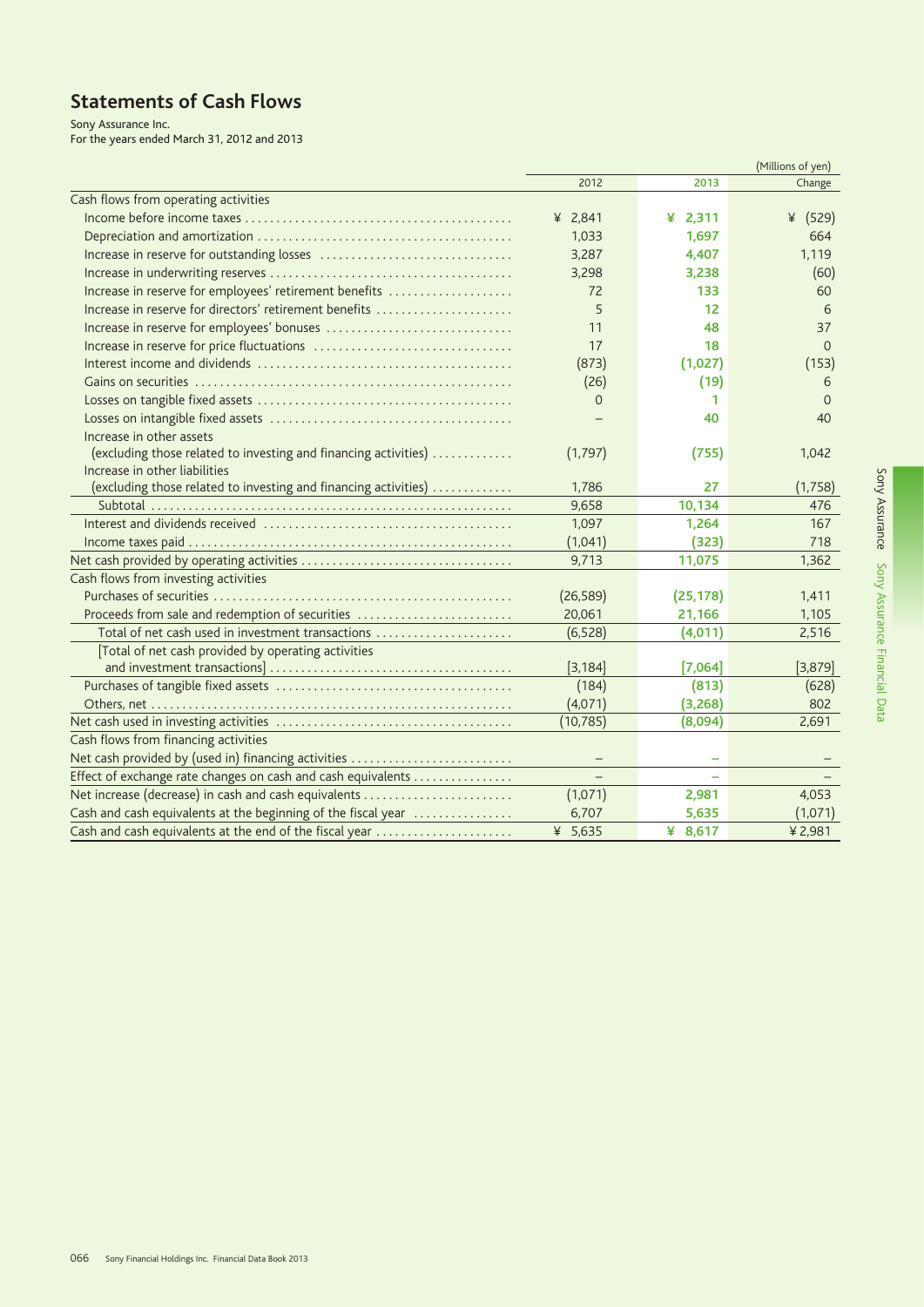# 1. Loans by Borrower Category

| As of March 31 | 2012 |  |
|----------------|------|--|
|                |      |  |
|                |      |  |
|                |      |  |
|                |      |  |
| Total          |      |  |

Notes: 1. Bankrupt and quasi-bankrupt loans

sum and push and push and the same of the set of the set of the set of the set of the set of the set of the set of the set of the set of the similar proceedings and Bankrupt and quasi-bankrupt loans are loans to borrowers other borrowers in serious financial difficulties.

2. Doubtful loans

Doubtful loans are loans to borrowers (other than bankrupt and quasi-bankrupt borrowers) with deteriorated financial condition and results of operations from which it is unlikely that the principal and interest on the loans will be recovered.

3 Sub-standard loans

Sub-standard loans are loans on which principal and/or interest are past due for three months or more and loans with a concessionary interest rate, as well as loans with renegotiated conditions in favor of the borrower, including renegotiated schedule and/or waivers, in each case, other than the loans described in notes 1. and 2. above. 4. Normal loans

Normal loans are all other loans

# 2. Risk-monitored Loans

|                |      | (Millions of yen) |
|----------------|------|-------------------|
| As of March 31 | 2012 | 2013              |
|                |      |                   |
|                |      |                   |
|                |      |                   |
|                |      |                   |
| Total.         |      |                   |

Notes: 1. Bankrupt loans

There are loans that have been in arrears on principal or interest payments for a considerably long period of time, or loans (before deductions for reserve for possible loan losses) on which principal or interest payments are considered unlikely to occur in the future for other reasons and on which accrued interest income is not<br>recorded. Of these, bankrupt loans are loans with reasons de Enforcement of the Corporation Tax Act (Enforcement Order 97 of 1965), or 96-1-4 of the same order.

2. Non-accrual delinquent loans

Non-accrual delinquent loans are loans on which accrued interest income is not recorded, excluding bankrupt loans and loans on which interest payments are deferred in order to support the borrowers' recovery from financial difficulties.

3. Past due loans (3 months or more)

Past due loans are loans to which the repayments of principles of interests are past due date over three months or more and which are not classified to bankrupt loans or non-accrual delinquent loans.

4. Restructured loans

Restructured loans are loans on which terms and conditions have been amended in favor of the borrowers (e.g. reduction of the original interest rate, deferral of interest payments, extension of principal repayments or debt waiver) in order to support the borrowers' recovery from financial difficulties, excluding loans described in notes 1. to 3. above

# 3. Assets and Liabilities

### 3-1 Securities

|                | (Millions of ven) |             |         |                   |  |
|----------------|-------------------|-------------|---------|-------------------|--|
|                |                   | 2012        |         | 2013              |  |
| As of March 31 | Amount            | Composition | Amount  | Composition       |  |
|                | ¥57.709           | 68.3%       | ¥68,646 | 77.4%             |  |
|                | 13.585            | 16.1        | 9.648   | 10.9 <sup>°</sup> |  |
|                | 11.207            | 13.3        | 8.452   | 9.5               |  |
|                | 600               | 0.7         | 1.251   | 1.4               |  |
|                | 897               | 1.1         | 497     | 0.6               |  |
|                | 474               | 0.6         | 174     | 0.2               |  |
| Total          | ¥84.474           | 100.0%      |         | פח חחו            |  |

#### 3-2 Yield on securities (yield on investments)

| For the years ended March 31 | 2012  | 2013  |
|------------------------------|-------|-------|
|                              | 1.04% | 1.17% |
|                              |       |       |
|                              | 2.11  | 1.95  |
|                              | 0.11  | 0.10  |
|                              | 103%  | 1.17% |
|                              | 1.06  | 1.19  |
|                              | N 95  | । 96  |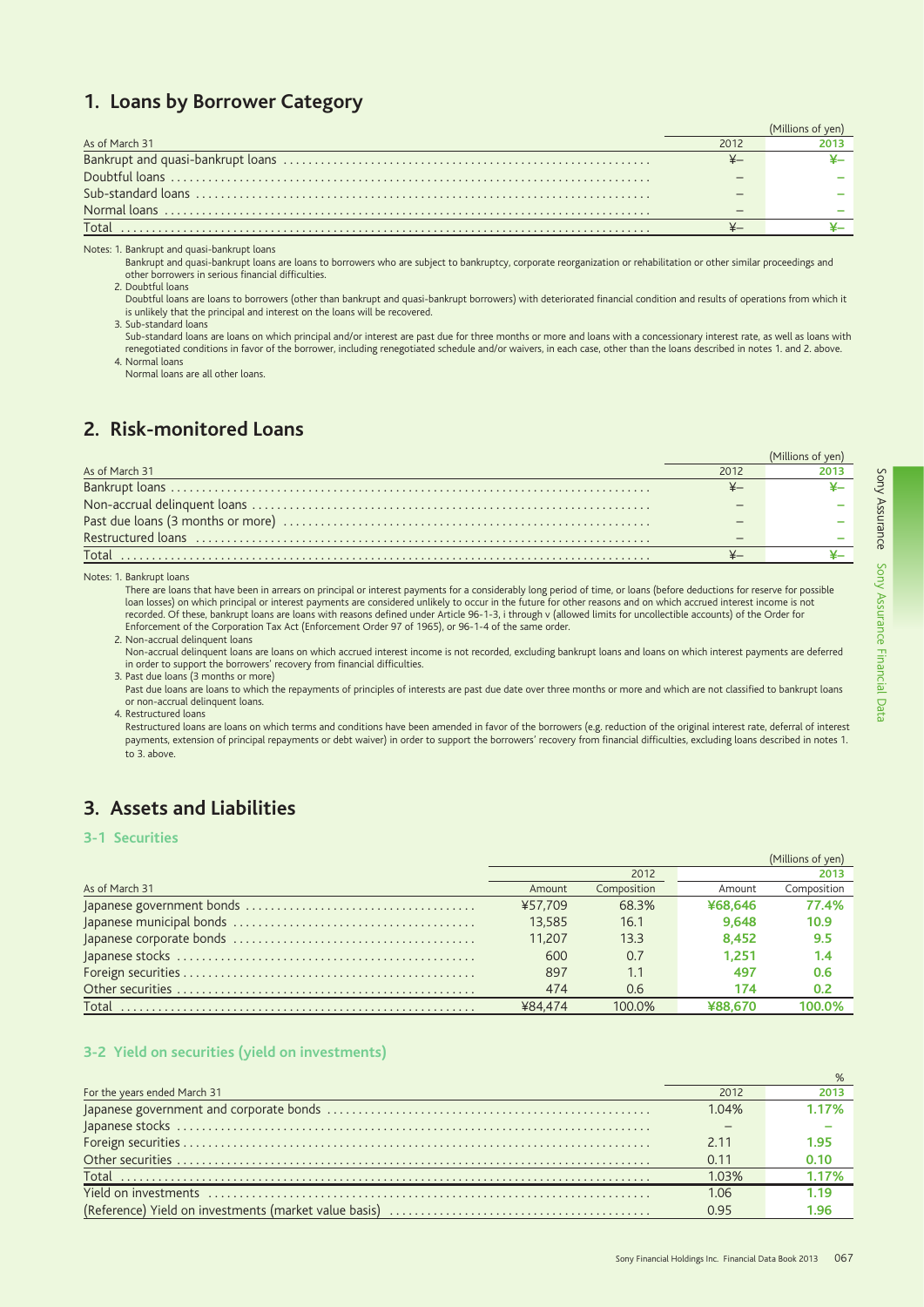# 3-3 Balance of securities by remaining period

|                                                  |                          |             |              |              |              |             | 2012    |
|--------------------------------------------------|--------------------------|-------------|--------------|--------------|--------------|-------------|---------|
|                                                  |                          |             |              |              |              | Over        |         |
|                                                  |                          | Over        | Over         | Over         | Over         | 10 years    |         |
|                                                  |                          | 1 year, not | 3 years, not | 5 years, not | 7 years, not | (including) |         |
|                                                  | Less than                | exceeding   | exceeding    | exceeding    | exceeding    | no fixed    |         |
| As of March 31                                   | 1 year                   | 3 years     | 5 years      | 7 years      | 10 years     | maturity)   | Total   |
| Japanese government bonds $\ldots \ldots \ldots$ | ¥11,032                  | ¥14,409     | $¥$ 922      | 42,747       | ¥10.448      | ¥18,149     | ¥57,709 |
| Japanese municipal bonds                         | 5,370                    | 2,819       | 991          | 643          | 2,053        | 1.706       | 13,585  |
| Japanese corporate bonds                         | 2,722                    | 2.991       | 816          | 1.408        | 1.857        | 1.410       | 11,207  |
| Japanese stocks                                  |                          |             |              |              |              | 600         | 600     |
|                                                  | 400                      | 299         |              |              | 103          | 93          | 897     |
| Other securities                                 | $\overline{\phantom{0}}$ |             |              |              |              | 474         | 474     |
| Total                                            | ¥19.526                  | ¥20.520     | ¥2.729       | ¥4.798       | ¥14,463      | ¥22.434     | ¥84.474 |

|                           |           |             |              |              |              |            | 2013    |
|---------------------------|-----------|-------------|--------------|--------------|--------------|------------|---------|
|                           |           |             |              |              |              | Over       |         |
|                           |           | Over        | Over         | Over         | Over         | 10 years   |         |
|                           |           | 1 year, not | 3 years, not | 5 years, not | 7 years, not | (including |         |
|                           | Less than | exceeding   | exceeding    | exceeding    | exceeding    | no fixed   |         |
| As of March 31            | 1 year    | 3 years     | 5 years      | 7 years      | 10 years     | maturity)  | Total   |
| Japanese government bonds | ¥3,105    | ¥14,205     | ¥2,044       | ¥ $6,945$    | ¥5,551       | ¥36,793    | ¥68,646 |
| Japanese municipal bonds  | 1,015     | 3,430       | 919          | 1.463        | 1,202        | 1.617      | 9,648   |
| Japanese corporate bonds  | 1,206     | 1,936       | 851          | 1.926        | 1,070        | 1.461      | 8,452   |
| Japanese stocks           |           |             |              |              |              | 1.251      | 1,251   |
|                           | 299       |             |              | 103          | 93           | -          | 497     |
| Other securities          |           |             |              |              |              | 174        | 174     |
| Total                     | ¥5,627    | ¥19,572     | ¥3,815       | ¥10.439      | ¥7.918       | ¥41.297    | ¥88,670 |

# 3-4 Policy reserves and others

# Reserve for outstanding losses

|                |         | (Millions of yen) |
|----------------|---------|-------------------|
| As of March 31 | 2012    |                   |
|                |         |                   |
|                | 180     |                   |
|                | 841     |                   |
|                | 22,822  | 27,415            |
|                | 348     |                   |
|                |         |                   |
| Total          | 624 192 |                   |

# Underwriting reserves

| As of March 31 | 2012    |  |
|----------------|---------|--|
| Fire           | 160     |  |
|                | 43      |  |
|                | 25,970  |  |
|                | 39.895  |  |
|                | 1.302   |  |
| Others .       |         |  |
| Total          | ¥67 37′ |  |
|                |         |  |

(Millions of yen)

(Millions of yen)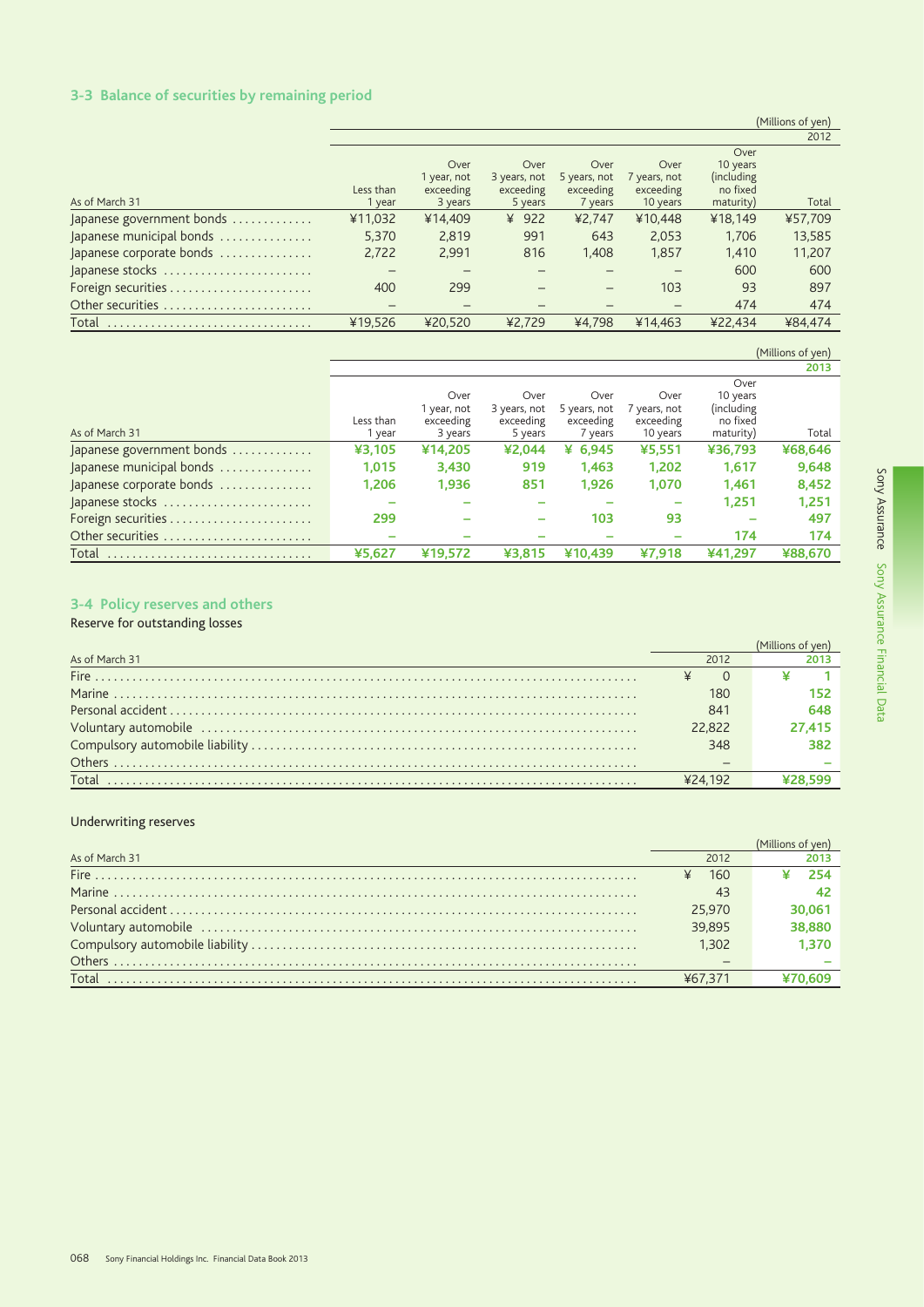#### Breakdown of the balance of underwriting reserves

|                                 |          |             |             |                |                | 2012   |
|---------------------------------|----------|-------------|-------------|----------------|----------------|--------|
|                                 | Unearned |             |             |                | Reserve for    |        |
|                                 | premium  | Catastrophe | Contingency | Refund         | policyholders' |        |
| As of March 31                  | reserve  | reserve     | reserve     | reserve        | dividends      | Total  |
|                                 | 144      | -15<br>¥    | $*$ 0       | $\overline{+}$ | $x-$           | 160    |
| Marine                          | 40       |             |             |                |                | 43     |
|                                 | 24.264   | 1.648       | 53          |                |                | 25,970 |
| Voluntary automobile            | 32.156   | 7.738       |             |                |                | 39,895 |
| Compulsory automobile liability | 1.302    |             |             |                |                | 1.302  |
|                                 |          |             |             |                |                |        |
| Total                           | ¥57.907  | ¥9.406      | ¥54         | $*3$           |                | 46/371 |

|                                 |          |             |             |         |                | (Millions of yen) |
|---------------------------------|----------|-------------|-------------|---------|----------------|-------------------|
|                                 |          |             |             |         |                | 2013              |
|                                 | Unearned |             |             |         | Reserve for    |                   |
|                                 | premium  | Catastrophe | Contingency | Refund  | policyholders' |                   |
| As of March 31                  | reserve  | reserve     | reserve     | reserve | dividends      | Total             |
|                                 | 230      | 23          | ¥0          |         |                | 254               |
| Marine                          | 36       |             |             |         |                | 42                |
|                                 | 28,084   | 1.909       | 62          |         |                | 30.061            |
| Voluntary automobile            | 33.654   | 5.225       |             |         |                | 38,880            |
| Compulsory automobile liability | 1,370    |             |             |         |                | 1,370             |
|                                 |          |             |             |         |                |                   |
| Total                           | ¥63.377  | ¥7.164      | ¥63         | ¥4      |                | ¥70.609           |

Note: The underwriting reserves for earthquake insurance and compulsory automobile liability insurance are included in the unearned premium reserve.

### 3-5 Calculation method for underwriting reserves

| For the years ended March 31 | 2012                                 | 2013                                        |
|------------------------------|--------------------------------------|---------------------------------------------|
| Calculation method           |                                      |                                             |
|                              | Standard<br>underwriting<br>reserves | <b>Standard</b><br>underwriting<br>reserves |
|                              |                                      |                                             |
|                              | 100.0%                               | 100.0%                                      |

Notes: 1. The calculation method and the rate of reserve funding are not applied for policies as pertaining to the classes of insurance listed in Article 3 Paragraph 5 Item 1 of the Insurance Business Act of Japan and those whose principal insurance is pertaining to such classes of insurance.

2. The calculation method is described for refund reserve for insurance due reserves and deposits of premiums because the concept of a calculation method does not exist for other items.

3. Rate of reserve funding = (Unearned premium reserves actually accumulated + Refund reserves) / (Sum of (1) - (3) below)

A care of reserver unimity and refund reserves calculated by the method stipulated in the Ministry of Finance Public Notice No. 48 of 1996 for policies subject to the standard underwriting reserves and refund reserves cal (2) Insurance due reserves for policies of which terms started after July 1, 2001 are calculated by the net level premium reserve method for policies not subject to the standard underwriting reserves, refund reserves for policies of which terms started after July 1, 2001 and for policies other than policies as defined in Article 68<br>Paragraph 2 of the Order for Enforcement of the Insurance

before July 1, 2001. (3) Unearned premiums for policies of which terms started after July 1, 2001.

#### 3-6 Other reserves

|                                                                         |                   |              |                       |                             | (Millions of yen) |
|-------------------------------------------------------------------------|-------------------|--------------|-----------------------|-----------------------------|-------------------|
|                                                                         | 2011              |              |                       |                             | 2012              |
|                                                                         |                   |              |                       | For the year ended March 31 |                   |
|                                                                         | As of<br>March 31 | Increase     | Decrease<br>-specific | Decrease<br>—other          | As of<br>March 31 |
| Reserve for possible loan losses                                        |                   |              |                       |                             |                   |
| General reserve for possible loan losses                                | ¥                 | $\angle$ $=$ | ¥                     | $_{\nexists}$               |                   |
| Specific reserve for possible loan losses                               |                   |              |                       |                             |                   |
| Reserve for loan losses from borrowers<br>in specific foreign countries |                   |              |                       |                             |                   |
|                                                                         |                   |              |                       |                             |                   |
| Reserve for directors' retirement benefits                              | 34                | $\mathsf{Q}$ | ς                     |                             | 40                |
| Reserve for employees' bonuses                                          | 695               | 707          | 695                   |                             | 707               |
| Reserve for price fluctuations                                          | 43                | 17           |                       |                             | 61                |

(Millions of ven)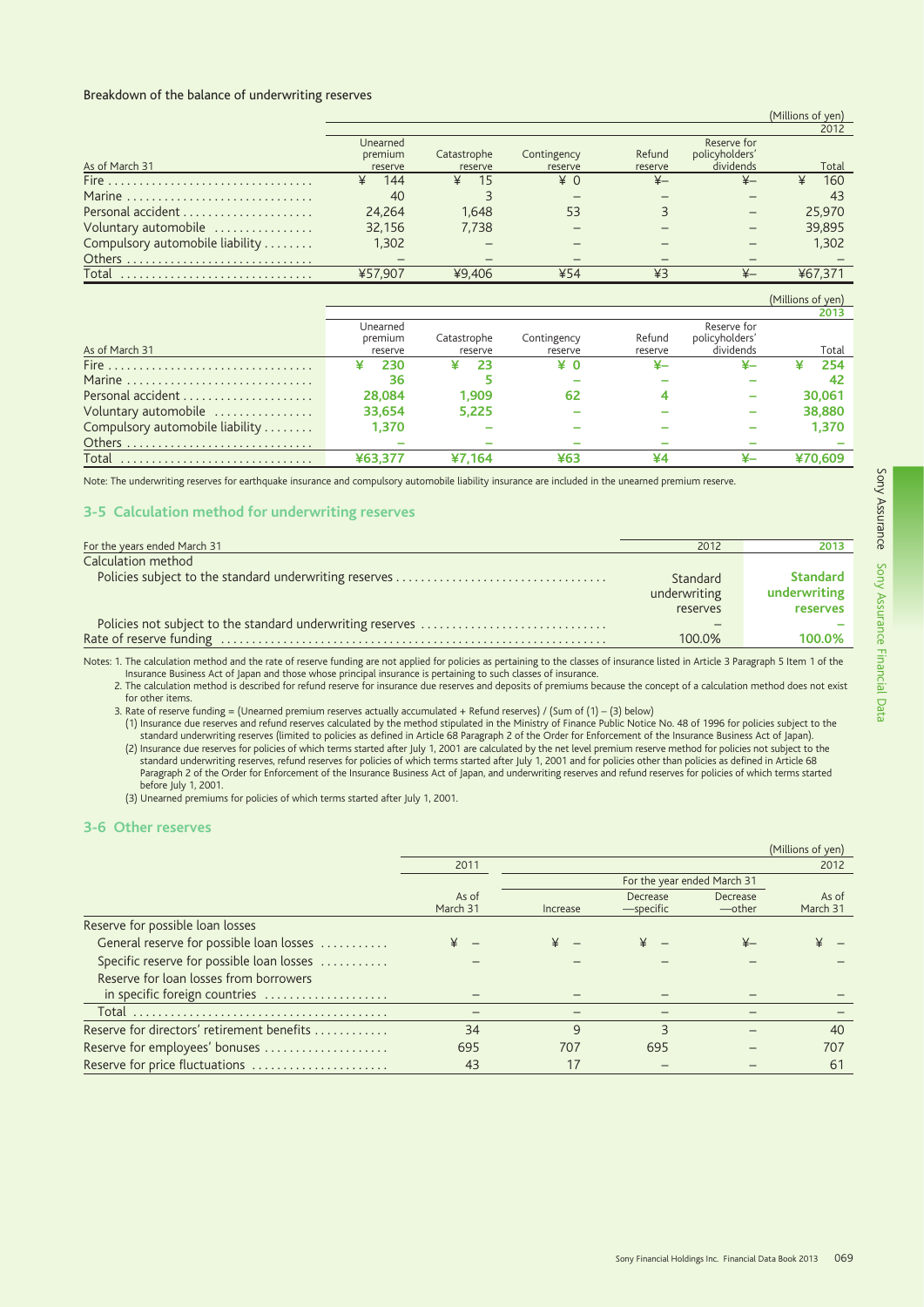|                                            |                          |                             |                       |                    | $I$ . IIIIIIOIIII OI YEIII |
|--------------------------------------------|--------------------------|-----------------------------|-----------------------|--------------------|----------------------------|
|                                            | 2012                     |                             |                       |                    | 2013                       |
|                                            |                          | For the year ended March 31 |                       |                    |                            |
|                                            | As of<br>March 31        | Increase                    | Decrease<br>-specific | Decrease<br>—other | As of<br>March 31          |
| Reserve for possible loan losses           |                          |                             |                       |                    |                            |
| General reserve for possible loan losses   | $\overline{\phantom{0}}$ |                             | ¥                     |                    |                            |
| Specific reserve for possible loan losses  |                          |                             |                       |                    |                            |
| Reserve for loan losses from borrowers     |                          |                             |                       |                    |                            |
| in specific foreign countries              |                          |                             |                       |                    |                            |
|                                            |                          |                             |                       |                    |                            |
| Reserve for directors' retirement benefits | 40                       | 12                          |                       |                    | 53                         |
| Reserve for employees' bonuses             | 707                      | 756.                        | 707                   |                    | 756.                       |
| Reserve for price fluctuations             | 61                       | 18                          |                       |                    | 80                         |

# 4. Profit and Loss

# 4-1 Gains (losses) on sale of securities and devaluation losses on securities

|                                 |                |                 |                |                |                 | (Millions of yen) |
|---------------------------------|----------------|-----------------|----------------|----------------|-----------------|-------------------|
|                                 |                |                 | 2012           |                |                 | 2013              |
|                                 |                |                 | Devaluation    |                |                 | Devaluation       |
| For the years ended March 31    | Gains on sales | Losses on sales | losses         | Gains on sales | Losses on sales | losses            |
| Japanese government bonds, etc. | 423            | ¥0              | $\overline{X}$ | ¥26            |                 |                   |
| Japanese stocks                 |                |                 |                |                |                 |                   |
| Foreign securities              |                |                 |                |                |                 |                   |
| Total                           | 423            | ¥0              | $_{\nexists}$  |                |                 |                   |

# 4-2 Gains (losses) on trading securities

Not applicable

# 4-3 Operating expenses (including loss adjustment expenses)

|                                                                                  |           | (Millions of ven) |
|----------------------------------------------------------------------------------|-----------|-------------------|
| For the years ended March 31                                                     | 2012      | 201               |
|                                                                                  | ¥ $7.131$ | ¥ 7.725           |
|                                                                                  | 16.425    | 17.787            |
|                                                                                  | 600       | 629               |
| Contribution to fire prevention and traffic accident prevention                  |           |                   |
| Contribution to Non-life Insurance Policyholders Protection Corporation of Japan | 8         |                   |
|                                                                                  | 1.367     | 1.373             |
|                                                                                  | ¥25533    | ¥27.515           |

Note: The total of operating expenses above includes loss adjustment expenses, operating, general and administrative expenses, and net commissions and brokerage fees for the statements of income of Sony Assurance.

# 4-4 Losses on sale or disposal of fixed assets

|                              | (Millions of yen) |        |       |        |
|------------------------------|-------------------|--------|-------|--------|
|                              |                   | 2012   |       | 2013   |
| For the years ended March 31 | Gains             | Losses | Gains | Losses |
|                              |                   | ¥0     |       |        |
|                              |                   |        |       |        |
|                              |                   | -      |       |        |
| Total.                       |                   | ¥О     |       |        |

 $(Milliance of yn)$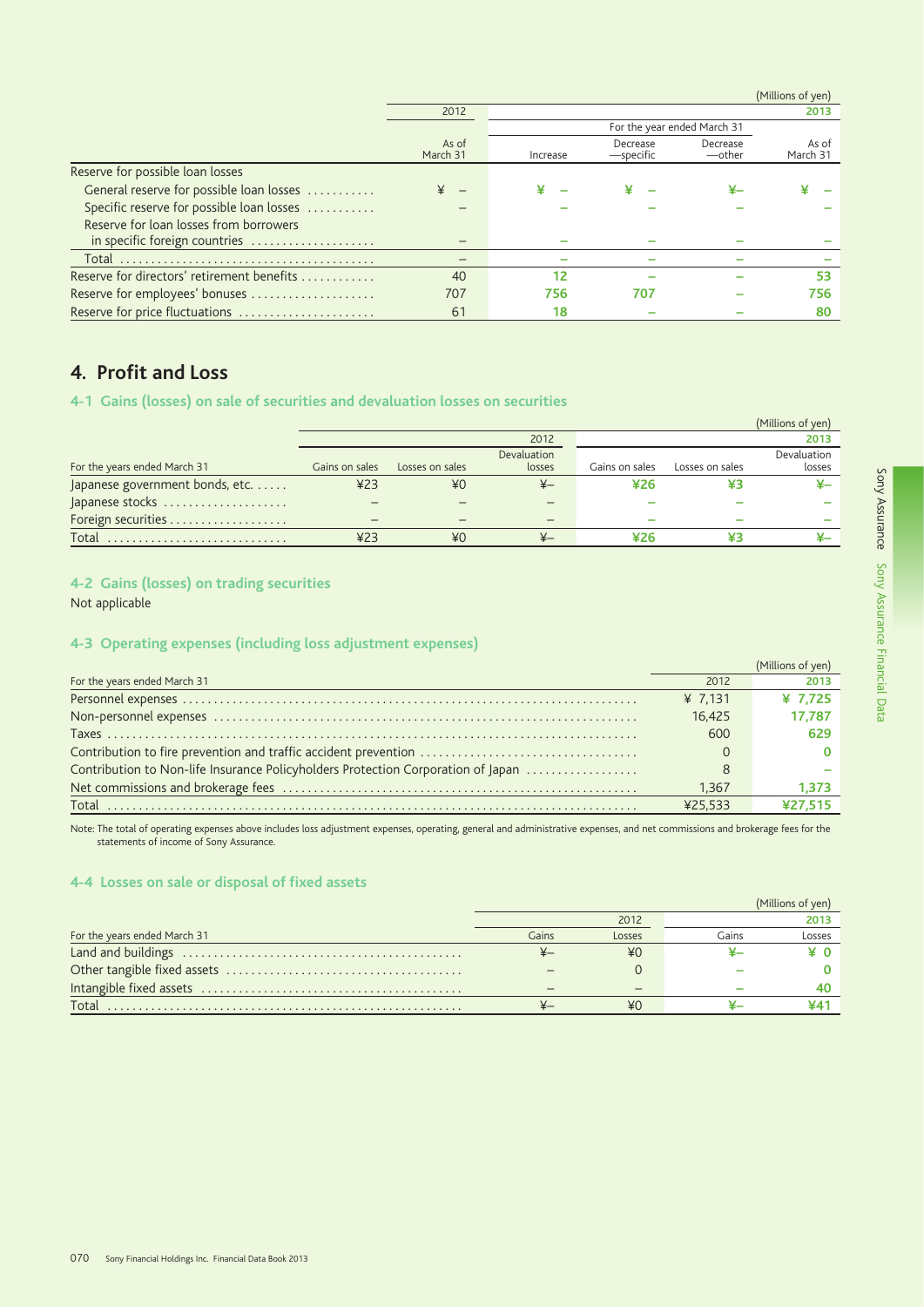## 5. Fair Value Information, etc.

## 5-1 Securities

Trading-purpose securities Not applicable

### Held-to-maturity securities

|                                                |               |            |                   |               |            | (Millions of yen) |
|------------------------------------------------|---------------|------------|-------------------|---------------|------------|-------------------|
|                                                |               |            | 2012              |               |            | 2013              |
|                                                | Balance sheet |            |                   | Balance sheet |            |                   |
| As of March 31                                 | amount        | Fair value | <b>Difference</b> | amount        | Fair value | Difference        |
| Fair value is higher than balance sheet amount |               |            |                   |               |            |                   |
| Japanese government and corporate bonds        | ¥72.797       | ¥74.289    | ¥1,491            | ¥73,019       | ¥79.207    | ¥6.188            |
| Foreign securities                             | 897           | 907        | 10                | 497           | 516        | 19                |
| Subtotal                                       | 73.695        | 75.197     | 1.501             | 73,516        | 79,723     | 6,207             |
| Fair value is lower than balance sheet amount  |               |            |                   |               |            |                   |
| Japanese government and corporate bonds        | 69            | 69         | (0)               |               |            |                   |
| Foreign securities                             |               |            | -                 |               |            |                   |
| Subtotal                                       | 69            | 69         | (O)               |               |            |                   |
| Total                                          | ¥73,765       | ¥75,266    | ¥1,501            | ¥73.516       | ¥79.723    | ¥6.207            |
|                                                |               |            |                   |               |            |                   |

## Stock of subsidiaries and affiliated companies

Not applicable

### Available-for-sale securities

|                                         |                      |             |            |               |             | (Millions of yen) |
|-----------------------------------------|----------------------|-------------|------------|---------------|-------------|-------------------|
|                                         |                      |             | 2012       |               |             | 2013              |
|                                         | <b>Balance sheet</b> | Acquisition |            | Balance sheet | Acquisition |                   |
| As of March 31                          | amount               | cost        | Difference | amount        | cost        | <b>Difference</b> |
| Balance sheet amount is higher than     |                      |             |            |               |             |                   |
| acquisition cost                        |                      |             |            |               |             |                   |
| Japanese government and corporate bonds | ¥ $9.112$            | ¥ $9.033$   | ¥ 78       | ¥12,524       | ¥12.421     | ¥102              |
| Japanese stocks                         |                      |             |            | 1.251         | 729         | 522               |
|                                         |                      |             |            |               |             |                   |
| Subtotal                                | 9.112                | 9.033       | 78         | 13.775        | 13,151      | 624               |
| Balance sheet amount is lower than      |                      |             |            |               |             |                   |
| acquisition cost                        |                      |             |            |               |             |                   |
| Japanese government and corporate bonds | 522                  | 545         | (23)       | 1.204         | 1.212       | (8)               |
| Japanese stocks                         | 600                  | 718         | (118)      |               |             |                   |
|                                         | 474                  | 474         | -          | 174           | 174         |                   |
|                                         | 1,596                | 1.739       | (142)      | 1.378         | 1,387       | (8)               |
| Total                                   | ¥10,709              | ¥10,772     | (63)<br>¥  | ¥15,154       | ¥14,538     | ¥616              |

Available-for-sale securities sold during the year

|                                         |                    |                         |                          |                    |                         | (Millions of yen)        |
|-----------------------------------------|--------------------|-------------------------|--------------------------|--------------------|-------------------------|--------------------------|
|                                         |                    |                         | 2012                     |                    |                         | 2013                     |
| For the year ended March 31             | Amount<br>of sales | Total gains<br>on sales | Total losses<br>on sales | Amount<br>of sales | Total gains<br>on sales | Total losses<br>on sales |
| Japanese government and corporate bonds | ¥3.008             | ¥23                     | ¥0                       | ¥1.605             | ¥26                     |                          |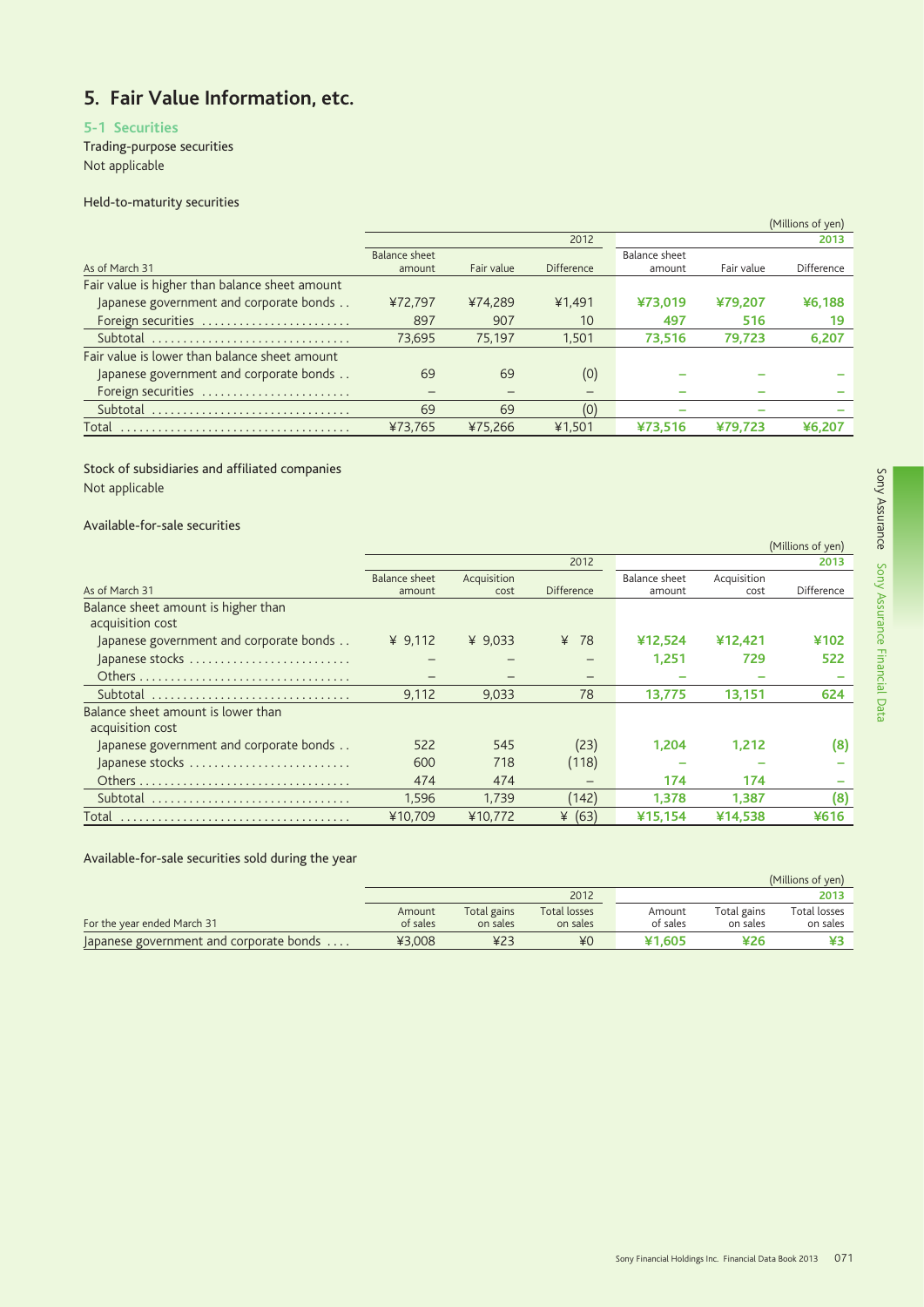# **Performance Indicators of Sony Assurance**

## 1. Principal Indicators of Operating Performance

|                                                  |          |                          |                          |                   | (Millions of yen) |
|--------------------------------------------------|----------|--------------------------|--------------------------|-------------------|-------------------|
| For the years ended March 31                     | 2009     | 2010                     | 2011                     | 2012              | 2013              |
| Net premiums written                             | ¥61,106  | ¥67,440                  | ¥ 73,343                 | ¥ 79,141          | ¥ 83,582          |
| Year-on-year change                              | 11.1%    | 10.4%                    | 8.8%                     | 7.9%              | 5.6%              |
|                                                  | 1,665    | 1.979                    | 1.469                    | 2,109             | 1,398             |
| Year-on-year change                              | (26.9%)  | 18.9%                    | (25.8%)                  | 43.5%             | (33.7%            |
|                                                  | 61,882   | 68,174                   | 74,166                   | 80,096            | 84,711            |
| Year-on-year change                              | 11.2%    | 10.2%                    | 8.8%                     | 8.0%              | 5.8%              |
|                                                  | 2.178    | 2,565                    | 2,144                    | 2,859             | 2,371             |
| Year-on-year change                              | (22.7%)  | 17.8%                    | $(16.4\%)$               | 33.3%             | (17.1%            |
|                                                  | (1, 556) | 1,604                    | 1,297                    | 1,299             | 1,454             |
| Year-on-year change                              | (171.2%) | $\qquad \qquad -$        | (19.2%)                  | 0.2%              | 11.9%             |
|                                                  | 55.0%    | 57.2%                    | 60.0%                    | 63.3%             | 63.2%             |
|                                                  | 26.7%    | 26.1%                    | 25.5%                    | 25.7%             | 26.0%             |
| Interest income and dividends                    | 684      | 688                      | 784                      | 873               | 1,027             |
| Year-on-year change                              | 18.2%    | 0.6%                     | 13.9%                    | 11.4%             | 17.6%             |
| Yield on investments (income basis)              | 1.06%    | 0.93%                    | 0.95%                    | 0.98%             | 1.09%             |
| Yield on investments (realized basis)            | 0.89%    | 0.94%                    | 0.97%                    | 1.01%             | 1.11%             |
|                                                  | 64,309   | 73,234                   | 80,608                   | 84,474            | 88,670            |
|                                                  |          |                          |                          |                   |                   |
| Underwriting reserves                            | 50.791   | 58.125                   | 64.073                   | 67.371            | 70,609            |
|                                                  | 20,000   | 20,000                   | 20,000                   | 20,000            | 20,000            |
| Number of shares issued and outstanding (shares) | 400,000  | 400,000                  | 400,000                  | 400,000           | 400,000           |
|                                                  | 13,678   | 15,482                   | 16,772                   | 18,009            | 19,934            |
|                                                  | 86,698   | 98,340                   | 109,382                  | 118,612           | 127,421           |
| Assets accounted for as deposit premium accounts |          | $\overline{\phantom{m}}$ | $\overline{\phantom{m}}$ | $\qquad \qquad -$ |                   |
| Capital adequacy ratio                           | 15.8%    | 15.7%                    | 15.3%                    | 15.2%             | 15.6%             |
| Dividend payout ratio                            |          |                          |                          |                   |                   |
| Non-consolidated solvency margin ratio           | 993.0%   | 1,018.5%                 | 981.4%                   | 557.8%            | 504.2%            |
| Number of employees                              | 752      | 814                      | 922                      | 979               | 1,079             |

Note: The laws and regulations concerning the calculation of the non-consolidated solvency margin ratio have been revised, and a new calculation method has been applied from the year ended March 31, 2012. Accordingly, figures for the non-consolidated solvency margin ratio cannot be compared simply on a year-on-year basis.

## 2. Underwriting Performance

## 2-1 Direct premiums written

|                                 |          |             |            |          |             | (Millions of yen) |
|---------------------------------|----------|-------------|------------|----------|-------------|-------------------|
|                                 |          |             | 2012       |          |             | 2013              |
| For the years ended March 31    | Amount   | Composition | YoY change | Amount   | Composition | YoY change        |
| Fire                            | 176<br>¥ | 0.2%        | $(4.8\%)$  | 236<br>¥ | 0.3%        | 34.1%             |
| Marine                          |          |             |            |          |             |                   |
|                                 | 7.424    | 9.5         | 4.0        | 7.898    | 9.6         | 6.4               |
| Voluntary automobile            | 70.712   | 90.3        | 7.9        | 74.406   | 90.1        | 5.2               |
| Compulsory automobile liability |          |             |            |          |             |                   |
|                                 |          |             |            |          |             |                   |
| Total                           | ¥78,313  | 100.0%      | 7.5%       | ¥82,541  | 100.0%      | 5.4%              |
| Direct net premiums written     |          |             |            |          |             |                   |
| per employee                    | ¥<br>79  |             | 1.3%       | ¥<br>76  |             | (4.4%)            |
|                                 |          |             |            |          |             |                   |

Notes: 1. Direct premiums written = Direct premiums written - (Returned premiums based on cancellations + Other returned premiums)

2. Direct net premiums written per employee = Direct net premiums written / Number of employees

3. Sony Assurance has no deposits of premiums.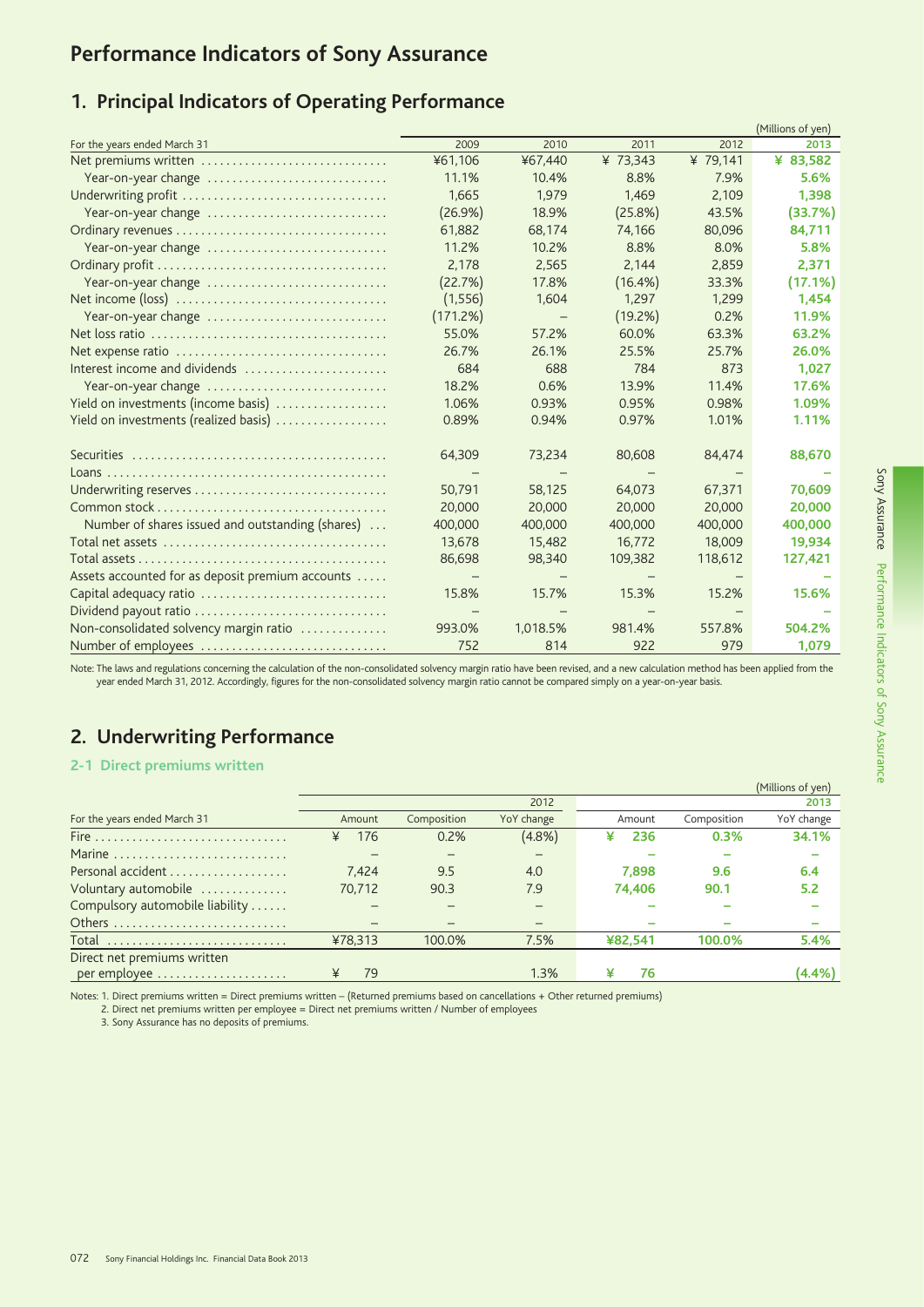#### 2-2 Net premiums written

|                                 |         |             |            |         |             | (Millions of yen) |
|---------------------------------|---------|-------------|------------|---------|-------------|-------------------|
|                                 |         |             | 2012       |         |             | 2013              |
| For the years ended March 31    | Amount  | Composition | YoY change | Amount  | Composition | YoY change        |
| Fire                            | 72<br>¥ | 0.1%        | 780.1%     | 86<br>¥ | 0.1%        | 19.3%             |
| Marine                          | 90      | 0.1         | 1.430.5    | 142     | 0.2         | 56.9              |
|                                 | 7.626   | 9.6         | 3.5        | 8.138   | 9.7         | 6.7               |
| Voluntary automobile            | 70.457  | 89.0        | 8.0        | 74.140  | 88.7        | 5.2               |
| Compulsory automobile liability | 893     | 1.1         | 25.1       | 1.075   | 1.3         | 20.3              |
|                                 |         |             |            |         |             |                   |
| Total                           | ¥79.141 | 100.0%      | 7.9%       | ¥83.582 | 100.0%      | 5.6%              |
|                                 |         |             |            |         |             |                   |

Note: Net premiums written = Direct net premiums written + Assumed net premiums written - Ceded net premiums written

## 2-3 Net losses paid, net loss ratio

|                                 |         |             |                |         |             | (Millions of yen) |
|---------------------------------|---------|-------------|----------------|---------|-------------|-------------------|
|                                 |         |             | 2012           |         |             | 2013              |
| For the years ended March 31    | Amount  | Composition | Net loss ratio | Amount  | Composition | Net loss ratio    |
|                                 | ¥<br>40 | 0.1%        | 56.9%          | ¥       | $0.0\%$     | 22.1%             |
| Marine                          | 138     | 0.3         | 153.2          | 185     | 0.4         | 130.7             |
| Personal accident               | 1.796   | 4.0         | 26.3           | 1.957   | 4.2         | 27.0              |
| Voluntary automobile            | 42.193  | 93.7        | 66.8           | 44.004  | 93.3        | 66.6              |
| Compulsory automobile liability | 862     | 1.9         | 96.5           | 1.004   | 2.1         | 93.5              |
|                                 |         |             |                |         |             |                   |
| Total                           | ¥45.032 | 100.0%      | 63.3%          | ¥47.153 | 100.0%      | 63.2%             |

Notes: 1. Net losses paid = Direct net losses paid + Assumed net losses paid - Reinsurance losses recovered

2. Net loss ratio = (Net losses paid + Loss adjustment expenses) / Net premiums written

#### 2-4 Expenses and net expense ratio related to underwriting

|                                                                        |         | (Millions of yen) |
|------------------------------------------------------------------------|---------|-------------------|
| For the years ended March 31                                           | 2012    | 2013              |
|                                                                        | ¥20.342 | ¥21.760           |
| Operating, general and administrative expenses related to underwriting | 18.974  | 20,386            |
|                                                                        | 1.367   | 1.373             |
|                                                                        | 25.7%   | 26.0%             |
|                                                                        |         |                   |

Note: Net expense ratio = Expenses related to underwriting / Net premiums written

### 2-5 Underwriting profit

|                              |         | (Millions of yen) |
|------------------------------|---------|-------------------|
| For the years ended March 31 | 2012    | <b>2013</b>       |
|                              | ¥79.172 | ¥83,615           |
|                              | 58.067  | 61,830            |
|                              | 18.974  | 20,386            |
|                              |         |                   |
|                              | ¥ 2.109 | ¥ 1398            |

Notes: 1. Operating, general and administrative expenses is the amount related to underwriting in "Operating, general and administrative expenses" in the statements of income of Sony Assurance.

2. Other income (expenses) is the amount equivalent to the corporate income taxes for compulsory automobile liability insurance, etc.

#### Underwriting profit by type of policy

| For the years ended March 31 | 2012   |      |
|------------------------------|--------|------|
|                              | (79)   |      |
|                              |        |      |
|                              | 132    |      |
|                              | 2.260  | -490 |
|                              |        |      |
|                              |        |      |
|                              | 42.109 |      |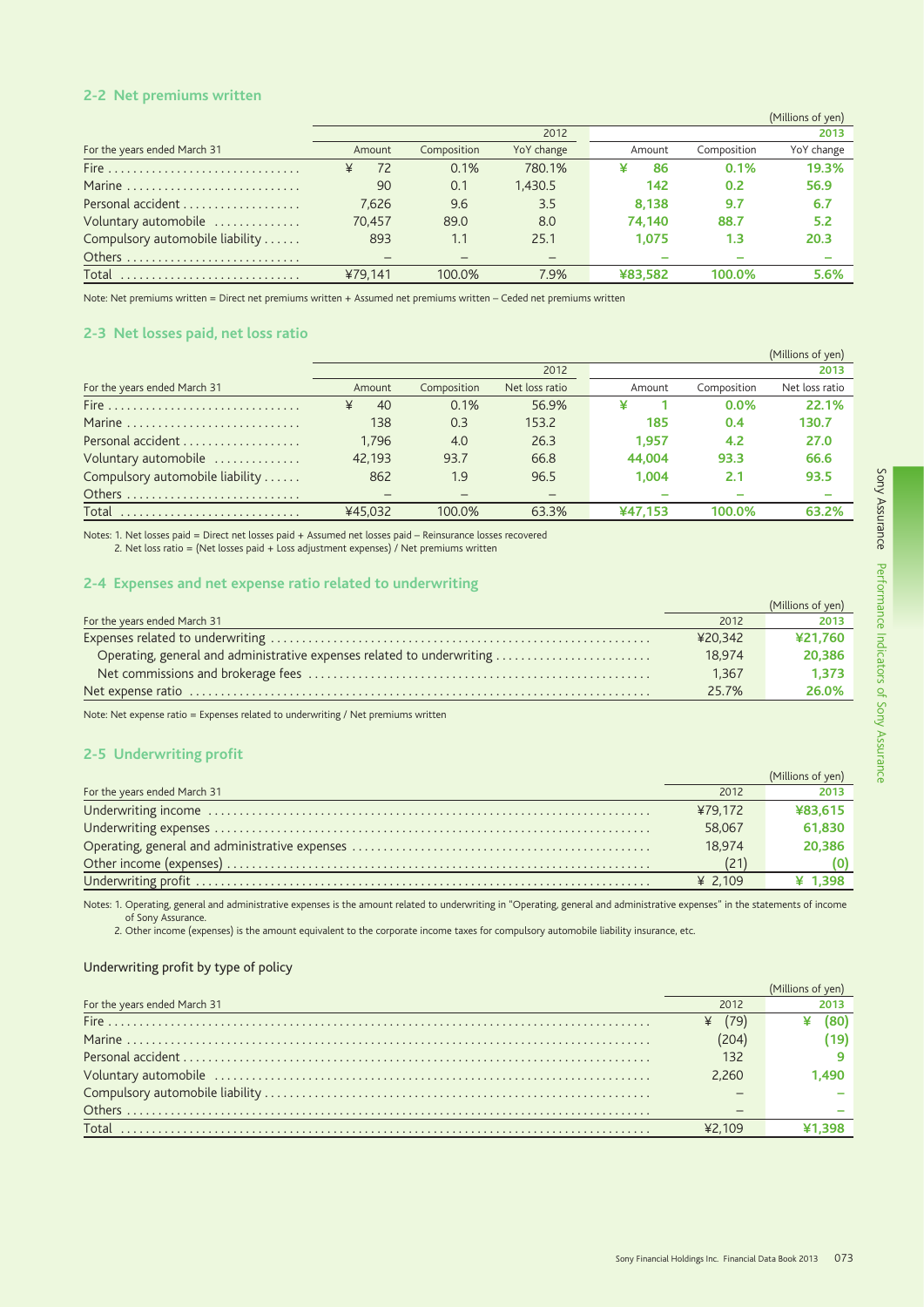### 2-6 Net loss ratio, net expense ratio and combined ratio

|                                                                       |                          |             |          |          |             | %        |
|-----------------------------------------------------------------------|--------------------------|-------------|----------|----------|-------------|----------|
|                                                                       |                          |             | 2012     |          |             | 2013     |
|                                                                       | Net loss                 | Net expense | Combined | Net loss | Net expense | Combined |
| For the years ended March 31                                          | ratio                    | ratio       | ratio    | ratio    | ratio       | ratio    |
| Fire $\ldots \ldots \ldots \ldots \ldots \ldots \ldots \ldots \ldots$ | 56.9%                    | 77.1%       | 134.0%   | 22.1%    | 60.2%       | 82.3%    |
| Marine                                                                | 153.2                    | (6.9)       | 146.3    | 130.7    | 3.4         | 134.1    |
| Personal accident                                                     | 26.3                     | 21.1        | 47.4     | 27.0     | 25.0        | 52.0     |
| Voluntary automobile                                                  | 66.8                     | 26.5        | 93.3     | 66.6     | 26.5        | 93.2     |
| Compulsory automobile liability                                       | 96.5                     |             | 96.5     | 93.5     |             | 93.5     |
|                                                                       | $\overline{\phantom{m}}$ |             |          |          |             |          |
| Total                                                                 | 63.3%                    | 25.7%       | 89.0%    | 63.2%    | 26.0%       | 89.2%    |

Note: Combined ratio = Net loss ratio + Net expense ratio

## 3. Asset Management

#### 3-1 Asset management policy

The goal is to assure stable mid- to long-term returns taking into consideration the market environment and asset management risk, as well as current level and future fluctuations of interest rates.

Investments are primarily made with Japanese yen-denominated bonds. Investments are also made based upon the consideration of diversification of timing of investments as well as the timing of re-investments. Thus, the investment portfolio is built in such a way that stable returns are assured.

#### 3-2 Overview of asset management

|                                        |            |             |            | (Millions of yen) |
|----------------------------------------|------------|-------------|------------|-------------------|
|                                        |            | 2012        |            | 2013              |
|                                        |            | Composition |            | Composition       |
| As of March 31                         | Amount     | (% )        | Amount     | (% )              |
|                                        | 5.161<br>¥ | 4.4%        | 8.443<br>¥ | 6.6%              |
|                                        |            |             |            |                   |
| Bond trading with repurchase agreement |            |             |            |                   |
|                                        |            |             |            |                   |
|                                        |            |             |            |                   |
|                                        |            |             |            |                   |
|                                        |            |             |            |                   |
|                                        | 84.474     | 71.2        | 88,670     | 69.6              |
|                                        |            |             |            |                   |
|                                        | 255        | 0.2         | 249        | 0.2               |
| Total                                  | 89,890     | 75.8        | 97.363     | 76.4              |
|                                        | ¥118.612   | 100.0%      | ¥127.421   | 100.0%            |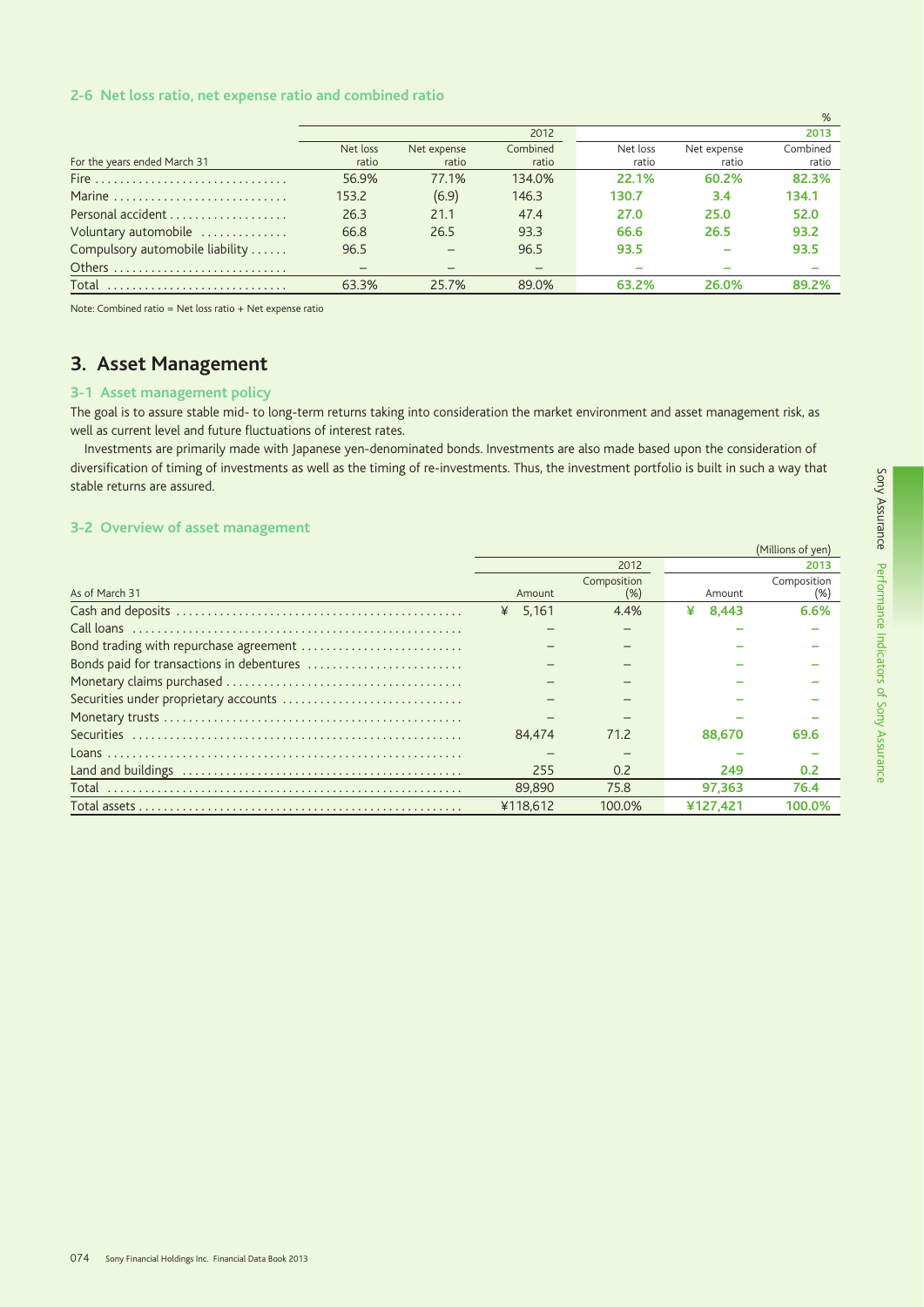### 3-3 Interest income and dividends, yield on investments (income basis)

|                                                       |                     |              |        | (Millions of yen) |
|-------------------------------------------------------|---------------------|--------------|--------|-------------------|
|                                                       |                     | 2012         |        | 2013              |
| For the years ended March 31                          | Amount              | Yield $(\%)$ | Amount | Yield (%)         |
|                                                       | ¥<br>$\overline{0}$ | 0.02%        |        | 0.02%             |
|                                                       |                     |              |        |                   |
|                                                       |                     |              |        |                   |
| Bonds paid for transactions in debentures             |                     |              |        |                   |
|                                                       |                     |              |        |                   |
| Securities under proprietary accounts                 |                     |              |        |                   |
|                                                       |                     |              |        |                   |
| Securities                                            | 872                 | 1.03         | 1.026  | 1.17              |
|                                                       |                     |              |        |                   |
|                                                       |                     |              |        |                   |
|                                                       | 873                 | 0.98         | 1.027  | 1.09              |
|                                                       | $\Omega$            |              | n      |                   |
|                                                       | ¥873                |              | ¥1,027 |                   |
|                                                       |                     | 1.01%        |        | 1.11%             |
| (Reference) Yield on investments (market value basis) |                     | 0.91         |        | 1.84              |

Notes: 1. Total revenues are equal to interest income and dividends of statements of income of Sony Assurance.

2. In principle, average balance of investments is calculated by adding either acquisition cost or amortized cost at the end of each month, then divided by 12. 3. Calculation method for yield on investments

(1) Yield on investments (income basis)

The results of investment in assets are indicated as income revenues (interest income and dividends). Interest income and dividends on investment assets is the numerator, and acquisition cost is the denominator.

· Numerator: Interest income and dividends

• Denominator: Average balance of either acquisition cost or amortized cost

(2) Yield on investments (realized basis)

The results of investment in assets are indicated as the contribution to net income (loss) for the period (statements of income).

Realized profit and loss is the numerator, and acquisition cost is the denominator.

• Numerator: Investment income + Interest and dividends on deposits of premiums - Investment expenses

• Denominator: Average balance of either acquisition cost or amortized cost

(3) (Reference) Yield on investments (market value basis)

An indicator of investment efficiency based on market value. Realized profit and loss plus net unrealized gains is the numerator, and market value is the denominator. · Numerator = (Investment income + Interest and dividends on deposits of premiums - Investment expenses) + (Net unrealized gains at end of period\* - Net unrealized gains at end of previous period\*)

• Denominator = Average balance according to the acquisition cost or amortized cost + Net unrealized gains on other securities at end of previous period\* \* Amounts before tax deductions

#### 3-4 Overseas investment

|                                                       |        |                     |        | (Millions of yen)   |
|-------------------------------------------------------|--------|---------------------|--------|---------------------|
|                                                       |        | 2012                |        | 2013                |
| As of March 31                                        | Amount | Composition<br>(% ) | Amount | Composition<br>(% ) |
| Foreign currency denominated                          |        |                     |        |                     |
|                                                       |        | $-$ %               |        | $-$ %               |
|                                                       |        |                     |        |                     |
|                                                       |        |                     |        |                     |
|                                                       |        |                     |        |                     |
| Yen denominated                                       |        |                     |        |                     |
|                                                       |        |                     |        |                     |
|                                                       | 897    | 100.0               | 497    | 100.0               |
|                                                       |        |                     |        |                     |
|                                                       | 897    | 100.0               | 497    | 100.0               |
| Total                                                 | ¥897   | 100.0%              | ¥497   | 100.0%              |
| Yield on overseas investments                         |        |                     |        |                     |
|                                                       |        | 2.11%               |        | 1.95%               |
|                                                       |        | 2.11%               |        | 1.95%               |
| (Reference) Yield on investments (market value basis) |        | 2.11%               |        | 1.95%               |

Notes: 1. Yield on investments (income basis) within "Yield on overseas investments" is calculated by dividing interest income and dividends by the average balance of either the acquisition cost or amortized cost for assets relating to overseas investments.

2. Yield on investments (realized basis) within "Yield on overseas investments" is calculated by dividing (investment income + interest and dividends on deposits of premiums – investment expenses) by the average balance of either the acquisition cost or amortized cost for assets relating to overseas investments.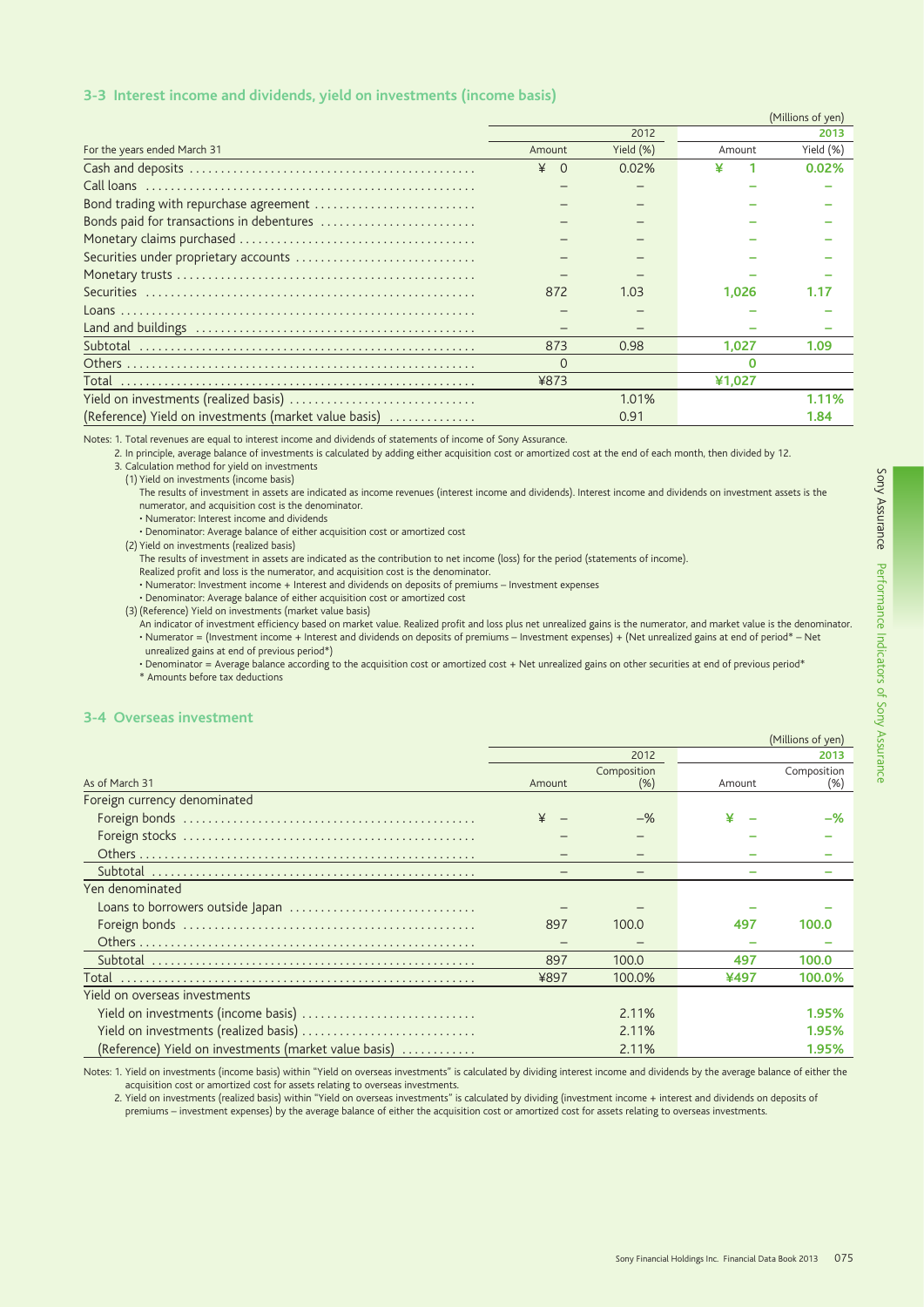|                                            |                                                                           |         | (Millions of yen) |
|--------------------------------------------|---------------------------------------------------------------------------|---------|-------------------|
| As of March 31                             |                                                                           | 2012    | 2013              |
|                                            |                                                                           | ¥27,511 | ¥27.370           |
|                                            |                                                                           | 18.053  | 19.507            |
|                                            |                                                                           | 61      | 80                |
|                                            |                                                                           | 54      | 63                |
|                                            |                                                                           | 9,406   | 7,164             |
|                                            |                                                                           |         |                   |
|                                            | Net unrealized gains on other securities (before subtracting tax effects) | (63)    | 554               |
|                                            |                                                                           |         |                   |
|                                            |                                                                           |         |                   |
|                                            |                                                                           |         |                   |
|                                            | The portion of the excess refund reserve and subordinated debt            |         |                   |
|                                            |                                                                           |         |                   |
|                                            |                                                                           |         |                   |
|                                            |                                                                           |         |                   |
| (B) Total non-consolidated risk            |                                                                           |         |                   |
|                                            |                                                                           | 9.862   | 10.855            |
| Ordinary insurance risk                    |                                                                           | 8.929   | 9.865             |
| Third-sector insurance risk                |                                                                           |         |                   |
| Assumed interest rate risk                 |                                                                           | 58      | 67                |
| Asset management risk                      |                                                                           | 309     | 485               |
| Business management risk                   |                                                                           | 297     | 331               |
| Major catastrophe risk                     |                                                                           | 627     | 643               |
| (C) Non-consolidated solvency margin ratio |                                                                           |         |                   |
|                                            |                                                                           | 557.8%  | 504.2%            |

## 4. Non-consolidated Solvency Margin Ratio

Note: The figures for each fiscal year end were calculated based on the provisions in Articles 86 and 87 of the Ordinance for Enforcement of the Insurance Business Act of Japan and the Ministry of Finance Public Notice No. 50 of 1996 applicable for respective fiscal year ends.

• Breakdown of non-consolidated solvency margin

1. Capital or treasury

Net assets of the balance sheet, excluding the amount of expected outflow from the company, such as dividends to shareholders and directors' bonuses, deferred tax assets, and the amount of valuation and translation adjustments.

- 2. Reserve for price fluctuations
- The reserve for price fluctuations shown on the balance sheet.
- 3. Contingency reserve

The contingency reserve included in underwriting reserves shown on the balance sheet.

- 4. Catastrophe reserve The total amount of both the catastrophe reserve and the catastrophe reserve concerning residential earthquake insurance that are included in underwriting reserves shown on the balance sheet.
- 5. Reserve for possible loan losses The general reserve for possible loan losses included in the reserve for possible loan losses shown on the balance sheet. This does not apply to Sony Assurance.
- 6. Net unrealized gains on other securities Net unrealized gains on other securities (marketable securities other than securities held for trading purposes, held-to-maturity securities, stock of subsidiaries and affiliated companies).
- 7. Net unrealized gains on real estate

Net unrealized gains on real estate, representing the difference between the fair value of land, leaseholds and other properties and their respective balance sheet amount (amounts shown on the balance sheet). This does not apply to Sony Assurance.

8. Excess refund reserve

Excess refund reserve refers to the surplus refund reserve included in underwriting reserves shown on the balance sheet. This does not apply to Sony Assurance.

9. Subordinated debt

Subordinated debt refers to those funds raised by taking out subordinated loans, issuing subordinated bonds or through other means that meet a certain set of conditions. This does not apply to Sony Assurance.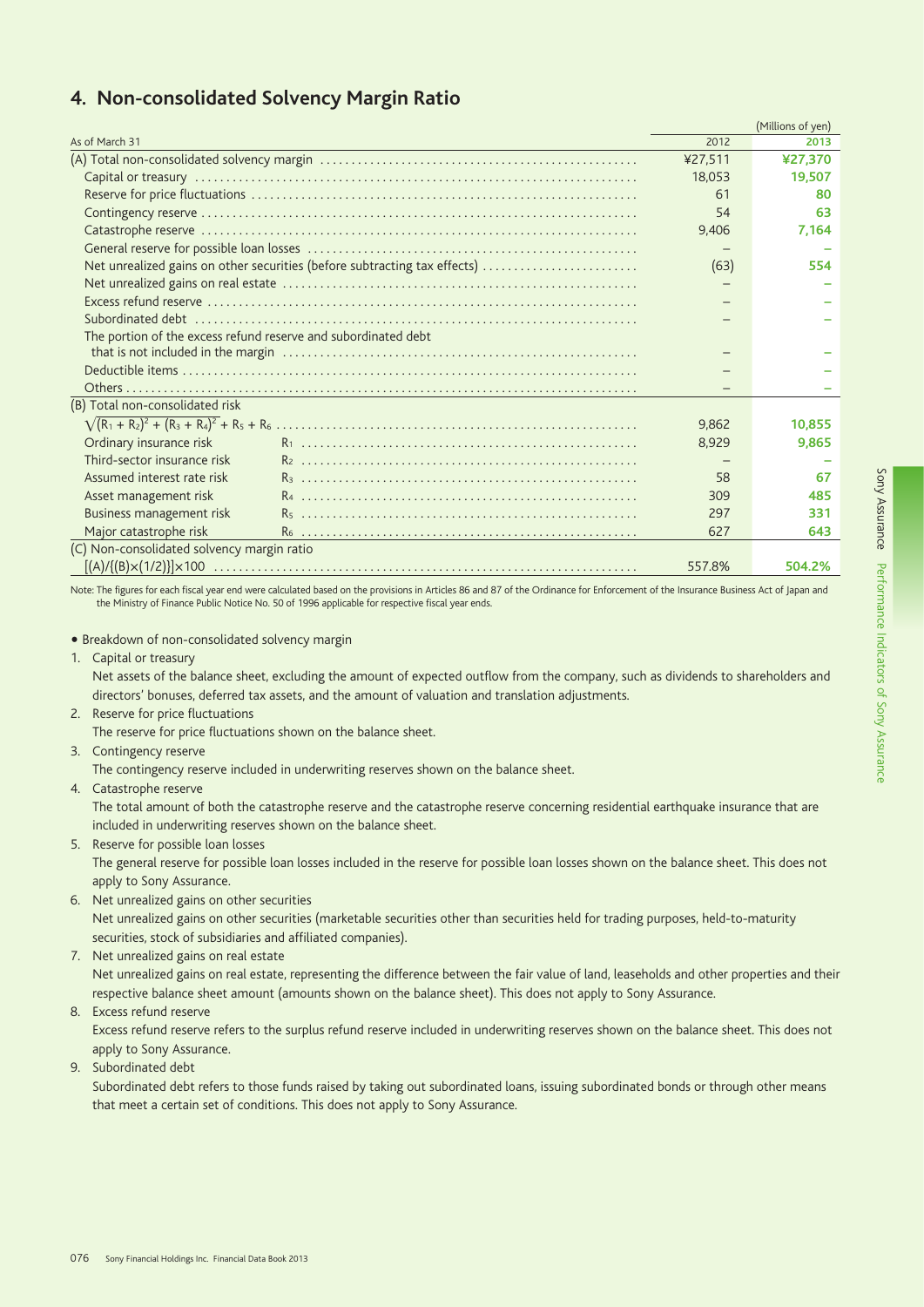#### 10. Deductible items

 If an insurance company owns the stock of other insurance companies, financial institutions or possesses other such means of raising funds, and that ownership qualifies as "intentional possession" as governed by the overall supervisory guidelines for insurance companies, then those funds must be deducted from the non-consolidated solvency margin. This does not apply to Sony Assurance.

11. Others

 Others refers to deferred tax assets related to other retained deficits included in the net assets section of the balance sheet. This does not apply to Sony Assurance.

#### Non-consolidated Solvency Margin Ratio

Non-life insurance companies maintain reserves to ensure their ability to pay claims when accidents occur and return contracted amounts at maturity on savings-type insurance. Non-life insurance companies must also maintain sufficient ability to pay in the event of a major catastrophe or a dramatic drop in the value of the assets they hold—risk events outside the normal scope of expectations.

Total risk (item (B) in the table) indicates dangers outside the general scope of expectations. The non-consolidated solvency margin ratio (item (C) in the table) is an indicator of an insurer's ability to pay, calculated as prescribed by the Insurance Business Act of Japan, based on its percentage holdings of capital and other reserves (in other words, the total non-consolidated solvency margin, as indicated by (A)).

Non-consolidated Solvency Margin Ratio (%) =  $\frac{\text{Ablity to pay, indicated by such factors as capital and reserves}}{100} \times 100$ Risk events outside the normal scope of expectations x 1/2

- "Risk events outside the normal scope of expectations" refers to the total of the amounts represented by the following risks:
- 1 Insurance underwriting risk (Ordinary insurance risk, Third-sector insurance risk)
- Risk outside the scope of risk incorporated into the rate of accident occurrence (excluding major catastrophe risk) 2 Assumed interest rate risk
- Risk that actual investment yield will fall below the investment yield assumed when calculating premiums
- 3 Asset management risk Risk arising from such factors as unexpectedly large fluctuations in prices on held securities and other assets
- 4 Business management risk

Unexpected risk to business management other than  $\oplus$  through  $\oplus$  above and  $\oplus$ 

- 5 Major catastrophe risk Risk arising from major catastrophes (such as the Great Kanto Earthquake and the Ise Bay Typhoon)
- A non-life insurer's ability to pay (total non-consolidated solvency margin), as indicated by such factors as its capital and reserves, is the total of the insurer's net assets (excluding the amount of expected outflow from the company), reserves (such as the reserve for price fluctuations and catastrophe reserve) and a portion of its net unrealized gains on real estate.
- The non-consolidated solvency margin ratio is one of the objective indicators used by the insurance regulatory authorities to supervise insurers. If this ratio is 200% or higher, an insurer is judged to have sufficient ability to satisfy claims and other payments.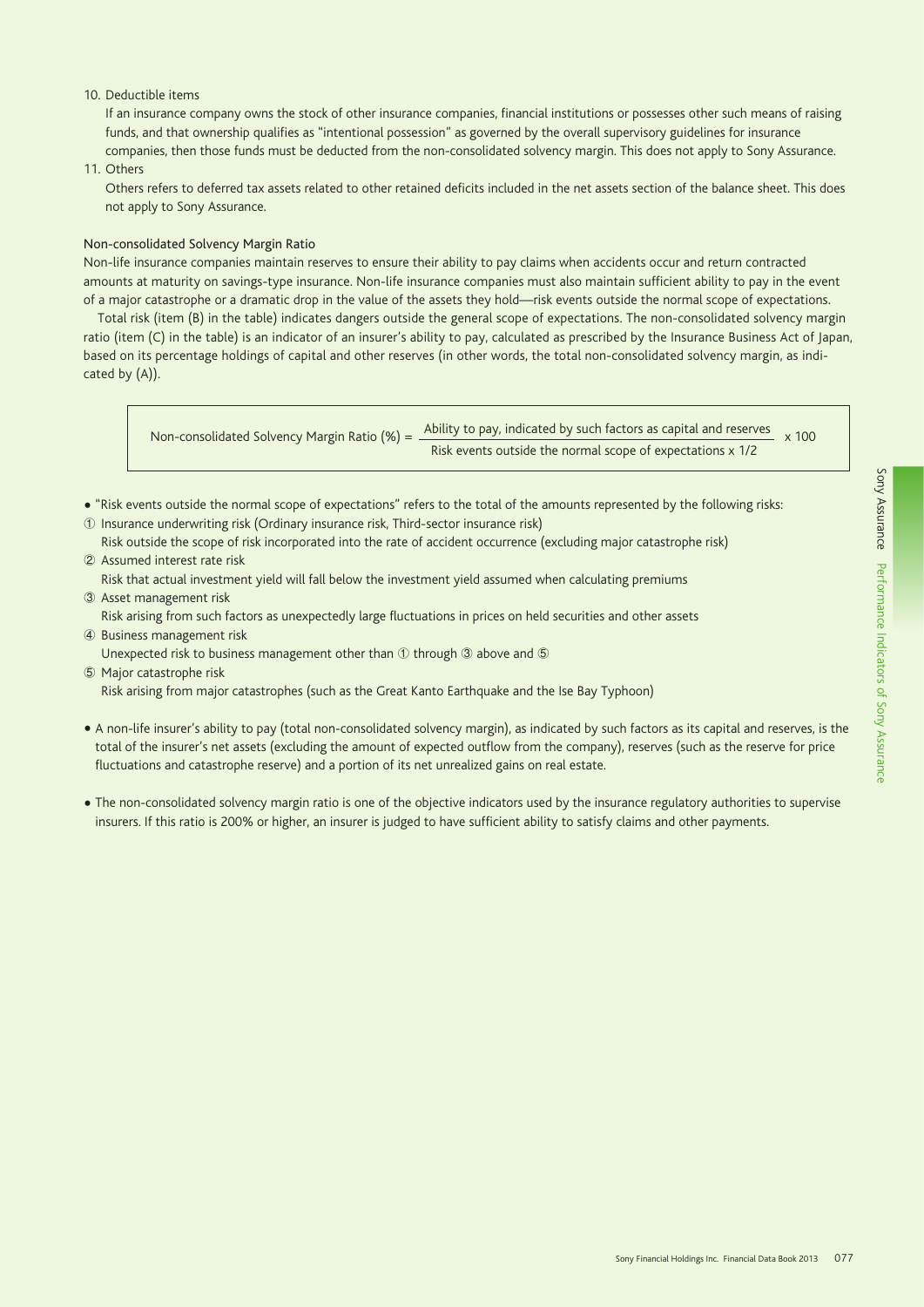# Sony Bank Financial Data (Consolidated)

## **Consolidated Balance Sheets**

Sony Bank Inc. and consolidated subsidiaries As of March 31, 2012 and 2013

|         | (Millions of yen) |             |
|---------|-------------------|-------------|
|         | 2012              | 2013        |
| Assets: |                   |             |
|         | 89,567<br>¥       | ¥<br>62.322 |
|         | 10,000            | 10,000      |
|         | 14,760            | 18.182      |
|         | 905,882           | 906,796     |
|         | 836,100           | 970,226     |
|         | 8,936             | 7.954       |
|         | 24.427            | 32.997      |
|         | 1,071             | 1.108       |
|         | 193               | 262         |
|         | 1                 | 117         |
|         | 876               | 729         |
|         | 5,034             | 4,587       |
|         | 4.601             | 4.325       |
|         | 338               | 258         |
|         | 93                | 3           |
|         | 2,047             | 91          |
|         | 1,000             |             |
|         | (1,634)           | (1,641)     |
|         | ¥1,897,192        | ¥2,012,627  |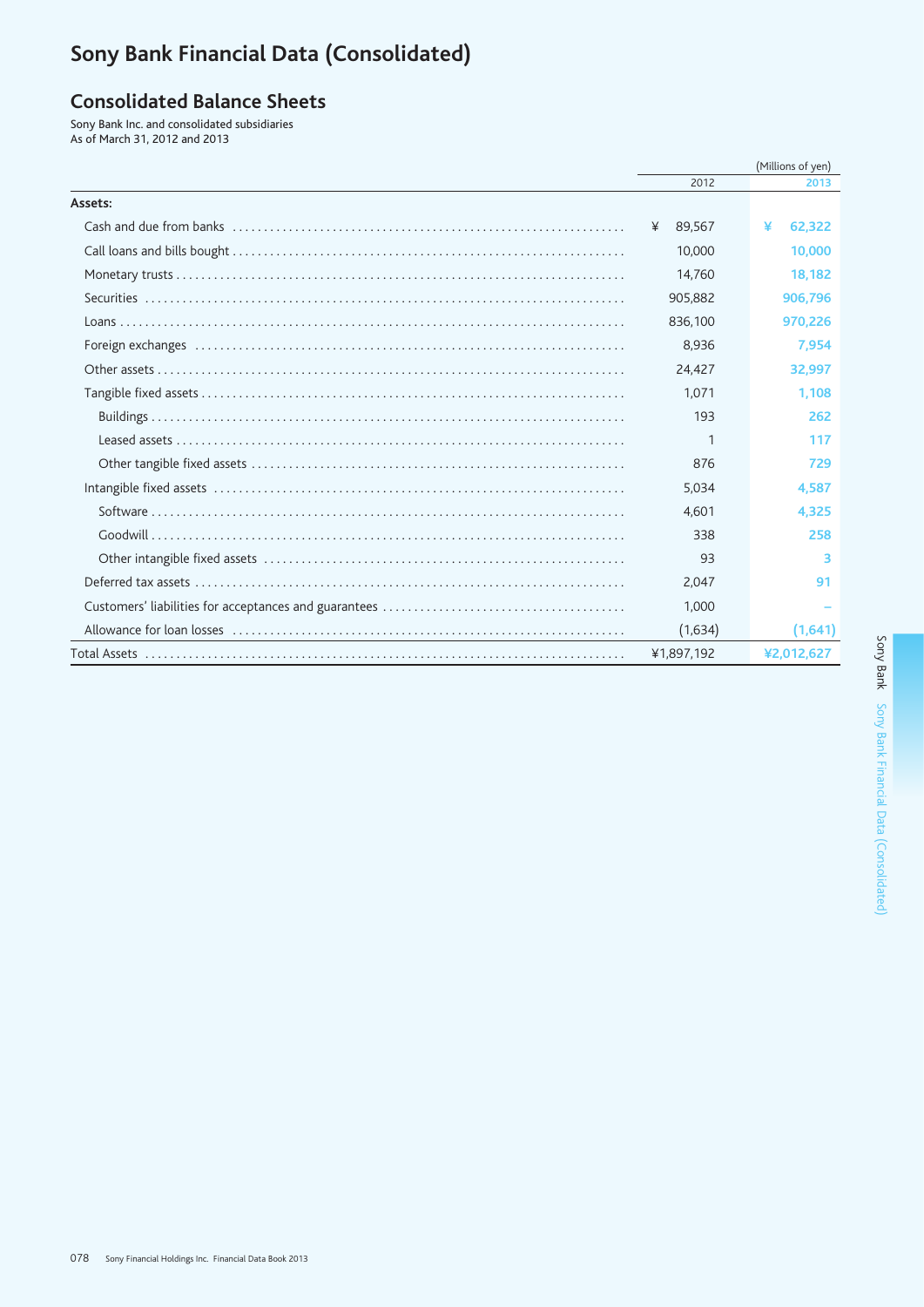|                    |            | (Millions of yen) |
|--------------------|------------|-------------------|
|                    | 2012       | 2013              |
| Liabilities:       |            |                   |
|                    | ¥1,761,136 | ¥1,857,447        |
|                    | 10,000     | 10,000            |
|                    | 12,000     | 22,000            |
|                    | 35         | 87                |
|                    | 50,134     | 52,338            |
|                    | 608        | 619               |
|                    | 440        | 516               |
|                    | 92         | 108               |
|                    | 95         | 98                |
|                    | 6          |                   |
|                    |            | 275               |
|                    | 1,000      |                   |
|                    | 1,835,550  | 1,943,493         |
| <b>Net Assets:</b> |            |                   |
|                    | 31,000     | 31,000            |
|                    | 21,000     | 21,000            |
|                    | 9,212      | 12,489            |
|                    | 61,212     | 64,489            |
|                    | 1.767      | 6,536             |
|                    | (2, 597)   | (3,231)           |
|                    | (830)      | 3,304             |
|                    | 1.260      | 1,339             |
|                    | 61,642     | 69,134            |
|                    | ¥1,897,192 | ¥2,012,627        |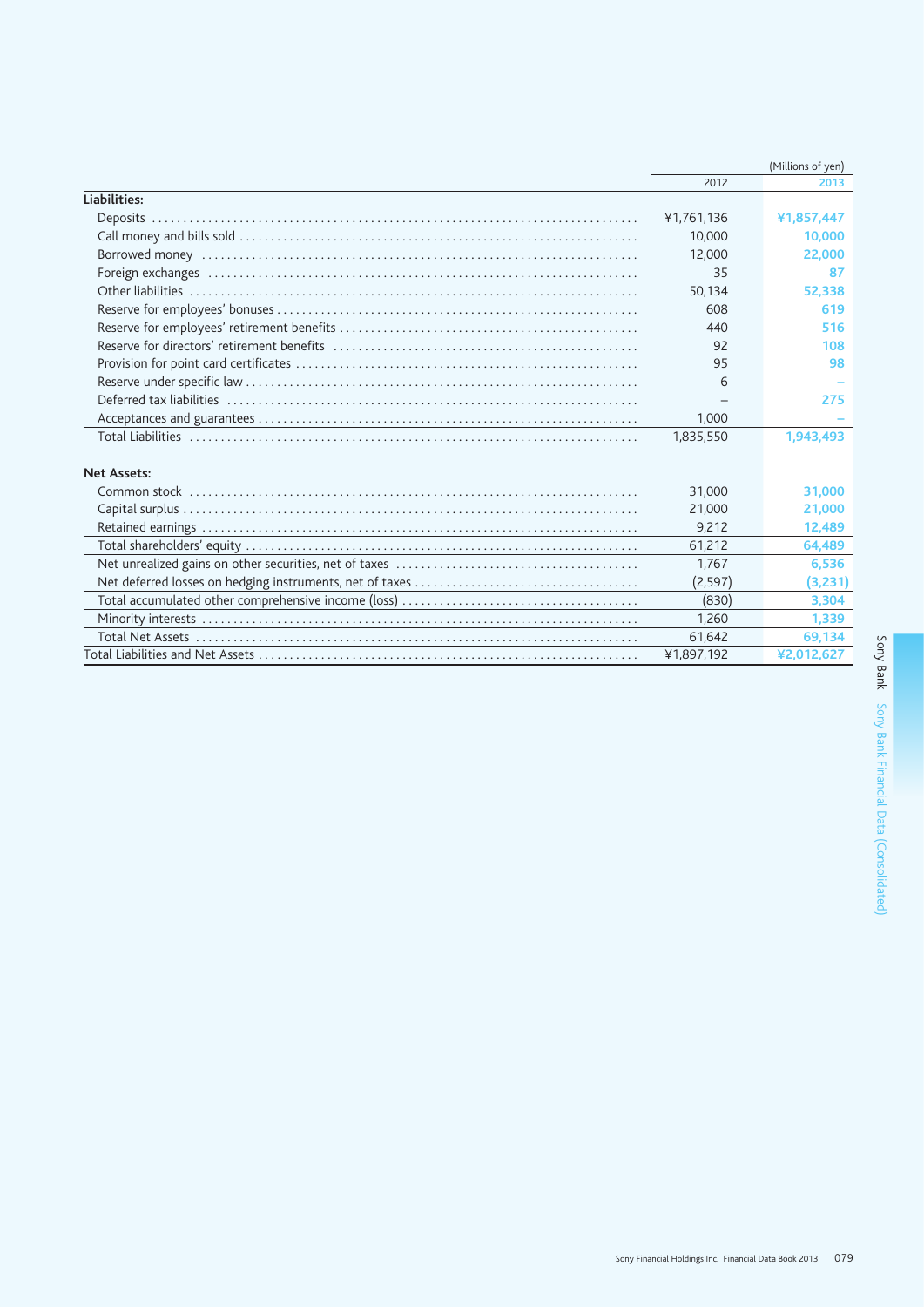## **Consolidated Statements of Income**

Sony Bank Inc. and consolidated subsidiaries For the years ended March 31, 2012 and 2013

|                          | (Millions of yen) |
|--------------------------|-------------------|
| 2012                     | 2013              |
| ¥32,553                  | ¥34,328           |
| 24,871                   | 25,954            |
| 13,270                   | 13,877            |
| 11,540                   | 12,007            |
| 13                       | 13                |
| 45                       | 55                |
| $\mathbf{1}$             | $\bf{0}$          |
| 4,885                    | 5.444             |
| 2,740                    | 2,815             |
| 56                       | 114               |
| 13                       | 15                |
| 42                       | 99                |
| 28,589                   | 29,874            |
| 8,825                    | 7,886             |
| 6,879                    | 6.296             |
| 10                       | 10                |
| 146                      | 222               |
| 1,789                    | 1.356             |
| 2,437                    | 2.648             |
| 698                      | 2.534             |
| 16.054                   | 16,419            |
| 572                      | 385               |
| 536                      | 325               |
| 35                       | 60                |
| 3,964                    | 4,454             |
| 99                       |                   |
| 99                       |                   |
| 457                      | 367               |
| 52                       | 51                |
| 250                      |                   |
| $\overline{\phantom{0}}$ | 315               |
| 153                      | $\Omega$          |
| 3,606                    | 4,086             |
| 2,049                    | 490               |
| (204)                    | 240               |
| 1,845                    | 730               |
| 1,761                    | 3,356             |
| 13                       | 78                |
| ¥ 1,747                  | ¥ 3,277           |

## **Consolidated Statements of Comprehensive Income**

Sony Bank Inc. and consolidated subsidiaries<br>For the years ended March 31, 2012 and 2013

|        | (Millions of yen) |
|--------|-------------------|
| 2012   | 2013              |
| ¥1.761 | ¥3.356            |
| 485    | 4.135             |
| 1.340  | 4.768             |
| (855)  | (633)             |
| 2.246  | 7.492             |
| 2.232  | 7.413             |
| 13     |                   |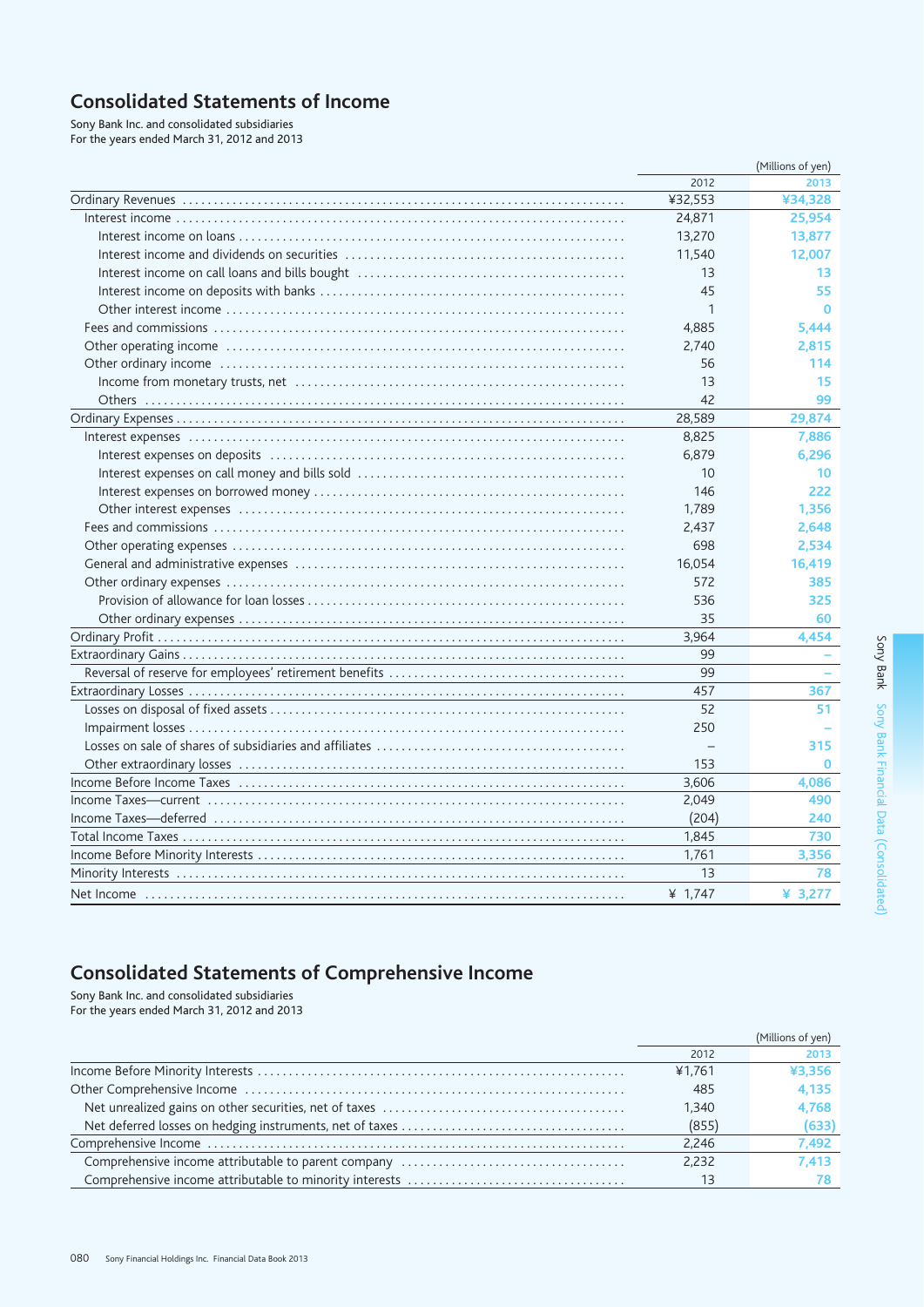# **Consolidated Statements of Changes in Net Assets**

Sony Bank Inc. and consolidated subsidiaries

| For the years ended March 31, 2012 and 2013 |  |
|---------------------------------------------|--|
|---------------------------------------------|--|

|                            |         | (Millions of yen) |
|----------------------------|---------|-------------------|
|                            | 2012    | 2013              |
| Shareholders' Equity       |         |                   |
| Common stock               |         |                   |
|                            | ¥31.000 | ¥31.000           |
| Changes during the period  |         |                   |
|                            |         |                   |
|                            | 31.000  | 31,000            |
| Capital surplus            |         |                   |
|                            | 21,000  | 21,000            |
| Changes during the period  |         |                   |
|                            |         |                   |
|                            | 21,000  | 21,000            |
| Retained earnings          |         |                   |
|                            | 7,464   | 9,212             |
| Changes during the period  |         |                   |
|                            | 1.747   | 3,277             |
|                            | 1.747   | 3,277             |
|                            | 9,212   | 12,489            |
| Total shareholders' equity |         |                   |
|                            | 59,464  | 61,212            |
| Changes during the period  |         |                   |
|                            | 1,747   | 3,277             |
|                            | 1,747   | 3,277             |
|                            | 61,212  | 64,489            |

(Continued on next page)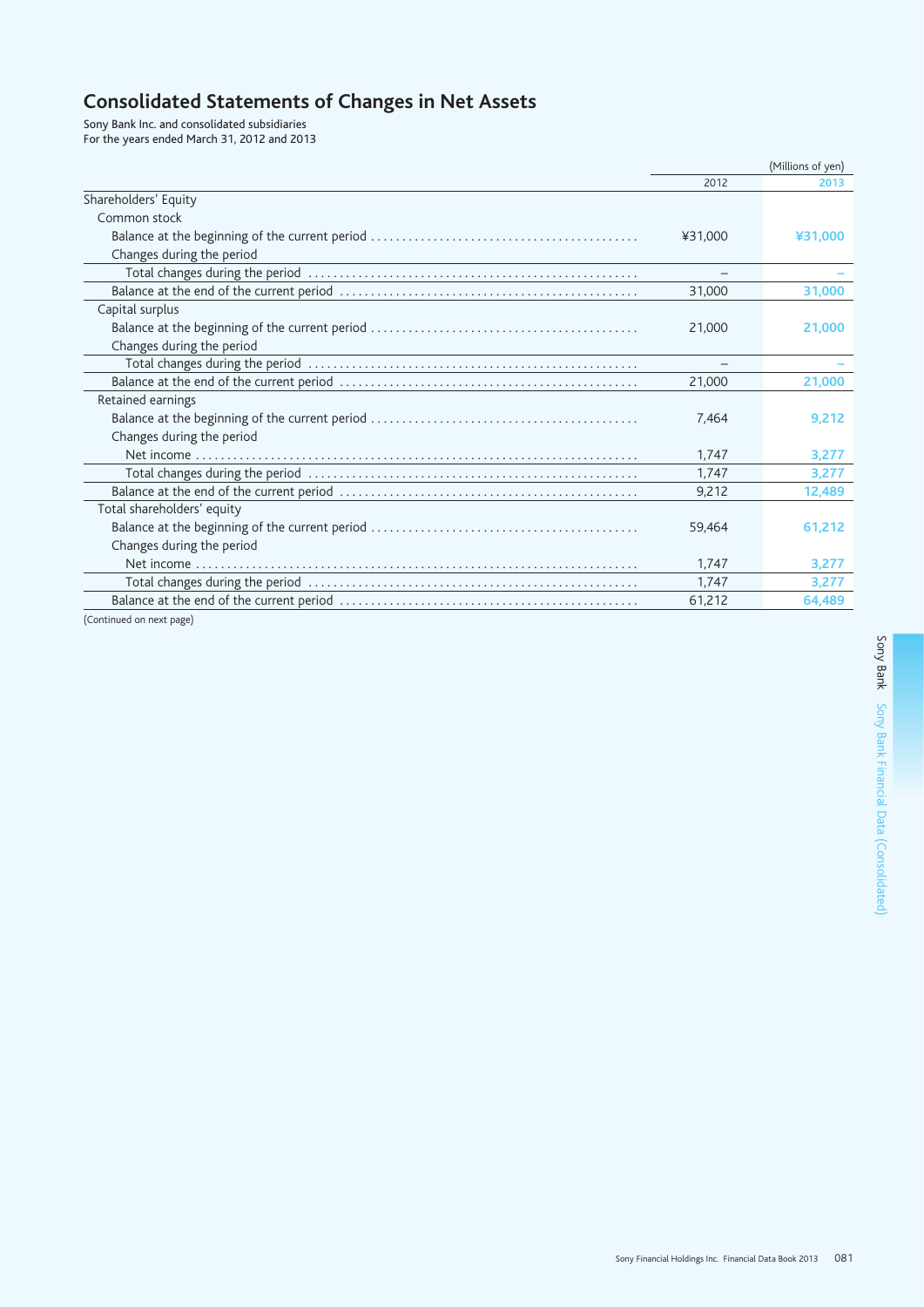## **Consolidated Statements of Changes in Net Assets (Continued)**

|                                                          | (Millions of yen) |           |
|----------------------------------------------------------|-------------------|-----------|
|                                                          | 2012              | 2013      |
| Accumulated Other Comprehensive Income                   |                   |           |
| Net unrealized gains on other securities, net of taxes   |                   |           |
|                                                          | 426<br>¥          | ¥ $1,767$ |
| Changes during the period                                |                   |           |
| Net changes of items other than shareholders' equity     | 1,340             | 4,768     |
|                                                          | 1,340             | 4,768     |
|                                                          | 1,767             | 6,536     |
| Net deferred losses on hedging instruments, net of taxes |                   |           |
|                                                          | (1, 742)          | (2,597)   |
| Changes during the period                                |                   |           |
|                                                          | (855)             | (633)     |
|                                                          | (855)             | (633)     |
|                                                          | (2, 597)          | (3,231)   |
| Total accumulated other comprehensive income             |                   |           |
|                                                          | (1, 315)          | (830)     |
| Changes during the period                                |                   |           |
|                                                          | 485               | 4,135     |
|                                                          | 485               | 4,135     |
|                                                          | (830)             | 3,304     |
| Minority Interests                                       |                   |           |
|                                                          |                   | 1,260     |
| Changes during the period                                |                   |           |
|                                                          | 1,260             | 78        |
|                                                          | 1,260             | 78        |
|                                                          | 1,260             | 1,339     |
| <b>Total Net Assets</b>                                  |                   |           |
|                                                          | 58,148            | 61,642    |
| Changes during the period                                |                   |           |
| Net income                                               | 1,747             | 3,277     |
| Net changes of items other than shareholders' equity     | 1,745             | 4,214     |
|                                                          | 3,493             | 7,492     |
|                                                          | ¥61,642           | ¥69,134   |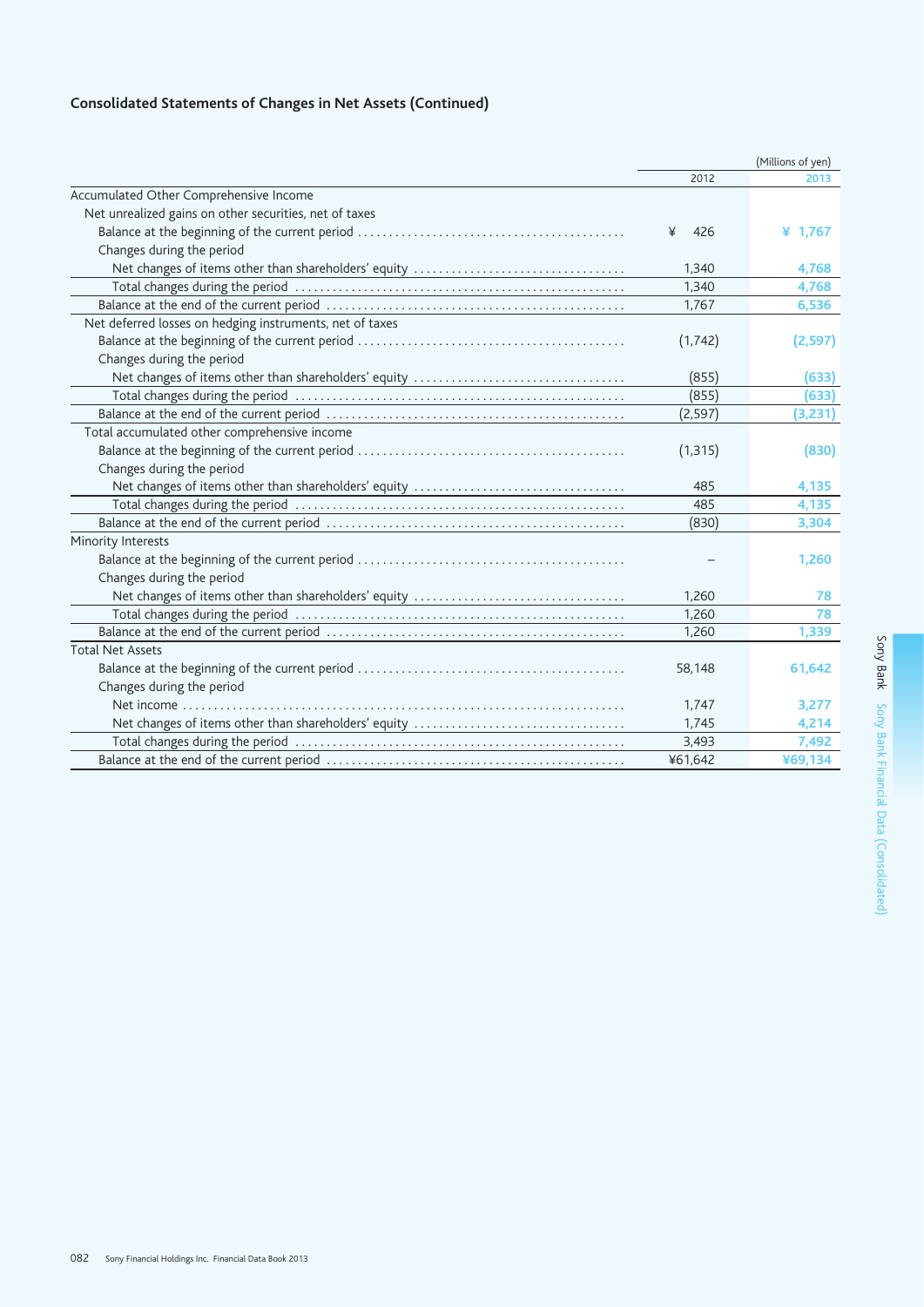## **Consolidated Statements of Cash Flows**

Sony Bank Inc. and consolidated subsidiaries<br>For the years ended March 31, 2012 and 2013

|                                                              |            | (Millions of yen) |
|--------------------------------------------------------------|------------|-------------------|
|                                                              | 2012       | 2013              |
| Cash flows from operating activities                         |            |                   |
|                                                              | 3,606<br>¥ | ¥<br>4,086        |
|                                                              | 1,681      | 1,809             |
|                                                              | 250        |                   |
|                                                              | 59         | 79                |
|                                                              | 271        | 6                 |
|                                                              | 113        | 17                |
|                                                              | 150        | 75                |
|                                                              | 14         | 15                |
|                                                              | 18         | 3                 |
|                                                              | (24, 871)  | (25, 954)         |
|                                                              | 8,825      | 7,886             |
|                                                              | (3,952)    | (2, 562)          |
|                                                              | (13)       | (15)              |
|                                                              | 3,981      | (36, 761)         |
|                                                              | 59         | 57                |
|                                                              | (113, 103) | (134, 664)        |
|                                                              | 111,212    | 96,271            |
|                                                              | (503)      | 981               |
|                                                              | 18         | 51                |
|                                                              | 27,302     | 29,560            |
|                                                              | (9, 137)   | (8, 349)          |
|                                                              | 6,346      | 2,620             |
|                                                              | 12,331     | (64, 783)         |
|                                                              | (2, 183)   | (2,073)           |
|                                                              | 10,147     |                   |
|                                                              |            | (66,857)          |
| Cash flows from investing activities                         |            |                   |
|                                                              | (293, 591) | (279, 518)        |
|                                                              | 74,079     | 82,954            |
|                                                              | 245,507    | 238,488           |
|                                                              | (500)      | (4,942)           |
|                                                              | (422)      | (302)             |
|                                                              | (1, 473)   | (1, 310)          |
|                                                              | (2,328)    |                   |
| Proceeds from purchases of stocks of a subsidiary resulting  |            |                   |
|                                                              | 346        |                   |
| Proceeds from sales of investments in subsidiaries resulting |            | 505               |
|                                                              |            | 2                 |
|                                                              |            |                   |
|                                                              | 21,618     | 35,876            |
| Cash flows from financing activities                         |            |                   |
|                                                              | 10,000     | 10,000            |
|                                                              | (14)       | (42)              |
|                                                              | 550        | (6,500)           |
|                                                              |            | 276               |
|                                                              | 10,535     | 3,733             |
|                                                              | (0)        | 3.                |
|                                                              | 42,301     | (27, 244)         |
|                                                              | 47,265     | 89,567            |
|                                                              | ¥ 89,567   | ¥<br>62,322       |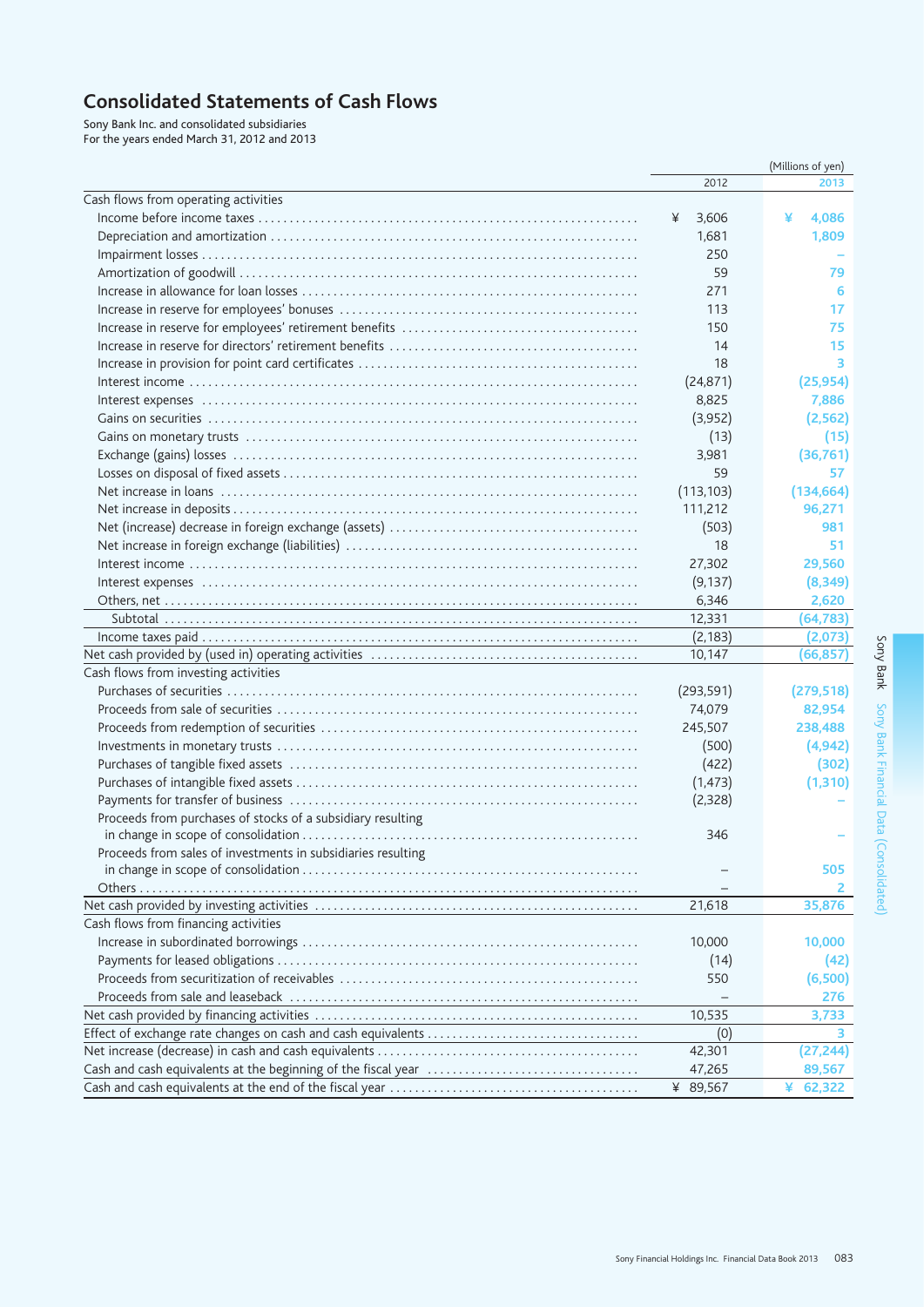# Sony Bank Financial Data (Non-consolidated)

## **Non-consolidated Balance Sheets**

Sony Bank Inc. As of March 31, 2012 and 2013

|         |                | (Millions of yen) |
|---------|----------------|-------------------|
|         | 2012           | 2013              |
| Assets: |                |                   |
|         | 87,053<br>¥    | ¥<br>61,936       |
|         | 29             | 30                |
|         | 87,024         | 61,905            |
|         | 10,000         | 10,000            |
|         | 13,240         | 18,182            |
|         | 912,933        | 908,847           |
|         | 206,964        | 194,000           |
|         | 29,149         | 61,251            |
|         | 284,790        | 202,401           |
|         | 7,050          | 2,050             |
|         | 384,977        | 449,142           |
|         | 835,582        | 970,226           |
|         | 828,865        | 963,371           |
|         | 6,716          | 6,854             |
|         | 8,936          | 7,954             |
|         | 8,936          | 7,954             |
|         | 18,132         | 26,062            |
|         | 72             | 74                |
|         | 72             | 62                |
|         | 4,209          | 4,751             |
|         | 5,458          | 11,514            |
|         | 4,610          | 5,385             |
|         | 3,709          | 4,273             |
|         | 794            | 838               |
|         | 179            | 238               |
|         | 1              | $\bf{0}$          |
|         | 613            | 598               |
|         | 2,624          | 2,674             |
|         | 2,621          | 2,671             |
|         | $\overline{c}$ | 2                 |
|         | 1,840          |                   |
|         | 1,000          |                   |
|         | (1,634)        | (1,641)           |
|         | ¥1.890.503     | ¥2.005.081        |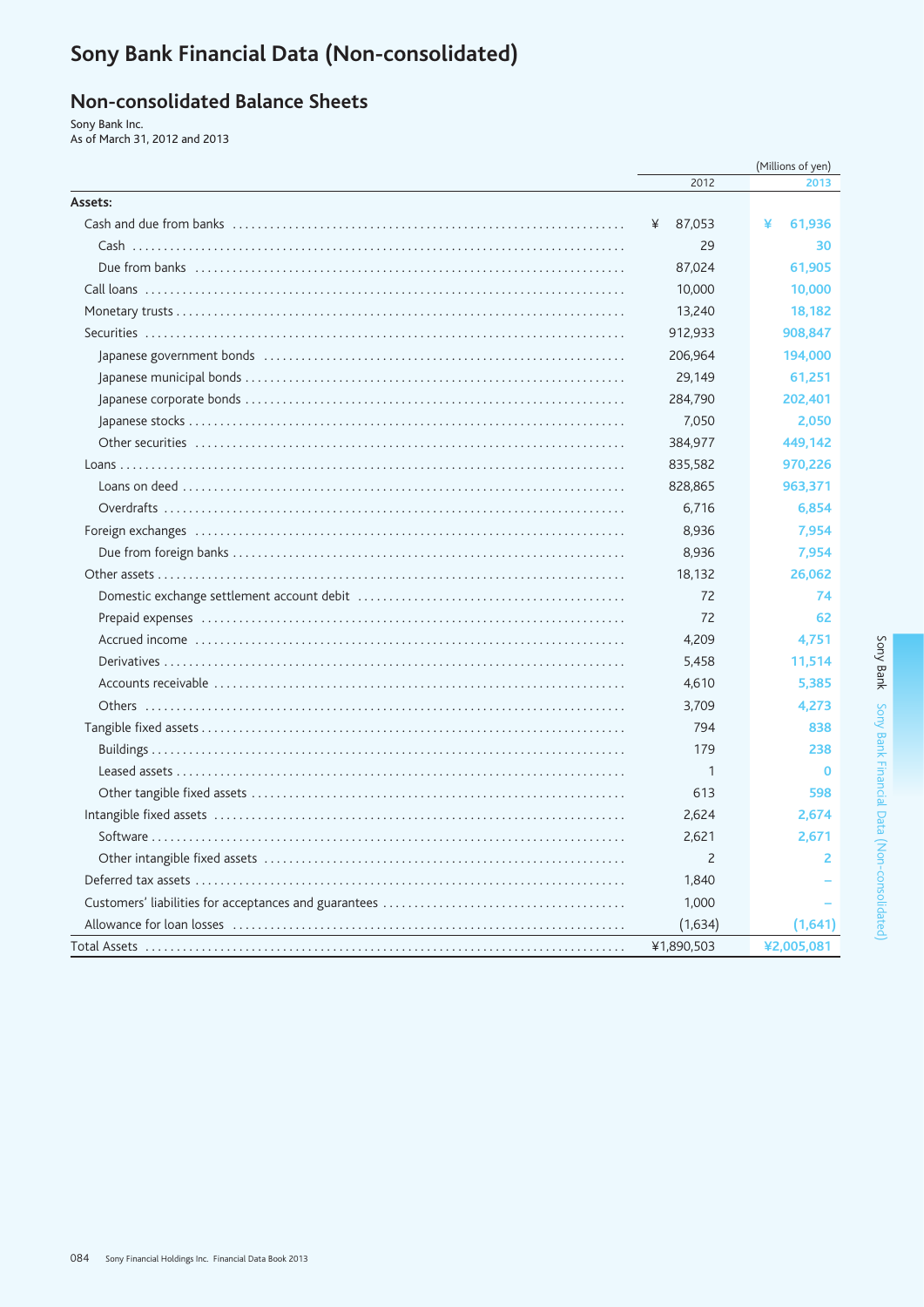|                    | (Millions of yen) |            |  |
|--------------------|-------------------|------------|--|
|                    | 2012              | 2013       |  |
| Liabilities:       |                   |            |  |
|                    | ¥1,762,282        | ¥1,857,447 |  |
|                    | 331,606           | 382,611    |  |
|                    | 1,056,957         | 1,082,392  |  |
|                    | 373,719           | 392,444    |  |
|                    | 10,000            | 10,000     |  |
|                    | 12,000            | 22,000     |  |
|                    | 12,000            | 22,000     |  |
|                    | 35                | 87         |  |
|                    | $\mathbf{1}$      |            |  |
|                    | 34                | 87         |  |
|                    | 41,300            | 46,238     |  |
|                    | 46                | 67         |  |
|                    | 1,215             | 5          |  |
|                    | 4,565             | 4.224      |  |
|                    | $\Omega$          | $\Omega$   |  |
|                    | 14,090            | 16,975     |  |
|                    | 20,467            | 24,188     |  |
|                    | 1                 | $\bf{0}$   |  |
|                    | 80                | 118        |  |
|                    | 831               | 657        |  |
|                    | 519               | 561        |  |
|                    | 381               | 461        |  |
|                    | 92                | 98         |  |
|                    | 95                | 98         |  |
|                    |                   | 275        |  |
|                    | 1,000             |            |  |
|                    | 1,827,706         | 1,937,270  |  |
|                    |                   |            |  |
| <b>Net Assets:</b> |                   |            |  |
|                    | 31,000            | 31,000     |  |
|                    | 21,000            | 21,000     |  |
|                    | 21,000            | 21,000     |  |
|                    | 11,627            | 12,506     |  |
|                    | 11,627            | 12,506     |  |
|                    | 11,627            | 12,506     |  |
|                    | 63,627            | 64,506     |  |
|                    | 1,767             | 6,536      |  |
|                    | (2, 597)          | (3,231)    |  |
|                    | (830)             | 3,304      |  |
|                    | 62,796            | 67,811     |  |
|                    | ¥1,890,503        | ¥2,005,081 |  |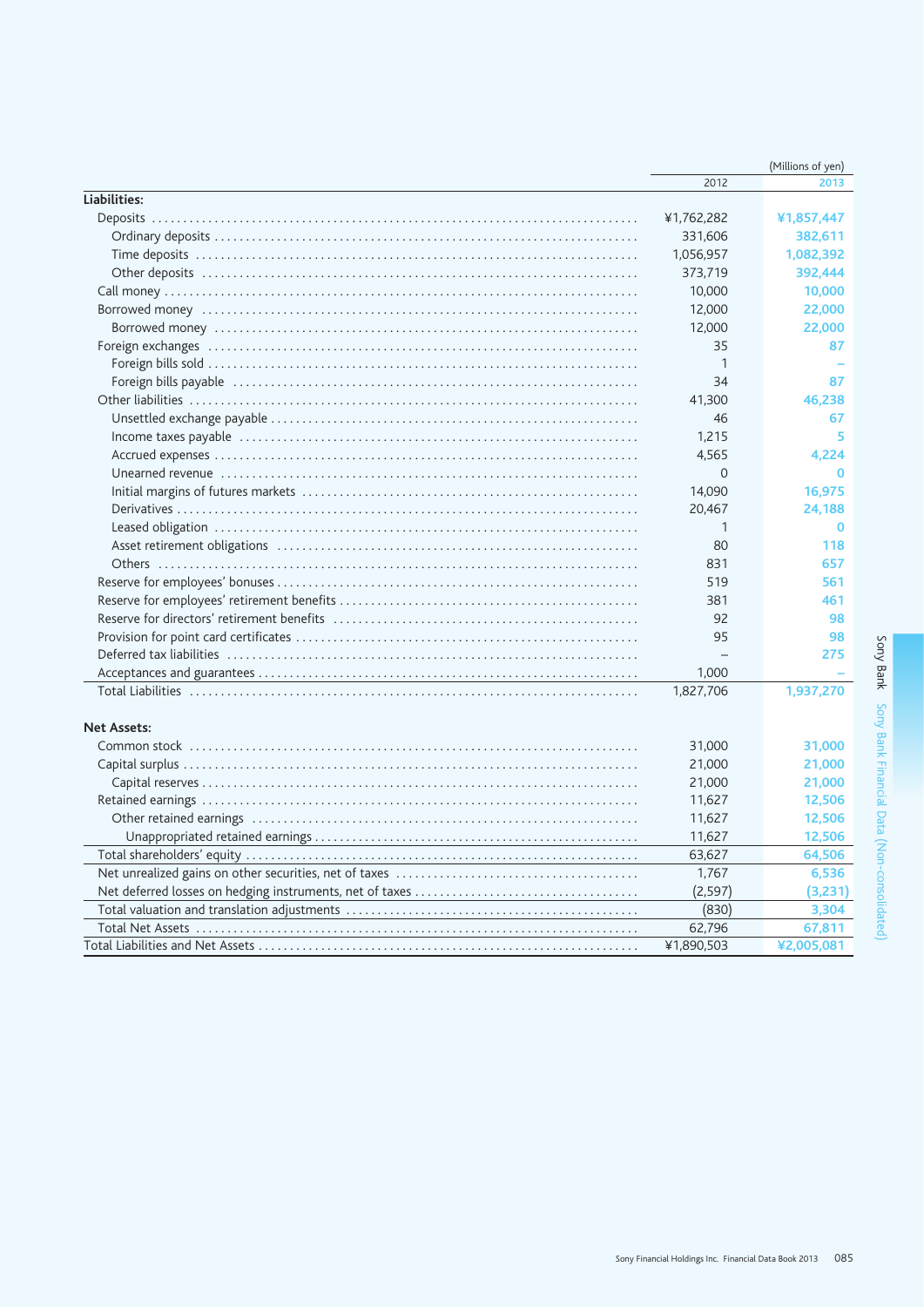## Non-consolidated Statements of Income

Sony Bank Inc.<br>For the years ended March 31, 2012 and 2013

|                                                             |             | (Millions of yen) |
|-------------------------------------------------------------|-------------|-------------------|
|                                                             | 2012        | 2013              |
|                                                             | ¥30,075     | ¥31,351           |
|                                                             | 24,859      | 25,948            |
|                                                             | 13,260      | 13,871            |
|                                                             | 11,540      | 12,007            |
|                                                             | 13          | 13                |
|                                                             | 44          | 55                |
|                                                             | 2,384       | 2,465             |
| Fees and commissions on domestic and foreign exchanges      | 176         | 148               |
|                                                             | 2,207       | 2,316             |
|                                                             | 2,740       | 2,815             |
|                                                             | 1,764       | 1,874             |
|                                                             | 975         | 794               |
|                                                             | $\mathbf 0$ | 145               |
|                                                             | 92          | 122               |
|                                                             | 12          | 14                |
|                                                             | 80          | 107               |
|                                                             | 26,042      | 27,068            |
|                                                             | 8,777       | 7,850             |
|                                                             | 6,880       | 6,297             |
|                                                             | 10          | 10                |
|                                                             | 101         | 186               |
|                                                             | 1,784       | 1,355             |
|                                                             | 2,188       | 2,344             |
| Fees and commissions on domestic and foreign exchanges      | 79          | 93                |
|                                                             | 2,109       | 2,250             |
|                                                             | 698         | 2,534             |
|                                                             | 251         | 2,091             |
| Expenses from derivatives other than for trading or hedging | 447         | 442               |
|                                                             | 13,808      | 13,955            |
|                                                             | 570         | 384               |
|                                                             | 536         | 325               |
|                                                             | 9           | 11                |
|                                                             | 24          | 47                |
|                                                             | 4,033       | 4,282             |
|                                                             | 99          |                   |
|                                                             | 99          |                   |
|                                                             |             | 2,791             |
|                                                             |             | 2,743             |
|                                                             |             | 47                |
|                                                             | 4,132       | 1,491             |
|                                                             | 1,941       | 487               |
|                                                             | (148)       | 125               |
|                                                             | 1,792       | 612               |
|                                                             | ¥ $2,340$   | 879               |
|                                                             |             |                   |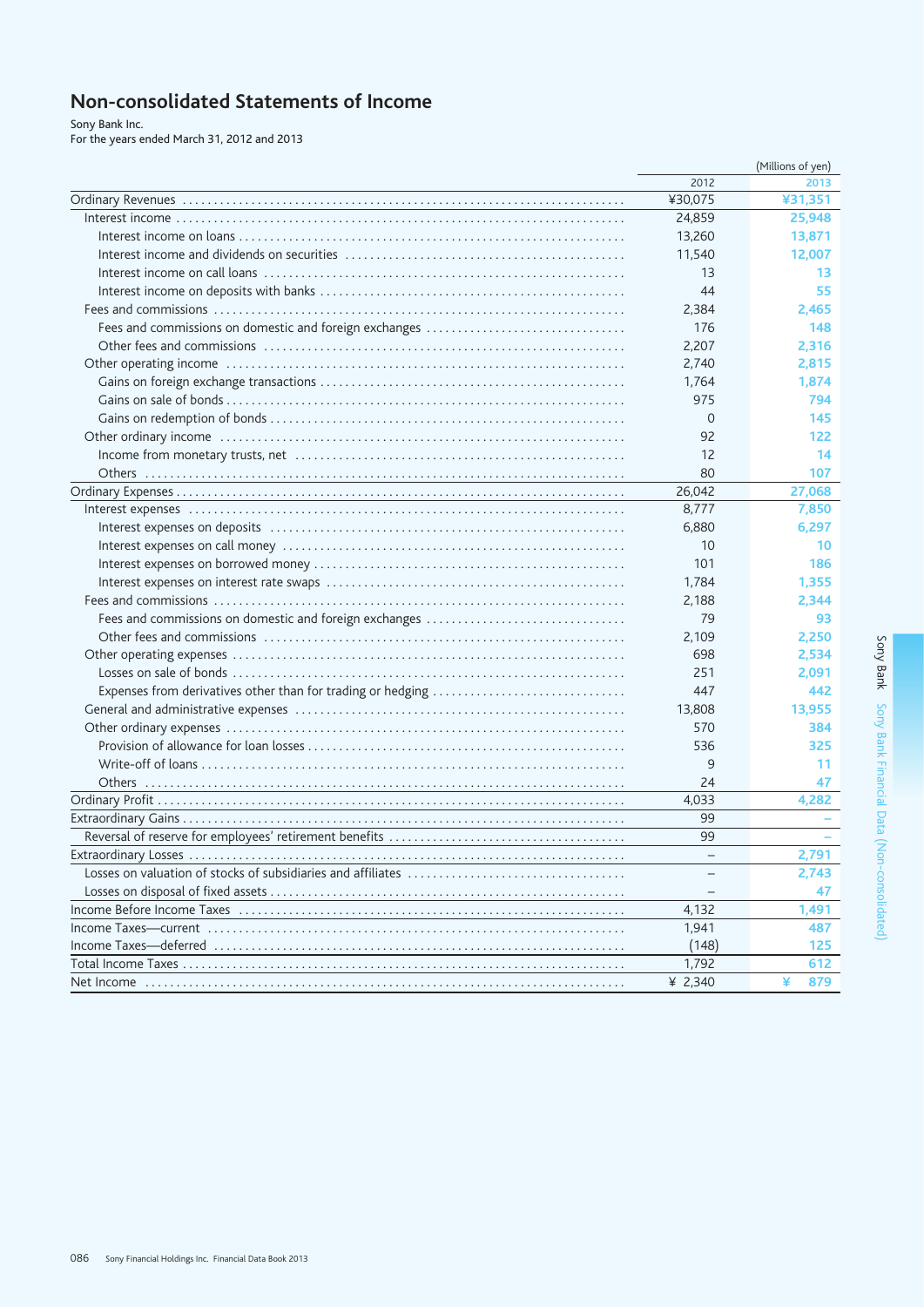# Non-consolidated Statements of Changes in Net Assets

Sony Bank Inc.<br>For the years ended March 31, 2012 and 2013

|                                  | (Millions of yen)        |         |
|----------------------------------|--------------------------|---------|
|                                  | 2012                     | 2013    |
| Shareholders' Equity             |                          |         |
| Common stock                     |                          |         |
|                                  | ¥31,000                  | ¥31,000 |
| Changes during the period        |                          |         |
|                                  |                          |         |
|                                  | 31,000                   | 31,000  |
| Capital surplus                  |                          |         |
| Capital reserve                  |                          |         |
|                                  | 21,000                   | 21,000  |
| Changes during the period        |                          |         |
|                                  | $\overline{\phantom{m}}$ |         |
|                                  | 21,000                   | 21,000  |
| Total capital surplus            |                          |         |
|                                  | 21,000                   | 21,000  |
| Changes during the period        |                          |         |
|                                  |                          |         |
|                                  | 21,000                   | 21,000  |
| Retained earnings                |                          |         |
| Other retained earnings          |                          |         |
| Unappropriated retained earnings |                          |         |
|                                  | 9,287                    | 11,627  |
| Changes during the period        |                          |         |
|                                  | 2,340                    | 879     |
|                                  | 2,340                    | 879     |
|                                  | 11,627                   | 12,506  |
| Total retained earnings          |                          |         |
|                                  | 9,287                    | 11,627  |
| Changes during the period        |                          |         |
|                                  | 2,340                    | 879     |
|                                  | 2.340                    | 879     |
|                                  | 11,627                   | 12,506  |
| Total shareholders' equity       |                          |         |
|                                  | 61,287                   | 63,627  |
| Changes during the period        |                          |         |
|                                  | 2,340                    | 879     |
|                                  | 2,340                    | 879     |
|                                  | 63,627                   | 64,506  |
| (Continued on next page)         |                          |         |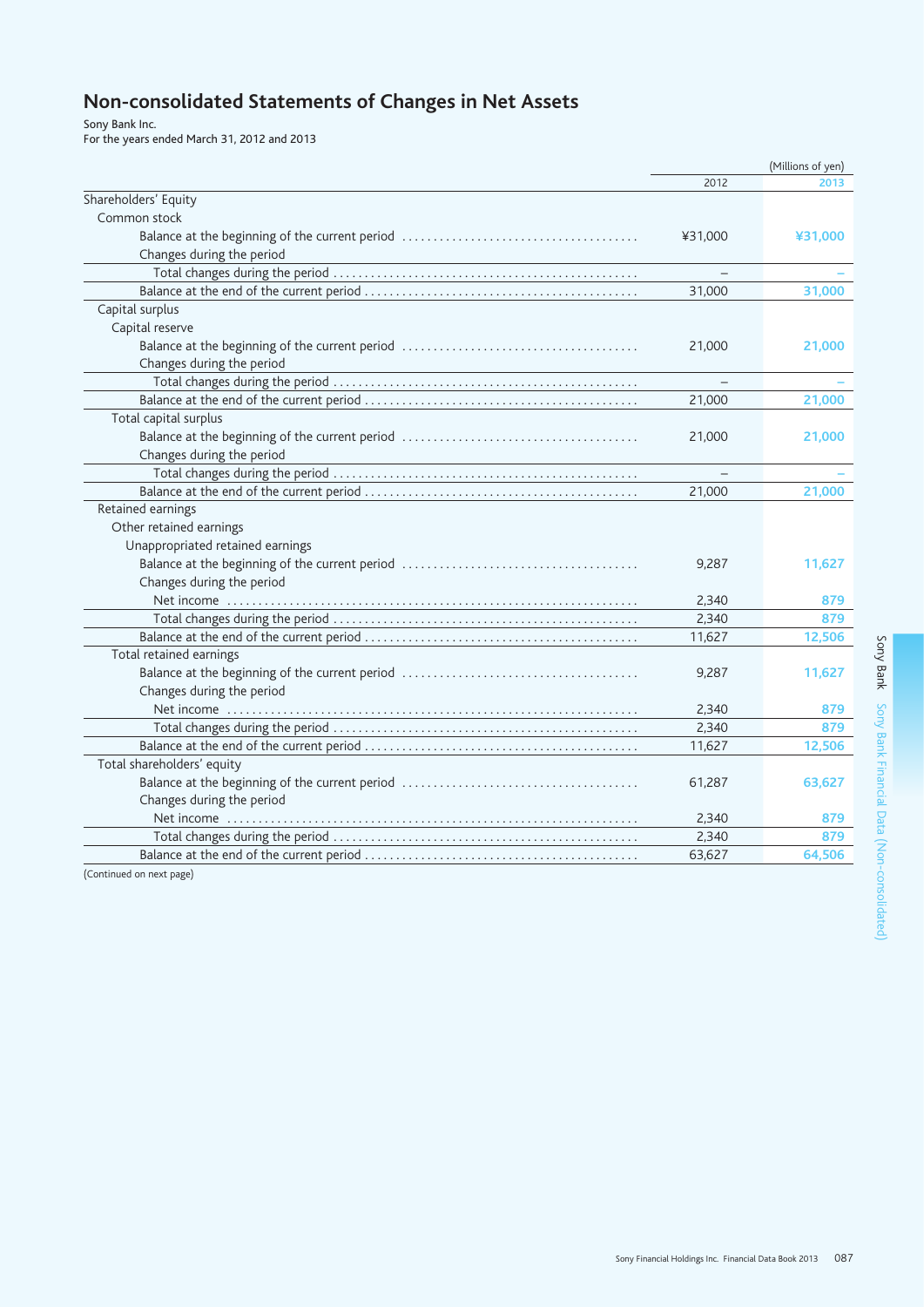## Non-consolidated Statements of Changes in Net Assets (Continued)

|                                                          |          | (Millions of yen) |
|----------------------------------------------------------|----------|-------------------|
|                                                          | 2012     | 2013              |
| Valuation and Translation Adjustments                    |          |                   |
| Net unrealized gains on other securities, net of taxes   |          |                   |
|                                                          | ¥<br>426 | ¥ $1,767$         |
| Changes during the period                                |          |                   |
| Net changes of items other than shareholders' equity     | 1,340    | 4,768             |
|                                                          | 1,340    | 4,768             |
|                                                          | 1,767    | 6,536             |
| Net deferred losses on hedging instruments, net of taxes |          |                   |
|                                                          | (1, 742) | (2,597)           |
| Changes during the period                                |          |                   |
| Net changes of items other than shareholders' equity     | (855)    | (633)             |
|                                                          | (855)    | (633)             |
|                                                          | (2, 597) | (3,231)           |
| Total valuation and translation adjustments              |          |                   |
|                                                          | (1, 315) | (830)             |
| Changes during the period                                |          |                   |
| Net changes of items other than shareholders' equity     | 485      | 4,135             |
|                                                          | 485      | 4,135             |
|                                                          | (830)    | 3,304             |
| <b>Total Net Assets</b>                                  |          |                   |
|                                                          | 59,971   | 62,796            |
| Changes during the period                                |          |                   |
|                                                          | 2,340    | 879               |
| Net changes of items other than shareholders' equity     | 485      | 4,135             |
|                                                          | 2,825    | 5,014             |
|                                                          | ¥62,796  | ¥67,811           |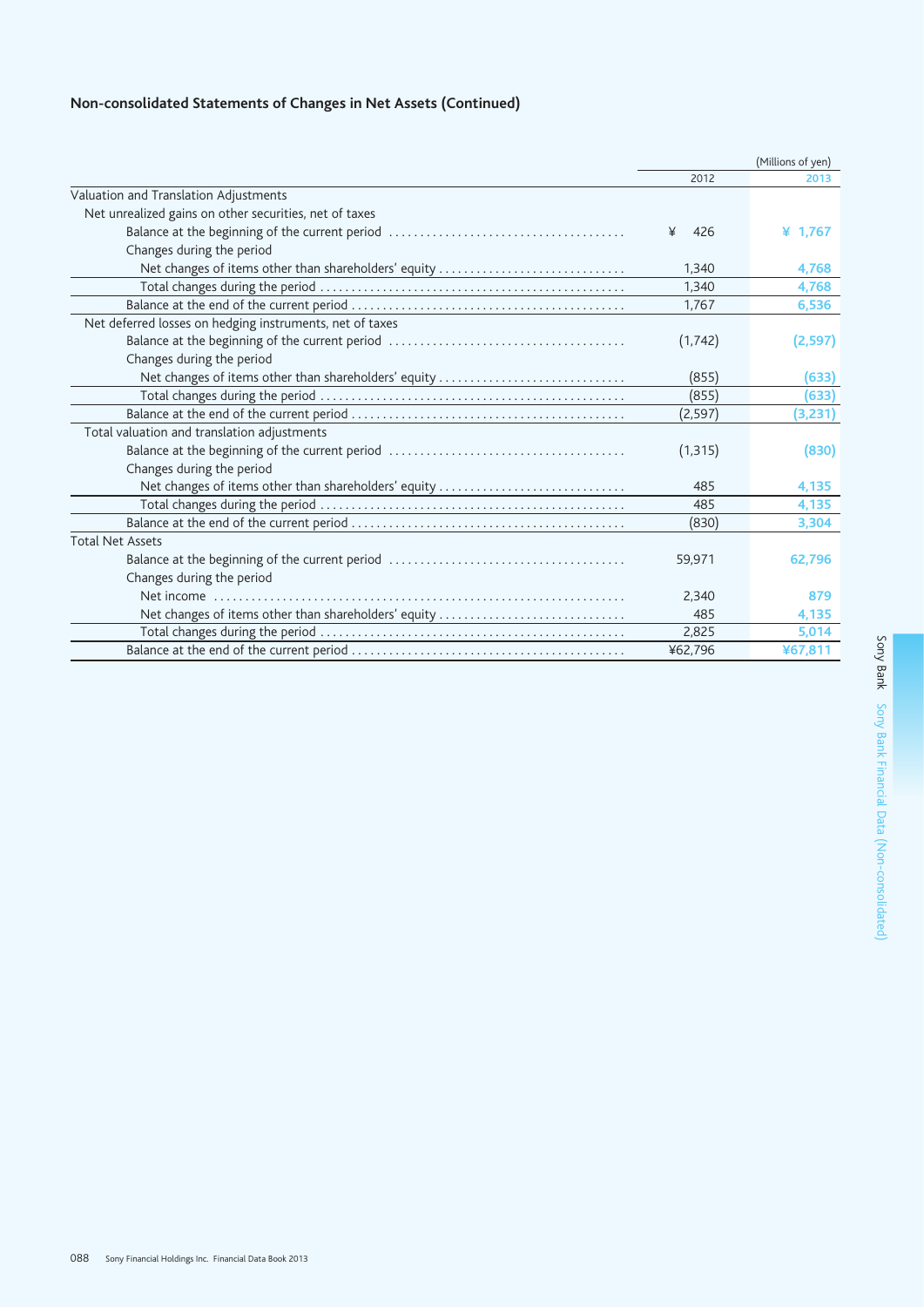## 1. Loans by Borrower Category

| As of March 31 | 2012     |       |
|----------------|----------|-------|
| Category       |          |       |
|                | 849      |       |
|                | 828      | 1.094 |
|                | 2.073    | 2.222 |
| Normal loans   | 845.977  |       |
| Total          | ¥849.728 |       |
|                |          |       |

Note: The above table is based on "The law concerning Emergency Measures for the Revitalization of the Financial Functions."

## 2. Risk-monitored Loans

| As of March 31 | 2012              |       |
|----------------|-------------------|-------|
|                | $\frac{1}{2}$ 174 |       |
|                | 1.369             | 1.534 |
|                |                   |       |
|                | 2.068             |       |
| Total          | ¥3.613            |       |
|                |                   |       |

Note: The above table shows risk-monitored loans included in loans.

## 3. Profit and Loss

## 3-1 Gross operating profit

|                                                      |                             |                           |                    |                      |                           | (Millions of yen) |
|------------------------------------------------------|-----------------------------|---------------------------|--------------------|----------------------|---------------------------|-------------------|
|                                                      |                             |                           | 2012               |                      |                           | 2013              |
| For the years ended March 31                         | <b>Domestic</b><br>division | International<br>division | Total              | Domestic<br>division | International<br>division | Total             |
| Net interest income<br>.                             | ¥11,298                     | ¥4.834                    | ¥16,132<br>$[174]$ | ¥11,894              | ¥6.254                    | ¥18,149<br>[63]   |
| Interest income $\ldots \ldots \ldots \ldots \ldots$ | 16,809                      | 8,223                     | 24,859<br>$[174]$  | 17,049               | 8,962                     | 25,948<br>[63]    |
| Interest expenses                                    | 5,511                       | 3,389                     | 8,726              | 5,155                | 2,707                     | 7,798             |
| Net fees and commissions                             | (404)                       | 600                       | 195                | 14                   | 107                       | 121               |
| Fees and commissions received                        | 1,762                       | 621                       | 2,384              | 2,332                | 132                       | 2,465             |
| Fees and commissions paid $\ldots \ldots$            | 2,167                       | 21                        | 2,188              | 2,318                | 25                        | 2,344             |
| Net trading income                                   |                             |                           |                    |                      |                           |                   |
| Trading income                                       |                             |                           |                    |                      |                           |                   |
| Trading expenses                                     |                             |                           |                    |                      |                           |                   |
| Net other operating income $\dots\dots\dots$         | (40)                        | 2,081                     | 2,041              | (1,511)              | 1,793                     | 281               |
| Other operating income $\dots\dots\dots$             | 629                         | 2.110                     | 2,740              | 144                  | 2,670                     | 2,815             |
| Other operating expenses $\dots\dots\dots$           | 670                         | 28                        | 698                | 1,656                | 877                       | 2,534             |
| Gross operating profit                               | 10,853                      | 7,516                     | 18,369             | 10,397               | 8,154                     | 18,551            |
| Gross operating profit ratio                         | 0.77%                       | 1.78%                     | 1.04%              | 0.69%                | 1.86%                     | 0.97%             |

Notes: 1. The Domestic division deals with transactions denominated in Japanese yen, whereas the International division deals with transactions denominated in foreign currencies (foreign currency deposits, foreign securities, etc.). Non-resident transactions denominated in Japanese yen are included in the International division. 2. Interest expenses exclude estimated interest expenses on monetary trusts (¥50 million—FY2011, ¥51 million—FY2012).

3. [ ] indicates interest on borrowed funds between the Domestic division and the International division.

4. Gross operating profit ratio  $=$  Gross operating profit for the period  $- \times 100$ Average balance of investment accounts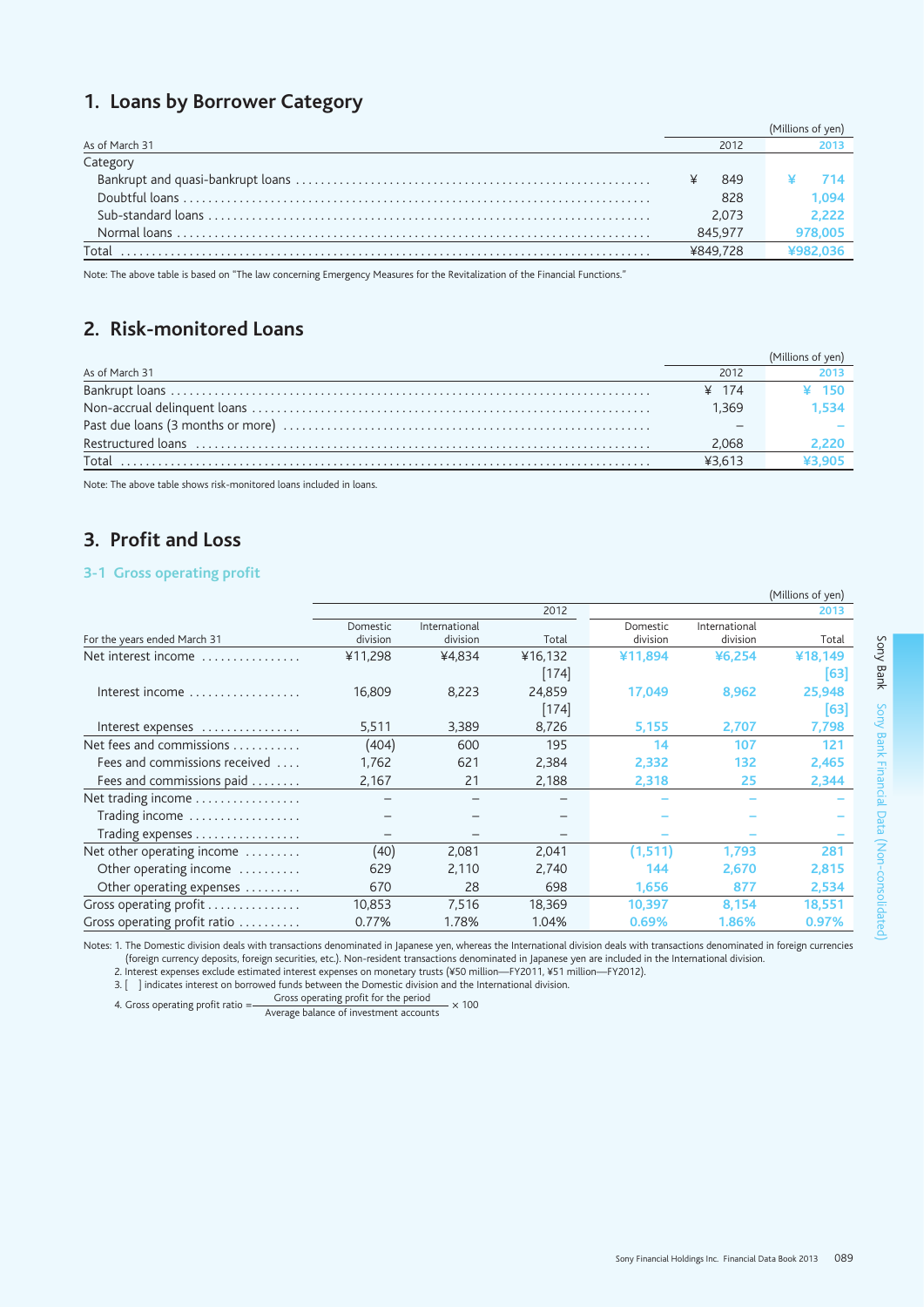### 3-2 Average balances, interests, yields and interest spreads of major investment and financing accounts Domestic division

|                              |                 |          |           |                 |          | (Millions of yen) |
|------------------------------|-----------------|----------|-----------|-----------------|----------|-------------------|
|                              |                 |          | 2012      |                 |          | 2013              |
| For the years ended March 31 | Average balance | Interest | Yield (%) | Average balance | Interest | Yield (%)         |
|                              | $\mathsf{H}$    | IН       |           | н               | l-       |                   |
| Investment accounts          | ¥1,406,057      | ¥16,809  | 1.19%     | ¥1,491,347      | ¥17.049  | 1.14%             |
| Of which, loans              | 773,212         | 13,232   | 1.71      | 893,524         | 13,835   | 1.54              |
| Securities                   | 571,418         | 3.519    | 0.61      | 529,695         | 3.145    | 0.59              |
| Call loans                   | 10,000          | 13       | 0.13      | 10,082          | 13       | 0.13              |
| Due from banks               | 51,426          | 44       | 0.08      | 58,045          | 55       | 0.09              |
| Monetary claims              |                 |          |           |                 |          |                   |
| purchased                    |                 |          |           |                 |          |                   |
|                              | [65, 919]       | $[174]$  |           | [25,696]        | [63]     |                   |
| Financing accounts           | 1,381,701       | 5,511    | 0.39      | 1,475,200       | 5,155    | 0.34              |
| Of which, deposits           | 1,312,226       | 3,490    | 0.26      | 1,440,120       | 3.587    | 0.24              |
| Call money                   | 10,000          | 10       | 0.10      | 10,000          | 10       | 0.10              |
| Borrowed money               | 6,316           | 101      | 1.60      | 13,616          | 186      | 1.37              |

Notes: 1. [ ] indicates the average balance or interest of borrowed funds between the Domestic division and the International division, and the total is presented in net. 2. In the investment accounts, the average balance of non-interest-bearing "due from banks" (¥3,097 million-FY2011, ¥3,090 million-FY2012) is excluded. In the financing accounts, the average balance of funds for investing monetary trusts (¥12,763 million-FY2011, ¥14,233 million-FY2012) and the estimated interest expenses on monetary trusts (¥50 million-FY2011, ¥49 million-FY2012) are excluded respectively.

#### International division

|                              |                 |          |           |                 |          | (Millions of yen) |
|------------------------------|-----------------|----------|-----------|-----------------|----------|-------------------|
|                              |                 |          | 2012      |                 |          | 2013              |
| For the years ended March 31 | Average balance | Interest | Yield (%) | Average balance | Interest | Yield (%)         |
|                              | [65, 919]       | $[174]$  |           | [25, 696]       | [63]     |                   |
| Investment accounts          | ¥421,056        | ¥8,223   | 1.95%     | ¥436,698        | ¥8,962   | 2.05%             |
| Of which, loans              | 1,455           | 28       | 1.92      | 2,170           | 35       | 1.65              |
| Securities                   | 346.775         | 8,021    | 2.31      | 400.021         | 8.862    | 2.21              |
| Call loans                   |                 |          |           |                 |          |                   |
| Due from banks $\dots$       |                 |          |           |                 |          |                   |
| Monetary claims              |                 |          |           |                 |          |                   |
| purchased                    |                 |          |           |                 |          |                   |
|                              |                 | l-       |           |                 |          |                   |
| Financing accounts           | 364,656         | 3,389    | 0.92      | 373,405         | 2,707    | 0.72              |
| Of which, deposits           | 364.625         | 3,389    | 0.92      | 373.576         | 2.709    | 0.72              |
| Call money                   |                 |          |           |                 |          |                   |
| Borrowed money               |                 |          |           |                 |          |                   |

Notes: 1. [ ] indicates the average balance or interest of borrowed funds between the Domestic division and the International division, and the total is presented in net. 2. In the financing accounts, the average balance of funds for investing monetary trusts (¥– million—FY2011, ¥206 million—FY2012) and the estimated interest expenses on monetary trusts (¥- million-FY2011, ¥1 million-FY2012) are excluded respectively.

#### Total

|                              |                 |          |           |                 |          | (Millions of yen) |
|------------------------------|-----------------|----------|-----------|-----------------|----------|-------------------|
|                              |                 |          | 2012      |                 |          | 2013              |
| For the years ended March 31 | Average balance | Interest | Yield (%) | Average balance | Interest | Yield (%)         |
| Investment accounts          | ¥1,761,194      | ¥24,859  | 1.41%     | ¥1,902,349      | ¥25,948  | 1.36%             |
| Of which, loans              | 774.667         | 13.260   | 1.71      | 895.694         | 13,871   | 1.54              |
| Securities                   | 918.194         | 11.540   | 1.25      | 929.716         | 12.007   | 1.29              |
| Call loans                   | 10,000          | 13       | 0.13      | 10,082          | 13       | 0.13              |
| Due from banks $\ldots$      | 51,426          | 44       | 0.08      | 58,045          | 55       | 0.09              |
| Monetary claims              |                 |          |           |                 |          |                   |
| purchased                    |                 |          |           |                 |          |                   |
| Financing accounts           | 1,680,439       | 8,726    | 0.51      | 1,822,910       | 7.798    | 0.42              |
| Of which, deposits           | 1,676,852       | 6,880    | 0.41      | 1,813,697       | 6.297    | 0.34              |
| Call money                   | 10,000          | 10       | 0.10      | 10,000          | 10       | 0.10              |
| Borrowed money               | 6.316           | 101      | 1.60      | 13,616          | 186      | 1.37              |

Note: In the investment accounts, the average balance of non-interest-bearing "due from banks" (¥3,097 million—FY2011, ¥3,090 million—FY2012) is excluded. In the financing accounts, the average balance of funds for investi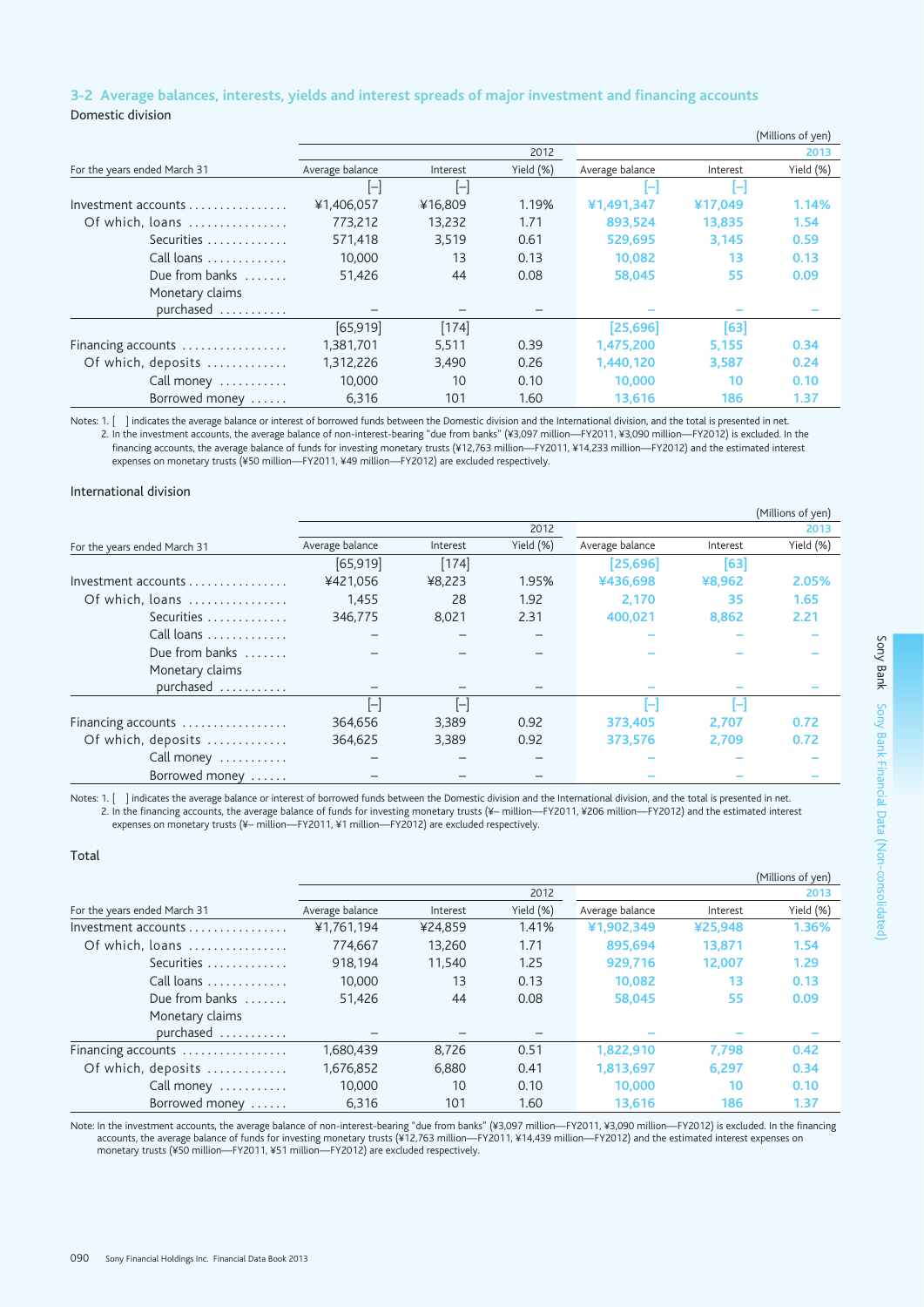#### Interest spread

|                              |                      |                           |       |                      |                           | (%)   |
|------------------------------|----------------------|---------------------------|-------|----------------------|---------------------------|-------|
|                              |                      |                           | 2012  |                      |                           | 2013  |
| For the years ended March 31 | Domestic<br>division | International<br>division | Total | Domestic<br>division | International<br>division | Total |
| Yield on investment          | 1.19%                | 1.95%                     | 1.41% | 1.14%                | 2.05%                     | 1.36% |
| Yield on financing           | 0.39                 | 0.92                      | 0.51  | 0.34                 | 0.72                      | 0.42  |
| Interest spread              | 0.79                 | 1.02                      | 0.89  | Ი 79                 | 1.32                      | 0.93  |

### 3-3 Interest income and interest expenses

Domestic division

|                              |                                          |                                        |                            |                                          |                                        | (Millions of yen)          |
|------------------------------|------------------------------------------|----------------------------------------|----------------------------|------------------------------------------|----------------------------------------|----------------------------|
|                              |                                          |                                        | 2012                       |                                          |                                        | 2013                       |
| For the years ended March 31 | Increase<br>(decrease)<br>due to balance | Increase<br>(decrease)<br>due to yield | Net increase<br>(decrease) | Increase<br>(decrease)<br>due to balance | Increase<br>(decrease)<br>due to yield | Net increase<br>(decrease) |
| Interest income              | ¥ 763                                    | (880)<br>¥                             | ¥<br>(116)                 | ¥1,019                                   | ¥<br>(779)                             | ¥ 240                      |
| Of which, loans              | 2,612                                    | (1,789)                                | 822                        | 2,058                                    | (1, 455)                               | 603                        |
| Securities                   | (484)                                    | (447)                                  | (931)                      | (256)                                    | (117)                                  | (373)                      |
| Call loans                   |                                          | 0                                      | (1)                        | O                                        | (0)                                    | $\left( 0 \right)$         |
| Due from banks $\dots$       | (2)                                      | (4)                                    | (7)                        |                                          |                                        | 10                         |
| Monetary claims<br>purchased |                                          |                                        |                            |                                          |                                        |                            |
|                              | 391                                      | (2,293)                                | (1,902)                    | 372                                      | (728)                                  | (356)                      |
| Of which, deposits           | 330                                      | (1,953)                                | (1,622)                    | 340                                      | (242)                                  | 97                         |
| Call money                   | (1)                                      | (0)                                    | (1)                        |                                          | (0)                                    | $\left( 0 \right)$         |
| Borrowed money               | 109                                      | (58)                                   | 51                         | 117                                      | (32)                                   | 85                         |
|                              |                                          |                                        |                            |                                          |                                        |                            |

### International division

|                              |                                          |                                        |                            |                                          |                                        | (Millions of yen)          |
|------------------------------|------------------------------------------|----------------------------------------|----------------------------|------------------------------------------|----------------------------------------|----------------------------|
|                              |                                          |                                        | 2012                       |                                          |                                        | 2013                       |
| For the years ended March 31 | Increase<br>(decrease)<br>due to balance | Increase<br>(decrease)<br>due to yield | Net increase<br>(decrease) | Increase<br>(decrease)<br>due to balance | Increase<br>(decrease)<br>due to yield | Net increase<br>(decrease) |
| Interest income              | ¥ 589                                    | ¥ 589                                  | ¥1.178                     | 305<br>¥                                 | ¥432                                   | ¥738                       |
| Of which, loans              | 12                                       | (6)                                    | 6                          | 13                                       | (5)                                    |                            |
| Securities                   | 1.024                                    | 334                                    | 1,358                      | 1,231                                    | (390)                                  | 841                        |
| Call loans                   | (10)                                     |                                        | (10)                       |                                          |                                        |                            |
| Due from banks               |                                          |                                        |                            |                                          |                                        |                            |
| Monetary claims              |                                          |                                        |                            |                                          |                                        |                            |
| purchased                    | (30)                                     |                                        | (30)                       |                                          |                                        |                            |
|                              | 230                                      | (130)                                  | 100                        | 81                                       | (763)                                  | (682)                      |
| Of which, deposits           | 230                                      | (130)                                  | 100                        | 83                                       | (763)                                  | (680)                      |
| Call money                   |                                          |                                        |                            |                                          |                                        |                            |
| Borrowed money               |                                          |                                        |                            |                                          |                                        |                            |

#### Total

|                              |                                          |                                        |                            |                                          |                                        | (Phillions of yen)         |
|------------------------------|------------------------------------------|----------------------------------------|----------------------------|------------------------------------------|----------------------------------------|----------------------------|
|                              |                                          |                                        | 2012                       |                                          |                                        | 2013                       |
| For the years ended March 31 | Increase<br>(decrease)<br>due to balance | Increase<br>(decrease)<br>due to yield | Net increase<br>(decrease) | Increase<br>(decrease)<br>due to balance | Increase<br>(decrease)<br>due to yield | Net increase<br>(decrease) |
| Interest income              | ¥1,494                                   | (288)<br>¥                             | ¥1.206                     | ¥1,992                                   | (903)<br>¥                             | ¥1,089                     |
| Of which, loans              | 2,623                                    | (1,794)                                | 828                        | 2,071                                    | (1,460)                                | 611                        |
| Securities                   | (277)                                    | 704                                    | 427                        | 144                                      | 322                                    | 467                        |
| Call loans                   |                                          | $\left( 4\right)$                      | (11)                       | o                                        | (0)                                    | (0)                        |
| Due from banks               | (2)                                      | (4)                                    | (7)                        |                                          |                                        | 10                         |
| Monetary claims<br>purchased | 30)                                      |                                        | (30)                       |                                          |                                        |                            |
|                              | 689                                      | (2,346)                                | (1,657)                    | 739                                      | (1,667)                                | (927)                      |
| Of which, deposits           | 553                                      | (2,076)                                | (1,522)                    | 561                                      | (1, 144)                               | (583)                      |
| Call money                   |                                          | (0)                                    |                            |                                          | 0)                                     | (0)                        |
| Borrowed money               | 109                                      | (58)                                   | 51                         | 117                                      | (32)                                   | 85                         |

Note: Where the reason for increase or decrease is overlapping between "due to balance" and "due to yield," the amount of increase or decrease is included in "due to yield."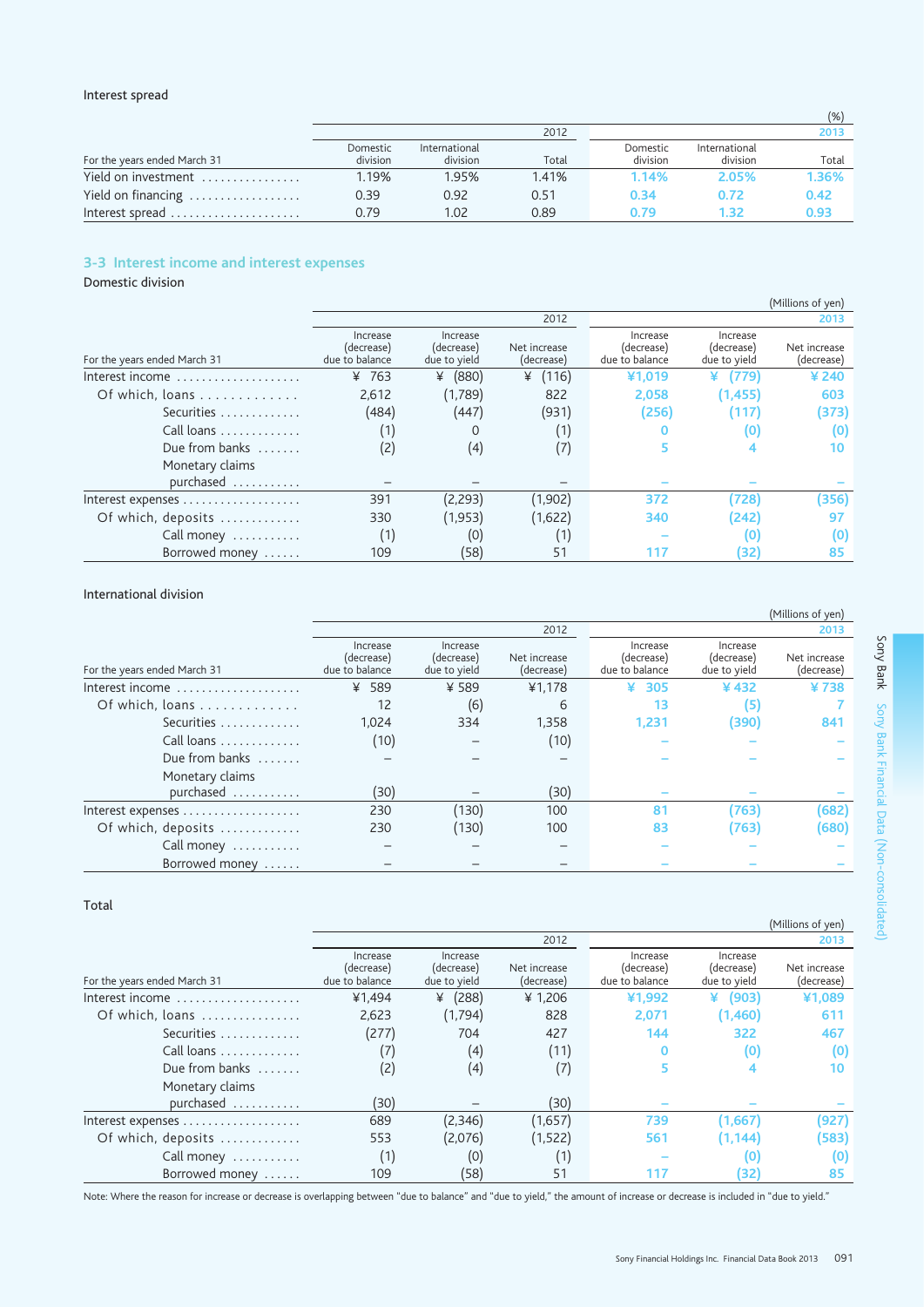### 3-4 General and administrative expenses

|                              |           | (Millions of yen) |
|------------------------------|-----------|-------------------|
| For the years ended March 31 | 2012      | 2013              |
|                              | ¥ $2.690$ | ¥ 2,983           |
|                              | 95        | 81                |
|                              | 343       | 398               |
|                              | 1,342     | 1.274             |
|                              | 1.198     | 1.149             |
|                              | 1.861     | 2.446             |
|                              | 5         |                   |
|                              | 206       | 163               |
|                              | 27        | 32                |
|                              | 5         | 12                |
|                              | 674       | 726               |
|                              | 887       | 795               |
|                              | 76        | 16                |
|                              | 2,079     | 1.552             |
|                              | 538       | 543               |
|                              | 1.012     | 894               |
|                              | 763       | 877               |
|                              | ¥13,808   | ¥13.955           |

## 4. Fair Value Information

### 4-1 Fair value information on securities

Trading-purpose securities Not applicable

### Held-to-maturity bonds

|               |         |            |               |        | (Millions of yen) |
|---------------|---------|------------|---------------|--------|-------------------|
|               |         | 2012       |               |        | 2013              |
| Balance sheet |         |            | Balance sheet |        |                   |
|               |         |            |               |        | Difference        |
|               |         |            |               |        |                   |
| ¥12,443       | ¥13,036 | ¥592       | ¥7,952        | ¥8,524 | ¥572              |
| 495           | 519     | 23         | 418           | 442    | 23                |
| 12.939        | 13.555  | 615        | 8,371         | 8.966  | 595               |
|               |         |            |               |        |                   |
|               |         |            |               |        |                   |
|               |         |            |               |        |                   |
|               |         |            |               |        |                   |
|               |         |            |               |        |                   |
|               |         |            |               |        |                   |
| ¥12.939       | ¥13,555 | ¥615       | ¥8,371        | ¥8,966 | ¥595              |
|               | amount  | Fair value | Difference    | amount | Fair value        |

Note: Fair value is based upon the value measured at the year-end.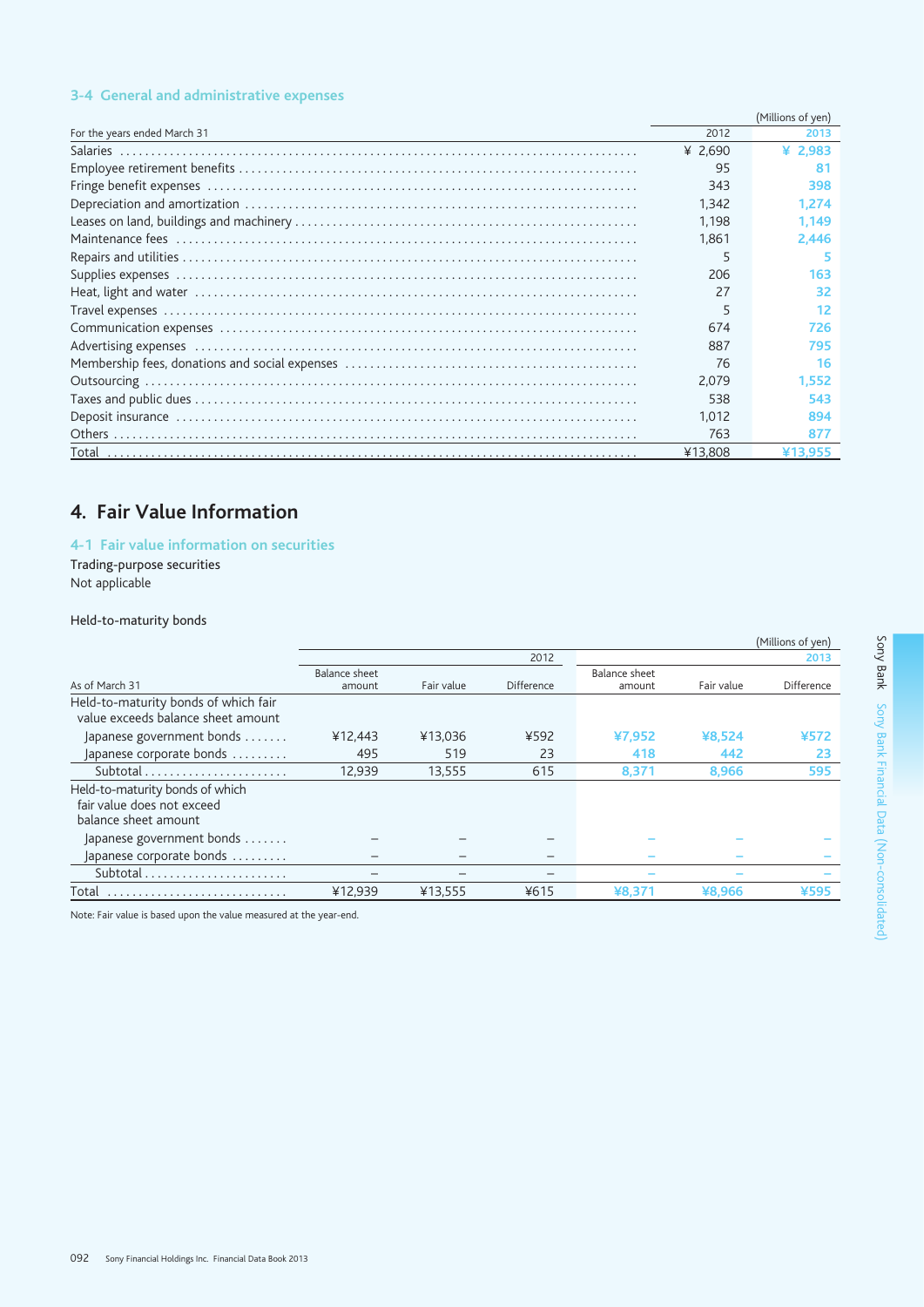#### Available-for-sale securities

|                                                                                                    |                         |                     |                              |                         |                     | (Millions of yen)            |
|----------------------------------------------------------------------------------------------------|-------------------------|---------------------|------------------------------|-------------------------|---------------------|------------------------------|
|                                                                                                    |                         |                     | 2012                         |                         |                     | 2013                         |
| As of March 31                                                                                     | Balance sheet<br>amount | Acquisition<br>cost | Unrealized gains<br>(losses) | Balance sheet<br>amount | Acquisition<br>cost | Unrealized gains<br>(losses) |
| Available-for-sale securities of<br>which balance sheet amount<br>exceeds acquisition cost         |                         |                     |                              |                         |                     |                              |
|                                                                                                    | ¥421,648                | ¥417,478            | ¥ 4,169                      | ¥393,611                | ¥385,108            | ¥ 8,503                      |
| Japanese government bonds                                                                          | 136,122                 | 133,659             | 2.463                        | 136,251                 | 132,193             | 4,057                        |
| Japanese municipal bonds                                                                           | 23.739                  | 23.423              | 315                          | 61.251                  | 59,359              | 1,891                        |
| Japanese corporate bonds                                                                           | 261,786                 | 260,395             | 1.391                        | 196,109                 | 193.555             | 2,554                        |
|                                                                                                    | 232,066                 | 226,609             | 5.456                        | 356,788                 | 349,098             | 7,689                        |
| Foreign bonds                                                                                      | 229,524                 | 224,323             | 5.200                        | 353,713                 | 346,812             | 6,900                        |
|                                                                                                    | 2,541                   | 2,286               | 255                          | 3,075                   | 2,286               | 789                          |
| Subtotal                                                                                           | 653,715                 | 644,088             | 9,626                        | 750,400                 | 734,206             | 16,193                       |
| Available-for-sale securities of<br>which balance sheet amount<br>does not exceed acquisition cost |                         |                     |                              |                         |                     |                              |
|                                                                                                    | 86,316                  | 87,388              | (1,072)                      | 55,670                  | 56,180              | (509)                        |
| Japanese government bonds                                                                          | 58,397                  | 59,277              | (879)                        | 49,796                  | 50,259              | (462)                        |
| Japanese municipal bonds                                                                           | 5,410                   | 5,414               | (3)                          |                         |                     |                              |
| Japanese corporate bonds                                                                           | 22,507                  | 22,697              | (189)                        | 5,873                   | 5,920               | (46)                         |
|                                                                                                    | 152,911                 | 155,575             | (2,664)                      | 92,354                  | 94,011              | (1,657)                      |
| Foreign bonds                                                                                      | 146,927                 | 148,530             | (1,602)                      | 88,352                  | 88,965              | (613)                        |
|                                                                                                    | 5,983                   | 7.045               | (1,062)                      | 4,001                   | 5,045               | (1,043)                      |
| Subtotal                                                                                           | 239,227                 | 242,964             | (3,736)                      | 148,024                 | 150,191             | (2,167)                      |
| Total                                                                                              | ¥892,942                | ¥887,053            | ¥ 5,889                      | ¥898,425                | ¥884,398            | ¥14,026                      |
|                                                                                                    |                         |                     |                              |                         |                     |                              |

Note: Fair value is based upon the value measured at the year-end.

#### Securities without fair market value

|                                                 | (Millions of yen)    |                      |
|-------------------------------------------------|----------------------|----------------------|
|                                                 | 2012                 | 2013                 |
| As of March 31                                  | Balance sheet amount | Balance sheet amount |
| Stocks of subsidiaries and affiliated companies |                      |                      |
|                                                 | ¥7.050               |                      |
|                                                 |                      |                      |

## 4-2 Fair value information on monetary trusts

Monetary trusts for investment [For the year ended March 31, 2012] Not applicable

[For the year ended March 31, 2013]

|                |                      | (Millions of yen)                           |
|----------------|----------------------|---------------------------------------------|
|                |                      | 2013                                        |
|                |                      | Net valuation gains<br>(losses) recorded in |
| As of March 31 | Balance sheet amount | income for fiscal year                      |
|                | Ұ∆∆                  |                                             |

Monetary trusts for held-to-maturity Not applicable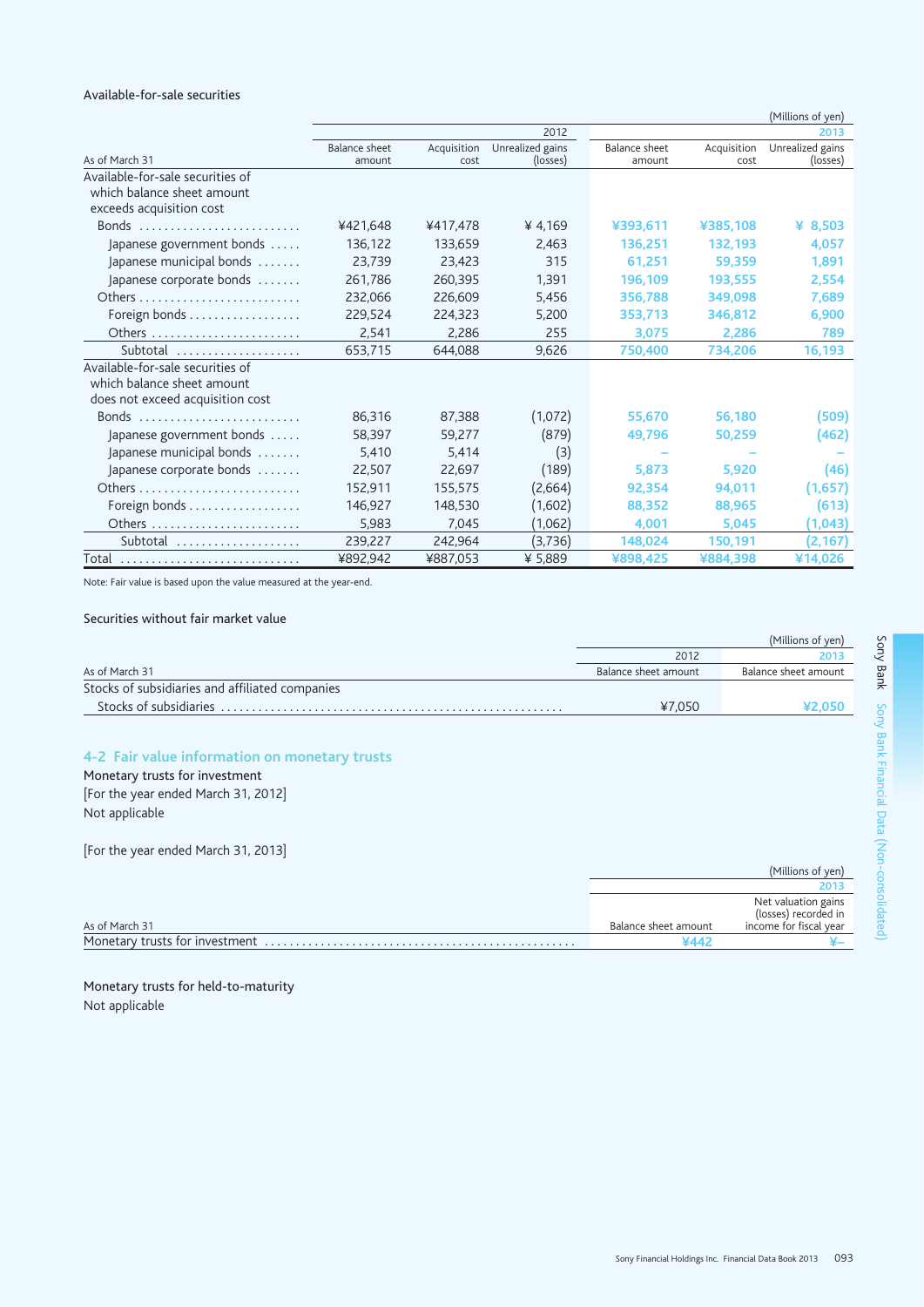|               |             |            |                  | (Millions of yen) |
|---------------|-------------|------------|------------------|-------------------|
|               |             |            |                  | 2012              |
|               |             |            |                  | Of which,         |
|               |             |            | Of which.        | balance sheet     |
|               |             |            | balance sheet    | amount does       |
| Balance sheet | Acquisition |            | amount exceeds   | not exceed        |
| amount        | cost        | Difference | acquisition cost | acquisition cost  |
| ¥13.240       | ¥13,240     | ¥–         | ¥—               |                   |
|               |             |            |                  |                   |

Note: "Difference" consists of "Of which, balance sheet amount exceeds acquisition cost" and "Of which, balance sheet amount does not exceed acquisition cost."

|                |                         |                     |            |                                                                  | (Millions of yen)                                                           |
|----------------|-------------------------|---------------------|------------|------------------------------------------------------------------|-----------------------------------------------------------------------------|
|                |                         |                     |            |                                                                  | 2013                                                                        |
| As of March 31 | Balance sheet<br>amount | Acquisition<br>cost | Difference | Of which.<br>balance sheet<br>amount exceeds<br>acquisition cost | Of which,<br>balance sheet<br>amount does<br>not exceed<br>acquisition cost |
|                | ¥17.740                 | 740                 |            | --                                                               |                                                                             |

Note: "Difference" consists of "Of which, balance sheet amount exceeds acquisition cost" and "Of which, balance sheet amount does not exceed acquisition cost."

### 4-3 Fair value information on derivatives

#### Interest rate derivatives

[For the year ended March 31, 2012]

Derivatives for which hedge accounting is not applied

|                |                                      |          |             |            | (Millions of yen) |
|----------------|--------------------------------------|----------|-------------|------------|-------------------|
|                |                                      |          |             |            | 2012              |
|                |                                      |          | Notional    |            |                   |
| As of March 31 |                                      | Notional | amount      |            | Valuation gains   |
| Category       | Type                                 | amount   | over 1 year | Fair value | (losses)          |
| OTC:           | Interest rate swaps                  |          |             |            |                   |
|                | Floating rate receive/Fixed rate pay | ¥20,000  | ¥20,000     | ¥(350)     | ¥(350)            |
| Total          |                                      |          |             | $*(350)$   | $*(350)$          |

Notes: 1. The above transactions are evaluated at fair market value, and valuation gains (losses) are recorded in the statements of income.

2. Fair market value is calculated using the discounted present value.

Derivatives for which hedge accounting is applied

|                  |                                      |                         |          |             | (Millions of yen) |
|------------------|--------------------------------------|-------------------------|----------|-------------|-------------------|
|                  |                                      |                         |          |             | 2012              |
|                  |                                      |                         |          | Notional    |                   |
| As of March 31   |                                      |                         | Notional | amount      |                   |
| Method           | Type                                 | Hedged item             | amount   | over 1 year | Fair value        |
| Deferred hedge   | Interest rate swaps                  |                         |          |             |                   |
| accounting       | Floating rate receive/Fixed rate pay | Loans                   | ¥134.709 | ¥133.989    | ¥ $(4, 427)$      |
| Fair value hedge | Interest rate swaps                  | Available-for-sale      |          |             |                   |
| accounting       | Floating rate receive/Fixed rate pay | securities (bonds)<br>. | 244.706  | 219.921     | (13, 472)         |
| Total            |                                      |                         | ¥        | ¥           | $*(17,899)$       |

Notes: 1. The above table includes derivatives for which deferred hedge accounting is applied in accordance with "Accounting and Auditing Treatments on Application of Accounting Standard for Financial Instruments in the Banking Industry" (Industry Audit Committee of Japanese Institute of Certified Public Accountants No. 24) and derivatives for which fair value hedge accounting is applied.

2. Fair market value is calculated using the discounted present value.

#### [For the year ended March 31, 2013]

Derivatives for which hedge accounting is not applied

|                |                                      |          |                    |            | (Millions of yen) |
|----------------|--------------------------------------|----------|--------------------|------------|-------------------|
|                |                                      |          |                    |            | 2013              |
| As of March 31 |                                      | Notional | Notional<br>amount |            | Valuation gains   |
| Category       | Type                                 | amount   | over 1 year        | Fair value | (losses)          |
| OTC:           | Interest rate swaps                  |          |                    |            |                   |
|                | Floating rate receive/Fixed rate pay | ¥20.000  |                    | ¥(119)     | FI 1191           |
| Total          |                                      |          |                    | 119        | ¥(119)            |

Notes: 1. The above transactions are evaluated at fair market value, and valuation gains (losses) are recorded in the statements of income.

2. Fair market value is calculated using the discounted present value.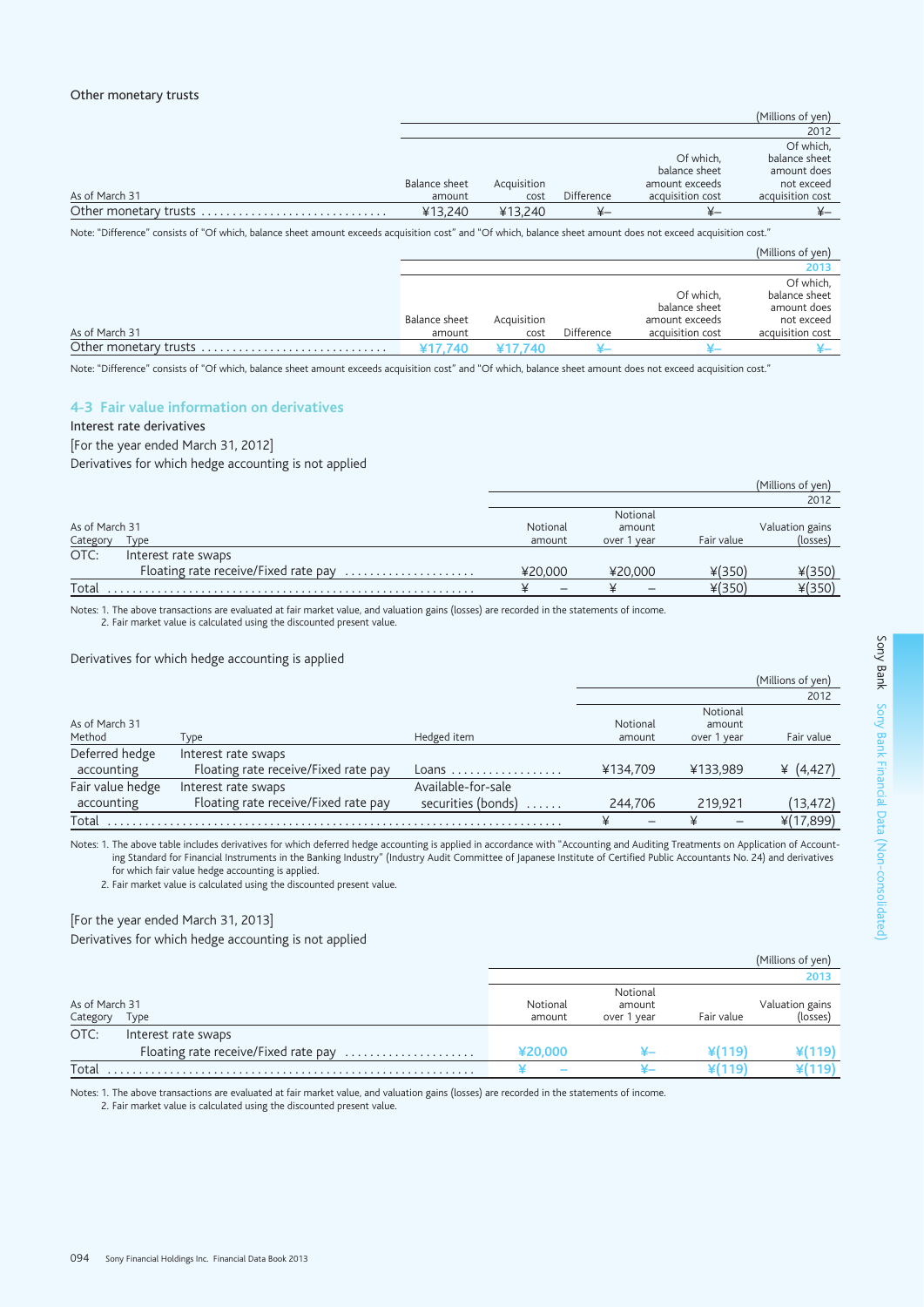#### Derivatives for which hedge accounting is applied

|                  |                                      |                         |          |             | (Millions of yen) |
|------------------|--------------------------------------|-------------------------|----------|-------------|-------------------|
|                  |                                      |                         |          |             | 2013              |
|                  |                                      |                         |          | Notional    |                   |
| As of March 31   |                                      |                         | Notional | amount      |                   |
| Method           | Type                                 | Hedged item             | amount   | over 1 year | Fair value        |
| Deferred hedge   | Interest rate swaps                  |                         |          |             |                   |
| accounting       | Floating rate receive/Fixed rate pay | Loans                   | ¥ 79,195 | ¥ 74.491    | ¥ $(2,811)$       |
| Fair value hedge | Interest rate swaps                  | Available-for-sale      |          |             |                   |
| accounting       | Floating rate receive/Fixed rate pay | securities (bonds)<br>. | 378,446  | 332.030     | (19,225)          |
|                  |                                      |                         |          |             | ¥(22.036)         |

Notes: 1. The above table includes derivatives for which deferred hedge accounting is applied in accordance with "Accounting and Auditing Treatments on Application of Account-<br>Ing Stanking Industry (Industry Audit Committe for which fair value hedge accounting is applied.<br>2. Fair market value is calculated using the discounted present value.

#### Currency derivatives

#### [For the year ended March 31, 2012]

Derivatives for which hedge accounting is not applied

|                            |                                      |                    |                                   |            | (Millions of yen)           |
|----------------------------|--------------------------------------|--------------------|-----------------------------------|------------|-----------------------------|
|                            |                                      |                    |                                   |            | 2012                        |
| As of March 31<br>Category | Type                                 | Notional<br>amount | Notional<br>amount<br>over 1 year | Fair value | Valuation gains<br>(losses) |
| OTC:                       | Forward foreign exchanges            |                    |                                   |            |                             |
|                            |                                      | ¥34,949            | ¥–                                | ¥<br>60    | ¥<br>60                     |
|                            |                                      | 77.584             |                                   | (359)      | (359)                       |
|                            | Foreign exchange margin transactions |                    |                                   |            |                             |
|                            |                                      | 33.638             |                                   | 1.268      | 1.268                       |
|                            |                                      | 9.409              |                                   | 441        | 441                         |
|                            | Currency options                     |                    |                                   |            |                             |
|                            |                                      | 151                |                                   | (1)        |                             |
|                            | Currency forwards                    |                    |                                   |            |                             |
|                            |                                      | 5.299              |                                   | 31         | 31                          |
| Total                      |                                      | ¥                  | ¥–                                | ¥1,441     | ¥1,443                      |

Notes: 1. The above transactions are evaluated at fair market value, and valuation gains (losses) are recorded in the statements of income. 2. Fair market value is calculated using the discounted present value or the option pricing model.

#### Derivatives for which hedge accounting is applied

|                  |                |                                       |          |             | (Millions of yen) |
|------------------|----------------|---------------------------------------|----------|-------------|-------------------|
|                  |                |                                       |          |             | 2012              |
|                  |                |                                       |          | Notional    |                   |
| As of March 31   |                |                                       | Notional | amount      |                   |
| Method           | Type           | Hedged item                           | amount   | over 1 year | Fair value        |
| Fair value hedge |                |                                       |          |             |                   |
| accounting       | Currency swaps | Available-for-sale securities (bonds) | ¥89.740  | ¥34.800     | ¥1,798            |
|                  |                |                                       |          |             | ¥1.798            |

Notes: 1. Fair value hedge accounting is mainly applied.

2. Fair market value is calculated using the discounted present value.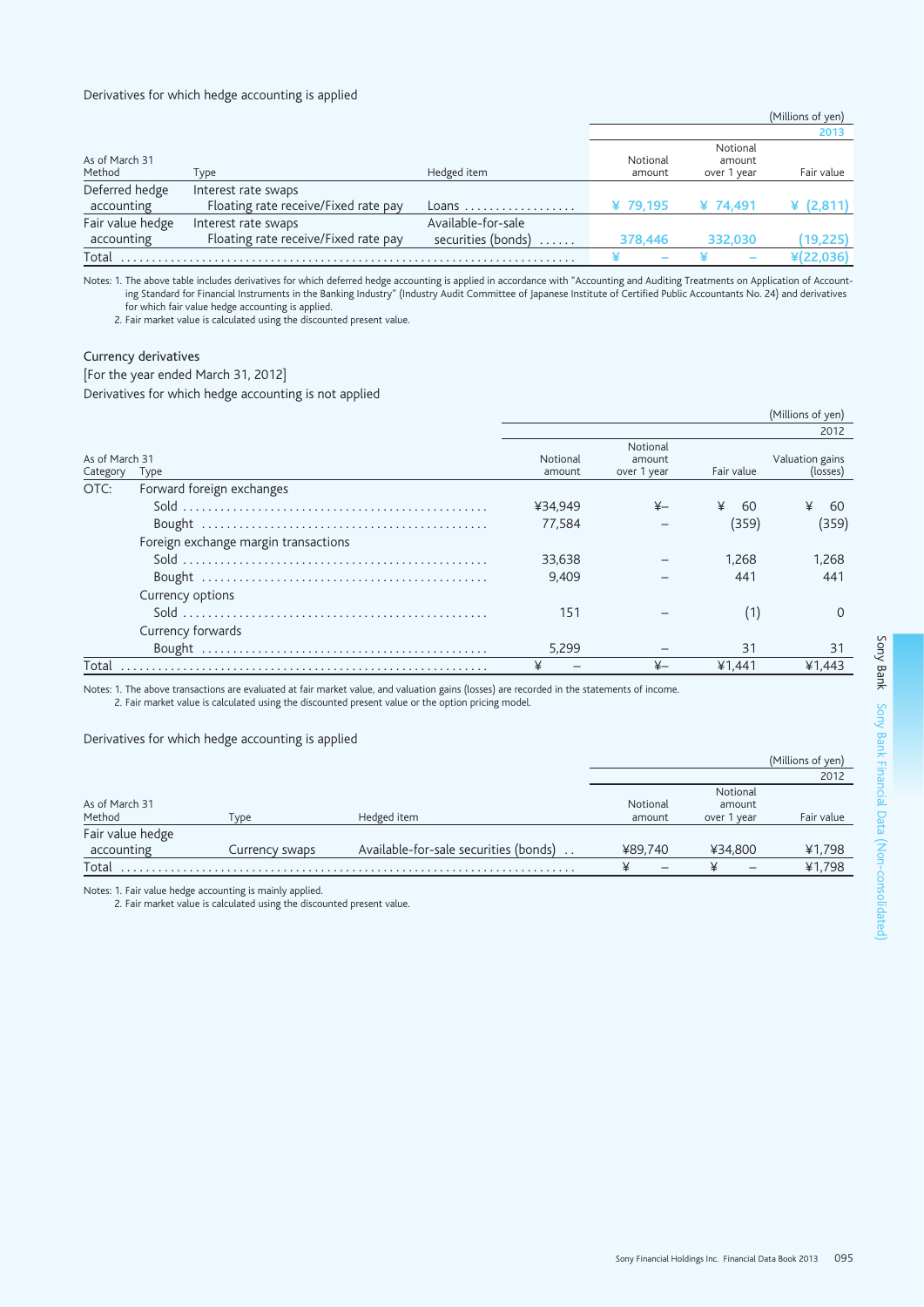#### [For the year ended March 31, 2013] Derivatives for which hedge accounting is not applied

#### (Millions of yen) 2013 Notional As of March 31 Notional Valuation gains amount Fair value Category Type amount over 1 year (losses) OTC: Forward foreign exchanges ¥45,200  $\mathbf{x}$ ¥117 ¥117 91,703  $(297)$  $(297)$ Foreign exchange margin transactions 47,646  $(619)$  $(619)$ 10,587 916 916 Currency options Sold  $\dots\dots\dots$  $\overline{7}$ 1,036  $(6)$ Currency forwards Bought ......................... 7.559  $10$  $10<sup>10</sup>$  $\overline{\text{4}120}$ ¥134 Total ¥.

Notes: 1. The above transactions are evaluated at fair market value, and valuation gains (losses) are recorded in the statements of income.

2. Fair market value is calculated using the discounted present value or the option pricing model.

#### Derivatives for which hedge accounting is applied

|                                |                |                                       |                          |                                   | (Millions of yen) |
|--------------------------------|----------------|---------------------------------------|--------------------------|-----------------------------------|-------------------|
|                                |                |                                       |                          |                                   | 2013              |
| As of March 31<br>Method       | Type           | Hedged item                           | Notional<br>amount       | Notional<br>amount<br>over 1 year | Fair value        |
| Fair value hedge<br>accounting | Currency swaps | Available-for-sale securities (bonds) | ¥45.300                  | ¥3.500                            | ¥9,361            |
| Total                          |                |                                       | $\overline{\phantom{a}}$ |                                   |                   |

Notes: 1. Fair value hedge accounting is mainly applied.

2. Fair market value is calculated using the discounted present value.

#### Credit derivatives

[For the year ended March 31, 2012] Derivatives for which hedge accounting is not applied

|                |                        |          |             |            | (Millions of yen) |
|----------------|------------------------|----------|-------------|------------|-------------------|
|                |                        |          |             |            | 2012              |
|                |                        |          | Notional    |            |                   |
| As of March 31 |                        | Notional | amount      |            | Valuation gains   |
| Category       | Type                   | amount   | over 1 year | Fair value | (losses)          |
| OTC:           | Credit default options |          |             |            |                   |
|                |                        | ¥1.367   | ¥–          | ¥C         | ¥0                |
|                |                        |          |             | ¥0         | ¥0                |

Notes: 1. The above transactions are evaluated at fair market value, and valuation gains (losses) are recorded in the statements of income.

2. Fair market values are calculated using the discounted present value and other methods.<br>3. "Bought" represents transactions in which the credit risk is transferred.

Derivatives for which hedge accounting is applied Not applicable

[For the year ended March 31, 2013] Derivatives for which hedge accounting is not applied Not applicable

Derivatives for which hedge accounting is applied Not applicable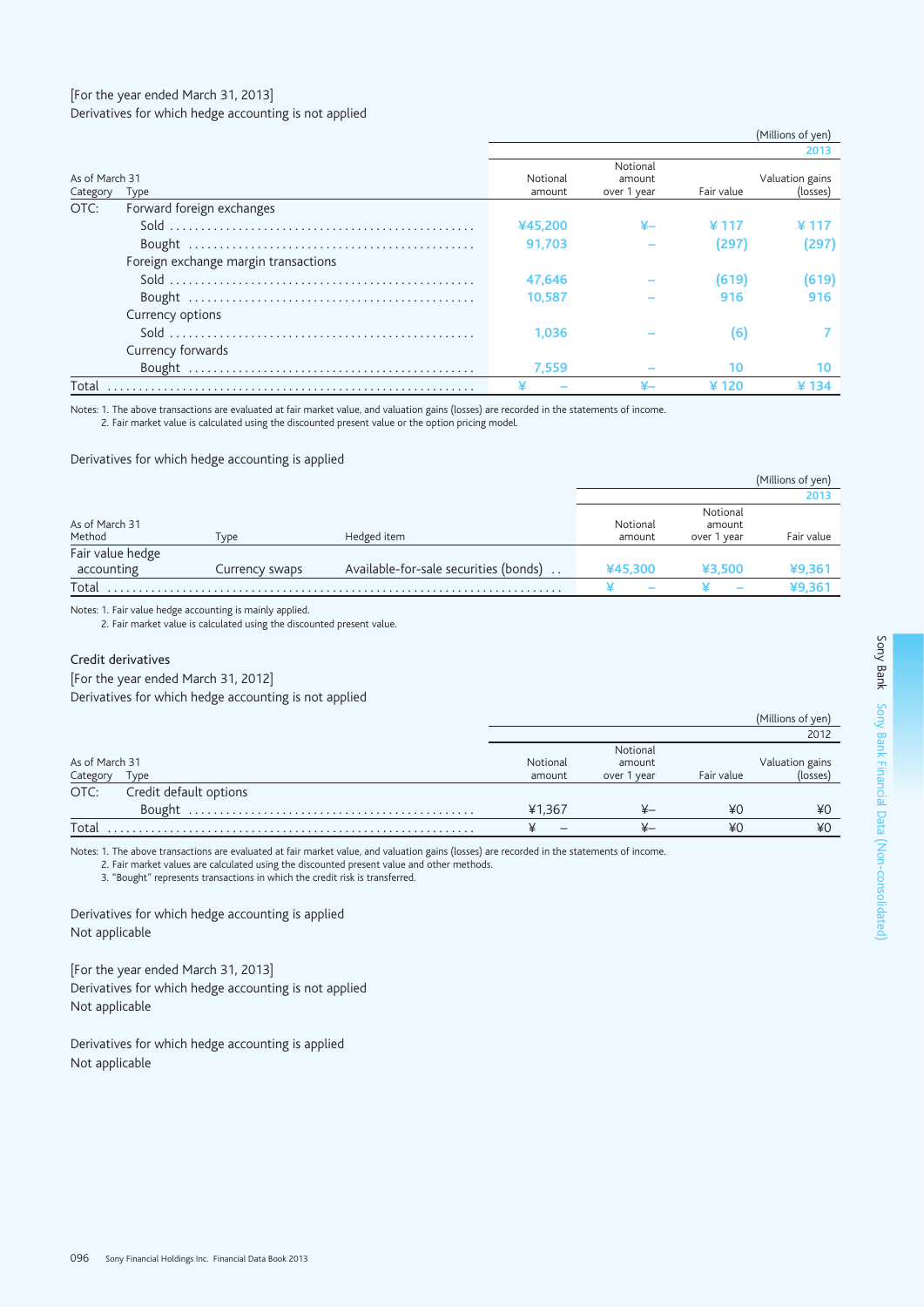# Performance Indicators of Sony Bank (Non-consolidated)

## 1. Key Performance Indicators

|                                                  |             |             |             |             | (Millions of yen) |
|--------------------------------------------------|-------------|-------------|-------------|-------------|-------------------|
| For the years ended March 31                     | 2009        | 2010        | 2011        | 2012        | 2013              |
|                                                  | ¥<br>33.361 | ¥<br>30,500 | ¥<br>29.521 | ¥<br>30,075 | 31,151<br>¥       |
|                                                  | 414         | 2.930       | 3.377       | 4.033       | 4.282             |
|                                                  | (710)       | 1.646       | 2.054       | 2.340       | 879               |
|                                                  | 31,000      | 31,000      | 31.000      | 31,000      | 31,000            |
| Number of shares issued and outstanding (shares) | 620,000     | 620,000     | 620,000     | 620,000     | 620,000           |
|                                                  | 46.264      | 58,989      | 59.971      | 62.796      | 67.811            |
|                                                  | 1,411,956   | 1.612.186   | 1.761.830   | 1.890.503   | 2,005,081         |
|                                                  | 1,326,360   | 1.510.051   | 1.649.106   | 1.762.282   | 1,857,447         |
|                                                  | 477.072     | 586.654     | 722.452     | 835,582     | 970.226           |
|                                                  | 823.174     | 880.133     | 940.121     | 912.933     | 908.847           |
| Non-consolidated capital adequacy ratio          | 13.37%      | 12.09%      | 10.84%      | 11.58%      | 11.98%            |
| Dividend payout ratio                            |             |             |             |             |                   |
| Number of employees                              | 203         | 239         | 288         | 321         | 371               |

## 2. Status of Operation (Deposits)

2-1 Average and year-end balance of deposits by category

Average balance

|                              |                      |                           |              |                      |                           | (Millions of yen) |
|------------------------------|----------------------|---------------------------|--------------|----------------------|---------------------------|-------------------|
|                              |                      |                           | 2012         |                      |                           | 2013              |
| For the years ended March 31 | Domestic<br>division | International<br>division | Total        | Domestic<br>division | International<br>division | Total             |
| Floating deposits            | ¥ 323.729            | ¥164.375                  | 488.104<br>¥ | ¥ 349.049            | ¥167.413                  | ¥ $516.463$       |
| Time and saving deposits     | 988,469              | 200,240                   | 1,188,709    | 1.091.039            | 206.151                   | 1.297.191         |
| Other deposits               |                      | 10                        | 37           | 30                   |                           |                   |
| Total                        | ¥1,312,226           | ¥364.625                  | ¥1,676,852   | ¥1.440.120           | ¥373.576                  | ¥1,813,697        |

Year-end balance

|                          |                      |                           |              |                      |                           | (Millions of yen) |
|--------------------------|----------------------|---------------------------|--------------|----------------------|---------------------------|-------------------|
|                          |                      |                           | 2012         |                      |                           | 2013              |
| As of March 31           | Domestic<br>division | International<br>division | Total        | Domestic<br>division | International<br>division | Total             |
| Floating deposits        | ¥ 331,606            | ¥158.627                  | 490.233<br>¥ | ¥ 382.611            | ¥190,866                  | ¥ 573.477         |
| Time and saving deposits | 1,056,957            | 215,063                   | 1,272,020    | 1,082,392            | 201.565                   | 1,283,957         |
| Other deposits           | -28                  |                           | 28           |                      |                           |                   |
| Total                    | ¥1,388,591           | ¥373.691                  | ¥1,762,282   | ¥1.465.015           | ¥392,431                  | ¥1.857.447        |

Note: Floating deposits of the Domestic division include deposits from the parent company and its subsidiaries in the amount of ¥1,428 million and ¥145 million as of March 31, 2012 and 2013, respectively.

### 2-2 Balance of time deposit by remaining period

|                                      |               |                |              |               |               | (Millions of yen) |
|--------------------------------------|---------------|----------------|--------------|---------------|---------------|-------------------|
|                                      |               |                | 2012         |               |               | 2013              |
|                                      | Fixed rate    | Floating rate  |              | Fixed rate    | Floating rate |                   |
| As of March 31                       | time deposits | time deposits  | Total        | time deposits | time deposits | Total             |
|                                      | 167,122<br>¥  | $_{\nexists}$  | 167.122<br>¥ | 160,543<br>¥  | ¥–            | 160,543           |
| 3 months or more, less than 6 months | 506,096       |                | 506,096      | 584,983       |               | 584,983           |
| 6 months or more, less than 1 year   | 455,938       | -              | 455.938      | 378,627       |               | 378,627           |
| 1 year or more, less than 2 years    | 32,531        | —              | 32,531       | 36,578        |               | 36,578            |
| 2 years or more, less than 3 years   | 11,421        | -              | 11.421       | 14,532        |               | 14,532            |
| 3 years or more                      | 48,834        |                | 48,834       | 52,520        |               | 52,520            |
| Total                                | ¥1.221.944    | $\overline{r}$ | ¥1.221.944   | ¥1.227.785    | ¥–            | ¥1,227,785        |

Note: The above table does not include thrift saving deposits.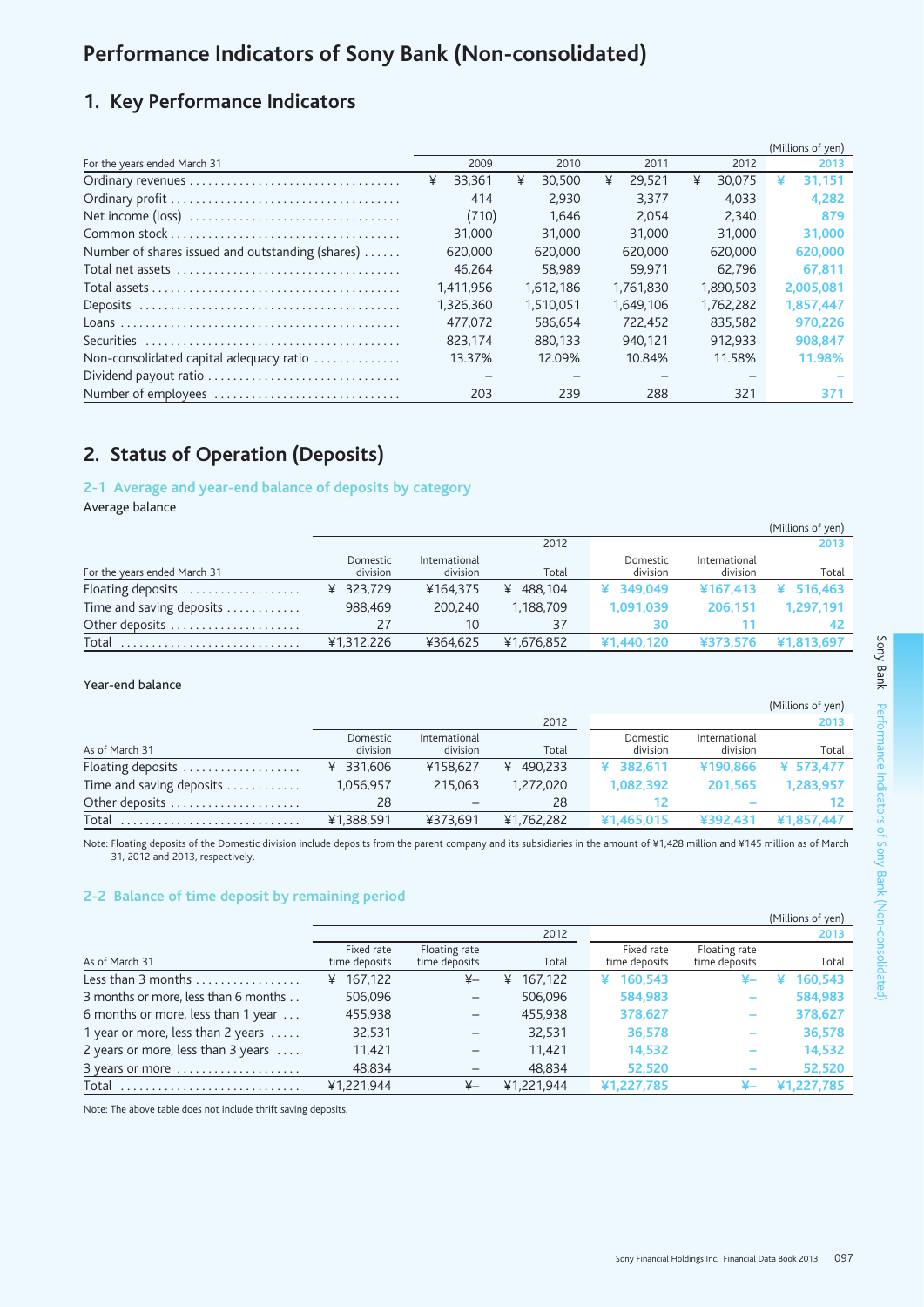# 3. Status of Operation (Loans)

## 3-1 Average and year-end balance of loans by category

Average balance

|                                                 |                      |                           |          |                      |                           | (Millions of yen) |
|-------------------------------------------------|----------------------|---------------------------|----------|----------------------|---------------------------|-------------------|
|                                                 |                      |                           | 2012     |                      |                           | 2013              |
| For the years ended March 31                    | Domestic<br>division | International<br>division | Total    | Domestic<br>division | International<br>division | Total             |
| Loans on bills                                  |                      |                           |          |                      |                           |                   |
| Loans on deeds $\dots\dots\dots\dots\dots\dots$ | 765.409              | 1.454                     | 766.863  | 886.591              | 2.169                     | 888,761           |
| Overdrafts                                      | 7.803                | 0                         | 7.803    | 6.932                |                           | 6.933             |
| Bills discounted                                |                      |                           |          |                      |                           |                   |
| Total                                           | ¥773.212             | ¥1,455                    | ¥774.667 | ¥893.524             | ¥2.170                    | ¥895,694          |

### Year-end balance

|                  |          |               |          |          |               | (Millions of yen) |
|------------------|----------|---------------|----------|----------|---------------|-------------------|
|                  |          |               | 2012     |          |               | 2013              |
|                  | Domestic | International |          | Domestic | International |                   |
| As of March 31   | division | division      | Total    | division | division      | Total             |
|                  |          |               |          |          |               |                   |
| Loans on deeds   | 827.293  | 1.572         | 828.865  | 960,488  | 2.883         | 963.371           |
| Overdrafts       | 6.715    | $\Omega$      | 6,716    | 6.854    |               | 6,854             |
| Bills discounted |          |               |          |          |               |                   |
| Total            | ¥834,008 | ¥1,573        | ¥835.582 | ¥967.342 | ¥2,883        | ¥970.226          |

## 3-2 Balance of loans by remaining period

|                                                        |                |                |          |                |                | (Millions of yen) |
|--------------------------------------------------------|----------------|----------------|----------|----------------|----------------|-------------------|
|                                                        |                |                | 2012     |                |                | 2013              |
|                                                        | Fixed          | Floating       |          | Fixed          | Floating       |                   |
| As of March 31                                         | interest rates | interest rates | Total    | interest rates | interest rates | Total             |
| Less than 1 year $\dots\dots\dots\dots\dots\dots\dots$ | 59<br>¥        | ¥ $15.140$     | ¥ 15,200 | 60             | ¥ $16,618$     | ¥ $16,678$        |
| Over 1 year, not exceeding 3 years                     | 1,108          | 26.173         | 27,281   | 1.151          | 43,265         | 44,416            |
| Over 3 years, not exceeding 5 years                    | 2.237          | 36.261         | 38.498   | 3.947          | 30.363         | 34,311            |
| Over 5 years, not exceeding 7 years                    | 3,858          | 8,952          | 12,810   | 5,032          | 12,533         | 17,566            |
| Over 7 years, not exceeding 10 years                   | 12.846         | 11.149         | 23.995   | 17.860         | 18.586         | 36.446            |
| Over 10 years                                          | 468,106        | 249,688        | 717.794  | 518,382        | 302.424        | 820,807           |
| Total                                                  | ¥488.216       | ¥347.365       | ¥835.582 | ¥546.435       | ¥423.790       | ¥970.226          |

## 3-3 Balance of loans by collateral

|                                                                                                                                                                                                                                    |          | (Millions of yen) |
|------------------------------------------------------------------------------------------------------------------------------------------------------------------------------------------------------------------------------------|----------|-------------------|
| As of March 31                                                                                                                                                                                                                     | 2012     |                   |
|                                                                                                                                                                                                                                    |          |                   |
|                                                                                                                                                                                                                                    |          |                   |
|                                                                                                                                                                                                                                    |          |                   |
| Pledged real estate <i>with a construction of the construction</i> and construction of the construction of the construction of the construction of the construction of the construction of the construction of the construction of | 581.863  | 656.258           |
|                                                                                                                                                                                                                                    |          |                   |
|                                                                                                                                                                                                                                    | 581.863  | 656,258           |
|                                                                                                                                                                                                                                    | 27.224   | 41.079            |
| Credit.                                                                                                                                                                                                                            | 226.494  | 272.887           |
| Total                                                                                                                                                                                                                              | ¥835.582 |                   |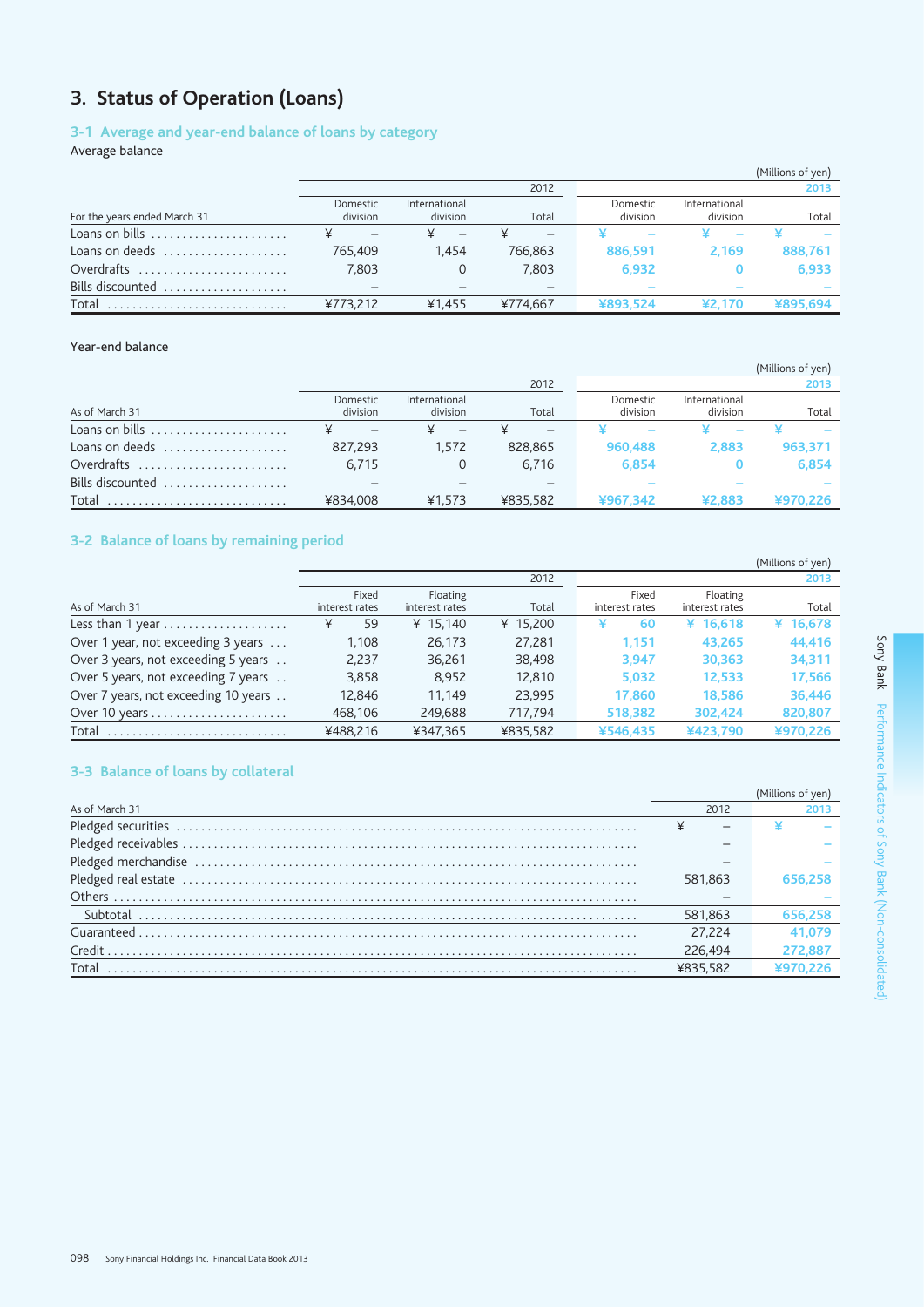## 3-4 Balance of loans by industry

|                                                                                                                                                                                                                                |          |             |          | (Millions of yen) |
|--------------------------------------------------------------------------------------------------------------------------------------------------------------------------------------------------------------------------------|----------|-------------|----------|-------------------|
|                                                                                                                                                                                                                                |          | 2012        |          | 2013              |
| As of March 31                                                                                                                                                                                                                 | Balance  | Composition | Balance  | Composition       |
|                                                                                                                                                                                                                                | ¥756.862 | 90.58%      | ¥866,830 | 89.34%            |
|                                                                                                                                                                                                                                | 78.720   | 9.42        | 103.395  | 10.66             |
|                                                                                                                                                                                                                                | 24.656   | 2.95        | 37.919   | 3.91              |
| Construction                                                                                                                                                                                                                   | 800      | 0.10        | 1.670    | 0.17              |
| Electricity, gas, heat and water supplies                                                                                                                                                                                      | 1.001    | 0.12        | 1.001    | 0.10              |
|                                                                                                                                                                                                                                | 1.502    | 0.18        | 1.996    | 0.21              |
|                                                                                                                                                                                                                                | 6.571    | 0.79        | 10.661   | 1.10              |
|                                                                                                                                                                                                                                | 13.675   | 1.64        | 13.876   | 1.43              |
|                                                                                                                                                                                                                                | 6.821    | 0.82        | 8.276    | 0.85              |
|                                                                                                                                                                                                                                | 18.989   | 2.27        | 22.177   | 2.29              |
| Various service entrance entertainment of various contractors and various contractors of various contractors of various services of various services of various services of various services of various services of various se | 2.170    | 0.26        | 2.777    | 0.29              |
|                                                                                                                                                                                                                                | 2.531    | 0.30        | 3.079    | 0.31              |
| Total                                                                                                                                                                                                                          | ¥835.582 | 100.00%     | ¥970.226 | 100.00%           |

### 3-5 Loan-deposit ratio: year-end and annual average

|                              |          |               |        |          |               | (96)   |
|------------------------------|----------|---------------|--------|----------|---------------|--------|
|                              |          |               | 2012   |          |               | 2013   |
|                              | Domestic | International |        | Domestic | International |        |
| For the years ended March 31 | division | division      | Total  | division | division      | Total  |
| At the year-end              | 60.06%   | 0.42%         | 47.41% | 66.02%   | 0.73%         | 52.23% |
| Annual average               | 58.92    | 0.39          | 46.19  | 62.04    | 0.58          | 49.38  |

Note: Loan-deposit ratio =  $\frac{\text{Loan balance at year-end (annual average)}}{\text{Deposit balance at year-end (annual average)}} \times 100$ 

## 3-6 Allowance for loan losses: balance at the year-end and increase (decrease) during the year

|                              |        | (Millions of Ven) |
|------------------------------|--------|-------------------|
| For the years ended March 31 | 2012   | 2013              |
|                              | ¥1.634 | ¥1.641            |
|                              | 513    |                   |
|                              |        |                   |

## 3-7 Write-off loans

|                              |                          | 110r<br>iittioi |
|------------------------------|--------------------------|-----------------|
| For the years ended March 31 | 2012<br>ZU IZ            |                 |
| Total                        | $\overline{\phantom{a}}$ |                 |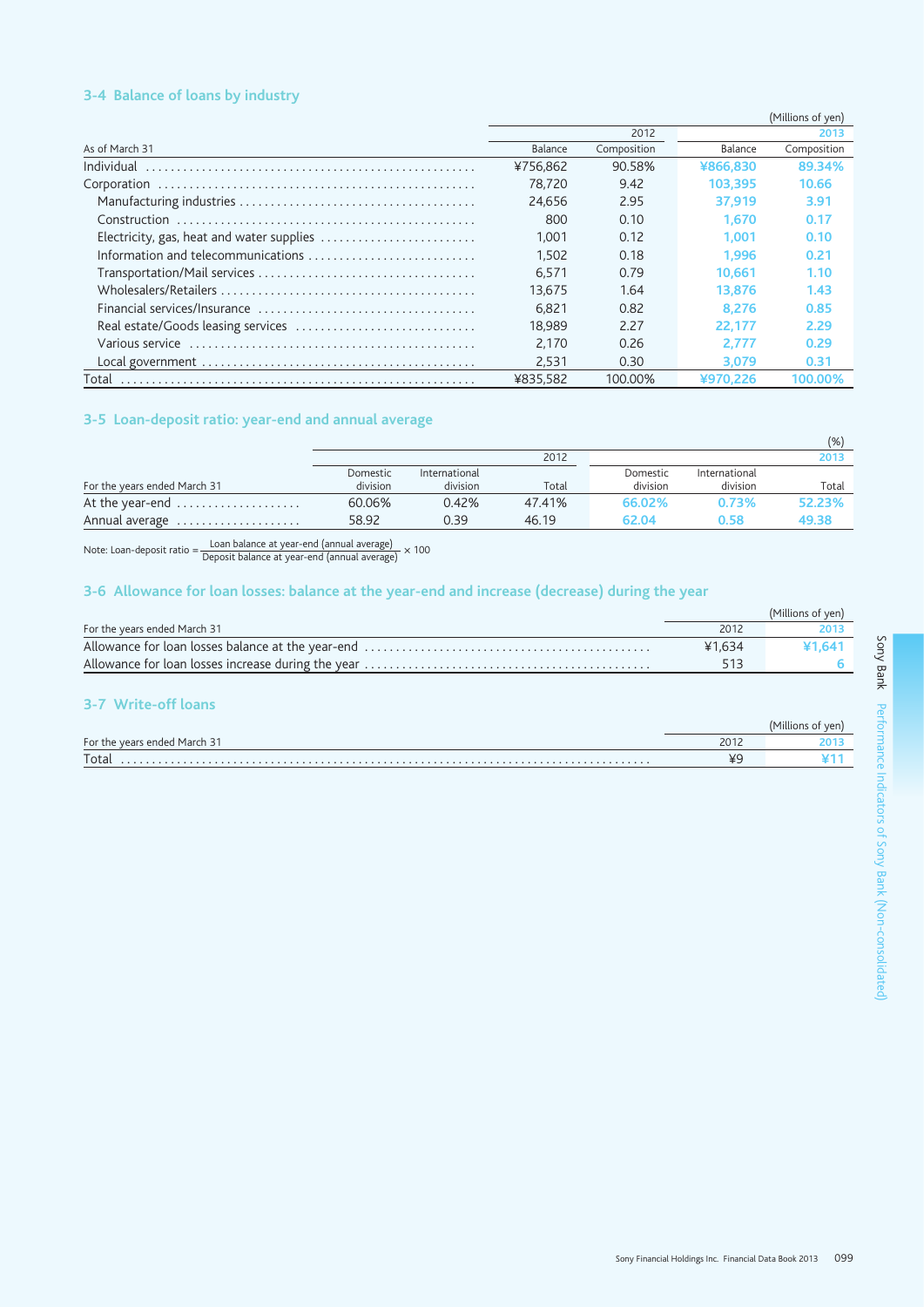# 4. Status of Operation (Securities)

## 4-1 Average balance of securities under proprietary accounts by category Not applicable

### 4-2 Balance of securities by category and remaining period

|                           |           |             |              |                          |              |                          |                              | (Millions of yen) |
|---------------------------|-----------|-------------|--------------|--------------------------|--------------|--------------------------|------------------------------|-------------------|
|                           |           |             |              |                          |              |                          |                              | 2012              |
|                           |           | Over        | Over         | Over                     | Over         |                          |                              |                   |
|                           |           | 1 year, not | 3 years, not | 5 years, not             | 7 years, not |                          |                              |                   |
|                           | Less than | exceeding   | exceeding    | exceeding                | exceeding    | Over                     | Unspecified                  |                   |
| As of March 31            | l year    | 3 years     | 5 years      | 7 years                  | 10 years     | 10 years                 | term                         | Total             |
| Japanese government bonds | ¥ 27,466  | ¥ 32,336    | 18.197<br>¥  | ¥29,341                  | ¥ 68,246     | ¥31,375                  | ¥<br>$\qquad \qquad -$       | ¥206,964          |
| Japanese municipal bonds  | 1,405     | 506         | 3,854        | $\overline{\phantom{0}}$ | 23,383       |                          | $\qquad \qquad \blacksquare$ | 29.149            |
| Japanese corporate bonds  | 123,259   | 99,438      | 32,429       | 8,351                    | 20,815       | 495                      | $\overline{\phantom{0}}$     | 284,790           |
| Japanese stocks           |           |             |              |                          |              | -                        | 7.050                        | 7.050             |
| Other securities          | 75,393    | 174,015     | 99,709       | 22,766                   | 4,568        | $\overline{\phantom{m}}$ | 8,525                        | 384,977           |
| Of which, foreign bonds   | 75,393    | 174.015     | 99.709       | 22.766                   | 4,568        |                          | $\overline{\phantom{0}}$     | 376,452           |
| Others                    |           |             |              |                          |              |                          | 8,525                        | 8.525             |
| Total                     | ¥227,525  | ¥306.296    | ¥154.190     | ¥60.459                  | ¥117,013     | ¥31,871                  | ¥15.576                      | ¥912,933          |
|                           |           |             |              |                          |              |                          |                              |                   |

## (Millions of yen)

|                           |           |             |              |              |              |          |                              | 2013     |
|---------------------------|-----------|-------------|--------------|--------------|--------------|----------|------------------------------|----------|
|                           |           | Over        | Over         | Over         | Over         |          |                              |          |
|                           |           | 1 year, not | 3 years, not | 5 years, not | 7 years, not |          |                              |          |
|                           | Less than | exceeding   | exceeding    | exceeding    | exceeding    | Over     | Unspecified                  |          |
| As of March 31            | year      | 3 years     | 5 years      | 7 years      | 10 years     | 10 years | term                         | Total    |
| Japanese government bonds | ¥ 24,034  | 21,739<br>¥ | ¥ 35,857     | ¥12,926      | 76,310<br>¥  | ¥23,131  | ¥<br>-                       | ¥194,000 |
| Japanese municipal bonds  |           | 1,511       | 3,826        | 2,554        | 53,359       |          | $\qquad \qquad$              | 61,251   |
| Japanese corporate bonds  | 40,153    | 87,989      | 10,991       | 10,306       | 52,541       | 418      | $\qquad \qquad \blacksquare$ | 202,401  |
| Japanese stocks           |           |             |              |              |              |          | 2,050                        | 2,050    |
| Other securities          | 96,527    | 198,399     | 115,996      | 17,684       | 13,457       | -        | 7,076                        | 449,142  |
| Of which, foreign bonds   | 96,527    | 198,399     | 115,996      | 17,684       | 13,457       |          | $\qquad \qquad \blacksquare$ | 442,065  |
| Others                    |           |             |              |              |              |          | 7,076                        | 7,076    |
| Total                     | ¥160.715  | ¥309.639    | ¥166,672     | ¥43.472      | ¥195,669     | ¥23.550  | ¥9.127                       | ¥908.847 |

### 4-3 Average and the year-end balance of securities by category

## Average balance

|                              |          |               |          |          |               | (Millions of yen) |
|------------------------------|----------|---------------|----------|----------|---------------|-------------------|
|                              |          |               | 2012     |          |               | 2013              |
|                              | Domestic | International |          | Domestic | International |                   |
| For the years ended March 31 | division | division      | Total    | division | division      | Total             |
| Japanese government bonds    | ¥222,701 | ¥<br>—        | ¥222,701 | ¥213,606 | ¥             | ¥213,606          |
| Japanese municipal bonds     | 22,086   |               | 22.086   | 51.769   |               | 51,769            |
| Japanese corporate bonds     | 310,790  |               | 310,790  | 252,032  |               | 252,032           |
| Japanese stocks              | 6.540    |               | 6.540    | 3.722    |               | 3,722             |
| Other securities             | 9.299    | 346.775       | 356,074  | 8,564    | 400,021       | 408,586           |
| Of which, foreign bonds      |          | 346,775       | 346,775  |          | 400,021       | 400,021           |
| Others                       | 9,299    |               | 9.299    | 8,564    |               | 8,564             |
| Total                        | ¥571.418 | ¥346.775      | ¥918.194 | ¥529.695 | ¥400.021      | ¥929.716          |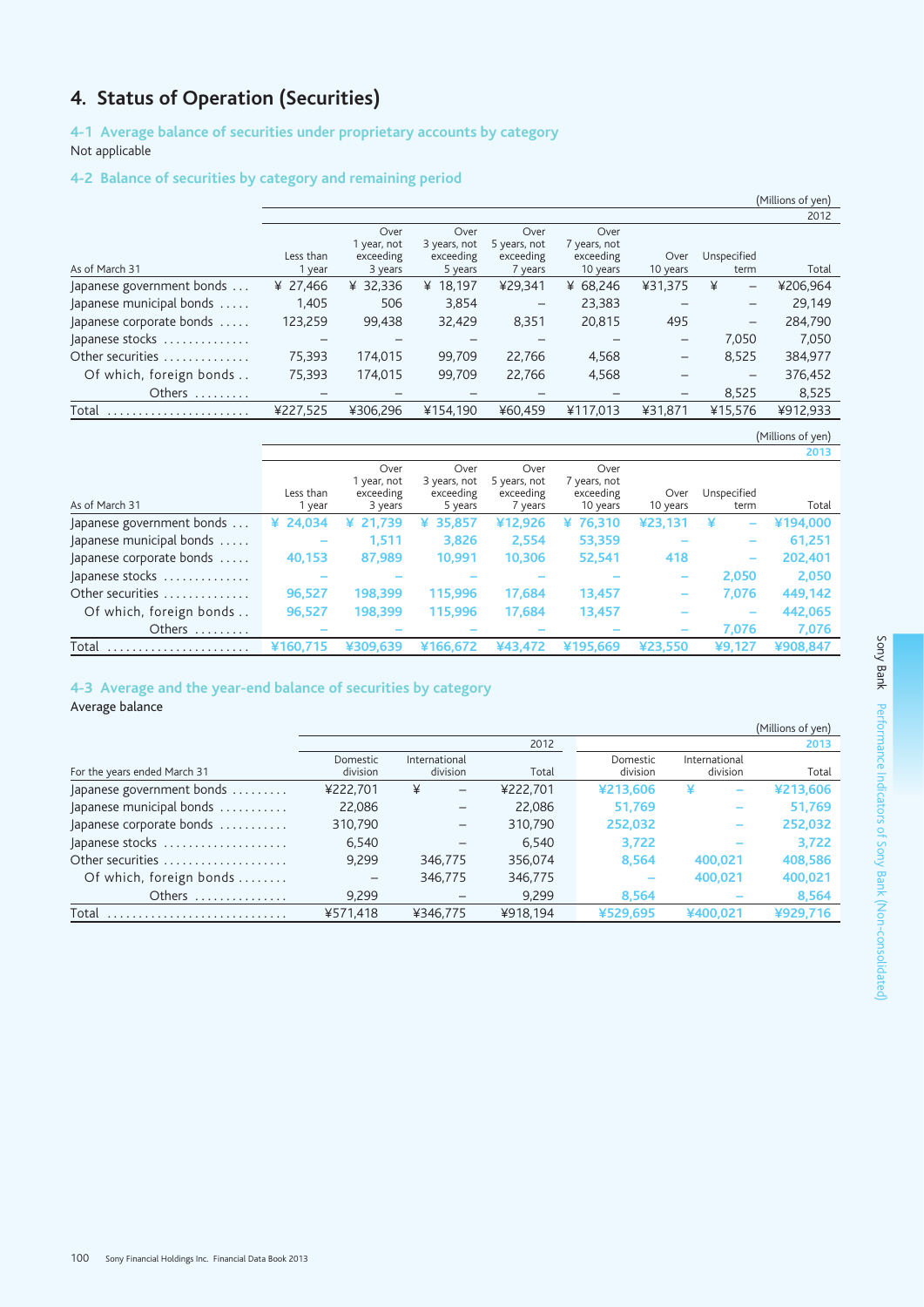### Year-end balance

|                                           |                      |                           |          |                      |                           | (Millions of yen) |
|-------------------------------------------|----------------------|---------------------------|----------|----------------------|---------------------------|-------------------|
|                                           |                      |                           | 2012     |                      |                           | 2013              |
| As of March 31                            | Domestic<br>division | International<br>division | Total    | Domestic<br>division | International<br>division | Total             |
| Japanese government bonds $\ldots \ldots$ | ¥206,964             | ¥<br>$\qquad \qquad -$    | ¥206.964 | ¥194,000             | ¥                         | ¥194,000          |
| Japanese municipal bonds                  | 29.149               | $\qquad \qquad -$         | 29,149   | 61.251               |                           | 61,251            |
| Japanese corporate bonds                  | 284,790              | $\overline{\phantom{0}}$  | 284.790  | 202.401              |                           | 202,401           |
| Japanese stocks                           | 7,050                |                           | 7.050    | 2,050                |                           | 2,050             |
| Other securities                          | 8.525                | 376.452                   | 384.977  | 7.076                | 442,065                   | 449.142           |
| Of which, foreign bonds                   |                      | 376.452                   | 376,452  |                      | 442,065                   | 442,065           |
| Others                                    | 8,525                |                           | 8,525    | 7,076                |                           | 7,076             |
| Total                                     | ¥536.480             | ¥376.452                  | ¥912.933 | ¥466.781             | ¥442.065                  | ¥908.847          |

## 4-4 Securities-deposit ratio: year-end and annual average

|                              |                      |                           |        |                      |                           | (%)    |
|------------------------------|----------------------|---------------------------|--------|----------------------|---------------------------|--------|
|                              |                      |                           | 2012   |                      |                           | 2013   |
| For the years ended March 31 | Domestic<br>division | International<br>division | Total  | Domestic<br>division | International<br>division | Total  |
| At the year-end              | 38.63%               | 100.73%                   | 51.80% | 31.86%               | 112.64%                   | 48.92% |
| Annual average               | 43.54                | 95.10                     | 54.75  | 36.78                | 107.07                    | 51.26  |

Note: Securities-deposit ratio =  $\frac{\text{Securities balance at the year-end (annual average)}}{\text{Deposit balance at the year-end (annual average)}} \times 100$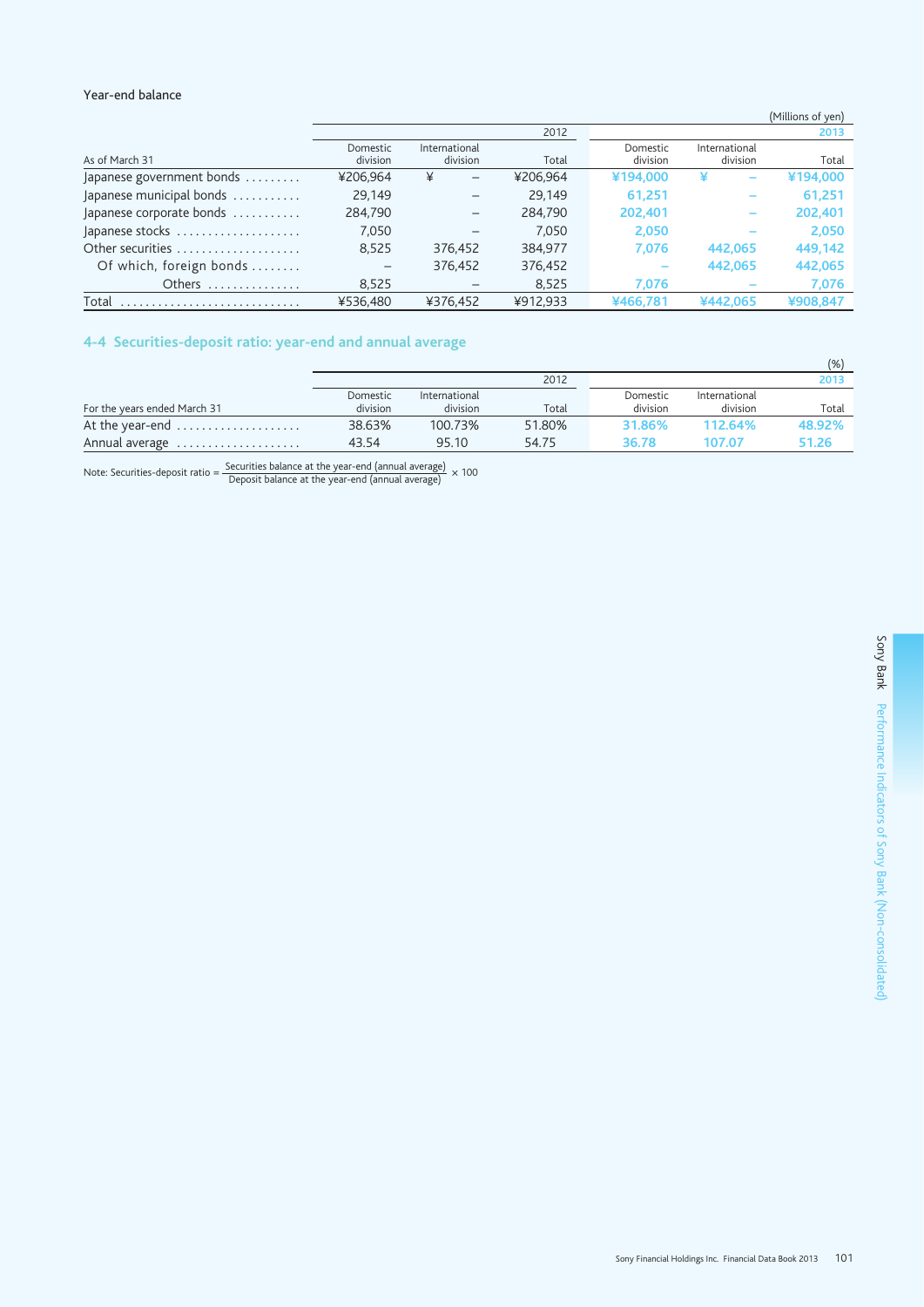# **MCEV Results for Sony Life**

## 1. MCEV Results

#### 1.1 MCEV results

Sony Life's MCEV as of March 31, 2013 increased ¥23.2 billion due to the contribution of new business value and the successful execution of its ALM strategy as evidenced by the counterbalancing increases in market value of Japanese government bonds held for the purpose of ALM and decreases in value of existing business primarily caused by the decline in interest rates. The breakdown is shown in the table below.

|                |          |          | Billions of ven) |
|----------------|----------|----------|------------------|
| As of March 31 | 2012     | 2013     | Change           |
|                | ¥1.041.5 | ¥1.064.7 | $\angle$ 232     |
|                | 409.2    | 770.8    | 361.7            |
|                | 632.4    | 293.9    | (338.5)          |
|                |          | 41.6     | (23.6)           |

#### 1.2 Adjusted net worth

Adjusted net worth is calculated as the market value of assets allocated for the covered business in excess of statutory policy reserves and other liabilities as of the valuation date. It is the total amount of the net assets line item on the balance sheets, adding reserve for price fluctuations, contingency reserve, reserve for possible loan losses, along with unrealized gains or losses on held-to-maturity securities and unrealized gains or losses on land and buildings, less unfunded pension liabilities and intangible fixed assets, and adjusting for the amount of tax effect equivalent to these seven items, on which valuation gains or losses on subsidiaries and affiliated companies are added. The adjusted net worth at the end of the current fiscal year increased by ¥361.7 billion, primarily because of the large increase in unrealized gain on held-to-maturity securities caused by the decline in interest rates. The breakdown is shown in the table below.

|                                                                 |        |         | (Billions of yen) |
|-----------------------------------------------------------------|--------|---------|-------------------|
| As of March 31                                                  | 2012   | 2013    | Change            |
|                                                                 | ¥409.2 | ¥770.8  | ¥ 361.7           |
|                                                                 | 264.8  | 342.3   | 77.5              |
|                                                                 | 25.3   | 32.3    | 6.9               |
|                                                                 | 55.3   | 59.6    | 4.2               |
|                                                                 | 0.0    | 0.0     | (0.0)             |
| Unrealized gains or losses on held-to-maturity securities       | 155.9  | 551.7   | 395.9             |
|                                                                 | 11.5   | 19.4    | 7.9               |
|                                                                 | (4.9)  | (5.0)   | (0.1)             |
|                                                                 | (24.3) | (26.1)  | (1.8)             |
|                                                                 | (66.8) | (193.8) | (127.1)           |
| Valuation gain or loss on subsidiaries and affiliated companies | (7.8)  | (9.6)   | (1.8)             |

|                |       |        | (Billions of yen) |
|----------------|-------|--------|-------------------|
| As of March 31 | 2012  | 2013   | Change            |
|                |       | ¥770.8 | 4361.7            |
|                | 382.9 | 418.5  | -35.7             |
|                | 26.3  |        | 326.C             |

Sony Life set its required capital as the larger of the amount of capital required for a solvency margin ratio of 200% or the amount of capital to cover risks based on an internal model based on economic value. The large increase in required capital at the end of the current fiscal year is due to an increase in the economic value of technical provisions that mainly resulted from the decline in interest rates. Please refer to Section 3.7 for the method used to calculate required capital.

#### 1.3 Value of existing business

The value of existing business is the present value of certainty-equivalent profit less the time value of options and guarantees, and frictional costs and the cost of non-hedgeable risks. The value of existing business decreased ¥338.5 billion due mainly to the decline in interest rates. The breakdown is shown in the table below.

|                |         |         | (Billions of yen) |
|----------------|---------|---------|-------------------|
| As of March 31 | 2012    | 2013    | Change            |
|                | ¥ 632.4 | ¥ 293.9 | $*(338.5)$        |
|                | 907.7   | 633.2   | (274.6)           |
|                | (84.5)  | (111.2) | (26.7)            |
|                | (5.0)   | (13.9)  | (8.9)             |
|                | (185.9) | (214.2) | (28.3)            |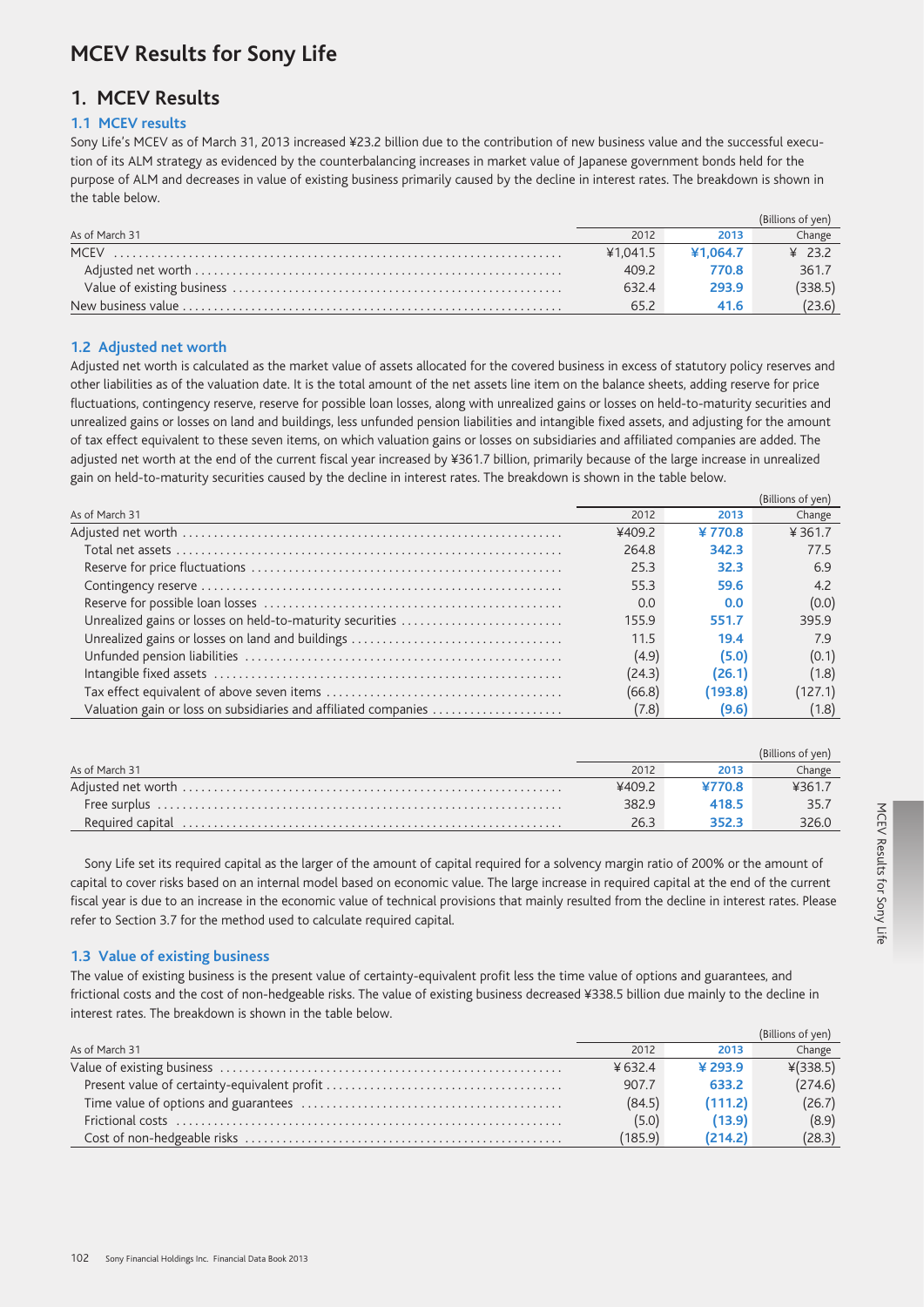#### 1.4 New business value

Business included in the calculation of new business value covers only business acquired during the fiscal year ended March 31, 2013, which is consistent with the financial information Sony Life has disclosed, and does not include the value of new business expected to be acquired in the future. The value of new business is the value as of March 31, 2013 and is calculated based on the same assumptions used for the value of existing business on the same date. As the value of new business includes profits and losses from the point of sale to the end of March 2013, actual investment gains and losses during the fiscal year ended March 31, 2013 are reflected. New business value decreased by ¥23.6 billion because of lower profitability caused primarily by the decline in interest rates. A breakdown of the value of new business is as follows:

|                |        |        | (Billions of ven) |
|----------------|--------|--------|-------------------|
| As of March 31 | 2012   | 2013   | Change            |
|                | ¥65.2  | ¥ 41.6 | $*(23.6)$         |
|                | 91.5   | 74.1   | (17.5)            |
|                | (8.3)  | (12.4) | (4.1)             |
|                | (0.2)  | (0.2)  | 0.0               |
|                | (17.8) | 19.9   | (2.1)             |

#### 1.5 New business margin

The new business margin described below is the ratio of the value of new business to the present value of premium income. The present value of premium income is calculated applying the same assumptions as those for the calculation of new business value, and is based on the premium before the deduction of the reinsurance premium.

|                                                         |         |         | (Billions of yen) |
|---------------------------------------------------------|---------|---------|-------------------|
| As of March 31                                          | 2012    | 2013    | Change            |
|                                                         | 65.2    | 41.6    | ¥ (23.6)          |
|                                                         | 1.013.7 | 1.187.5 | 173.8             |
| Value of new business / Present value of premium income | 6.4%    | 3.5%    | $(2.9)$ points    |

Relationships between the annualized premiums from new policies and the present value of premium income from new business for the fiscal year ended March 31, 2013 were as follows:

|                                                                   |       |        | (Billions of yen) |
|-------------------------------------------------------------------|-------|--------|-------------------|
| As of March 31                                                    | 2012  | 2013   | Change            |
|                                                                   | ¥76.1 | ¥118.4 | 442.3             |
| Annualized premiums from level premium new business <sup>*1</sup> | 92.4  |        |                   |
|                                                                   | 10.15 | 10.29  | በ 14              |

\*1 Annualized premiums from level premium new business is calculated by multiplying the number of payments in a year by the amount of premiums received at a time. It

should be noted that the definition of annualized premiums here is different from that used in disclosures such as financial results and annual reports. \*2 The average annualization multiplier is calculated as (Present value of premium income - New business single premium) / Annualized premiums from level premium new business.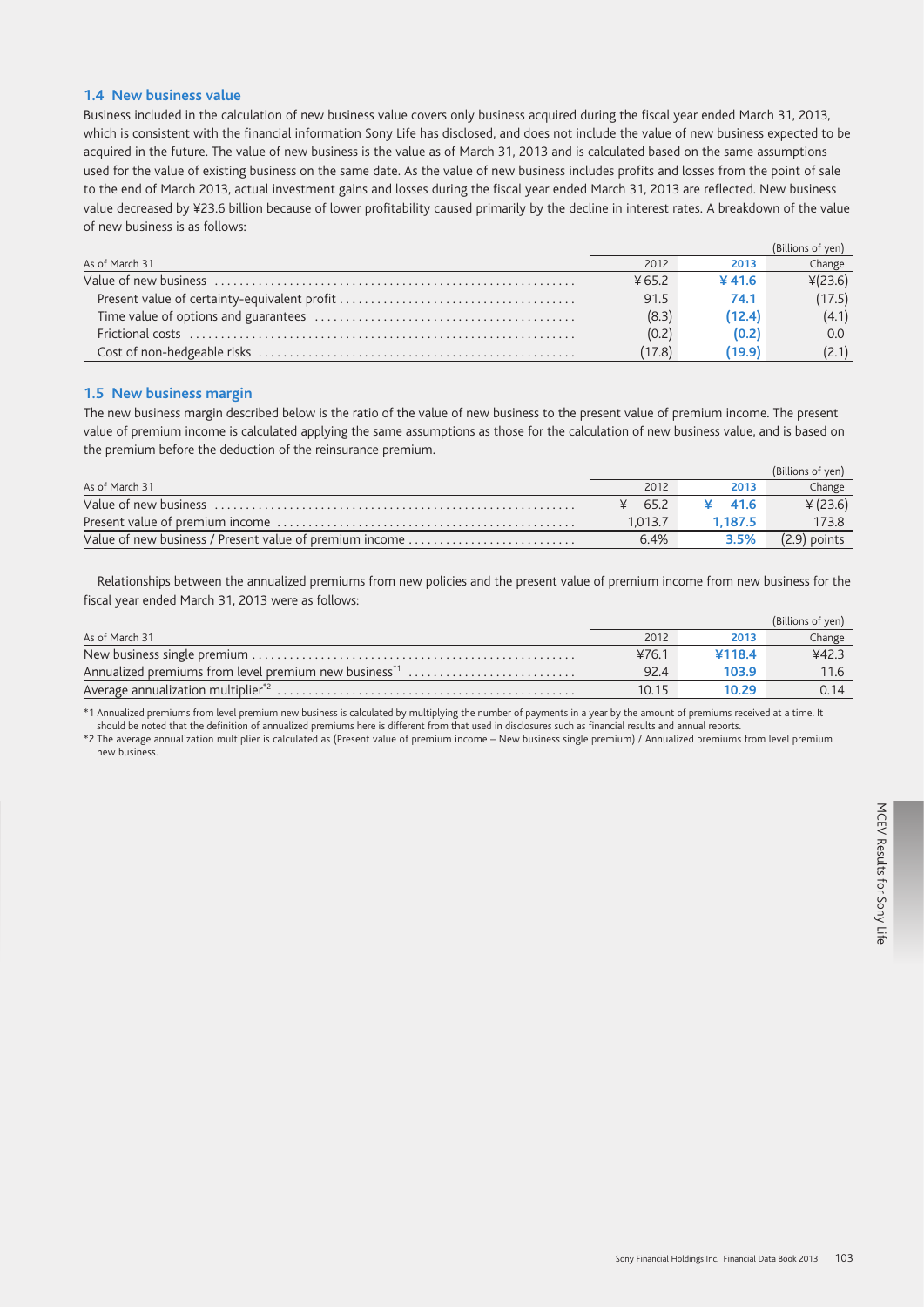### 1.6 Reconciliation analysis from MCEV at the end of the prior year

The table below shows the reconciliation analysis of MCEV as of March 31, 2013, from MCEV as of March 31, 2012. The format of the table is in line with the format prescribed by the European Insurance CFO Forum Market Consistent Embedded Value Principles<sup>©</sup> (MCEV Principles)\*.

\* Copyright<sup>®</sup> Stichting CFO Forum Foundation 2008

| Value of<br>Required<br>existing<br>Free<br><b>MCEV</b><br>capital<br>business<br>surplus<br>Opening MCEV (MCEV as of March 31, 2012)<br>¥ 26.3<br>¥ 632.4<br>¥382.9<br>¥1,041.5<br>(11.7)<br>(11.7)<br>1,029.9<br>371.2<br>26.3<br>632.4<br>41.6<br>41.6<br>Expected existing business contribution (risk-free rate)<br>0.4<br>12.3<br>0.0<br>12.7<br>Expected existing business contribution (in excess of risk free rate)<br>0.7<br>5.8<br>6.6<br>0.1<br>Transfers from value of existing business and required capital<br>(16.0)<br>1.0<br>15.0<br>(37.5)<br>37.5<br>(59.9)<br>2.1<br>5.1<br>62.9<br>(21.8)<br>21.8<br>48.6<br>48.6<br>(8.9)<br>8.9<br>4.1<br>4.1<br>35.1<br>(45.9)<br>129.5<br>118.8<br>(458.5)<br>23.2<br>360.9<br>(74.4)<br>11.0<br>(9.5)<br>(11.0)<br>(9.5)<br>47.3<br>326.0<br>(338.5)<br>34.8<br>-<br>Closing MCEV (MCEV as of March 31, 2013)<br>¥418.5<br>¥352.3<br>¥293.9<br>¥1,064.7 |  |  | (Billions of yen) |
|--------------------------------------------------------------------------------------------------------------------------------------------------------------------------------------------------------------------------------------------------------------------------------------------------------------------------------------------------------------------------------------------------------------------------------------------------------------------------------------------------------------------------------------------------------------------------------------------------------------------------------------------------------------------------------------------------------------------------------------------------------------------------------------------------------------------------------------------------------------------------------------------------------------------|--|--|-------------------|
|                                                                                                                                                                                                                                                                                                                                                                                                                                                                                                                                                                                                                                                                                                                                                                                                                                                                                                                    |  |  |                   |
|                                                                                                                                                                                                                                                                                                                                                                                                                                                                                                                                                                                                                                                                                                                                                                                                                                                                                                                    |  |  |                   |
|                                                                                                                                                                                                                                                                                                                                                                                                                                                                                                                                                                                                                                                                                                                                                                                                                                                                                                                    |  |  |                   |
|                                                                                                                                                                                                                                                                                                                                                                                                                                                                                                                                                                                                                                                                                                                                                                                                                                                                                                                    |  |  |                   |
|                                                                                                                                                                                                                                                                                                                                                                                                                                                                                                                                                                                                                                                                                                                                                                                                                                                                                                                    |  |  |                   |
|                                                                                                                                                                                                                                                                                                                                                                                                                                                                                                                                                                                                                                                                                                                                                                                                                                                                                                                    |  |  |                   |
|                                                                                                                                                                                                                                                                                                                                                                                                                                                                                                                                                                                                                                                                                                                                                                                                                                                                                                                    |  |  |                   |
|                                                                                                                                                                                                                                                                                                                                                                                                                                                                                                                                                                                                                                                                                                                                                                                                                                                                                                                    |  |  |                   |
|                                                                                                                                                                                                                                                                                                                                                                                                                                                                                                                                                                                                                                                                                                                                                                                                                                                                                                                    |  |  |                   |
|                                                                                                                                                                                                                                                                                                                                                                                                                                                                                                                                                                                                                                                                                                                                                                                                                                                                                                                    |  |  |                   |
|                                                                                                                                                                                                                                                                                                                                                                                                                                                                                                                                                                                                                                                                                                                                                                                                                                                                                                                    |  |  |                   |
|                                                                                                                                                                                                                                                                                                                                                                                                                                                                                                                                                                                                                                                                                                                                                                                                                                                                                                                    |  |  |                   |
|                                                                                                                                                                                                                                                                                                                                                                                                                                                                                                                                                                                                                                                                                                                                                                                                                                                                                                                    |  |  |                   |
|                                                                                                                                                                                                                                                                                                                                                                                                                                                                                                                                                                                                                                                                                                                                                                                                                                                                                                                    |  |  |                   |
|                                                                                                                                                                                                                                                                                                                                                                                                                                                                                                                                                                                                                                                                                                                                                                                                                                                                                                                    |  |  |                   |
|                                                                                                                                                                                                                                                                                                                                                                                                                                                                                                                                                                                                                                                                                                                                                                                                                                                                                                                    |  |  |                   |
|                                                                                                                                                                                                                                                                                                                                                                                                                                                                                                                                                                                                                                                                                                                                                                                                                                                                                                                    |  |  |                   |
|                                                                                                                                                                                                                                                                                                                                                                                                                                                                                                                                                                                                                                                                                                                                                                                                                                                                                                                    |  |  |                   |
|                                                                                                                                                                                                                                                                                                                                                                                                                                                                                                                                                                                                                                                                                                                                                                                                                                                                                                                    |  |  |                   |
|                                                                                                                                                                                                                                                                                                                                                                                                                                                                                                                                                                                                                                                                                                                                                                                                                                                                                                                    |  |  |                   |

#### (1) Opening adjustments

These adjustments reflect changes in dividends paid to shareholders and the effect of the transfer of Sony Life Insurance (Philippines) Corporation.

#### (2) New business value

This figure reflects increases resulting from the acquisition of new business during the fiscal year ended March 31, 2013. Please refer to Section 1.4 for information concerning the calculation method.

#### (3) Expected existing business contribution (risk-free rate)

This figure includes the release of the portion for the fiscal year ended March 31, 2013 of the time value of options and guarantees and the cost of non-hedgeable risks, in addition to the release of the expected existing business contributions at a risk-free rate from the opening MCEV (as of March 31, 2012).

#### (4) Expected existing business contribution (in excess of risk-free rate)

This figure reflects the profit expected in excess of the risk-free rate generated by holding assets such as ordinary corporate bonds, loans, stocks and real estate. The expected yield used for the fiscal year ended March 31, 2013 was 0.310%, which was developed by reflecting Sony Life's view of the market environment and annual investment plans for the year against the asset balance at the end of the previous fiscal year.

#### (5) Transfer from value of existing business and required capital to free surplus

This figure tracks changes in free surplus that emerge over the course of a fiscal year due to transferring profit earned during the fiscal year from existing business value to free surplus and to changes in required capital. The transfer of profit includes both the transfer of profit that was anticipated during the current fiscal year under the MCEV calculation performed at the prior year-end and the transfer of profit that was calculated as a component of new business value for the current fiscal year.

The value of MCEV itself does not change as a result of this transfer as the transfer merely constitutes an internal shift among MCEV components.

#### (6) Experience variances

These variances show the impact on MCEV of the actual versus assumed differences in non-economic expected profit for the fiscal year ended March 31, 2013 under the MCEV calculation as of March 31, 2012, and of the differences between actual policies in force as of March 31, 2013, and those that were projected to be in force on March 31, 2012 using persistency assumptions.

These variances reflect the impact of one-time expenses incurred during the fiscal year ended March 31, 2013, if applicable. Please refer to Section 2.3 (5) for information on one-time expenses.

### (7) Assumption changes

This figure indicates the impact of changes in the assumptions, mainly on mortality and morbidity rates, lapse and surrender rates and operating expense rates.

The changes in mortality and morbidity rates increased the value of existing business.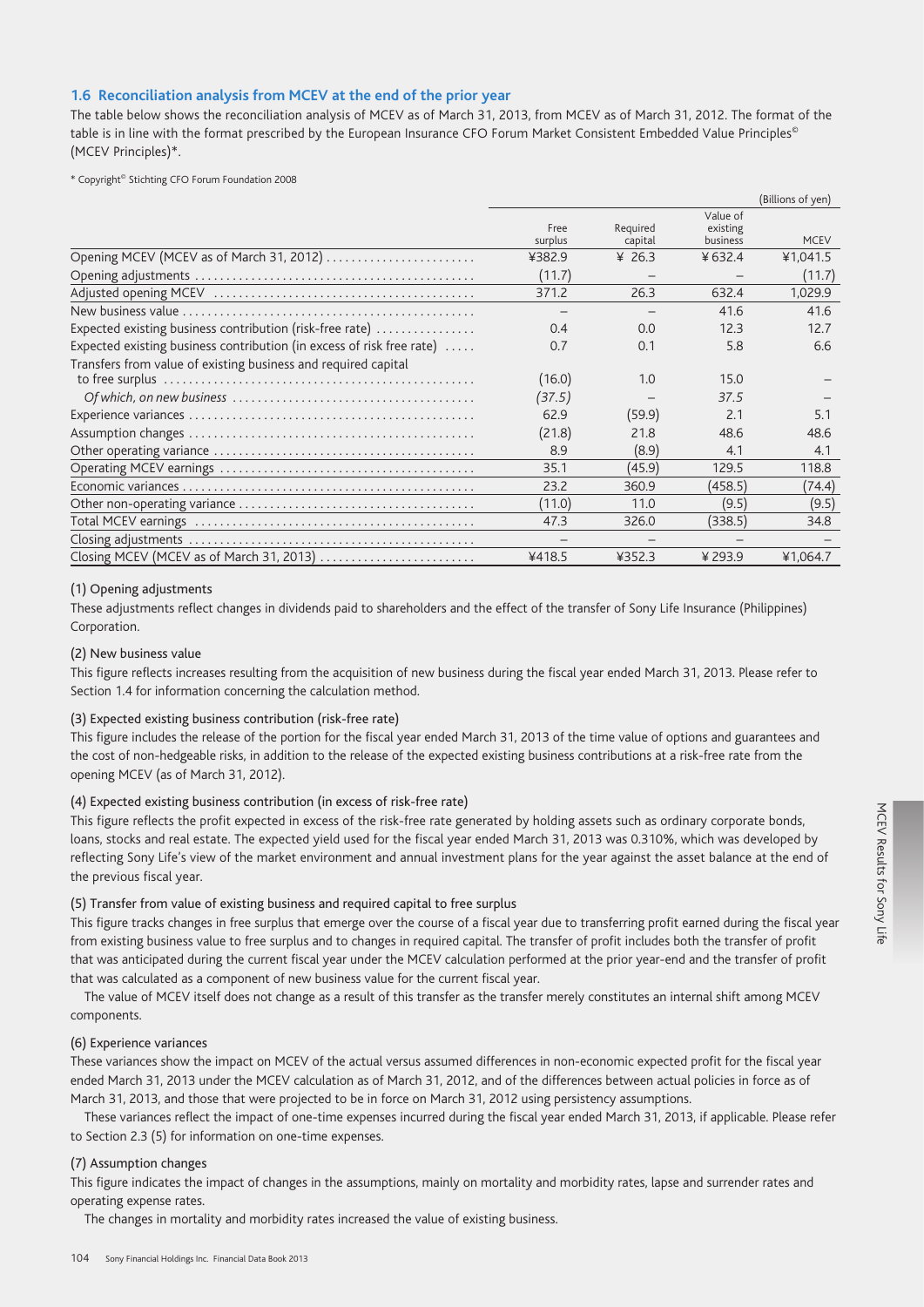#### (8) Other operating variance

This represents the impact of improvements and corrections of the model used in calculating MCEV, including the change in the reference of inflation rate from Consumer Price Index (CPI)-indexed Japanese government bonds to inflation swaps as well as the improvement of the model to calculate the value of existing business.

#### (9) Operating MCEV earnings

This figure shows the aggregate amount of items (2) through (8).

#### (10) Economic variances

These variances show the impact of actual to assumed differences in economic assumptions, such as market interest rates and implied volatilities that were reflected in the market environment when calculating MCEV as of March 31, 2012 on future values, and the impact of the actual to assumed difference in expected asset investment income that were assumed would be realized during the year ended March 31, 2013 under MCEV as of March 31, 2012.

The major reasons for decreases in the value of existing business include an update of economic scenarios due to the change in the market environment such as a decrease in JGB yields, an increase in inflation swap rates and a change in the implied volatilities, accounting for a decrease in the present value of certainty-equivalent profit by ¥429.0 billion, as well as increases in the time value of options and guarantees, the frictional cost and the cost of non-hedgeable risks by ¥(7.9) billion, ¥13.6 billion and ¥23.7 billion, respectively. The major reason for the increase in the adjusted net worth was the increase in prices of Japanese government bonds caused by the decline in interest rates. Overall MCEV decreased by ¥47.9 billion mainly as a result of the decline in JGB yields and by ¥26.5 billion as a result of the increase in the expenses tied to the increase in inflation swap rates.

#### (11) Other non operating variance

This figure shows the effect of the increase in the consumption tax rate described in Section 2.3 (7).

#### (12) Closing adjustments

No items were included in closing adjustments.

### 1.7 Sensitivity analysis

The impact of changing the underlying assumptions of MCEV is as follows:

Sensitivities

|                                        |                                          |             |                     | (Billions of yen) |
|----------------------------------------|------------------------------------------|-------------|---------------------|-------------------|
| Assumption                             | Change in Assumption                     | <b>MCEV</b> | Change in<br>Amount | Rate of<br>Change |
| <b>Base</b>                            | No change                                | ¥1.064.7    | ¥                   | $-$ %             |
| Interest rates                         | 100bp decrease                           | 829.6       | (235.1)             | (22)              |
|                                        |                                          | 1.121.4     | 56.7                | 5                 |
|                                        | Swap rates                               | 1.231.8     | 167.1               | 16                |
| Stock / Real estate market value       | 10% decrease                             | 1.047.7     | (16.9)              | (2)               |
| Stock / Real estate implied volatility | 25% increase                             | 1.053.0     | (11.6)              | (1)               |
| Interest swaption implied volatility   | 25% increase                             | 1.049.9     | (14.8)              | (1)               |
| Maintenance expenses                   | 10% decrease                             | 1.082.3     | 17.6                |                   |
| Lapse and surrender rates              |                                          | 1.070.1     | 5.5                 |                   |
| Mortality rates                        | Death protection products x 0.95         | 1.104.7     | 40.0                |                   |
|                                        | Third-sector and annuity products x 0.95 | 1.059.8     | (4.9)               | (0)               |
| Morbidity rates                        |                                          | 1.100.2     | 35.5                | 3                 |
| Required capital                       | Regulatory minimum                       | 1.074.2     | 9.5                 |                   |

Changes in adjusted net worth within the amount of change in MCEV are shown in the table below. Of items not specified in this table, only the value of existing business has been changed while adjusted net worth remains the same.

|                                        | (Billions of yen) |
|----------------------------------------|-------------------|
| Interest rates                         | ¥ 867.6           |
|                                        | (691.8)           |
| Stock / Real estate market value       | (11.5)            |
| Stock / Real estate implied volatility | (0.4)             |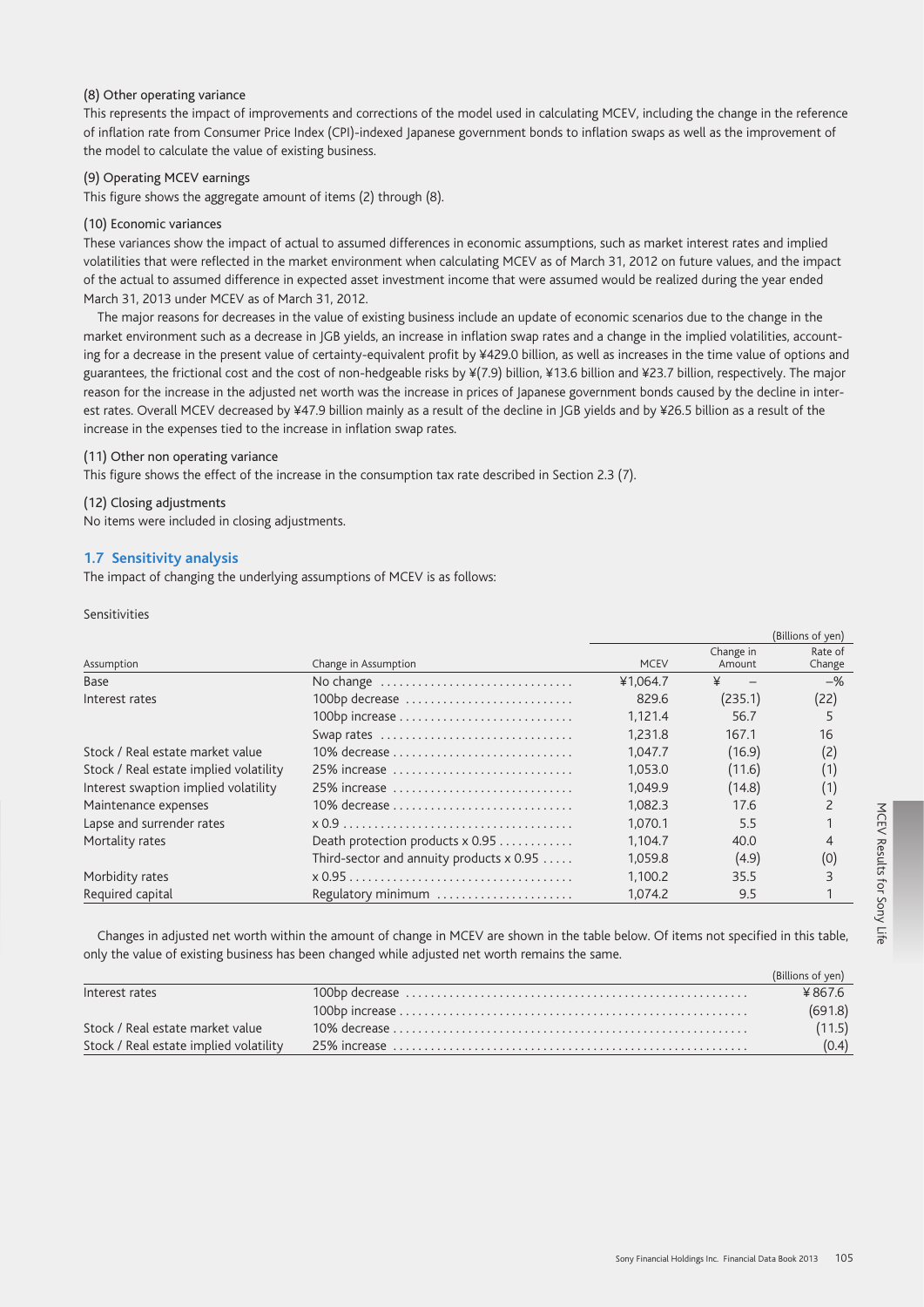#### Sensitivity of new business value

|                                        |                                            |              |           | (Billions of yen) |
|----------------------------------------|--------------------------------------------|--------------|-----------|-------------------|
|                                        |                                            | New Business | Change in | Rate of           |
| Assumption                             | Change in Assumption                       | Value        | Amount    | Change            |
| Base                                   | No change                                  | ¥ 41.6       | ¥         | $-$ %             |
| Interest rates                         | 100bp decrease                             | (54.0)       | (95.6)    | (230)             |
|                                        |                                            | 94.9         | 53.3      | 128               |
|                                        | Swap rates                                 | 54.7         | 13.1      | 32                |
| Stock / Real estate market value       | 10% decrease                               | 41.5         | (0.0)     | (0)               |
| Stock / Real estate implied volatility | 25% increase                               | 41.0         | (0.6)     | (1)               |
| Interest swaption implied volatility   | 25% increase                               | 39.5         | (2.0)     | (5)               |
| Maintenance expenses                   | 10% decrease                               | 43.3         | 1.8       | $\overline{4}$    |
| Lapse and surrender rates              |                                            | 45.5         | 3.9       | 9                 |
| Mortality rates                        | Death protection products x 0.95           | 45.1         | 3.6       | 9                 |
|                                        | Third sector and annuity products $x$ 0.95 | 41.3         | (0.3)     | (1)               |
| Morbidity rates                        |                                            | 43.9         | 2.4       | 6                 |
| Required capital                       | Regulatory minimum                         | 41.6         | 0.0       | $\Omega$          |

#### (1) Interest rates

This sensitivity represents the impact of an immediate parallel shift of the Japanese and foreign government bond yield curves as of the end of March 2013, and the impact if the swap rates were used instead of Japanese government bond yields. Adjusted net worth would change as the market value of bonds and other assets held were to change, while this is not applicable to the case if the swap rates were used. At the same time, the value of existing business would also change as interest rates, the discount rate, yields of new bonds to be purchased in the future as the existing bonds mature, and the investment return on stocks, real estate, and other assets were to change. Here, the sensitivity scenarios were made so that the parameters related to interest rate volatility were equal to those derived for the base case. Only the parameters related to the interest rate term structure were altered when scenarios were developed using the interest rate model. The floor for downward changes in interest rates was set at 0%.

#### (2) Stock and real estate market value

This sensitivity represents the impact of immediate changes in market values of stock and real estate as of the end of March 2013. Adjusted net worth would change as the market value of stock and real estate changes. At the same time, the value of existing business would change as the amount of assets changes.

#### (3) Implied volatility of stock and real estate

This sensitivity represents the impact of an increase in the implied volatilities of stock used in calculating the time value of options and guarantees. Changes in stock implied volatilities affect the adjusted net worth and the time value of options and guarantees.

#### (4) Interest swaption implied volatility

This sensitivity represents the impact of an increase in the implied volatility of interest swaption used in calculating the time value of options and guarantees. The value of existing business would change as the time value of options and guarantees change.

#### (5) Maintenance expenses

This sensitivity represents the impact of a decrease in maintenance expenses. It should be noted that maintenance expenses do not include sales commissions from the in-force policies payable to Sony Life's Lifeplanner sales employees and other sales force in future periods.

#### (6) Lapse and surrender rates

This sensitivity represents the impact of a decrease in lapse and surrender rates.

#### (7) Mortality rates

This sensitivity represents the impact of a decrease in the mortality rates. Sony Life has shown the impact on death protection products and the impact on third-sector insurance and annuity products separately, as they would have different impacts. Sony Life has covered base policies and riders of which the principal benefits are accidental death, disability, cancer, medical and nursing care benefits, and individual annuities with respect to the third-sector insurance and annuity product segment. No management actions were reflected.

#### (8) Morbidity rates

This sensitivity represents the impact of a decrease in the morbidity rates of sickness and others in third-sector products.

#### (9) Required capital

This sensitivity represents the impact in the event that required capital is changed to the statutory minimum level, which is a solvency margin ratio of 200%.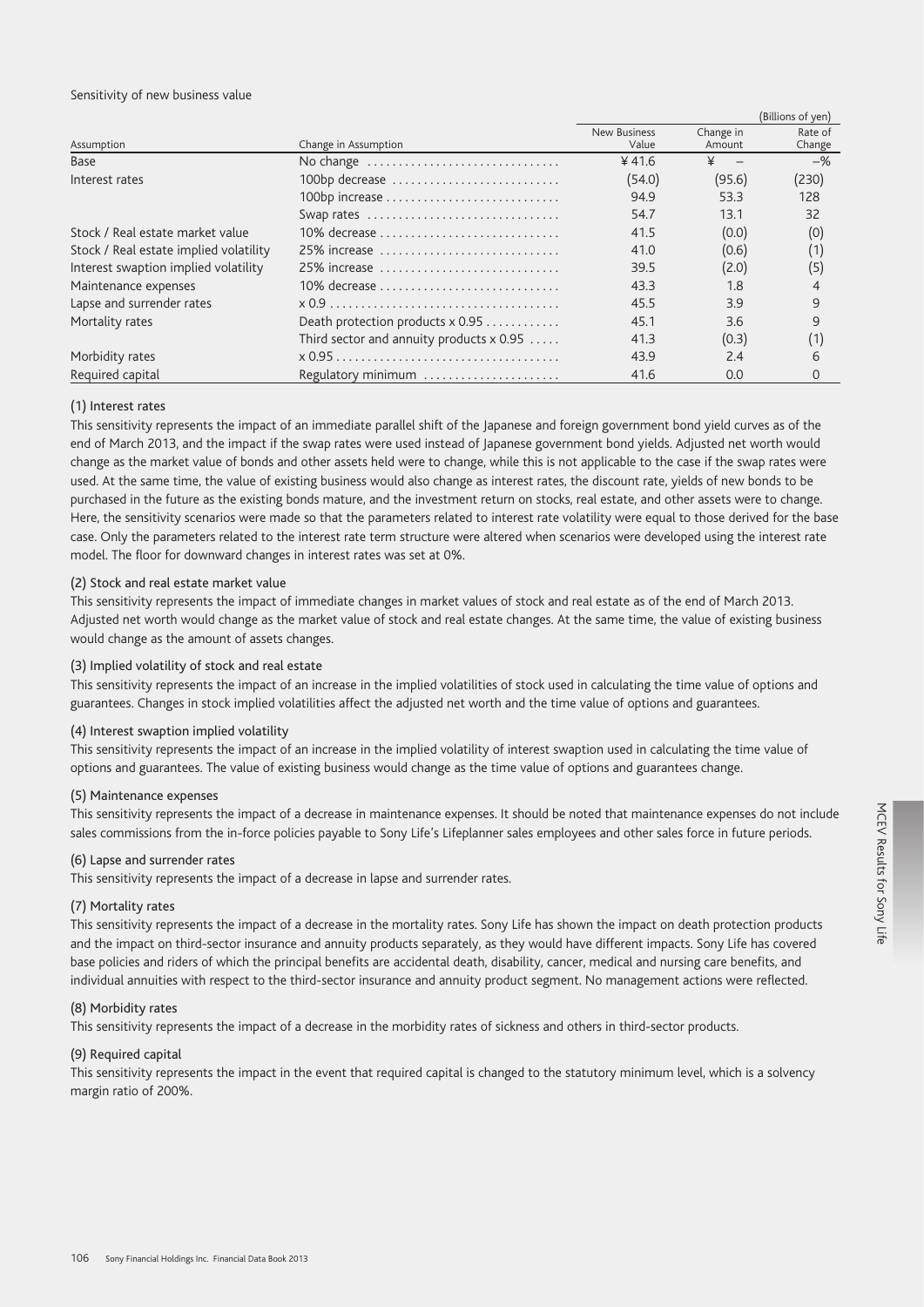$(10)$  Other

The following points should be noted regarding sensitivity:

- · Frictional costs and the cost of non-hedgeable risks do not change in the sensitivity tests, with the exception of frictional costs, which are changed in terms of (9) required capital.
- Values of subsidiaries and affiliated companies are not changed except for stock market value sensitivity, where the stock value of subsidiaries and affiliated companies are altered.
- . The impact of changing more than one assumption at a time is not congruent with the sum of impacts for each assumption.

# 2. Assumptions

# 2.1 Economic assumptions

Sony Life has made economic assumptions in its calculation of MCEV as of the end of March 2013.

# (1) Risk-free rate

Sony Life has used the IGB yields as of the end of March 2013 as a risk-free rate for the certainty-equivalent projections. It is assumed that forward rates in the 41st year and beyond were equal to those in the 40th year. Sony Life has used Bloomberg's JGB yields as its data source.

The JGB yields for key terms are as follows:

| As of the end of March | 2012  |       |
|------------------------|-------|-------|
| Term                   |       |       |
| 1 vear                 | 0.11% | 0.06% |
|                        | 0.32  | 0.13  |
|                        | 0.99  | 0.55  |
|                        | 1.76  | 1.40  |
|                        | 1.95  | 1.54  |
|                        | 2.11  | 1.64  |

The swap rate for key terms which are used for the sensitivity result with swap rates in Section 1.7 (1) are as follows:

| As of the end of March | Swap rates |
|------------------------|------------|
| Term                   |            |
|                        | 0.24%      |
|                        | 0.30       |
|                        | 0.69       |
|                        | 1.47       |
|                        | 1.71       |
|                        | 1.84       |

Sony Life has not added liquidity premium on the risk free rate as there are no products which are considered to have reasonably predictable and illiquid cash flows and would therefore be appropriate to apply liquidity premium.

# (2) Interest-rate model

Sony Life has calibrated the interest rate model to the market as of the end of March 2013. Sony Life has estimated parameters for the interest rate model from the yield curve and the implied volatilities of interest swaptions with different terms. Sony Life has used 1,000 scenarios generated by Milliman, Inc. in calculating the time value of options and guarantees under the stochastic method.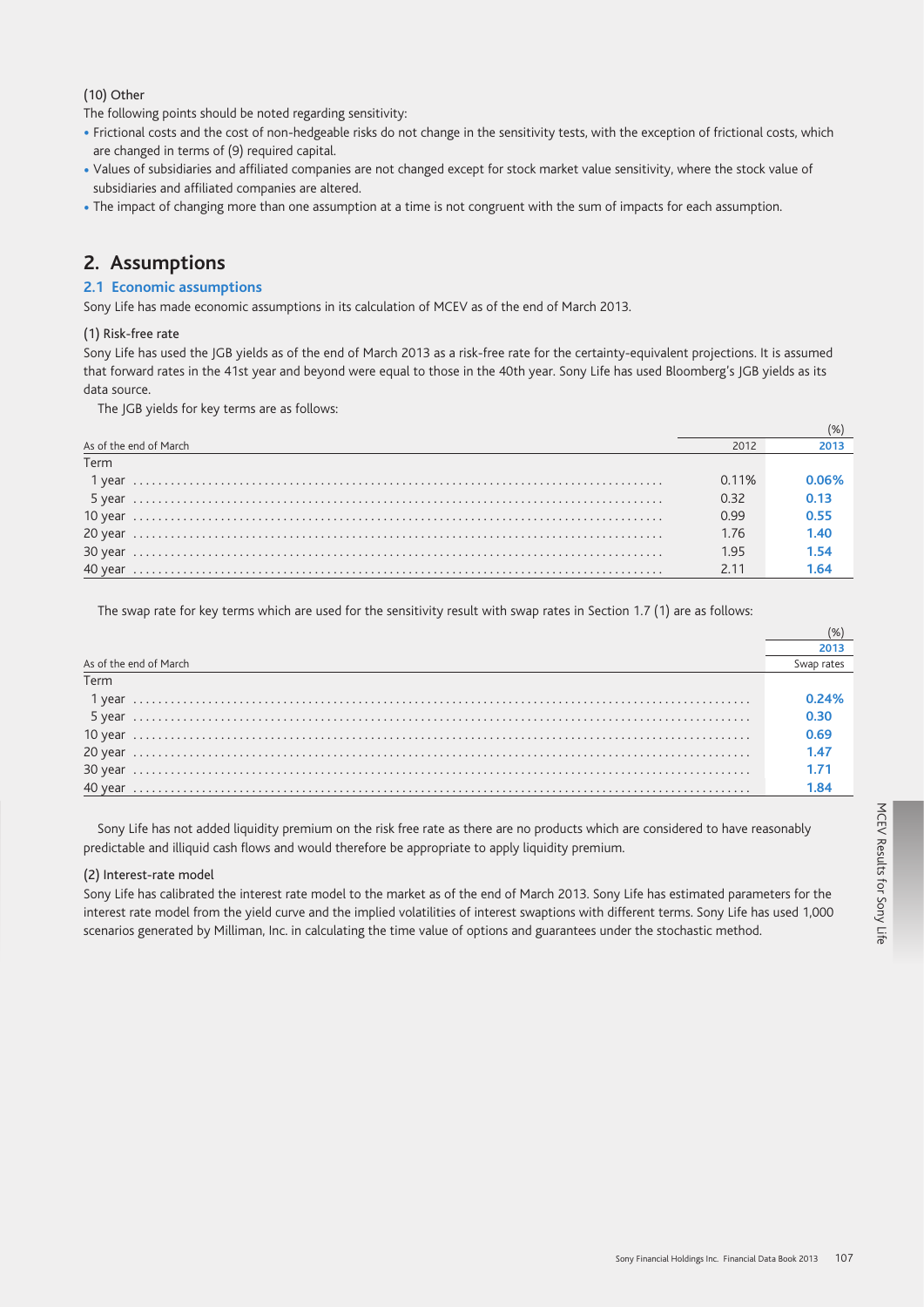The implied volatilities of the interest swaption used in Sony Life's estimation are as follows:

|                         |                           |              |             |       | (% )     |
|-------------------------|---------------------------|--------------|-------------|-------|----------|
| As of the end of March  |                           |              |             |       | 2012     |
| Term of swap (in years) | Term of option (in years) | Japanese yen | U.S. dollar | Euro  | UK pound |
| 1 year                  |                           | 40.8%        | 66.4%       | 57.6% | 55.6%    |
| 5 years                 |                           | 48.7         | 45.6        | 38.5  | 40.1     |
| 5 years                 |                           | 34.8         | 29.9        | 27.3  | 25.1     |
| 5 years                 |                           | 30.1         | 26.9        | 24.3  | 20.1     |
| 5 years                 |                           | 26.8         | 24.5        | 22.5  | 17.4     |
| 5 years                 |                           | 26.0         | 24.0        | 24.8  | 16.1     |
| 5 years                 |                           | 29.0         | 22.7        | 28.9  | 16.5     |
| 10 years                |                           | 37.3         | 37.2        | 32.2  | 31.1     |
| 10 years                |                           | 29.4         | 27.8        | 25.6  | 21.3     |
| 10 years                |                           | 27.1         | 26.1        | 24.4  | 19.0     |
| 10 years                |                           | 26.2         | 24.6        | 24.2  | 17.1     |
| 10 years                |                           | 26.9         | 23.8        | 27.2  | 15.8     |
| 10 years                |                           | 29.6         | 22.1        | 29.7  | 15.0     |
| 15 years                |                           | 29.9         | 32.6        | 29.5  | 26.9     |
| 15 years                |                           | 27.5         | 26.2        | 25.1  | 20.4     |
| 15 years                |                           | 27.2         | 24.3        | 24.3  | 18.2     |
| 15 years                |                           | 27.7         | 23.0        | 24.4  | 16.5     |
| 15 years                |                           | 28.1         | 22.3        | 26.2  | 14.9     |
| 15 years                |                           | 29.5         | 21.0        | 26.8  | 15.0     |
| 20 years                |                           | 27.4         | 31.5        | 29.7  | 25.3     |
| 20 years                |                           | 27.5         | 25.9        | 26.0  | 19.7     |
| 20 years                |                           | 27.6         | 24.1        | 25.1  | 17.7     |
| 20 years                |                           | 28.3         | 22.7        | 24.8  | 16.0     |
| 20 years                |                           | 30.2         | 21.6        | 25.3  | 15.2     |
| 20 years                |                           | 29.1         | 20.7        | 24.5  | 13.7     |

|                         |                                                                                        |              |             |       | $(\%)$      |
|-------------------------|----------------------------------------------------------------------------------------|--------------|-------------|-------|-------------|
| As of the end of March  |                                                                                        |              |             |       | 2013        |
| Term of swap (in years) | Term of option (in years)                                                              | Japanese yen | U.S. dollar | Euro  | UK pound    |
| 1 year                  |                                                                                        | 93.9%        | 64.5%       | 95.9% | 67.5%       |
| 5 years                 |                                                                                        | 71.8         | 46.4        | 50.4  | 48.2        |
| 5 years                 | $5$ years $\ldots \ldots \ldots \ldots \ldots \ldots \ldots \ldots \ldots \ldots$      | 45.0         | 30.6        | 31.1  | 27.3        |
| 5 years                 |                                                                                        | 35.9         | 26.2        | 26.1  | 21.9        |
| 5 years                 |                                                                                        | 27.0         | 22.8        | 22.8  | 18.5        |
| 5 years                 |                                                                                        | 26.0         | 21.2        | 23.2  | 16.8        |
| 5 years                 |                                                                                        | 27.7         | 19.3        | 24.2  | 16.1        |
| 10 years                |                                                                                        | 47.2         | 34.2        | 36.1  | 33.4        |
| 10 years                |                                                                                        | 30.9         | 25.9        | 27.6  | 22.9        |
| 10 years                |                                                                                        | 27.3         | 24.6        | 25.2  | <b>20.0</b> |
| 10 years                |                                                                                        | 23.6         | 22.3        | 23.6  | 17.5        |
| 10 years                |                                                                                        | 25.7         | 21.1        | 23.9  | 15.5        |
| 10 years                |                                                                                        | 27.4         | 19.7        | 23.7  | 14.8        |
| 15 years                |                                                                                        | 34.8         | 36.3        | 30.7  | 26.7        |
| 15 years                | $5$ years $\ldots \ldots \ldots \ldots \ldots \ldots \ldots \ldots \ldots \ldots$      | 27.6         | 24.0        | 26.4  | 20.9        |
| 15 years                | / years $\ldots \ldots \ldots \ldots \ldots \ldots \ldots \ldots \ldots \ldots \ldots$ | 25.8         | 22.5        | 24.6  | 18.7        |
| 15 years                |                                                                                        | 24.8         | 21.4        | 23.1  | 16.9        |
| 15 years                |                                                                                        | 25.9         | 19.4        | 22.7  | 14.9        |
| 15 years                |                                                                                        | 27.2         | 18.7        | 21.5  | 14.9        |
| 20 years                |                                                                                        | 31.6         | 26.7        | 29.7  | 24.1        |
| 20 years                |                                                                                        | 27.5         | 23.1        | 26.2  | 19.9        |
| 20 years                |                                                                                        | 26.4         | 22.8        | 24.3  | 18.0        |
| 20 years                |                                                                                        | 25.0         | 21.4        | 22.6  | 16.4        |
| 20 years                |                                                                                        | 26.0         | 19.4        | 21.6  | 15.1        |
| 20 years                |                                                                                        | 26.0         | 19.0        | 19.9  | 13.4        |

MCEV Results for Sony Life

 $\mathbf{r}$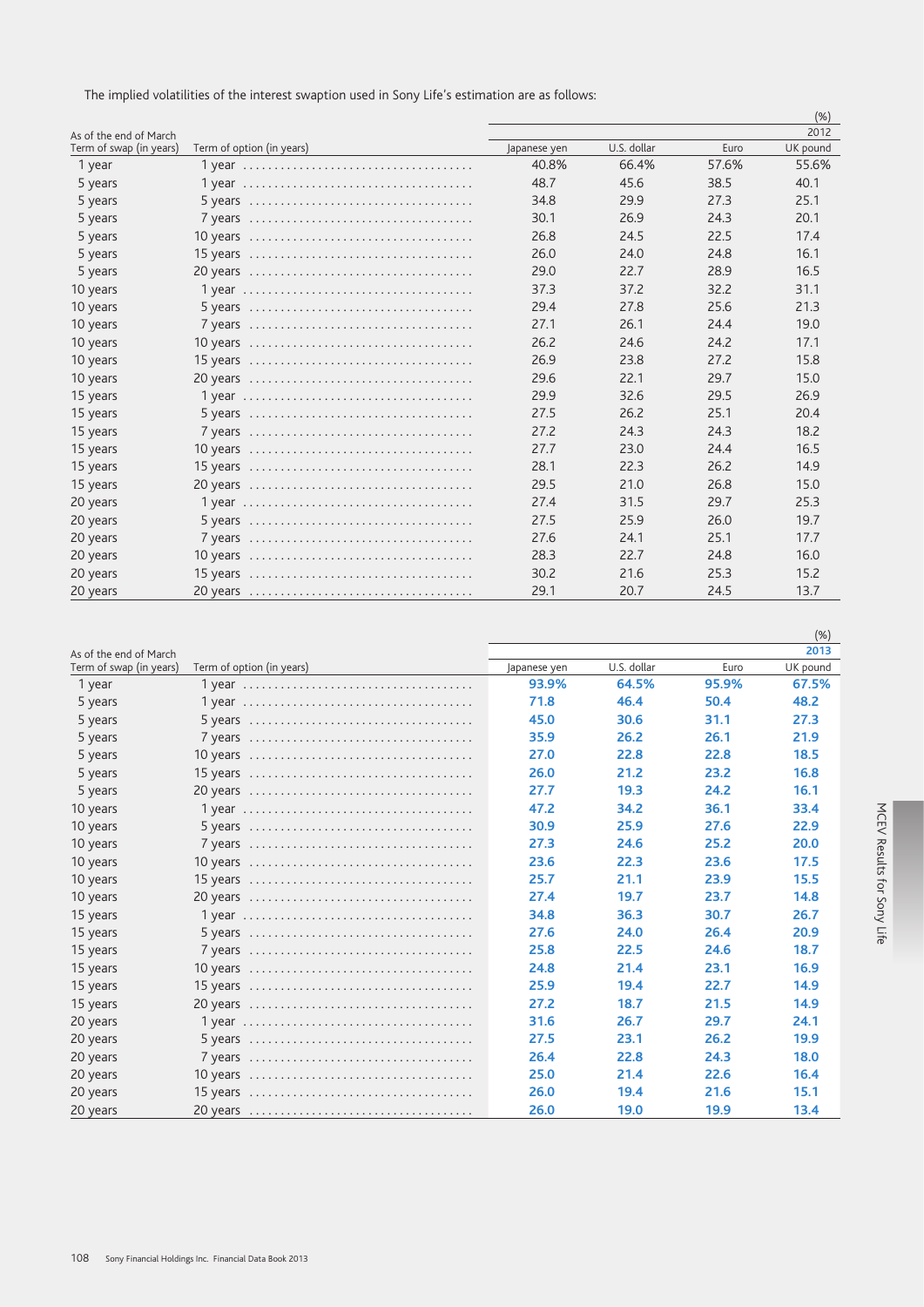# (3) Implied volatility of foreign exchange rates and stocks

Sony Life has obtained spot implied volatilities from options with different terms. Implied volatilities are all those for at-the-money options. Bloomberg is the source of data for foreign exchange rates and the stock price index is the average of the implied volatilities provided by securities firms.

Sony Life has assumed that forward implied volatilities in the 11th year and beyond are equal to those in the 10th year for both foreign exchange rates and the stock price index as these derivatives have low liquidities for the period over 10 years.

For UK stocks, Sony Life has assumed that forward implied volatility in the 6th year and beyond are equal to that in the 5th year as reliable data were not available.

Implied volatilities used for the estimation are as follows:

|                        |               |             |                  |             |                     |           | (%)           |
|------------------------|---------------|-------------|------------------|-------------|---------------------|-----------|---------------|
|                        |               |             |                  |             |                     |           | 2012          |
|                        |               |             | Foreign Exchange |             |                     |           | <b>Stocks</b> |
|                        | U.S. dollar / | Euro /      | UK pound /       |             |                     |           |               |
| As of the end of March | Japanese yen  | apanese yen | apanese yen      | Japan TOPIX | <b>U.S. S&amp;P</b> | Euro SX5E | UK FTSE       |
| Term (in years)        |               |             |                  |             |                     |           |               |
| $1$ year               | 11.8%         | 14.0%       | 12.8%            | 18.0%       | 18.6%               | 23.4%     | 18.9%         |
| 5 years                | 15.1          | 18.0        | 16.6             | 20.5        | 23.4                | 24.6      | 23.3          |
| 10 years               | 18.6          | 22.1        | 20.7             | 23.2        | 28.0                | 26.7      | 21.0          |

|                        |               |             |                  |             |                     |           | (%)           |
|------------------------|---------------|-------------|------------------|-------------|---------------------|-----------|---------------|
|                        |               |             |                  |             |                     |           | 2013          |
|                        |               |             | Foreign Exchange |             |                     |           | <b>Stocks</b> |
|                        | U.S. dollar / | Euro /      | UK pound /       |             |                     |           |               |
| As of the end of March | Japanese yen  | apanese yen | Japanese yen     | Japan TOPIX | <b>U.S. S&amp;P</b> | Euro SX5E | UK FTSE       |
| Term (in years)        |               |             |                  |             |                     |           |               |
| 1 year                 | 11.5%         | 13.7%       | 11.6%            | 18.5%       | 18.0%               | 22.7%     | 17.3%         |
| 5 years                | 12.9          | 14.6        | 13.1             | 18.7        | 22.3                | 23.3      | 21.3          |
| 10 years               | 16.0          | 17.5        | 16.3             | 21.0        | 25.6                | 24.0      |               |

# (4) Correlation factor

Sony Life has calculated correlation factors from the monthly return of each index for a period of five years from April 2008 and to the end of March 2013 as there is no market-consistent data for correlation factors.

|                                   |          |          |          |          |          |         |         |              |      |      | ZU IZ       |
|-----------------------------------|----------|----------|----------|----------|----------|---------|---------|--------------|------|------|-------------|
|                                   | Japanese | U.S.     |          | UK       | U.S.     |         | UK      |              |      |      |             |
|                                   | yen      | dollar   | Euro     | pound    | dollar / | Euro /  | pound / |              |      |      |             |
|                                   | Interest | Interest | Interest | Interest | Japanese | apanese | apanese |              |      |      |             |
| As of the end of March            | rate 1Y  | rate 1Y  | rate 1Y  | rate 1Y  | yen      | yen     | yen     | <b>TOPIX</b> | S&P  | SX5E | <b>FTSE</b> |
| Japanese yen Interest rate 1Y     | 1.00     | 0.33     | 0.26     | 0.52     | 0.34     | 0.12    | 0.42    | 0.22         | 0.13 | 0.12 | 0.05        |
| U.S. dollar Interest rate 1Y      | 0.33     | 1.00     | 0.43     | 0.54     | 0.61     | 0.34    | 0.52    | 0.57         | 0.40 | 0.42 | 0.43        |
| Euro Interest rate $1Y$           | 0.26     | 0.43     | 1.00     | 0.58     | 0.30     | 0.59    | 0.54    | 0.52         | 0.54 | 0.54 | 0.53        |
| UK pound Interest rate 1Y         | 0.52     | 0.54     | 0.58     | 1.00     | 0.37     | 0.24    | 0.56    | 0.36         | 0.32 | 0.21 | 0.20        |
| U.S. dollar / Japanese yen        | 0.34     | 0.61     | 0.30     | 0.37     | 1.00     | 0.55    | 0.73    | 0.53         | 0.21 | 0.20 | 0.18        |
| Euro / Japanese yen               | 0.12     | 0.34     | 0.59     | 0.24     | 0.55     | 1.00    | 0.76    | 0.64         | 0.62 | 0.52 | 0.52        |
| UK pound / Japanese yen $\dots$ . | 0.42     | 0.52     | 0.54     | 0.56     | 0.73     | 0.76    | 1.00    | 0.67         | 0.49 | 0.44 | 0.34        |
| <b>TOPIX</b>                      | 0.22     | 0.57     | 0.52     | 0.36     | 0.53     | 0.64    | 0.67    | 1.00         | 0.73 | 0.71 | 0.71        |
| S&P                               | 0.13     | 0.40     | 0.54     | 0.32     | 0.21     | 0.62    | 0.49    | 0.73         | 1.00 | 0.89 | 0.89        |
| SX <sub>5E</sub>                  | 0.12     | 0.42     | 0.54     | 0.21     | 0.20     | 0.52    | 0.44    | 0.71         | 0.89 | 1.00 | 0.90        |
| <b>FTSE</b>                       | 0.05     | 0.43     | 0.53     | 0.20     | 0.18     | 0.52    | 0.34    | 0.71         | 0.89 | 0.90 | 1.00        |

|                                       |          |          |          |          |          |         |          |              |      |      | 2013  |
|---------------------------------------|----------|----------|----------|----------|----------|---------|----------|--------------|------|------|-------|
|                                       | Japanese | U.S.     |          | UK       | U.S.     |         | UK       |              |      |      |       |
|                                       | yen      | dollar   | Euro     | pound    | dollar / | Euro /  | pound /  |              |      |      |       |
|                                       | Interest | Interest | Interest | Interest | lapanese | apanese | Japanese |              |      |      |       |
| As of the end of March                | rate 1Y  | rate 1Y  | rate 1Y  | rate 1Y  | yen      | yen     | yen      | <b>TOPIX</b> | S&P  | SX5E | FTSE  |
| Japanese yen Interest rate 1Y         | 1.00     | 0.54     | 0.20     | 0.51     | 0.26     | 0.10    | 0.38     | 0.18         | 0.12 | 0.08 | 0.003 |
| U.S. dollar Interest rate 1Y          | 0.54     | 1.00     | 0.59     | 0.82     | 0.59     | 0.32    | 0.62     | 0.40         | 0.23 | 0.19 | 0.21  |
| Euro Interest rate $1Y$               | 0.20     | 0.59     | 1.00     | 0.60     | 0.33     | 0.58    | 0.55     | 0.51         | 0.54 | 0.53 | 0.52  |
| UK pound Interest rate 1Y             | 0.51     | 0.82     | 0.60     | 1.00     | 0.34     | 0.25    | 0.56     | 0.36         | 0.32 | 0.23 | 0.21  |
| U.S. dollar / Japanese yen $\dots$ .  | 0.26     | 0.59     | 0.33     | 0.34     | 1.00     | 0.61    | 0.72     | 0.55         | 0.18 | 0.16 | 0.19  |
| Euro / Japanese yen $\dots\dots\dots$ | 0.10     | 0.32     | 0.58     | 0.25     | 0.61     | 1.00    | 0.77     | 0.67         | 0.58 | 0.51 | 0.52  |
| UK pound / Japanese yen               | 0.38     | 0.62     | 0.55     | 0.56     | 0.72     | 0.77    | 1.00     | 0.61         | 0.42 | 0.36 | 0.28  |
| TOPIX                                 | 0.18     | 0.40     | 0.51     | 0.36     | 0.55     | 0.67    | 0.61     | 1.00         | 0.72 | 0.69 | 0.69  |
| S&P                                   | 0.12     | 0.23     | 0.54     | 0.32     | 0.18     | 0.58    | 0.42     | 0.72         | 1.00 | 0.88 | 0.90  |
| SX <sub>5E</sub>                      | 0.08     | 0.19     | 0.53     | 0.23     | 0.16     | 0.51    | 0.36     | 0.69         | 0.88 | 1.00 | 0.88  |
| <b>FTSE</b>                           | 0.003    | 0.21     | 0.52     | 0.21     | 0.19     | 0.52    | 0.28     | 0.69         | 0.90 | 0.88 | 1.00  |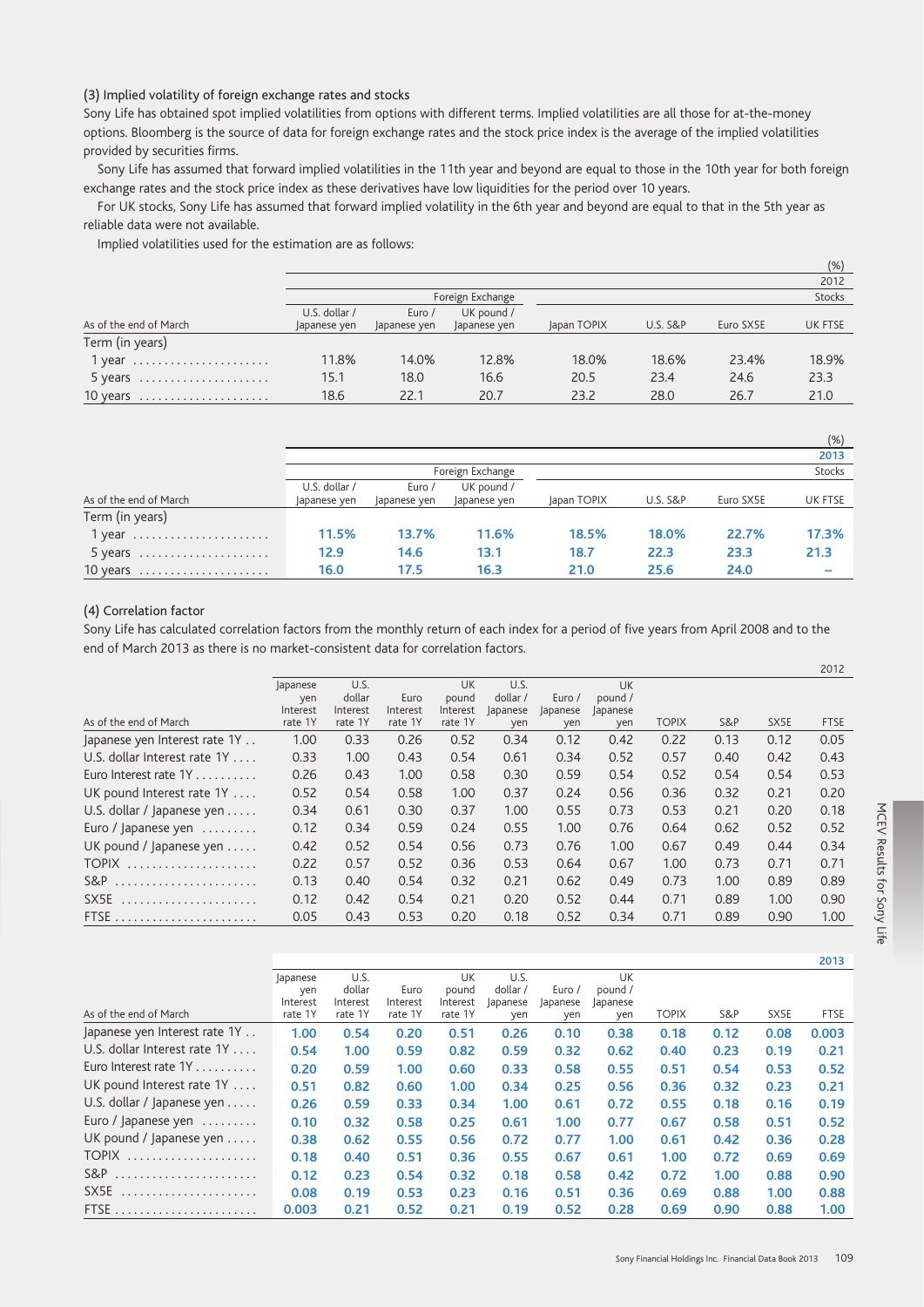## (5) Foreign exchange

Assets denominated in foreign currencies are converted to Japanese yen using the TTM (telegraphic transfer middle exchange rate) as of the end of March 2013.

The table below shows foreign exchange rates of major currencies.

|                        |         | Yen    |
|------------------------|---------|--------|
| As of the end of March | 2012    |        |
|                        | ¥ 82.19 | ¥9405  |
|                        | 109.80  | 120.73 |
|                        | 131.34  |        |
|                        |         |        |

# 2.2 Future asset allocation

#### (1) Asset allocation in the general account

Segment accounting is conducted for individual life insurance and individual annuity based on the classifications of the non-participating product segment, semi-participating product segment and interest rate-sensitive whole life insurance segment. Asset allocation in the general account under the stochastic method was determined based on the actual asset allocation in each segment as of the end of March 2013 with an assumption of no changes in asset allocation thereafter.

#### (2) Asset allocation in the separate account

There are eight funds established in the separate account. The asset allocation for each fund at the beginning of the projection is determined based on the actual fund allocation as of the end of March 2013 and no rebalancing adjustments are applied to maintain the initial fund allocation thereafter.

## 2.3 Other assumptions

Assumptions including mortality and morbidity rates, lapse and surrender rates, and operating expense rates, were developed based on best estimates by product as of the end of March 2013. Best-estimate assumptions are developed to reflect past and current experiences as well as expected experiences in the future. Expected future changes in assumptions should be reflected only when they are supported by sufficient reasons. Except for a deteriorating trend in morbidity rates, no other expected future changes are assumed in the bestestimate assumptions applied. Assumptions were developed as follows:

#### (1) Mortality and morbidity rates

Developed based on experiences over the past three years. Deteriorating trends in morbidity rates are taken into account for those A&H products for which deteriorating trends were observed when the experience data were analyzed in conducting the statutory stress test.

## (2) Lapse and surrender rates

Lapse and surrender rates for the base case were developed based on experiences over the past three years. Sony Life has also developed dynamic assumptions in accordance with the level of interest rate or investment performance. The dynamic assumptions are made for the following products:

- · Variable life insurance
- · Interest rate sensitive whole life insurance
- Semi-participating products
- Non-participating whole life insurance
- Non-participating endowment insurance

Since Sony Life has not identified explicit correlations between interest rates or account values to the amount of minimum guarantee and the lapse and surrender rates regarding products other than variable insurance, Sony Life has developed dynamic surrender rates by referring to the experience with similar products and domestic and overseas trends of practice. Going forward, Sony Life will strive to improve dynamic surrender rates for the relevant products by carefully monitoring experiential data and referring to experience with similar products and trends of practice in Japan and other countries.

#### (3) Flexible premiums

There are no flexible premium products and thus no assumptions were developed.

#### (4) Renewal rates

Because there is very little renewable business and it does not have a significant impact on results, some of policy renewal was reflected in a simplified manner.

## (5) Operating expense rates

Sony Life has developed unit costs of the expenses incurred for maintenance and administration of policies and payments of claims based on the actual operating expenses in the past fiscal year.

Sony Life Insurance (Philippines) Corporation, Sony Life's subsidiary, was transferred in December 2012. Accordingly, Sony Life has not reflected administration expenses incurred at Sony Life regarding management of this subsidiary in the unit costs. Administration expenses of other subsidiaries and affiliated companies are included in the unit costs. The look-through effect of the relationship with subsidiaries and affiliated companies is not considered except for the points described above.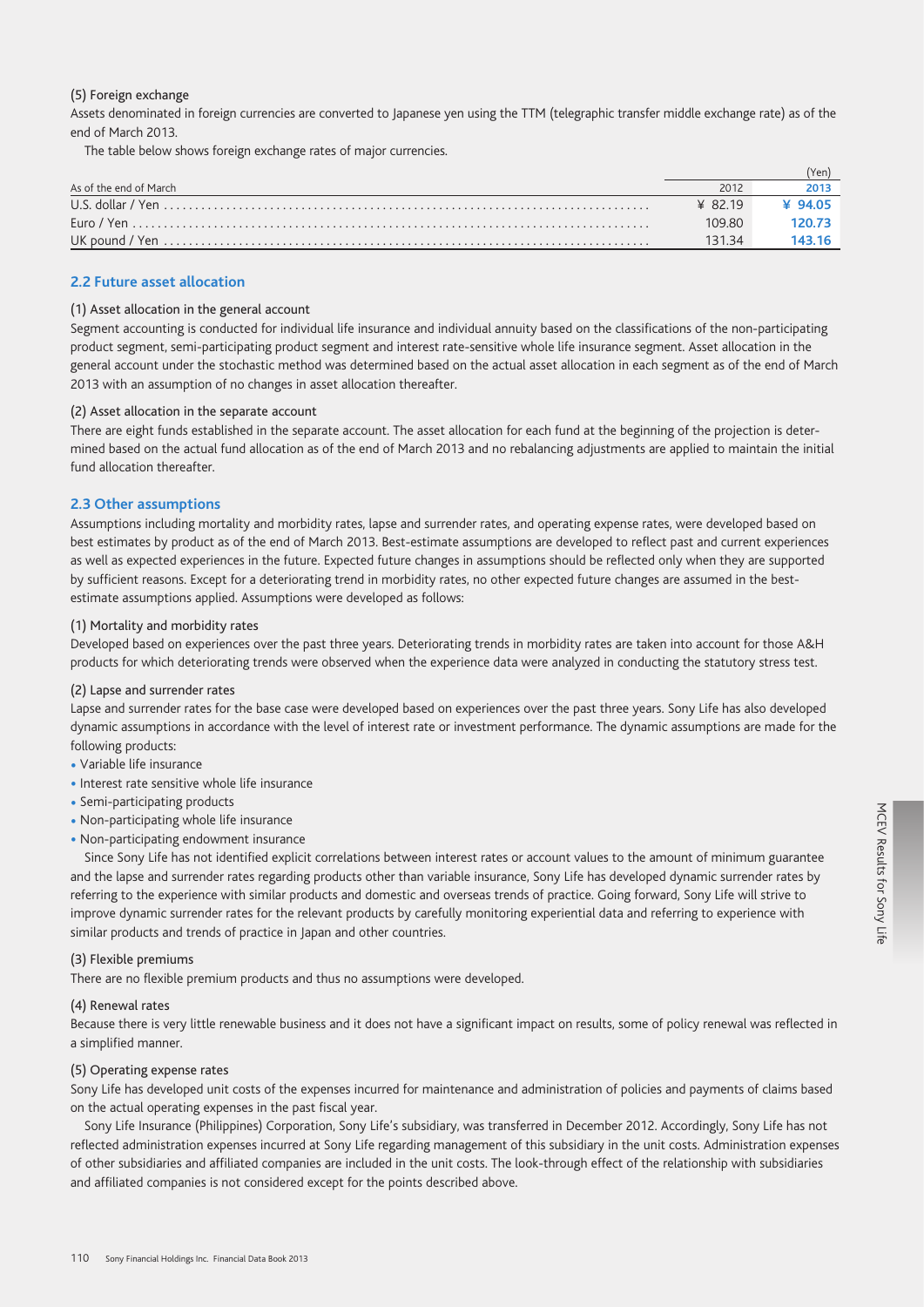There are no one-time expenses which were incurred during the fiscal year ended March 31, 2013 and excluded from the unit cost. Expenses that were not reflected in unit costs accounted for less than 1% of total operating expenses.

Unit costs include management administration charges payable by Sony Life to its parent company, Sony Financial Holdings Inc. The look-through effect has not been considered with regards to the relationship with Sony Financial Holdings Inc. except for the point described above.

# (6) Effective tax rate

"The Law to Revise the Income Tax, etc., in Order to Construct a Tax System Addressing Changes in the Socio-Economic Structure" and "The Act on Special Measures for Securing Financial Resources Necessary for Reconstruction from the Great East Japan Earthquake" were promulgated on December 2, 2011. As a result of this, the corporate tax rate was lowered and reconstruction special corporate tax was levied from the fiscal years beginning on or after April 1, 2012, and the statutory effective tax rate is set at 33.33% during the fiscal year 2012 through 2014, and 30.78% in and after the fiscal year 2015.

## (7) Consumption tax rate

"The Bill to Amend the Consumption Tax Law for Reforming Tax System to Secure Revenue to Fund the Cost of Social Security" was promulgated on August 22, 2012, which increases the consumption tax rate subject to the economic condition. To reflect this, the future expenses increased assuming the increase in consumption tax rate to 8% at April 1, 2014 and 10% at October 1, 2015.

## (8) Inflation rate

Inflation rates were set as in the table below by referring to inflation swap rates and removing the effect of the increase in the consumption tax rate

| Projection Year<br><u> 1990 - Johann Stoff, deutscher Stoff, der Stoff, der Stoff, der Stoff, der Stoff, der Stoff, der Stoff, der S</u> | Inflation Rate |
|------------------------------------------------------------------------------------------------------------------------------------------|----------------|
| 2013                                                                                                                                     |                |
| 2014                                                                                                                                     | 0.30           |
| 2015                                                                                                                                     | 1.10           |
|                                                                                                                                          | 0 69           |
| 2017                                                                                                                                     | 0.87           |
| 2018                                                                                                                                     | 0.23           |
|                                                                                                                                          |                |
| 2020                                                                                                                                     | 0.83           |
| 2021                                                                                                                                     | N 95           |
|                                                                                                                                          |                |

# 3. Calculation Method of MCEV

#### **3.1 Covered business**

The covered business is the business operated by Sony Life, its subsidiaries and its affiliated companies.

## 3.2 Treatment of subsidiaries and affiliated companies

Sony Life's calculations include the following values regarding its subsidiaries and affiliated companies in the calculation of adjusted net worth:

- . AEGON Sony Life Insurance Co., Ltd. is valued at net asset value minus intangible fixed assets, and Insurance Business Law Article 113 deferred assets, multiplied by the participation rate, which is ¥0.4 billion.
- Other companies are valued at book value under Japanese GAAP, which is ¥2.6 billion.

There are no other values reflected in the values of Sony Life's subsidiaries and affiliated companies except for the above, and all other results solely reflect Sony Life (on a non-consolidated basis).

## 3.3 Treatment of reinsurance

Sony Life has designated reinsurance premiums as expenses and reinsurance benefits as income in its projections, as Sony Life has ceded as reinsurance the mortality risks of certain death protection insurance products.

# 3.4 Treatment of semi-participating policies

Sony Life has calculated dividends in accordance with the level of future investment returns, based on the same method used to determine the dividend rate for the accounting closure of March 31, 2013, reflecting the present value of certainty-equivalent profit and the time value of options and guarantees.

# 3.5 MCEV

MCEV is defined as the expected present value of distributable earnings to shareholders generated from assets allocated to the covered business after making appropriate allowance for aggregate risks in the covered business. MCEV is presented as the sum of adjusted net worth and value of existing business.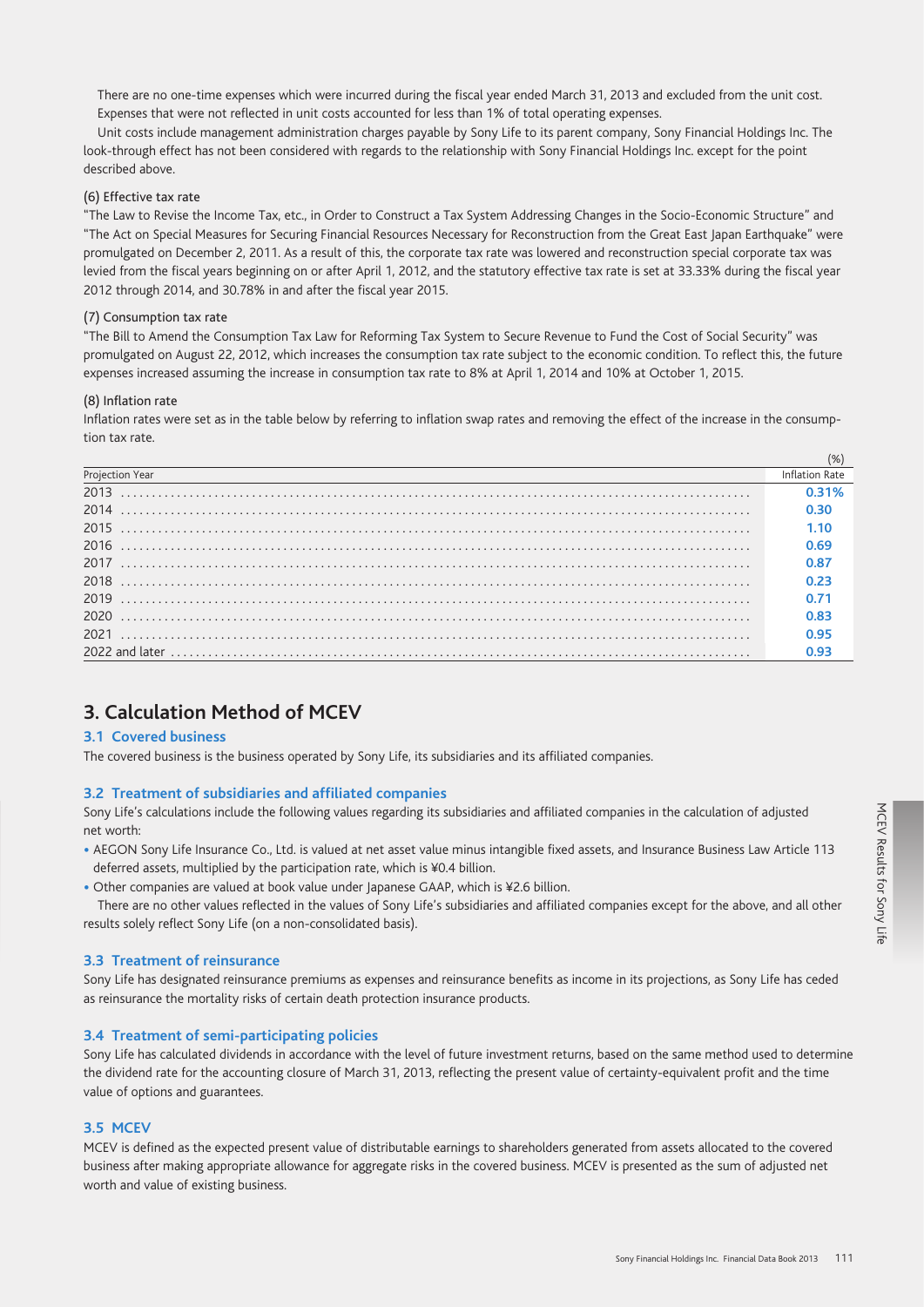# **3.6 Adjusted net worth**

Adjusted net worth is calculated as the market value of assets allocated for the covered business in excess of statutory policy reserves and other liabilities as of the valuation date. Specifically, it is equal to the total amount of the net assets section on the balance sheets, adding reserve for price fluctuations, contingency reserve, reserve for possible loan losses, unrealized gains or losses on held-to-maturity securities, and unrealized gains or losses on land and buildings, less unfunded pension liabilities and intangible fixed assets, and adjusting for the amount of tax effect equivalent of these seven items, on which valuation gains or losses on subsidiaries and affiliated companies are added. Adjusted net worth can be split into required capital and free surplus.

# **3.7 Required capital**

The MCEV Principles define required capital as the amount of assets that should be held in addition to the assets corresponding to the statutory liability to fulfill in-force policy obligations, which by nature is restricted from distribution to shareholders. The level of required capital should be the larger of the solvency capital to meet the statutory required minimum level or the capital required to meet the internal objectives in terms of marketing or risk management purposes, or to achieve the company's targeted credit rating.

Sony Life set its required capital as the larger of the amount of capital required for the current solvency margin ratio of 200% or the amount of capital to cover risks based on the internal model. The latter is larger as of the end of March 2013.

Sony Life defines the amount of capital to cover risks based on the internal model as the total amount of technical provision and solvency risk capital on an economic value basis in excess of statutory policy reserves (excluding contingency reserves). The solvency risk capital on an economic value basis is calibrated at VaR (99.5%) over one year and based on the internal model, which is a similar but modified model based on the EU Solvency II (QIS5) standard method.

The solvency risk capital on an economic value basis as of the end of March 2013 was ¥661.3 billion (after tax). The effective tax rate used to adjust to the after-tax basis is 30.78%.

Sony Life will also revise the internal model itself as appropriate, taking into account domestic and overseas conditions, including developments in international accounting standards, valuation methods of insurance liability on an economic value basis and solvency margin standard trends, as well as the analysis of Sony Life's internal mortality and morbidity rates data.

Major differences between the internal model approach and the QIS5 approach are as follows:

#### (1) Market risk

Market risk quantification follows the QIS5 approach in principle. However, Sony Life modified it to make it more suitable in light of the market risk attribute to which Sony Life is exposed to where QIS5 standard methodology is considered unable to capture enough risk amount at a 99.5% confidence level. It includes the use of alternate stress parameters for some risks derived by using the same calibration method as that used for QIS5 in the Japanese market. Major stress parameters different from QIS5 include 45% for listed stocks, 100% for subsidiaries and affiliated companies' stocks, and 30% for currency risk.

# (2) Insurance underwriting risk

Quantification of mortality and longevity risks follows the QIS5 approach.

Quantification of morbidity, lapse, expense, and catastrophe risks follows the QIS4 approach. In particular lapse up / down stress parameters for the Health module under QIS5 are 20%. Because it makes stress parameters extremely lower only for A&H products, Sony Life has kept the parameters at 50%.

# (3) Operational risk QIS5 is followed.

# (4) Correlation parameters

Correlation parameters follow QIS5 except that the correlation parameter between Global and Other equities is set to one to exclude any diversification effect while it is set to 0.75 under QIS5.

## **3.8 Free surplus**

Free surplus is the amount of adjusted net worth other than that for required capital.

# **3.9 Value of existing business**

The value of existing business is calculated as the present value of certainty-equivalent profit less the time value of options and guarantees, the frictional costs and the cost of non-hedgeable risks. New business value is calculated using the same method.

# **3.10 Present value of certainty-equivalent profit**

The present value of certainty-equivalent profit is the present value of profit based on the future cash flows generated from the covered business. The risk-free rate is used as the assumed investment return on all assets and the discount rate.

The present value of certainty-equivalent profit reflects the intrinsic value of options and guarantees.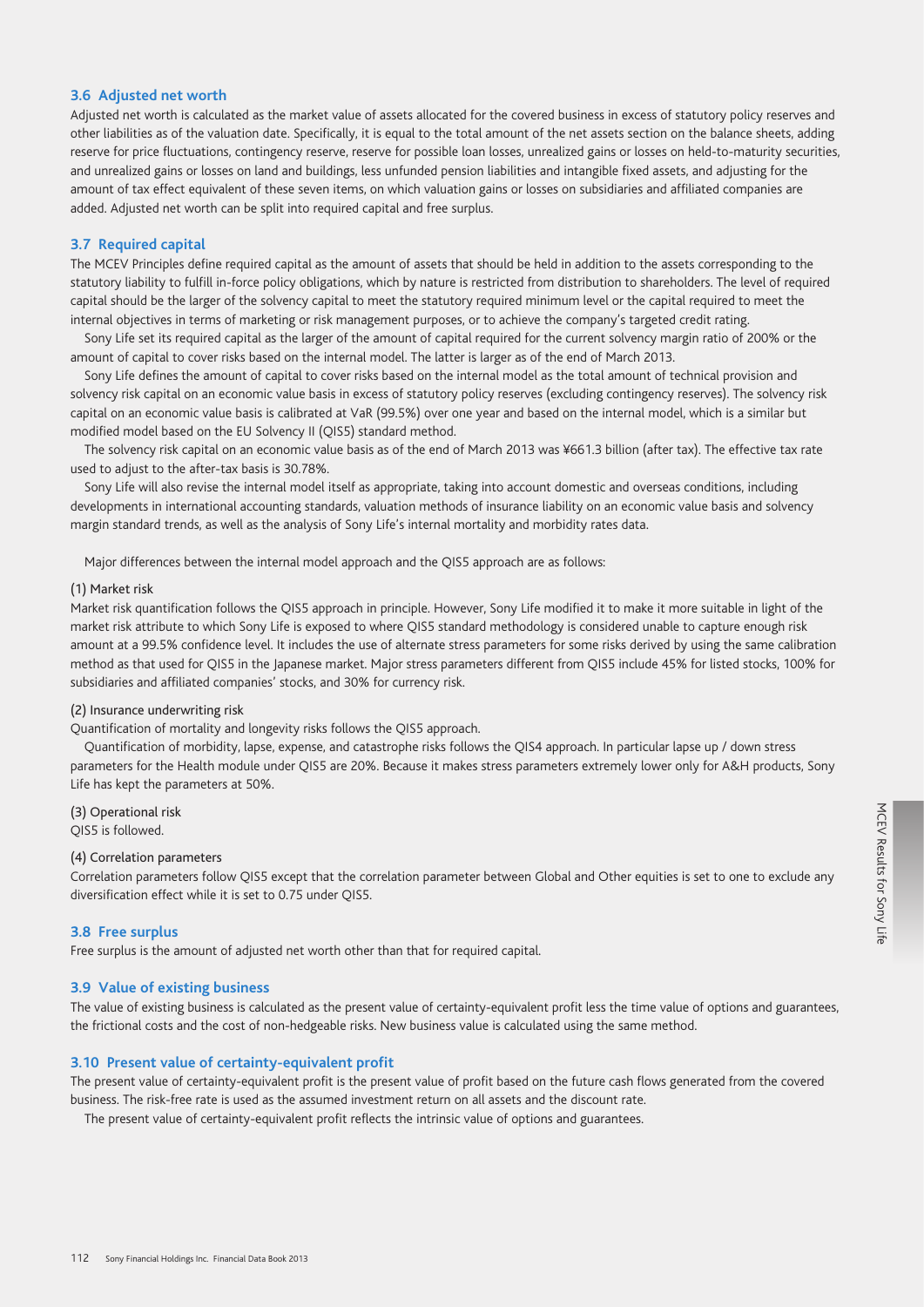# **3.11 Time value of options and guarantees**

Sony Life has calculated the time value of options and guarantees using the stochastic method with risk-neutral scenarios. The time value of options and guarantees is calculated as the difference between the present value of certainty-equivalent profit and the present value of stochastic future profits.

The time value of options and guarantees considers the following items:

• Minimum guarantees of variable life insurance

 The excess of account value over the scheduled policy reserves is attributed to policyholders. However, when the account value is less than the scheduled policy reserves, the cost incurred from executing guaranteed minimum death benefits for variable life insurance is attributed to shareholders.

- Minimum interest rate guarantee for interest rate sensitive whole life insurance When the investment return exceeds the assumed interest rate, the outperforming portion is credited to policyholder account value. However, when the investment return underperforms the assumed interest rate, the cost for the difference is attributed to shareholders, as the assumed interest rate is guaranteed.
- Interest dividend for semi-participating products When the investment return exceeds the assumed interest rate, the outperforming portion is credited to the fund for policyholder dividends and paid to policyholders every five years as interest dividends. Accordingly, none of such interest gains would be attributed to shareholders, while interest losses would be attributed to shareholders.
- Surrender options

 Policyholders have various options in insurance contracts. Reflected among them are the costs of policyholders' exercising the right of surrender in the event of increased interest rates. Since Sony Life has not identified explicit correlations between interest rates or account values to the amount of minimum guarantee and the lapse and surrender rates regarding products other than variable insurance, Sony Life has developed dynamic surrender rates by referring to the experience with similar products and domestic and overseas trends of practice. Going forward, Sony Life will strive to improve dynamic surrender rates for the relevant products by carefully monitoring experiential data and referring to experience with similar products and trends of practice in Japan and other countries.

# **3.12 Frictional costs**

Sony Life has calculated frictional costs as the present value of investment costs and taxes on assets backing the required capital at each point of time in the future.

# **3.13 Cost of non-hedgeable risks**

As risks regarding the asymmetric nature of cash flows not reflected in the present value of certainty-equivalent profit are fully reflected in the time value of options and guarantees, Sony Life has reflected an allowance for the uncertainty of non-economic assumptions and the portion of economic assumptions considered non-hedgeable with respect to the cost of non-hedgeable risks.

Specifically, Sony Life has assumed a risk margin based on the method prescribed in QIS5 of the EU Solvency II framework as the cost of non-hedgeable risks and calculated it using the cost of capital approach. It should be noted that the following points are different from the method prescribed in QIS5:

- Unavoidable market risk which is not clearly defined in QIS5 specifications is set to the uncertainty of the risk-free rates beyond the 40th year.
- Catastrophe risk and lapse risk in the Health module follows the QIS4 approach as described in Section 3.7 (2).
- Counterparty default risk has not been reflected in the non-hedgeable risks as its impact is limited.
- Sony Life has used risk amounts quantified after taking into consideration the risk mitigation effect through policyholder dividends without any adjustments.
- Sony Life has used the cost of capital rate described in Section 3.14.

# **3.14 Cost of capital rate**

QIS5 of the EU Solvency II has set a cost of capital rate at 6%, which is used for the cost of capital calculation. On the other hand, the CRO (Chief Risk Officer) Forum comprised of CROs from leading insurance companies in Europe proposed that 2.5% to 4.5% would be the appropriate level based on several trial calculations. Following the philosophy of the CRO Forum's approach, Sony Life has decided to use 2.5% for the cost of capital rate consistent with the MCEV framework considering Japanese long-term stock risk premiums, the beta of Sony Financial Holdings Inc. and the anticipated impact of the equity risk exposure of Sony Life on the beta of Sony Financial Holdings Inc., which is a hedgeable risk. However, Sony Life may revise the method of setting the cost of capital rate in the future as an industry standard has not yet been established.

Sony Life requested Milliman, Inc., an external actuarial consulting firm with expert knowledge in the area of MCEV valuations, to review the methodology, assumptions and calculations. Sony Life has received an opinion from Milliman, Inc.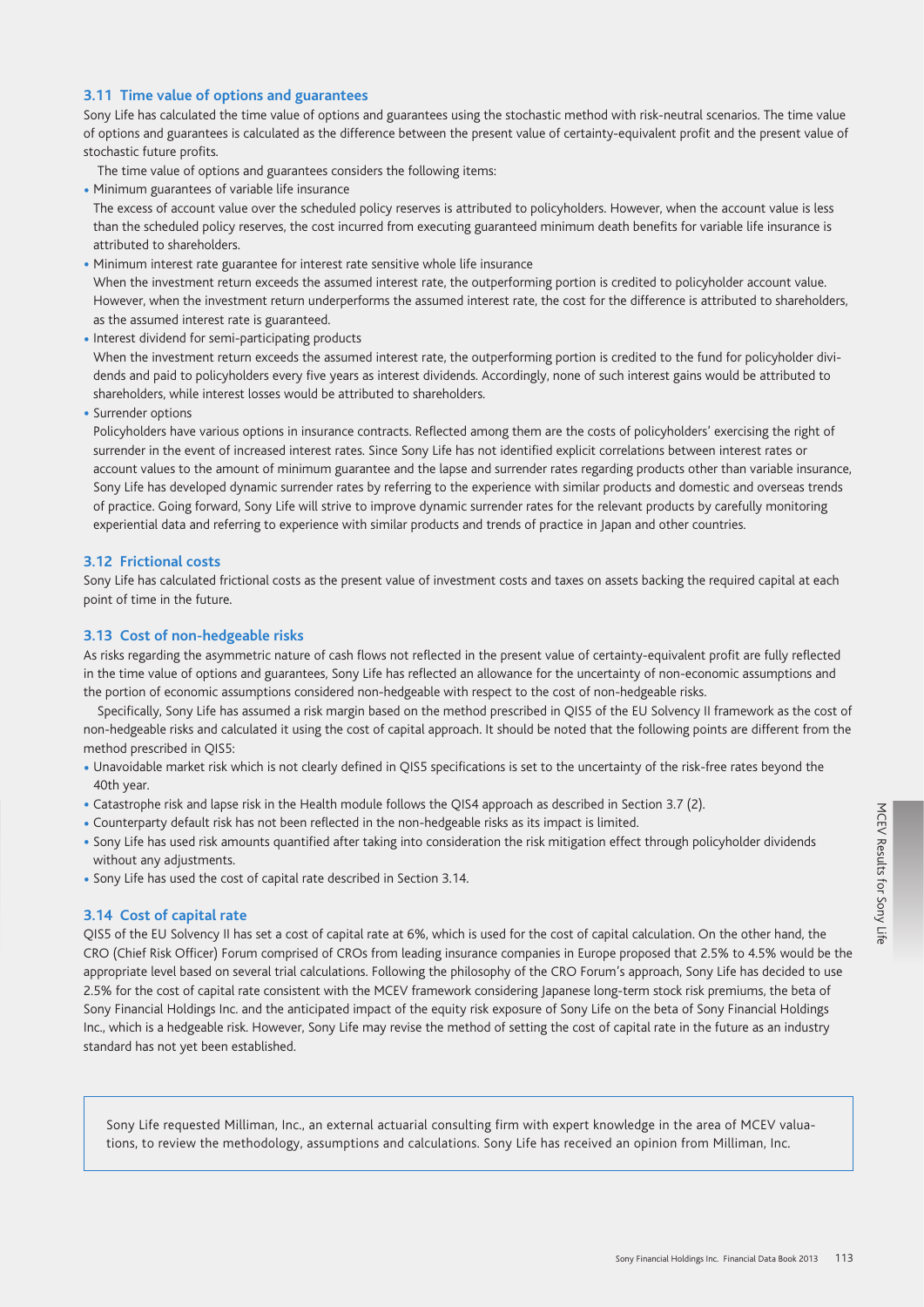# **4. Overview of MCEV**

# **4.1 What is EV?**

Embedded Value ("EV") is an indicator used to evaluate the corporate value of a life insurance business. Many insurance companies in Europe have disclosed EV as part of their financial reports and used EV as an internal management tool. Under Japanese GAAP for life insurance companies, the balance sheet does not indicate the present value of future earnings from policies in force. In terms of the income statement, which provides information about the results of operations and profitability for a given fiscal year, life insurers have a profit structure in which initial costs exceed a policy's annual premium income in the first year of the new policy, and profits are made by recovering these costs during the number of coverage years. As a result, it is impossible to accurately determine a life insurer's performance by looking at the financial statements for only a single fiscal year. On the other hand, EV indicates the present value of future earnings from policies in force. Therefore, it is believed that EV is a useful tool because it can supplement Japanese GAAP-based financial information.

EV represents the present value of the current and future distributable earnings to shareholders generated from assets allocated to the covered business after sufficient allowance for the aggregate risks in the covered business, and is calculated as the sum of adjusted net worth and the value of existing business. However, EV is calculated based on the policies in force on the calculation date, and does not include the value of new policies it may write in the future (It is generally believed that the value of new policies must be taken into consideration when evaluating an insurance company's economic value).



# **4.2 Developments Surrounding MCEV and Sony Life's Initiatives**

Many major life insurance companies in Europe began disclosing European Embedded Value ("EEV") based on market consistent methods since the CFO Forum, formed by the Chief Financial Officers (CFO) of major insurance companies in Europe, published the EEV Principles in May 2004.

However, the EEV Principles allow various calculation methodologies, including MCEV. Many insurance companies in Europe disclose MCEV as part of their financial reports and use it as an internal management tool, so the CFO Forum published the MCEV Principles in June 2008 in order to make EV information effective and appropriate for investors by streamlining MCEV disclosure standards for international use. The CFO Forum revised the MCEV Principles in October 2009 and added issues relating to liquidity premium. Sony Life believes that continued vigilance is needed as calculation standards may change further going forward.

Recognizing the importance of EV as an indicator of corporate value from an early stage, Sony Life has disclosed Traditional Embedded Value (Traditional EV) from March 31, 2005, and MCEV from March 31, 2008. Sony Life conducts profit and risk management through the use of MCEV evaluation. While ensuring sufficient capacity to fulfill its payment obligations on an economic value basis, Sony Life aims to achieve steady, sustained growth in its corporate value.

Please refer to the Annual Report for details on Sony Life's activities in the fiscal year ended March 31, 2013.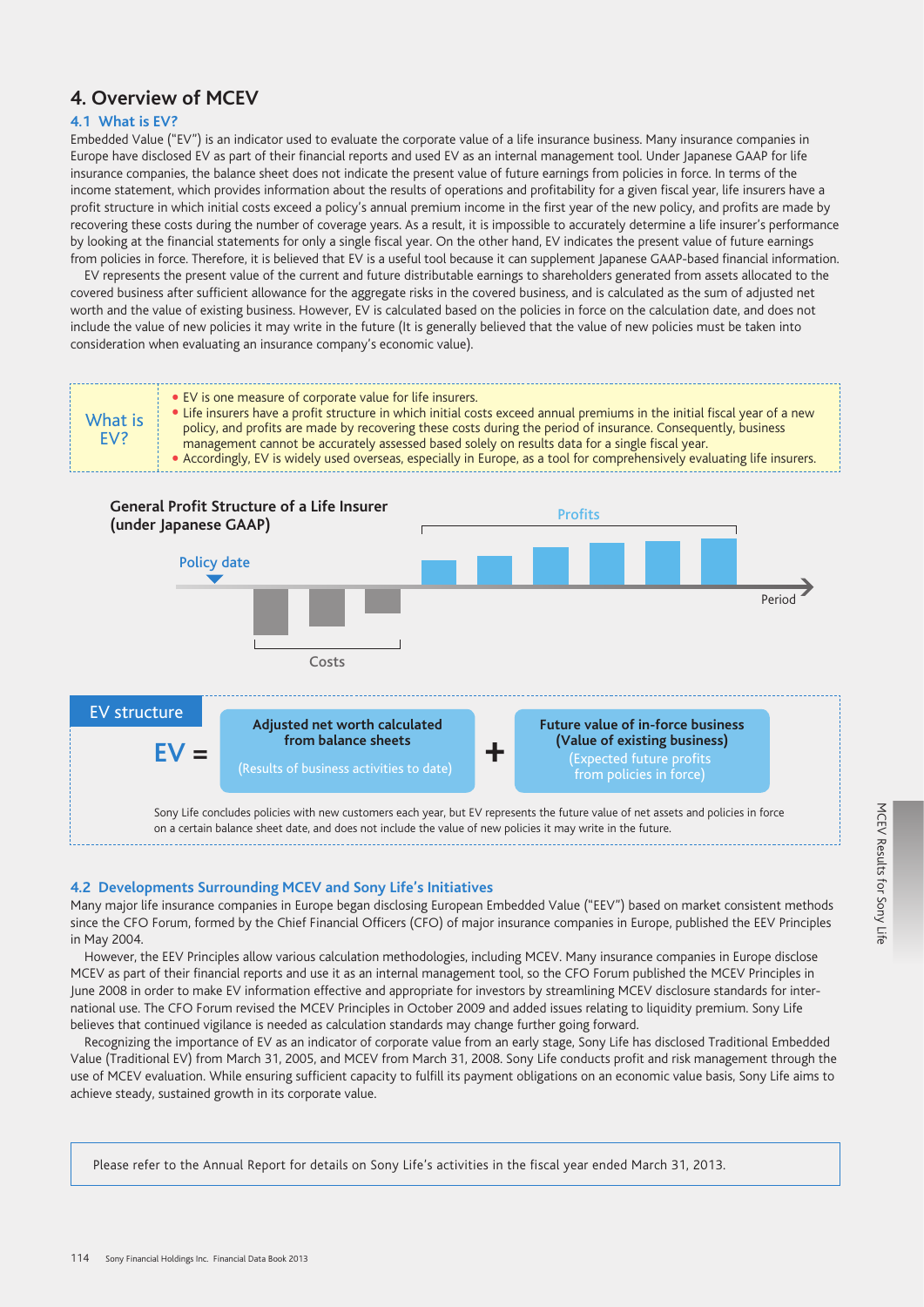# **5. Glossary of MCEV-related Terminology**

#### $A$ Appraisal value

• Corporate value based on projected cash flows receivable for shareholders from existing business and future new business. It is defined as the current MCEV plus new business value acquired in the future.

#### Asymmetric risk

• The risk where symmetric upward and downward changes on assumptions do not result in symmetric changes in cash flow. Such risk includes minimum guarantee of variable life insurance and policyholder dividend payment. These risks are evaluated with a stochastic method and presented as a time value of options and guarantees. <u>B</u>

# Best estimate assumption

- The assumption that is most likely to occur in the future.
- <u>C</u>

#### **Calibration**

- To set various stochastic model parameters in a market-consistent manner.
- Cost of capital approach
- One of the approaches to calculate the risk margin. The cost of risk is determined by taking the present value of the cost to hold capital required in future periods.

## Cost of non-hedgeable risk

• The present value of the cost to hold required capital to cover future non-hedgeable risks. As risks regarding the asymmetric nature of cash flows not reflected in the present value of certainty-equivalent profit are fully reflected in the time value of options and guarantees, Sony Life has reflected the following in this cost: allowance for uncertainty of non-economic assumptions and the portion of economic assumptions considered non-hedgeable with respect to the cost of non-hedgeable risks.

# E EU Solvency II

• A new solvency regulation based on economic value to be applied uniformly within the EU that the European Commission is preparing to implement.

# F Free surplus

- The portion of adjusted net worth other than the required capital. Frictional costs
- The present value of investment costs and taxes on assets backing the required capital at each point of time in the future.

# I Implied volatility

• The expected rate of future variability embedded in current option prices, and represents the expected value of the market against the price fluctuation.

# L Look through

• To measure the impact of an action on an entire business group rather than only on a particular part of the group.

<u>National Communication</u> Non-financial risk

• Examples are mortality risk, longevity risk, disability risk, operating expense risk, surrender risk and operational risk.

# Non-hedgeable non-financial risk

• A non-financial risk such that deep and liquid capital markets do not exist to hedge such risk.

# Non-hedgeable risk

• Non-hedgeable risk is composed of non-hedgeable financial risk and non-hedgeable non-financial risk.

# O Options and guarantees

- The following are some features of options and guarantees: • Policy cash flow would be changed by exercising options granted to the policyholder. An example of such features is the exercise of the surrender option.
- It includes guarantee of benefits or policyholder values. An example is a minimum death benefit guarantee for variable life insurance.

# P

# Present value of certainty-equivalent profit

• Present value of certainty-equivalent profit is the present value of profit based on the future cash flows generated from the covered business.

# <u>Q</u> QIS4

• Quantitative Impact Study. Conducted prior to implementation of the EU Solvency II. The 4th study was conducted in May 2008 and is referred to as QIS4.

#### QIS5

• Quantitative Impact Study following the QIS4. It was executed between August and November 2010.

# R Required capital

• The MCEV Principles define required capital as the capital necessary to hold in excess of statutory policy reserves (excluding contingency reserve), and it is considered to be the larger of the solvency capital to meet the statutory required minimum level or the capital necessary to meet internal objectives or to achieve the company's targeted credit rating.

The required capital of Sony Life is set as the larger of the amount of capital corresponding to the solvency margin ratio of 200% or the amount of capital to cover risks based on the internal model.

#### Risk-free rate

• The reference rate defined in the MCEV Principles. The MCEV Principles state that it should be the swap rate to the currency of the cash flows.

# Risk margin

• The cost to hold capital to cover non-hedgeable risks reflected in evaluating the insurance liability on an economic value basis.

#### Risk neutral probability

• A pseudo probability derived so that the present value of future expected values under multiple scenarios discounted with current risk-free rates is equal to the current value.

#### Risk neutral scenario

• An interest rate scenario generated under risk-neutral probabilities.

# T Technical provision

• The value of liability on an economic value basis, which equals the present value of best estimate cash flows plus Risk Margin.

#### Time value and intrinsic value

• An option value that has two elements: time value and intrinsic value. Intrinsic value is the option value under certainty-equivalent conditions. Time value is the value of options other than intrinsic value, which is calculated as the difference between the present value of certainty-equivalent profit and the present value of stochastic future profit.